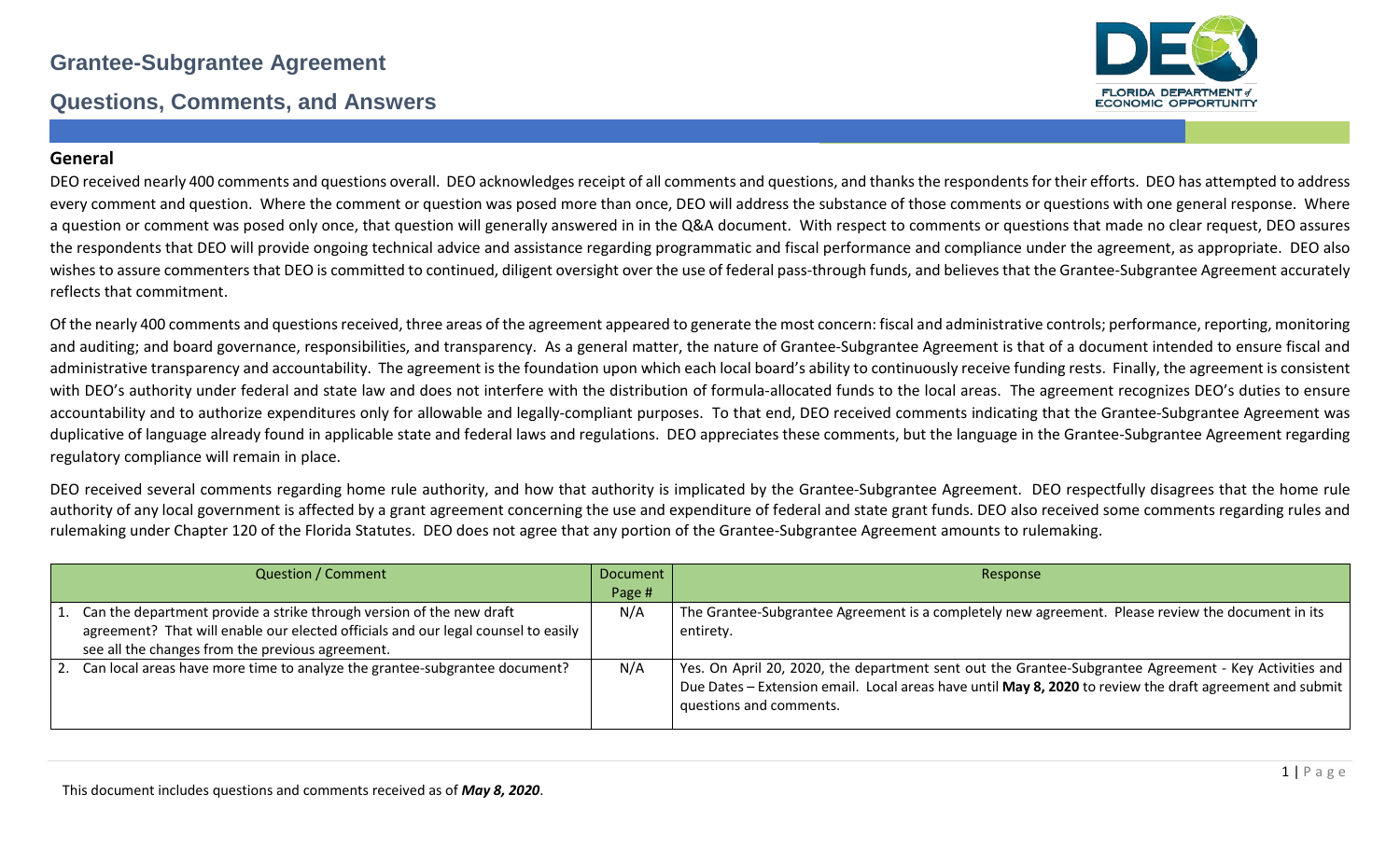

| Under WIOA, the federal, state and local government entities each have a role.      | N/A | Please review the general responses concerning this section of the agreement. |
|-------------------------------------------------------------------------------------|-----|-------------------------------------------------------------------------------|
| We are certainly aware, that the state has had its challenges in some of the local  |     |                                                                               |
| areas that have come to the attention of the public and US DOL. We know that        |     |                                                                               |
| the reaction is often to adopt stringent policies and rules in reaction to the      |     |                                                                               |
| circumstances. However, we would ask the state to consider that some of the         |     |                                                                               |
| rules and policies imbedded in this new Master Agreement are being imposed          |     |                                                                               |
| against local areas that are doing the right thing and are being punished for their |     |                                                                               |
|                                                                                     |     |                                                                               |
| efforts. The "bad apples" have been identified and vanquished.                      |     |                                                                               |
|                                                                                     |     |                                                                               |
| Our LWDB respectfully posits that several clauses in the proposed Master            |     |                                                                               |
| Agreement rise to the level of "rule making."                                       |     |                                                                               |
|                                                                                     |     |                                                                               |
| FS 120.52 (16) tells us that a "rule" means:                                        |     |                                                                               |
| "Each agency statement of general applicability that implements, interprets,        |     |                                                                               |
| or prescribes law or policy or describes the procedure or practice                  |     |                                                                               |
| requirements of an agency and includes any form which imposes any                   |     |                                                                               |
| requirement or solicits any information not specifically required by statute or     |     |                                                                               |
| by an existing rule."                                                               |     |                                                                               |
|                                                                                     |     |                                                                               |
| Our LWDB respectfully asserts that several of clauses which should be               |     |                                                                               |
| promulgated as rules are an invalid exercise of the powers and functions of         |     |                                                                               |
| DEO because pursuant to FS 120.52 (8):                                              |     |                                                                               |
|                                                                                     |     |                                                                               |
| a. The DEO has not followed the rulemaking procedures provided for in               |     |                                                                               |
| FS 120; In particular among other things the comment period does                    |     |                                                                               |
| not meet the statutory requirements for public hearings and                         |     |                                                                               |
| comments.                                                                           |     |                                                                               |
|                                                                                     |     |                                                                               |
| b. The contractual clauses falling in this category exceed DEO's rule               |     |                                                                               |
| making authority                                                                    |     |                                                                               |
| c. The contractual clauses falling in this category enlarges and/or                 |     |                                                                               |
| modifies, or contravenes the specific provisions of WIOA and or 2 CFR               |     |                                                                               |
| 200 et seq. in violation of FS 120.                                                 |     |                                                                               |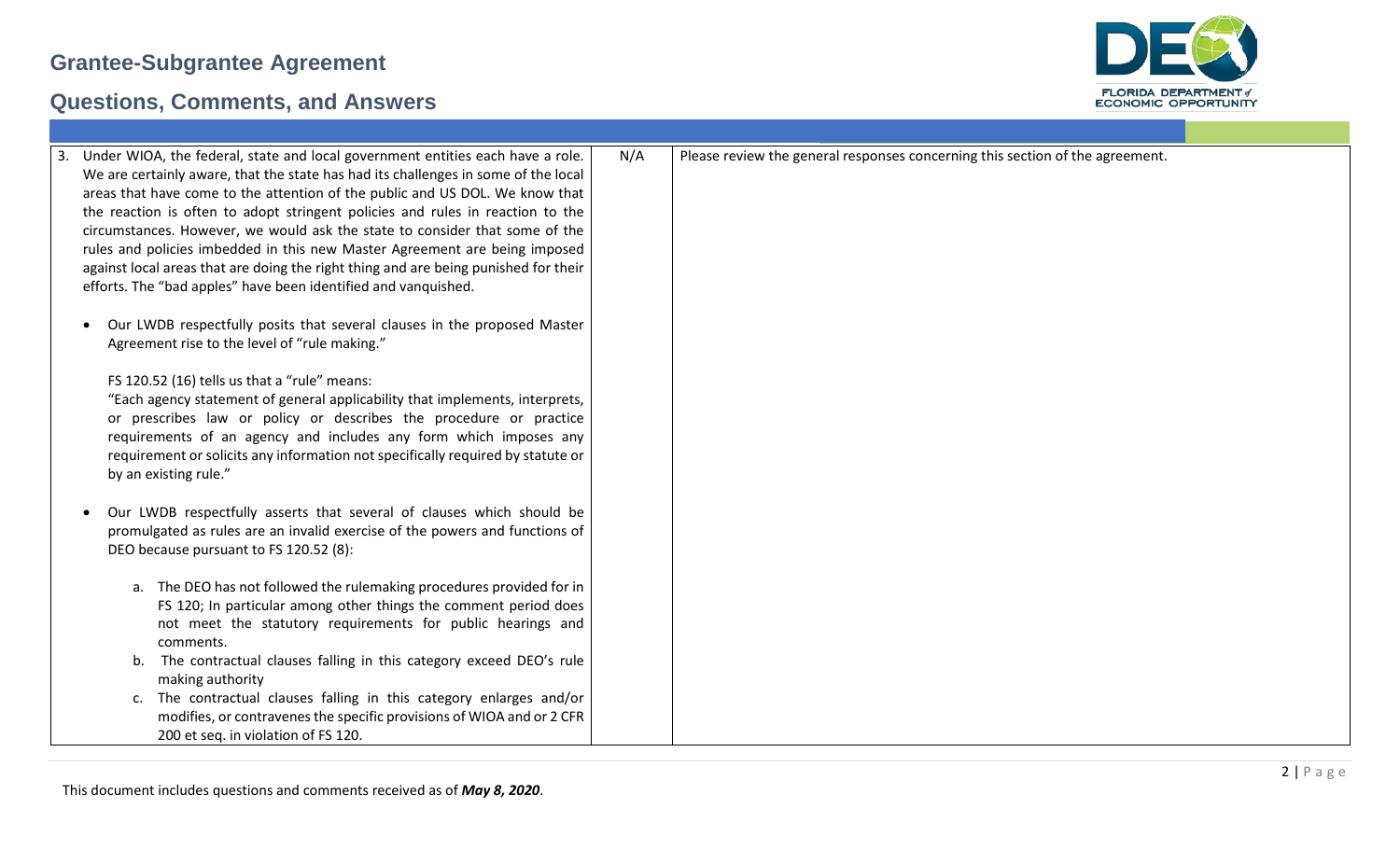

| d. The contractual clauses falling in this category impose costs on the<br>regulated person, county, or city which could be reduced by the<br>adoption of less costly alternatives that substantially accomplish the<br>statutory objectives.                                                                                                                                                                                                                                                                                                                                                                |     |
|--------------------------------------------------------------------------------------------------------------------------------------------------------------------------------------------------------------------------------------------------------------------------------------------------------------------------------------------------------------------------------------------------------------------------------------------------------------------------------------------------------------------------------------------------------------------------------------------------------------|-----|
| Florida is a Home Rule state and a number of the local area administrative<br>entities are embedded in local government which has absolute power to<br>establish its form of government without state prior approval and several of<br>the clauses in the Master Agreement are contrary to ordinances, codes and<br>resolutions adopted by those local governmental units. Further there are<br>other local areas that follow local government policies as they relate to<br>clauses which are not aligned with those local government policies enacted<br>through codes, plans, ordinances and resolutions. |     |
| 20 of Florida Counties have adopted Charters and are governed in accordance<br>with those charters. It could be argued that this gives the elected officials who<br>are the oversight entity over the local boards, powers which do not belong to<br>the state and that interference with local governance with state rules or<br>policies is inappropriate.                                                                                                                                                                                                                                                 |     |
| The agreement reiterates quite a bit of regulatory required compliance.<br>Consideration should be given to deleting those requirements as compliance<br>is already covered by those regulations.                                                                                                                                                                                                                                                                                                                                                                                                            |     |
| <b>Rulemaking:</b><br>We asked our attorney to review the Agreement and he believes several clauses                                                                                                                                                                                                                                                                                                                                                                                                                                                                                                          | N/A |
| in the Proposed Agreement rise to the level of rulemaking. After reviewing his<br>analysis, we concur in that conclusion FS §120.52 (16) defines a "rule" for the<br>purposes of Florida Law. It states a rule is:                                                                                                                                                                                                                                                                                                                                                                                           |     |
| "Each agency statement of general applicability that implements, interprets, or<br>prescribes law or policy or describes the procedure or practice requirements of                                                                                                                                                                                                                                                                                                                                                                                                                                           |     |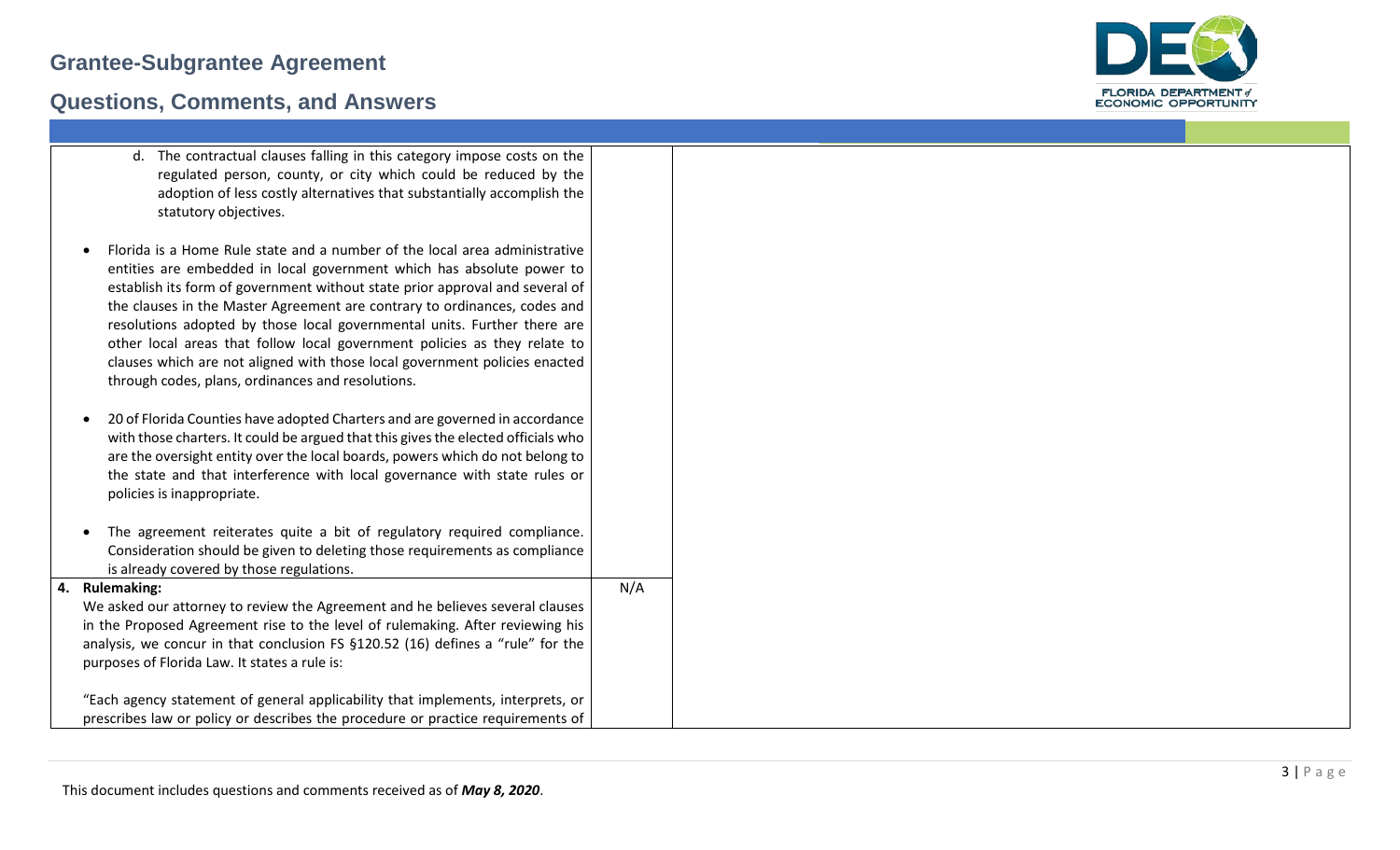

|     | an agency and includes any form which imposes any requirement or solicits any<br>information not specifically required by statute or by an existing rule."<br>Pursuant to FS §120.52 (8) the comment period DEO has allowed does not meet<br>the statutory 90-day requirement for public hearings and comments. DEO has not<br>followed the rulemaking procedures provided for in FS Ch. 120;<br>Additionally, some contractual clauses, as noted below in our specific comments,<br>enlarge, modify, or contravene the specific provisions of WIOA and or 2 CFR §200<br>et seq. in violation of FS Ch. 120. The contractual clauses falling in this category<br>impose costs on the regulated person, county, or city which could be reduced by<br>the adoption of less costly alternatives that substantially accomplish the statutory<br>objectives. |     |                                                                                                                           |
|-----|---------------------------------------------------------------------------------------------------------------------------------------------------------------------------------------------------------------------------------------------------------------------------------------------------------------------------------------------------------------------------------------------------------------------------------------------------------------------------------------------------------------------------------------------------------------------------------------------------------------------------------------------------------------------------------------------------------------------------------------------------------------------------------------------------------------------------------------------------------|-----|---------------------------------------------------------------------------------------------------------------------------|
| 5.  | Redundancy:                                                                                                                                                                                                                                                                                                                                                                                                                                                                                                                                                                                                                                                                                                                                                                                                                                             | N/A | Please review the general responses concerning this section of the agreement.                                             |
|     | The agreement reiterates quite a few required regulatory compliance provisions.                                                                                                                                                                                                                                                                                                                                                                                                                                                                                                                                                                                                                                                                                                                                                                         |     |                                                                                                                           |
|     | Consideration should be given to deleting those paragraphs as compliance is                                                                                                                                                                                                                                                                                                                                                                                                                                                                                                                                                                                                                                                                                                                                                                             |     |                                                                                                                           |
|     | already covered by regulation.                                                                                                                                                                                                                                                                                                                                                                                                                                                                                                                                                                                                                                                                                                                                                                                                                          |     |                                                                                                                           |
|     | As this is an agreement now being signed by the Chief Local Elected Officials, and                                                                                                                                                                                                                                                                                                                                                                                                                                                                                                                                                                                                                                                                                                                                                                      | N/A | The Grantee-Subgrantee Agreement template has been presented for comment and discussion, and all                          |
|     | therefore go through their legal departments, will this agreement be negotiated                                                                                                                                                                                                                                                                                                                                                                                                                                                                                                                                                                                                                                                                                                                                                                         |     | interested parties were provided the opportunity to give feedback. Any modifications to the template will                 |
|     | with the counties? What will be the process for contract modifications for the<br>counties?                                                                                                                                                                                                                                                                                                                                                                                                                                                                                                                                                                                                                                                                                                                                                             |     | occur prior to release of the final version.                                                                              |
|     | What is the reason for the CLEOs to sign this agreement (as it had not been signed                                                                                                                                                                                                                                                                                                                                                                                                                                                                                                                                                                                                                                                                                                                                                                      | N/A | The U.S. Department of Labor has provided clear expectations and guidance regarding the oversight role                    |
|     | in previous years).                                                                                                                                                                                                                                                                                                                                                                                                                                                                                                                                                                                                                                                                                                                                                                                                                                     |     | of CLEOs in the local workforce delivery system. Additionally, Section 107(d)(12)(B) of WIOA identifies                   |
| -8. | Question: Is the Chief Local Elected Official (CLEO) a necessary party to the                                                                                                                                                                                                                                                                                                                                                                                                                                                                                                                                                                                                                                                                                                                                                                           | N/A | chief elected officials as the local grant recipient and liable for misuse of grant funds allocated to the local<br>area. |
|     | Agreement? If so, what is the authority to require that the CLEO be a party to the                                                                                                                                                                                                                                                                                                                                                                                                                                                                                                                                                                                                                                                                                                                                                                      |     |                                                                                                                           |
|     | Agreement? Or, is it where the local workforce development area (LWDA) and                                                                                                                                                                                                                                                                                                                                                                                                                                                                                                                                                                                                                                                                                                                                                                              |     |                                                                                                                           |
|     | DEO will negotiate and reach agreement on the terms and conditions of the                                                                                                                                                                                                                                                                                                                                                                                                                                                                                                                                                                                                                                                                                                                                                                               |     |                                                                                                                           |
| -9. | Grantee-Subgrantee Agreement with the agreement of the CLEO?<br>Throughout the agreement the word Board is used meaning Local Workforce                                                                                                                                                                                                                                                                                                                                                                                                                                                                                                                                                                                                                                                                                                                 | N/A | The Department is evaluating the agreement in light of this comment.                                                      |
|     | Development Board. Please define if this is intended to mean the Board of                                                                                                                                                                                                                                                                                                                                                                                                                                                                                                                                                                                                                                                                                                                                                                               |     |                                                                                                                           |
|     | Directors, Corporate Staff or the Entity that incorporates both?                                                                                                                                                                                                                                                                                                                                                                                                                                                                                                                                                                                                                                                                                                                                                                                        |     |                                                                                                                           |
|     |                                                                                                                                                                                                                                                                                                                                                                                                                                                                                                                                                                                                                                                                                                                                                                                                                                                         |     |                                                                                                                           |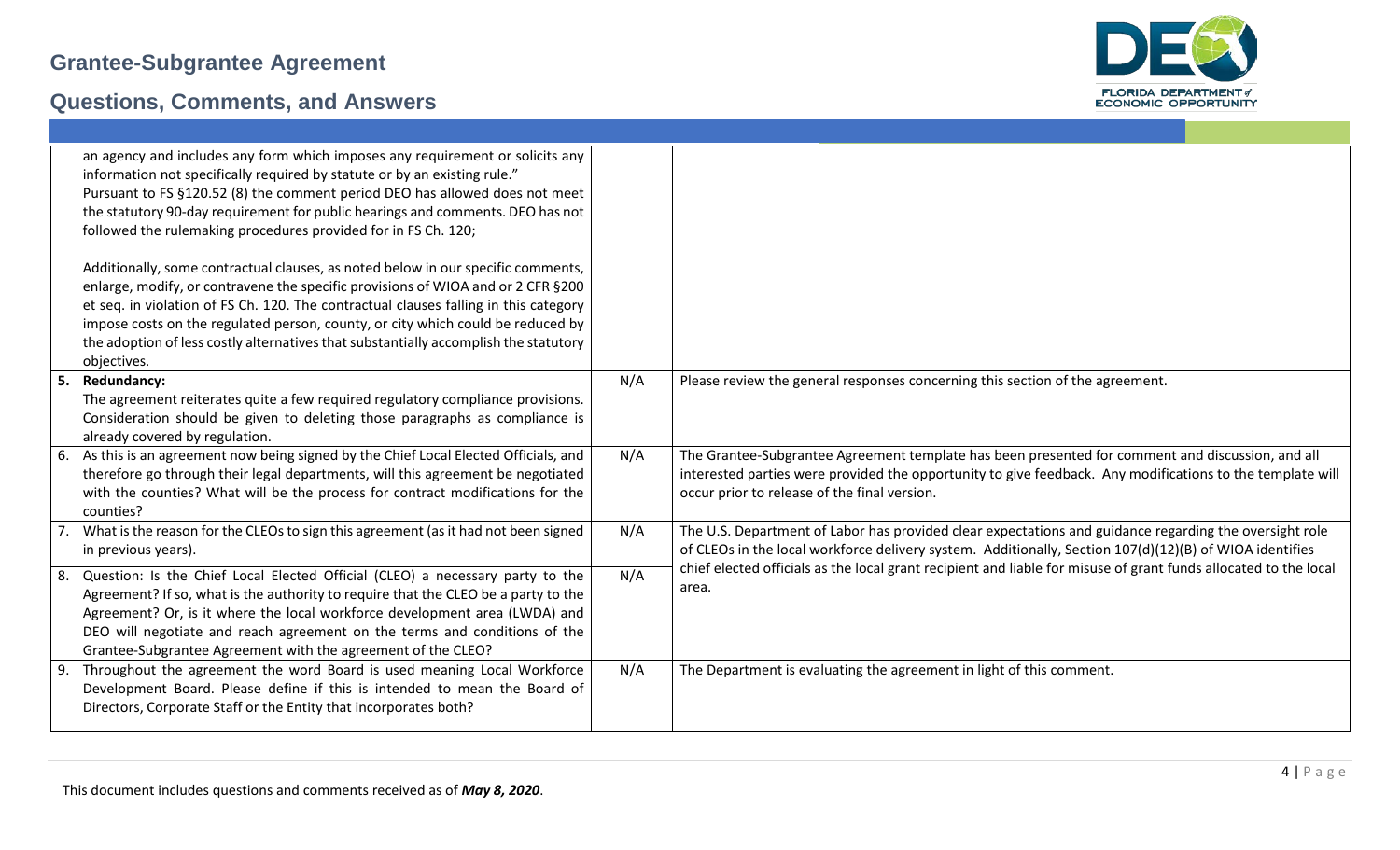

| 10. Typically, the definition of a contract between two parties is an agreement where<br>each party promises to do something for the other in exchange for a benefit. I<br>don't see DEO promising to do anything in this document. How is DEO promising<br>to be a good and trusted partner in this contract?                                                                                                                                                                                                                                                                                                                                                                                                                                                                                                                                                     | N/A | Please review the general responses concerning this section of the agreement.                                                                     |
|--------------------------------------------------------------------------------------------------------------------------------------------------------------------------------------------------------------------------------------------------------------------------------------------------------------------------------------------------------------------------------------------------------------------------------------------------------------------------------------------------------------------------------------------------------------------------------------------------------------------------------------------------------------------------------------------------------------------------------------------------------------------------------------------------------------------------------------------------------------------|-----|---------------------------------------------------------------------------------------------------------------------------------------------------|
| 11. Comparing this agreement to the 2012 agreement, the tenor and approach have<br>changed from one of partnership to one of punitive and negative language. Is this<br>the intent of DEO?                                                                                                                                                                                                                                                                                                                                                                                                                                                                                                                                                                                                                                                                         | N/A | The Grantee-Subgrantee Agreement governs the use and expenditure of funds and sets forth certain<br>administrative expectations and requirements. |
| 12. The agreement does not mention serving employers (that may be standard, but<br>it just stood out to me). Does DEO not recognize that under WIOA, we are serving<br>employers first? How is that woven into this contract?                                                                                                                                                                                                                                                                                                                                                                                                                                                                                                                                                                                                                                      | N/A | DEO has reviewed the agreement in light of this comment and has made a change.                                                                    |
| 13. While I am all too aware this is a legal document, the language and tone does not<br>convey a partnership or willingness to work together. "Sole discretion," "sole<br>authority," etc. seems to be a muscle flex without consideration for the LWDB<br>and CLEO, not to mention staff who work within the parameters set in the<br>document. I understand the attempt to correct past sins through a broad-stroked<br>agreement, however no agreement will keep bad actors from acting--only<br>knowledgeable and justified oversight, coupled with collaboratively-crafted<br>guidance will. It is also apparent there is little awareness of what takes place in<br>the regions or the struggles we have voiced (and even asked the department for<br>assistance with) in the past. That is disheartening and concerning as an<br>implementation "partner." | N/A | Please review the general responses concerning this section of the agreement.                                                                     |
| 14. With all due respect, it is our understanding that this document is to serve as the<br>MOU/IFA between DEO and workforce boards. MOUs generally indicate a<br>partnership between or among the entities. This document appears to be<br>primarily one-sided, and in some ways, comes across as threatening and punitive<br>to workforce entities. Also, in some instances, the document lacks specificity<br>regarding implied regulatory references related to both the state and federal<br>laws. There appears to be a clear attempt to document how oversight will<br>occur. However, much of this oversight information is already outlined in federal<br>law, codes of federal regulations, state statute, Uniform Guidance, and CSF/DEO<br>policies and procedures. Perhaps deleting the statements that reiterate                                      | N/A | Please review the general responses concerning this section of the agreement.                                                                     |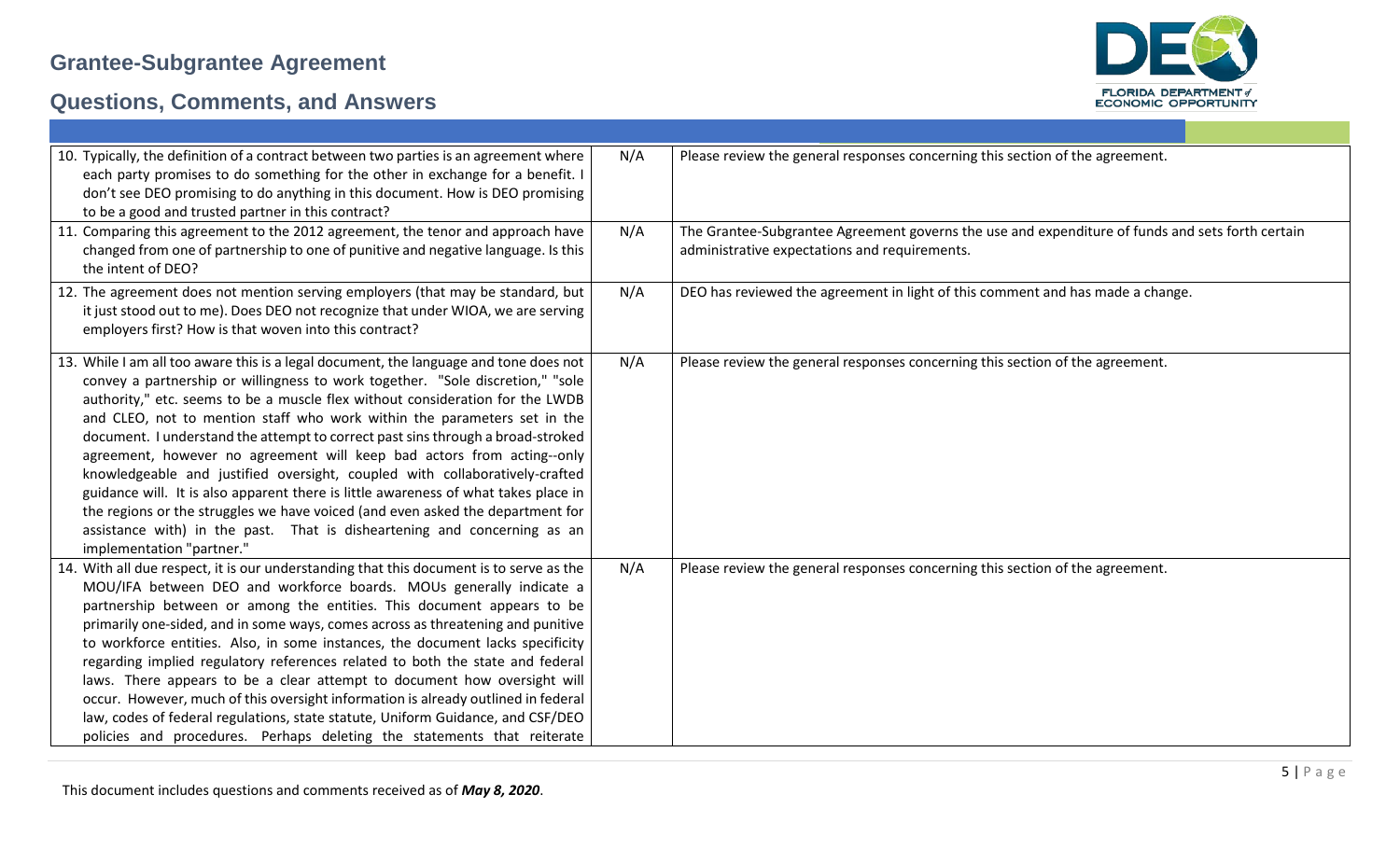

| regulatory requirements and instead adding one statement that says something<br>like "both parties agree to follow federal and state laws, Codes of Federal<br>Regulations, and Uniform Guidance in all fiscal and programmatic operations<br>relative to the programs covered under this agreement" would suffice?<br>15. Throughout the document, references to the "Board" are difficult to interpret<br>N/A<br>The Department is evaluating the agreement in light of this comment.<br>whether the intended party is the LWDB's administrative entity or its full Board<br>of Directors. Can this please be clarified throughout?<br>16. Except in section 3 Fiscal and Administrative Controls, letter d., although the<br>N/A<br>DEO received this comment and in consideration thereof, elected to make no change.<br>document outlines definitions and acronyms, we did not see a clear statement<br>outlining which programs are actually covered under this MOU. Perhaps a<br>"Programs and Funding Sources Covered" section could be added?<br>17. WHEREAS, pursuant to section 121(h) of the Workforce Innovation and<br>$\mathbf{1}$<br>Opportunity Act (Pub. L. 113-128) and section 445.009(c), Florida Statutes, DEO<br>and the Board intend for this Agreement to satisfy the requirements that the<br>Board enter into a memorandum of understanding and infrastructure funding |
|---------------------------------------------------------------------------------------------------------------------------------------------------------------------------------------------------------------------------------------------------------------------------------------------------------------------------------------------------------------------------------------------------------------------------------------------------------------------------------------------------------------------------------------------------------------------------------------------------------------------------------------------------------------------------------------------------------------------------------------------------------------------------------------------------------------------------------------------------------------------------------------------------------------------------------------------------------------------------------------------------------------------------------------------------------------------------------------------------------------------------------------------------------------------------------------------------------------------------------------------------------------------------------------------------------------------------------------------------------------------------------------------------|
|                                                                                                                                                                                                                                                                                                                                                                                                                                                                                                                                                                                                                                                                                                                                                                                                                                                                                                                                                                                                                                                                                                                                                                                                                                                                                                                                                                                                   |
|                                                                                                                                                                                                                                                                                                                                                                                                                                                                                                                                                                                                                                                                                                                                                                                                                                                                                                                                                                                                                                                                                                                                                                                                                                                                                                                                                                                                   |
|                                                                                                                                                                                                                                                                                                                                                                                                                                                                                                                                                                                                                                                                                                                                                                                                                                                                                                                                                                                                                                                                                                                                                                                                                                                                                                                                                                                                   |
|                                                                                                                                                                                                                                                                                                                                                                                                                                                                                                                                                                                                                                                                                                                                                                                                                                                                                                                                                                                                                                                                                                                                                                                                                                                                                                                                                                                                   |
|                                                                                                                                                                                                                                                                                                                                                                                                                                                                                                                                                                                                                                                                                                                                                                                                                                                                                                                                                                                                                                                                                                                                                                                                                                                                                                                                                                                                   |
|                                                                                                                                                                                                                                                                                                                                                                                                                                                                                                                                                                                                                                                                                                                                                                                                                                                                                                                                                                                                                                                                                                                                                                                                                                                                                                                                                                                                   |
|                                                                                                                                                                                                                                                                                                                                                                                                                                                                                                                                                                                                                                                                                                                                                                                                                                                                                                                                                                                                                                                                                                                                                                                                                                                                                                                                                                                                   |
|                                                                                                                                                                                                                                                                                                                                                                                                                                                                                                                                                                                                                                                                                                                                                                                                                                                                                                                                                                                                                                                                                                                                                                                                                                                                                                                                                                                                   |
|                                                                                                                                                                                                                                                                                                                                                                                                                                                                                                                                                                                                                                                                                                                                                                                                                                                                                                                                                                                                                                                                                                                                                                                                                                                                                                                                                                                                   |
|                                                                                                                                                                                                                                                                                                                                                                                                                                                                                                                                                                                                                                                                                                                                                                                                                                                                                                                                                                                                                                                                                                                                                                                                                                                                                                                                                                                                   |
|                                                                                                                                                                                                                                                                                                                                                                                                                                                                                                                                                                                                                                                                                                                                                                                                                                                                                                                                                                                                                                                                                                                                                                                                                                                                                                                                                                                                   |
|                                                                                                                                                                                                                                                                                                                                                                                                                                                                                                                                                                                                                                                                                                                                                                                                                                                                                                                                                                                                                                                                                                                                                                                                                                                                                                                                                                                                   |
|                                                                                                                                                                                                                                                                                                                                                                                                                                                                                                                                                                                                                                                                                                                                                                                                                                                                                                                                                                                                                                                                                                                                                                                                                                                                                                                                                                                                   |
|                                                                                                                                                                                                                                                                                                                                                                                                                                                                                                                                                                                                                                                                                                                                                                                                                                                                                                                                                                                                                                                                                                                                                                                                                                                                                                                                                                                                   |
|                                                                                                                                                                                                                                                                                                                                                                                                                                                                                                                                                                                                                                                                                                                                                                                                                                                                                                                                                                                                                                                                                                                                                                                                                                                                                                                                                                                                   |
|                                                                                                                                                                                                                                                                                                                                                                                                                                                                                                                                                                                                                                                                                                                                                                                                                                                                                                                                                                                                                                                                                                                                                                                                                                                                                                                                                                                                   |
| DEO has noted this correction and made this change.<br>agreement with each mandatory or optional partner participating in the one-                                                                                                                                                                                                                                                                                                                                                                                                                                                                                                                                                                                                                                                                                                                                                                                                                                                                                                                                                                                                                                                                                                                                                                                                                                                                |
| stop delivery system.                                                                                                                                                                                                                                                                                                                                                                                                                                                                                                                                                                                                                                                                                                                                                                                                                                                                                                                                                                                                                                                                                                                                                                                                                                                                                                                                                                             |
|                                                                                                                                                                                                                                                                                                                                                                                                                                                                                                                                                                                                                                                                                                                                                                                                                                                                                                                                                                                                                                                                                                                                                                                                                                                                                                                                                                                                   |
| <b>Comment:</b> Statutory reference should be 445.009(2)(c).<br>18. WHEREAS, pursuant to section 121(h) of the Workforce Innovation and<br>$\mathbf{1}$                                                                                                                                                                                                                                                                                                                                                                                                                                                                                                                                                                                                                                                                                                                                                                                                                                                                                                                                                                                                                                                                                                                                                                                                                                           |
|                                                                                                                                                                                                                                                                                                                                                                                                                                                                                                                                                                                                                                                                                                                                                                                                                                                                                                                                                                                                                                                                                                                                                                                                                                                                                                                                                                                                   |
| Opportunity Act (Pub. L. 113-128) and section 445.009(c), Florida Statutes, DEO                                                                                                                                                                                                                                                                                                                                                                                                                                                                                                                                                                                                                                                                                                                                                                                                                                                                                                                                                                                                                                                                                                                                                                                                                                                                                                                   |
| and the Board intend for this Agreement to satisfy the requirements that the                                                                                                                                                                                                                                                                                                                                                                                                                                                                                                                                                                                                                                                                                                                                                                                                                                                                                                                                                                                                                                                                                                                                                                                                                                                                                                                      |
| Board enter into a memorandum of understanding and infrastructure funding                                                                                                                                                                                                                                                                                                                                                                                                                                                                                                                                                                                                                                                                                                                                                                                                                                                                                                                                                                                                                                                                                                                                                                                                                                                                                                                         |
| agreement with each mandatory or optional partner participating in the one-                                                                                                                                                                                                                                                                                                                                                                                                                                                                                                                                                                                                                                                                                                                                                                                                                                                                                                                                                                                                                                                                                                                                                                                                                                                                                                                       |
| stop delivery system.                                                                                                                                                                                                                                                                                                                                                                                                                                                                                                                                                                                                                                                                                                                                                                                                                                                                                                                                                                                                                                                                                                                                                                                                                                                                                                                                                                             |
|                                                                                                                                                                                                                                                                                                                                                                                                                                                                                                                                                                                                                                                                                                                                                                                                                                                                                                                                                                                                                                                                                                                                                                                                                                                                                                                                                                                                   |
| Comment: Statutory reference should be 445.009(2)(c).                                                                                                                                                                                                                                                                                                                                                                                                                                                                                                                                                                                                                                                                                                                                                                                                                                                                                                                                                                                                                                                                                                                                                                                                                                                                                                                                             |
|                                                                                                                                                                                                                                                                                                                                                                                                                                                                                                                                                                                                                                                                                                                                                                                                                                                                                                                                                                                                                                                                                                                                                                                                                                                                                                                                                                                                   |
| 19. WHEREAS, pursuant to section 121(h) of the Workforce Innovation and<br>1<br>Opportunity Act (Pub. L. 113-128) and section 445.009(2)(c), Florida Statutes,                                                                                                                                                                                                                                                                                                                                                                                                                                                                                                                                                                                                                                                                                                                                                                                                                                                                                                                                                                                                                                                                                                                                                                                                                                    |
|                                                                                                                                                                                                                                                                                                                                                                                                                                                                                                                                                                                                                                                                                                                                                                                                                                                                                                                                                                                                                                                                                                                                                                                                                                                                                                                                                                                                   |
| DEO and the Board intend for this Agreement to satisfy the requirements                                                                                                                                                                                                                                                                                                                                                                                                                                                                                                                                                                                                                                                                                                                                                                                                                                                                                                                                                                                                                                                                                                                                                                                                                                                                                                                           |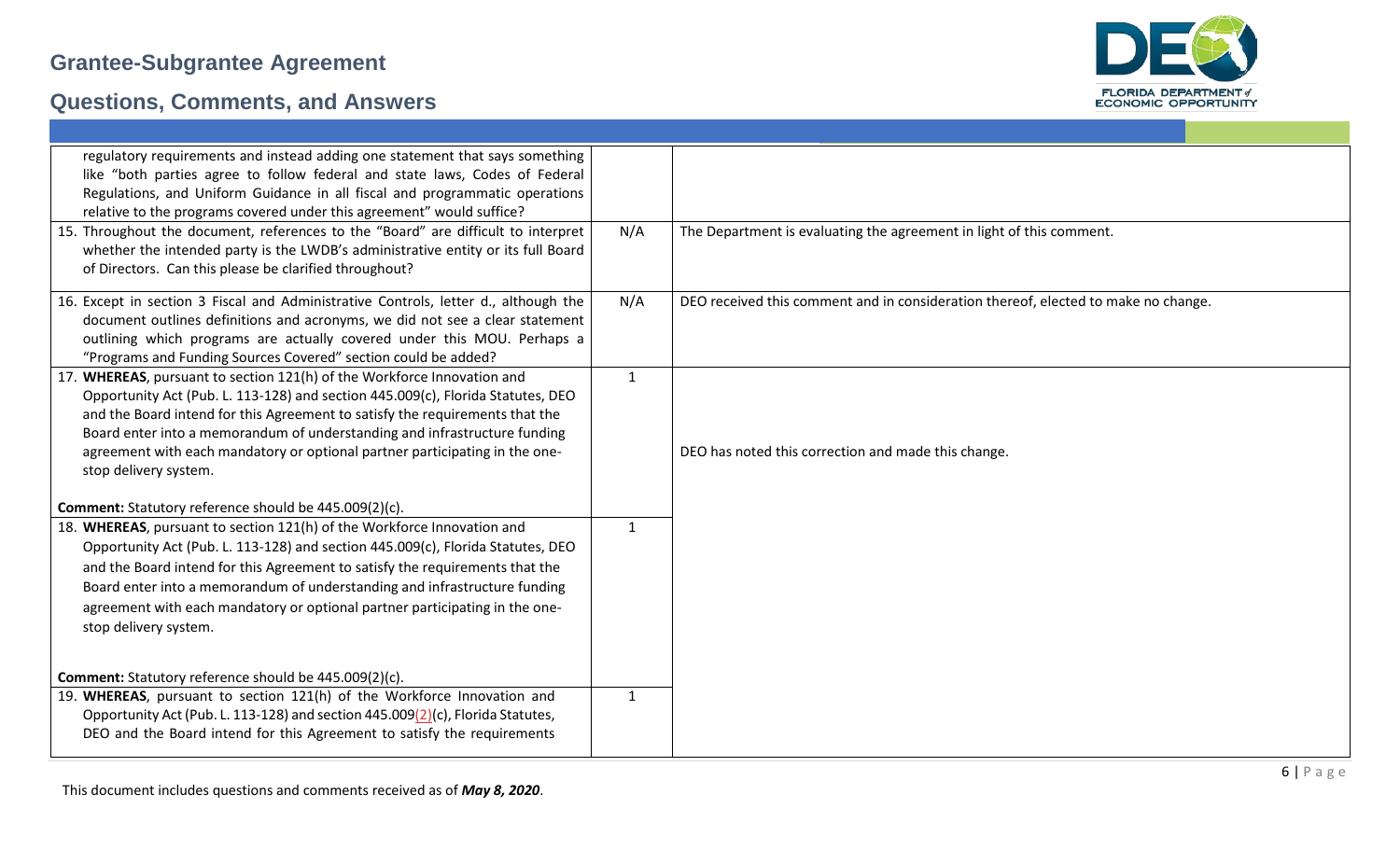

| that the Board enter into a memorandum of understanding and<br>infrastructure funding agreement with each mandatory or optional partner<br>participating in the one-stop delivery system.                                                                                                                                                                                                                                                                                                                                                                                                                                                                                                                                                                                                                                                                                                                                          |              |                                                                               |
|------------------------------------------------------------------------------------------------------------------------------------------------------------------------------------------------------------------------------------------------------------------------------------------------------------------------------------------------------------------------------------------------------------------------------------------------------------------------------------------------------------------------------------------------------------------------------------------------------------------------------------------------------------------------------------------------------------------------------------------------------------------------------------------------------------------------------------------------------------------------------------------------------------------------------------|--------------|-------------------------------------------------------------------------------|
| 20. WHEREAS, pursuant to Section 121(h) of the Workforce Innovation and<br>Opportunity Act (Pub. L. 113-128) and Section 445.009(c), Florida Statutes, DEO<br>and the Board intend for this Agreement to satisfy the requirements that the<br>Board enter into a memorandum of understanding and infrastructure funding<br>agreement with each mandatory or optional partner participating in the one-stop<br>delivery system.                                                                                                                                                                                                                                                                                                                                                                                                                                                                                                     | $\mathbf{1}$ | DEO has noted this correction and made this change.                           |
| <b>Comments:</b> Statutory reference is incorrect. Should be 445.009(2)(c). Purpose of the<br>entire whereas clause is moot since the requirements contemplated in Section 121(h)<br>WIOA and 445.009(2) (c) are contained in DEO Policy Number 106 Memorandums of<br>Understanding and Infrastructure Funding Agreements. There is a policy already in<br>place that addresses this so what is the purpose of this clause?                                                                                                                                                                                                                                                                                                                                                                                                                                                                                                        |              |                                                                               |
| Section 445.002(2)(c) of the Florida Statutes requires that the Board and the one-stop                                                                                                                                                                                                                                                                                                                                                                                                                                                                                                                                                                                                                                                                                                                                                                                                                                             |              |                                                                               |
| partner must come to an agreement regarding infrastructure costs by July 1, 2017, or                                                                                                                                                                                                                                                                                                                                                                                                                                                                                                                                                                                                                                                                                                                                                                                                                                               |              |                                                                               |
| the costs shall be allocated pursuant to a policy established by the Governor. What is                                                                                                                                                                                                                                                                                                                                                                                                                                                                                                                                                                                                                                                                                                                                                                                                                                             |              |                                                                               |
| the authority for DEO to address and satisfy such requirements on infrastructure                                                                                                                                                                                                                                                                                                                                                                                                                                                                                                                                                                                                                                                                                                                                                                                                                                                   |              |                                                                               |
| 21. The revised document is now scheduled to be released in May with a requirement<br>of a signed agreement returned to DEO by June 30. Depending on the actual<br>release time of the final agreement local Boards and County Commissions may<br>not have enough time for the agreement to go through any required process or<br>meetings that would allow the assigned individual to sign. Some local Boards<br>meet bi-monthly or quarterly. In addition, if a local Board or County Commission<br>objects to anything in the document there will be no time for any negotiations.<br>Given there are terms in this agreement that go beyond the requirements of law<br>or the regulations of WIOA, local Boards and local governmental entities should<br>be given time to review the final document and where necessary negotiate with<br>all parties. If this is not an agreement but a mandate no signatures are necessary. | N/A          | Please review the general responses concerning this section of the agreement. |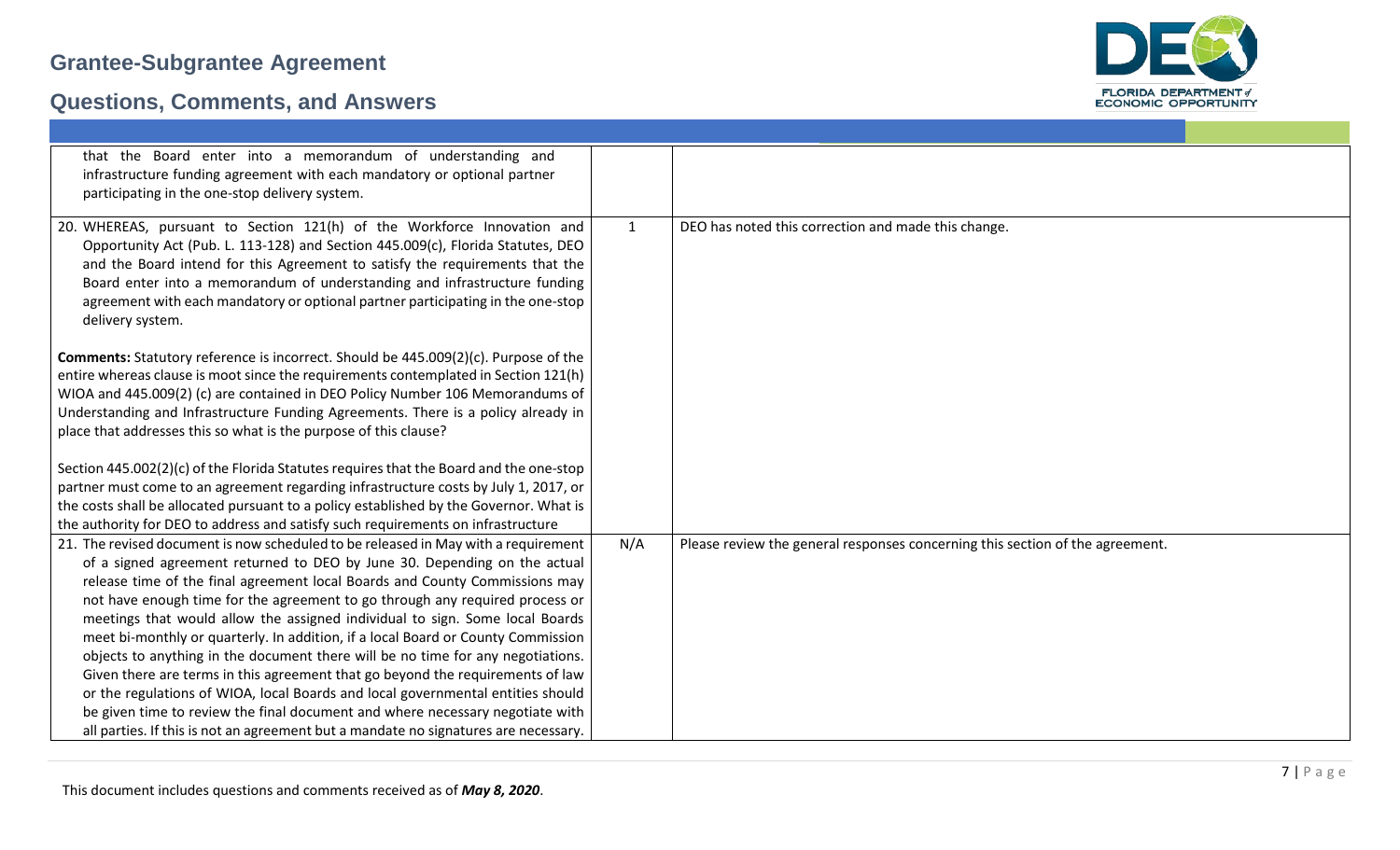

| 22. DEO has failed to update the website information on the agreement template<br>after sending an email to the local boards extending the public comment period<br>until May 8, 2020. Members of the public, including elected officials at the local<br>level, that went to the website and to the document providing the timeline<br>continue to see an end date for comments of April 24, 2020 and a release date of<br>April 27, 2020.<br>Members of the public, including local elected officials, that did not receive the<br>email directly from DEO would be under the impression the original timeline was<br>still in place and may fail to comment since they would have no reason to think<br>additional comments and questions could be provided to DEO for consideration<br>after the posted closure date.                                                                                                                                                                                                                                                                                                                                                                                                                                                                          | N/A | Please review the general responses concerning this section of the agreement. |
|----------------------------------------------------------------------------------------------------------------------------------------------------------------------------------------------------------------------------------------------------------------------------------------------------------------------------------------------------------------------------------------------------------------------------------------------------------------------------------------------------------------------------------------------------------------------------------------------------------------------------------------------------------------------------------------------------------------------------------------------------------------------------------------------------------------------------------------------------------------------------------------------------------------------------------------------------------------------------------------------------------------------------------------------------------------------------------------------------------------------------------------------------------------------------------------------------------------------------------------------------------------------------------------------------|-----|-------------------------------------------------------------------------------|
| 23. All items with a hard deadline date for any party should have a provision for<br>extension of the date due to circumstances that may arise.                                                                                                                                                                                                                                                                                                                                                                                                                                                                                                                                                                                                                                                                                                                                                                                                                                                                                                                                                                                                                                                                                                                                                    | N/A | Please review the general responses concerning this section of the agreement. |
| 24. Is there a reason DEO decided to write the entire agreement without input from<br>CareerSource Florida, the local boards, the Chief Elected Officials, or the Florida<br>Association of Counties of which most county commissioners serving as the CLEO<br>would be a member? Normally an agreement is "a negotiated and typically legally<br>binding arrangement between parties as to a course of action." (Oxford<br>dictionary) In this case the agreement was not negotiated and two of the parties<br>had no part in the development of the agreement until it had already reached a<br>stage of public comment. Public comments are not negotiations and even if they<br>were it is almost impossible to negotiate when the party that wrote the<br>agreement without input from the other parties fails to answer questions or<br>respond to comments in a timely fashion.<br>The answers to questions submitted in a timely fashion could cause additional<br>question or comments that could not be developed until such time as DEO<br>answered the original question or responded to the original comment. The failure<br>to provide timely answers or responses prevents local Boards, local elected<br>officials, and the public at large from asking these follow up questions. | N/A | Please review the general responses concerning this section of the agreement. |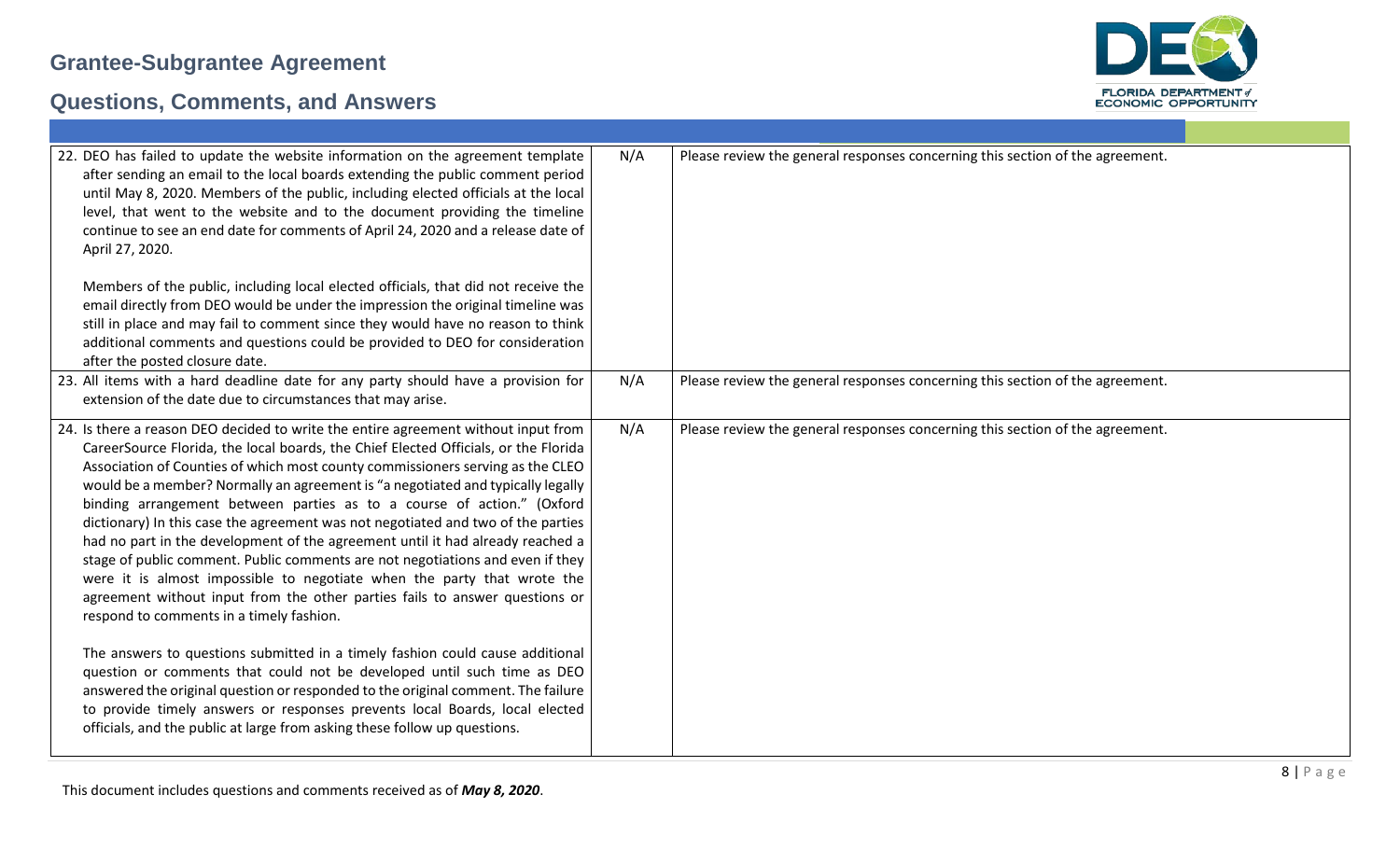

## **Questions, Comments, and Answers**

| As it stands DEO could simply ignore the comments and questions making little or       |  |
|----------------------------------------------------------------------------------------|--|
| no change to the agreement and require the local boards and officials to sign. The     |  |
| ability of public comments to change the agreement are already in question due $\vert$ |  |
| to the original published deadlines that allowed very little time for public           |  |
| comments and had the deadline for comments ending on Friday and the final              |  |
| document released the following Monday.                                                |  |

#### **1. Definitions and Acronyms**

| <b>Question / Comment</b>                                                            | Document | Response                                                                                         |
|--------------------------------------------------------------------------------------|----------|--------------------------------------------------------------------------------------------------|
|                                                                                      | Page #   |                                                                                                  |
| 1. In various documents, the reference to Boards of County Commissioners have been   |          | The term "chief local elected official" and the acronym "CLEO" have the same meaning as found in |
| called CLEO, LEO, and CEO. In Florida, the CLEO is the Board of County Commissioners |          | Section 3(9) of WIOA for the term "chief elected official". The Grantee-Subgrantee Agreement is  |
| making up the designated region or the consortium of Board of County Commissioners   |          | consistent in the use of the acronym CLEO.                                                       |
| making up a region. The following is recommended:                                    |          |                                                                                                  |
|                                                                                      |          |                                                                                                  |
| Define and refer to one consistent term.                                             |          |                                                                                                  |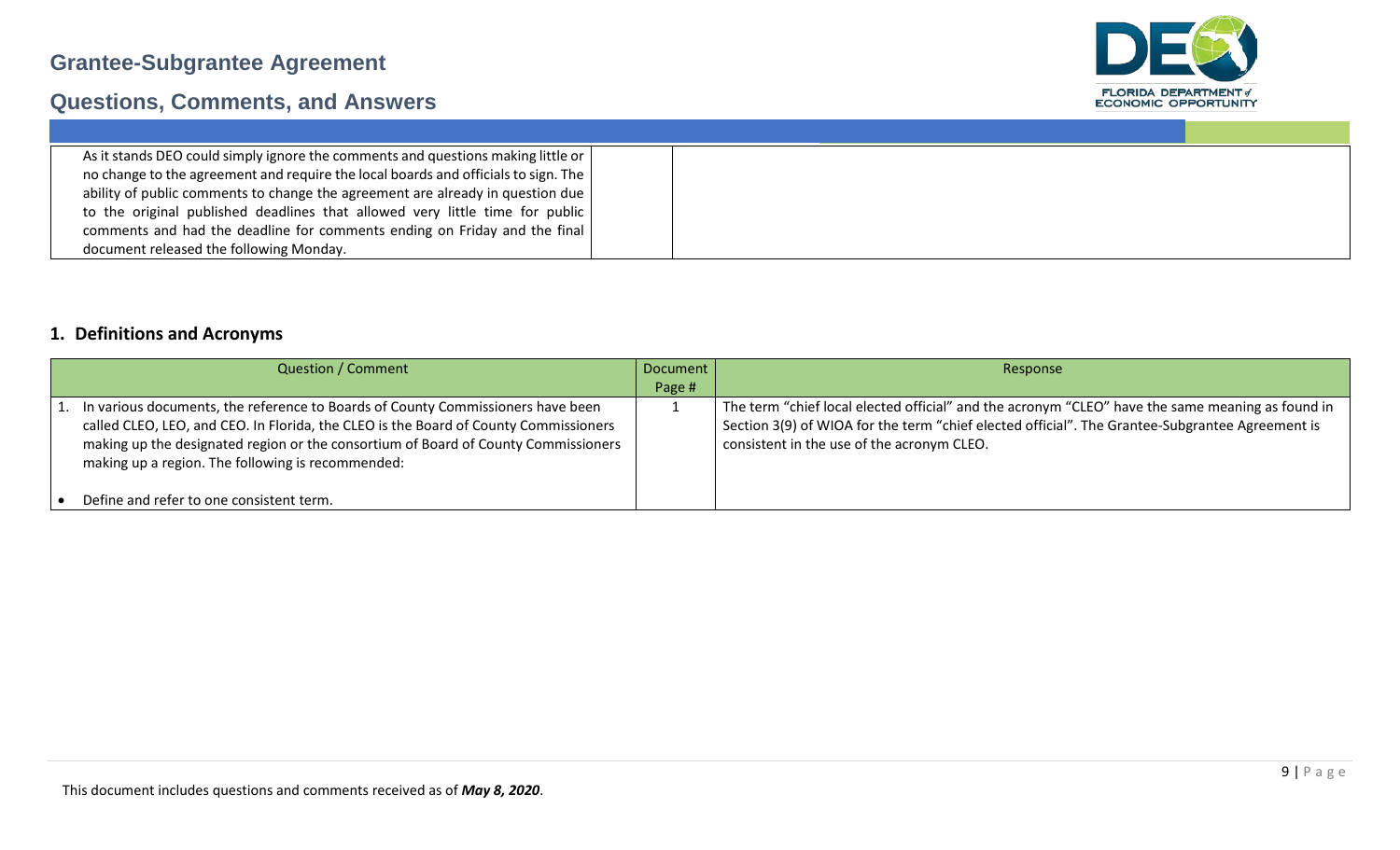

#### 2. **Term and Expiration**

#### General response - Section 2

DEO received a number of comments related to the timing of release of the new Grantee-Subgrantee Agreement, and the apparent sudden urgency surrounding its execution, especially given current circumstances. DEO is committed to an open, transparent, and accountable workforce system under WIOA. DEO recognizes that the current situation has introduced new challenges at all levels of the workforce system; however, those challenges should not stand in the way of ensuring an open, transparent, and accountable workforce system under WIOA.

Several commenters noted the duration of the agreement, with some commenters suggesting durations of between three and five years. The agreement term aligns with the recertification of boards, which will occur in 2021.

Some commenters raised concerns regarding DEO's ability to terminate the agreement. DEO urges those commenters to review the terms of the agreement, as the agreement is clear on its face with respect to termination.

Some commenters also expressed concern regarding renewal or extension of the agreement by DEO in its sole discretion. DEO reminds these commenters that this document is the vehicle through which the local boards receive funding. In order to prevent a disruption of funding due to protracted discussions at the local level, DEO has elected to provide this mechanism through which no further local action is required to continue to receive funds. DEO assures the local boards that it will continue to provide open lines of communication for the local boards regarding any renewal or extension of the agreement.

| <b>Question / Comment</b>                                                                  | Document | Response                                                                              |
|--------------------------------------------------------------------------------------------|----------|---------------------------------------------------------------------------------------|
|                                                                                            | Page #   |                                                                                       |
| 1. This has not been put out since 2012 and now looks urgent and like it will be an annual |          | Please review the general responses concerning this section of the agreement.         |
| thing. It is extremely difficult to get something through BOCC signatures, so I can see a  |          |                                                                                       |
| perpetual problem with my LEOs. Please make it at least a 3-year deal.                     |          |                                                                                       |
| 2. WIOA does not allow for the decertification of local areas/boards without a hearing -   |          |                                                                                       |
| DEO should recognize that it does not have the absolute power to terminate this            |          |                                                                                       |
| Agreement and should modify the language accordingly.                                      |          | The terms of the Grantee-Subgrantee Agreement are consistent with WIOA and state law. |
| 3. WIOA does not allow for the de-certification of local areas/boards without a hearing.   |          |                                                                                       |
| DEO should recognize that it does not have the absolute power to terminate this            |          |                                                                                       |
| Agreement and should modify the language accordingly.                                      |          |                                                                                       |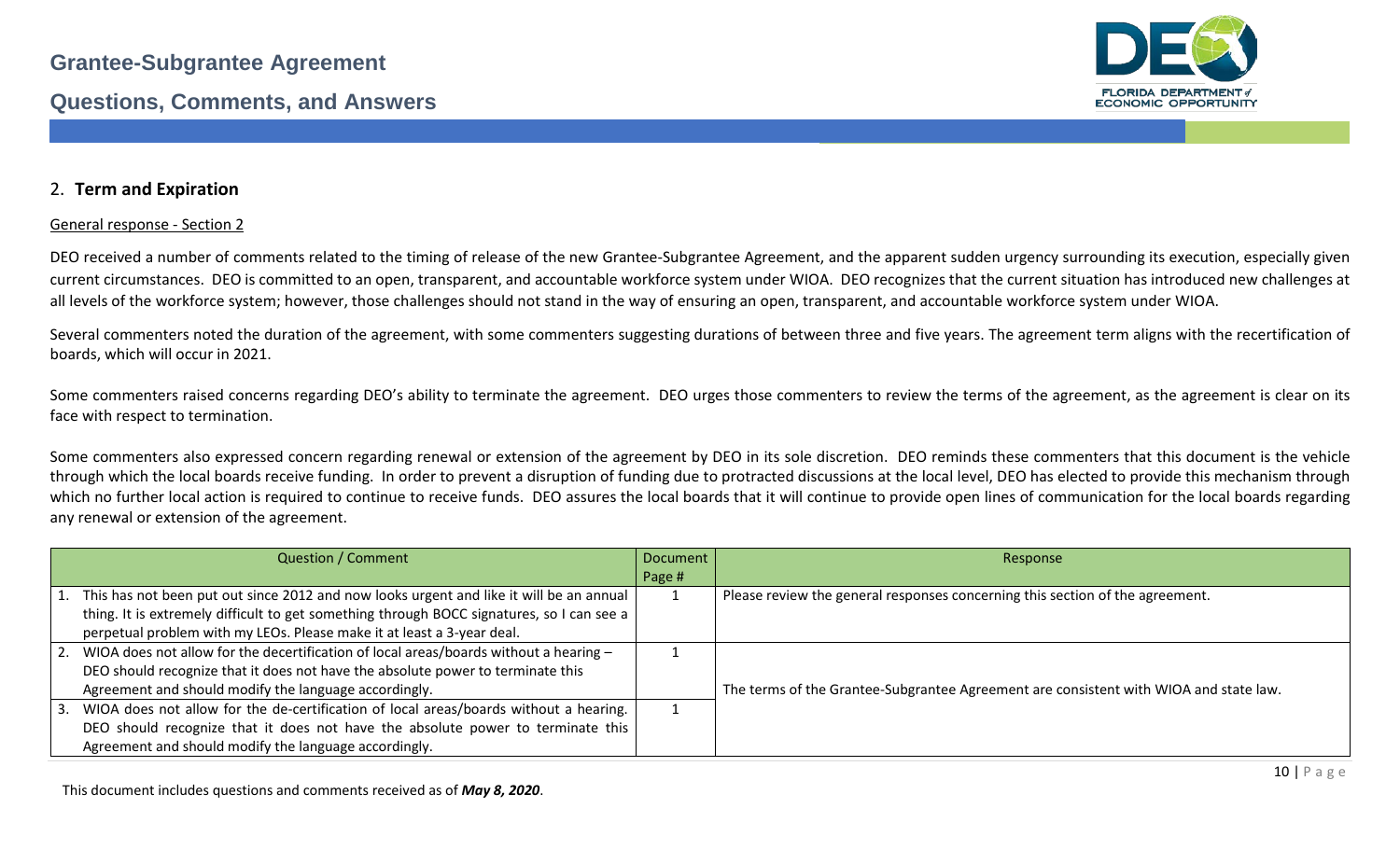



| 4. Under what circumstances may DEO terminate this agreement? For cause or not? If for<br>cause, please define cause.                                                                                                                                                                                                                                                                                                                                                                                                                                                              | $\mathbf{1}$ | Please review the general responses concerning this section of the agreement.      |
|------------------------------------------------------------------------------------------------------------------------------------------------------------------------------------------------------------------------------------------------------------------------------------------------------------------------------------------------------------------------------------------------------------------------------------------------------------------------------------------------------------------------------------------------------------------------------------|--------------|------------------------------------------------------------------------------------|
| 5. What authority does the State Board have in this section?                                                                                                                                                                                                                                                                                                                                                                                                                                                                                                                       | $\mathbf{1}$ | Please review the Grantee-Subgrantee Agreement regarding this question.            |
| 6. Please define "sole discretion".                                                                                                                                                                                                                                                                                                                                                                                                                                                                                                                                                | $\mathbf{1}$ | This phrase comports with its common meaning.                                      |
| 7. I believe the term of this agreement should be longer than one program/fiscal year. It<br>should be for three years and continue in perpetuity unless modified by DEO and boards<br>after the three year period.                                                                                                                                                                                                                                                                                                                                                                | $\mathbf{1}$ | Please review the general responses concerning this section of the agreement.      |
| 8. No reason for termination is required and no reference to another section describing<br>reasons for termination. We are requesting such provisions be added to the Agreement.                                                                                                                                                                                                                                                                                                                                                                                                   | $\mathbf{1}$ | Please review the general responses concerning this section of the agreement.      |
| 9. An agreement of this magnitude should not expire within 365 days. Please consider a 3<br>or 5 year term. At the very least, there should be consideration of both entities' needs,<br>new legislation impacting one or both parties, and other outside factors.                                                                                                                                                                                                                                                                                                                 | $\mathbf{1}$ |                                                                                    |
| 10. The term of the agreement is set for one year. One year passes quickly. Perhaps a longer<br>term, with annual reviews (which can occur through annual monitoring) might be more<br>practical?                                                                                                                                                                                                                                                                                                                                                                                  | $\mathbf{1}$ |                                                                                    |
| 11. If LWDA is redesignated, especially in part, the LWDA may still exist. This agreement<br>would still be in place as there is nothing defining geographic boundaries herein.                                                                                                                                                                                                                                                                                                                                                                                                    | $\mathbf{1}$ |                                                                                    |
| 12. Can you be more specific on the extensions?                                                                                                                                                                                                                                                                                                                                                                                                                                                                                                                                    | $\mathbf{1}$ |                                                                                    |
| 13. Section 2 Term and Expiration - The statement that "the Subrecipient is absolutely<br>responsible for all work performed and all expenses incurred in fulfilling the obligations<br>of this agreement" appears one-sided, and does not appear to clearly outline the<br>responsibilities of DEO, or DEO's costs that may be related to policy development,<br>monitoring, oversight. We suggest changing the wording to indicate that the<br>Subrecipient is responsible for all work performed and all expenses incurred at the local<br>level as related to the issued NFAs. | $\mathbf{1}$ | DEO received this comment and in consideration thereof, elected to make no change. |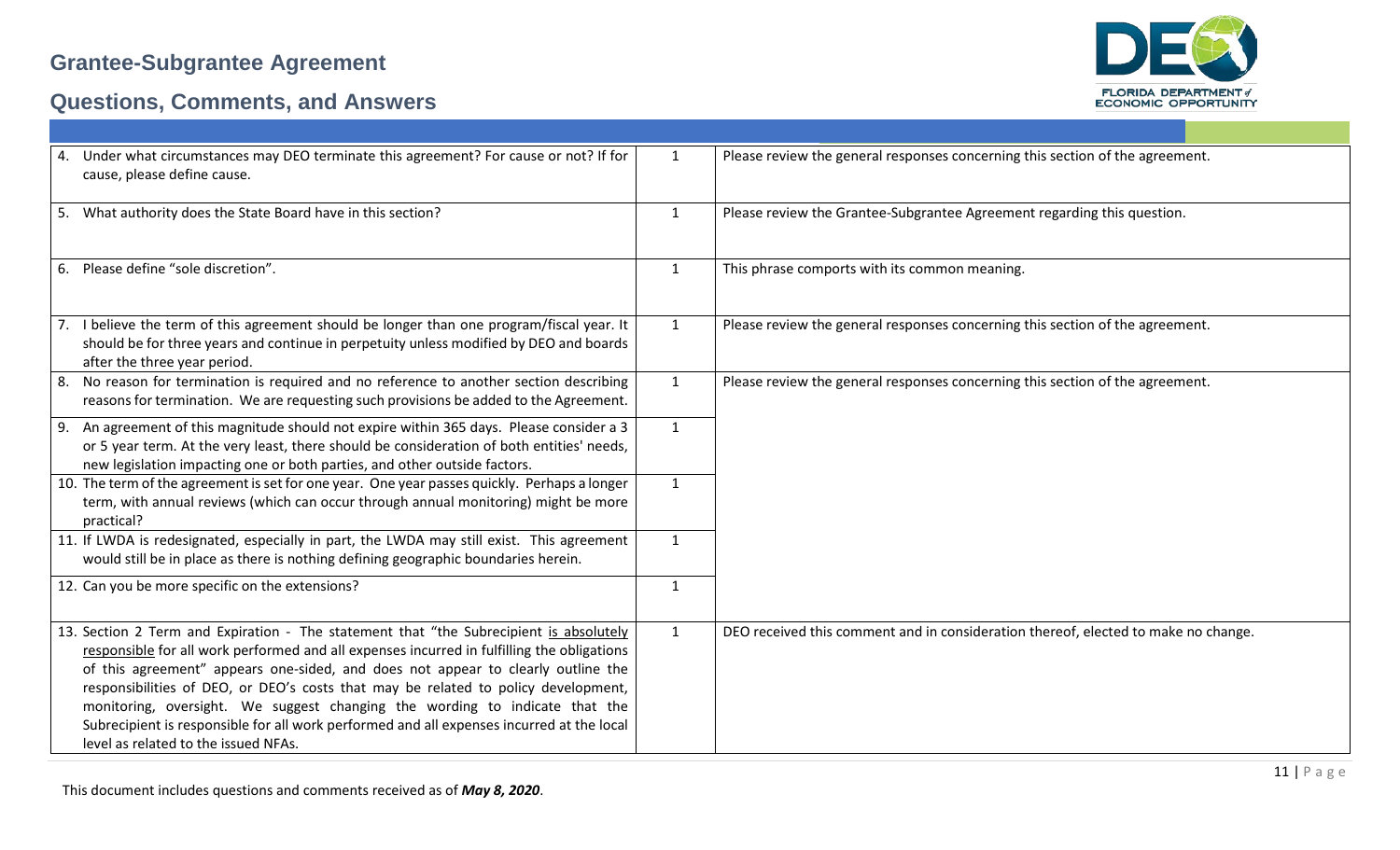

| 14. Section 2 Term and Expiration - The statement beginning "If DEO elects to terminate this<br>agreement" comes across as threatening and perhaps an overstep of authority. Perhaps<br>reflecting the previous sentence that mentions re-designation or decertification, and<br>changing that wording to begin the next sentence with "In such case, DEO will notify<br>the Board"                                                                                                                                                                                                                                                                                                                                                                                                                                                                                                                                                                                                                  | $\mathbf{1}$ |                                                                               |
|------------------------------------------------------------------------------------------------------------------------------------------------------------------------------------------------------------------------------------------------------------------------------------------------------------------------------------------------------------------------------------------------------------------------------------------------------------------------------------------------------------------------------------------------------------------------------------------------------------------------------------------------------------------------------------------------------------------------------------------------------------------------------------------------------------------------------------------------------------------------------------------------------------------------------------------------------------------------------------------------------|--------------|-------------------------------------------------------------------------------|
| 15. By what date each year is DEO required to notify local areas that the agreement has been<br>renewed? By what date is DEO required to provide local areas with any changes to the<br>agreement? Changes to the agreement may require board and CLEO action so any<br>changes should require a notification date of March 31st each year to allow appropriate<br>time to review changes and make comments.                                                                                                                                                                                                                                                                                                                                                                                                                                                                                                                                                                                         | $\mathbf{1}$ | Please review the general responses concerning this section of the agreement. |
| 16. LWDB needs the opportunity to agree to the renewal or extension of the termination<br>date. LWDB needs the ability to terminate this Agreement. Agreement should be<br>terminable only "for cause".                                                                                                                                                                                                                                                                                                                                                                                                                                                                                                                                                                                                                                                                                                                                                                                              | $\mathbf{1}$ | Please review the general responses concerning this section of the agreement. |
| 17. LWDB needs the opportunity to agree to the renewal or extension of the termination<br>date. LWDB needs the ability to terminate this Agreement. Agreement should be<br>terminable only "for cause".                                                                                                                                                                                                                                                                                                                                                                                                                                                                                                                                                                                                                                                                                                                                                                                              | $\mathbf{1}$ |                                                                               |
| 18. The term of this agreement is only for one year. It may be renewed or extended by DEO<br>with no approval from the Board. This requirement violates the concept of "home rule"<br>and implies that the Boards (which are separate legal entities) are part of DEO. Since this<br>agreement now includes the CLEO's, you have not offered any opportunity for their<br>input. The current agreement has been in place since 2012, so why is there a hurry to<br>have a new one in place by July 1? LWDB's have been asking for this to be updated for<br>multiple years. The following is recommended:<br>Require local board approval to renew or extend.<br>$\circ$<br>Have each local board notify each CLEO to make them aware of the extension.<br>$\circ$<br>That is if DEO continues to require CLEO's to sign.<br>Strike "sole discretion" since the operation of the workforce system is designed<br>$\circ$<br>by WIOA to be a collaboration between federal, state and local partners. | $\mathbf{1}$ | Please review the general responses concerning this section of the agreement. |
| This section does not make any reference to the CSF Policy Number 94 "Local Workforce<br>Development Area Designation". This policy calls out how "adverse actions" are handled.<br>Reference should be made to this policy since it reasonably involves CSF, DEO, CLEO and                                                                                                                                                                                                                                                                                                                                                                                                                                                                                                                                                                                                                                                                                                                          |              |                                                                               |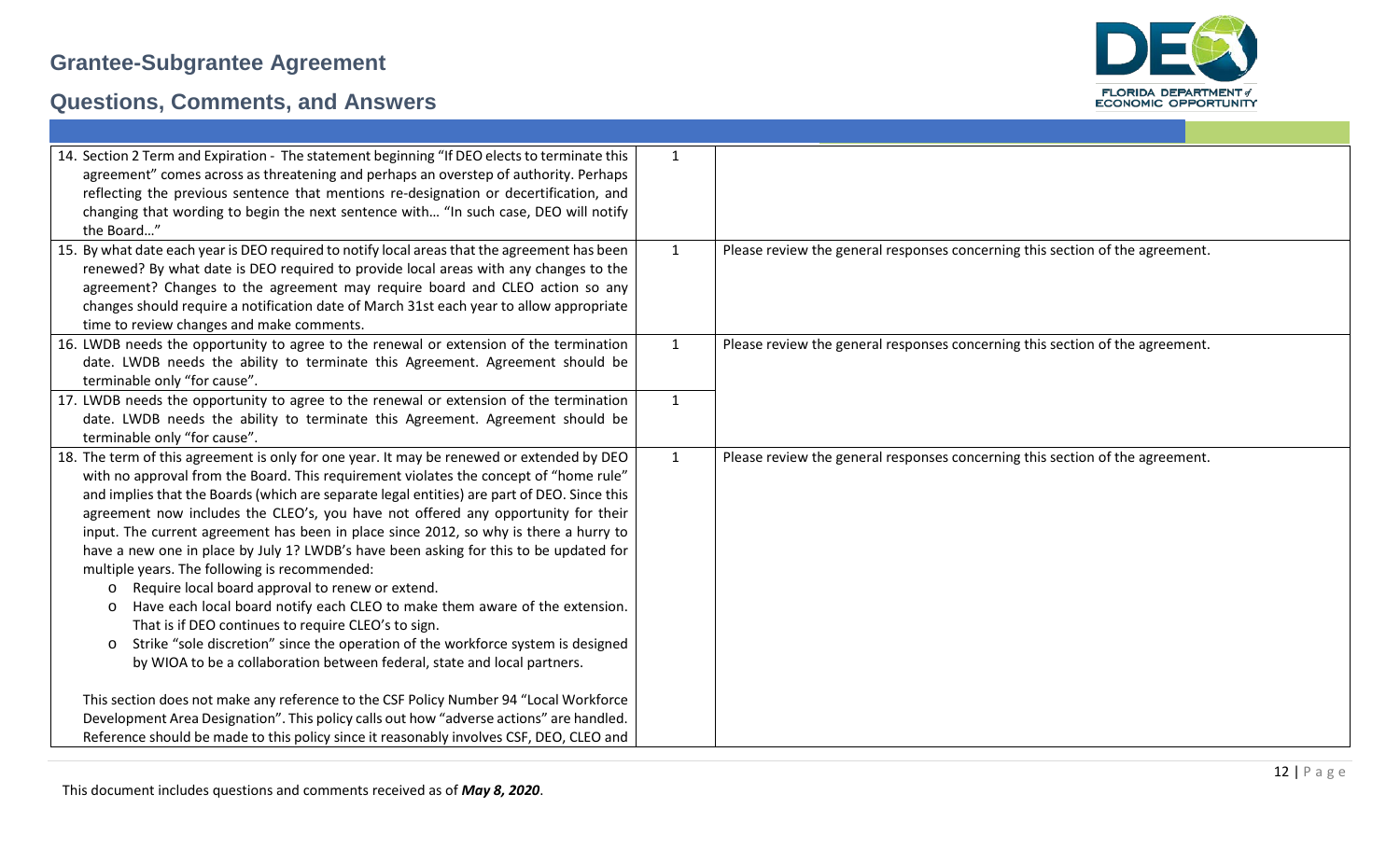

| LWDB's. It also shows the appeal process including the Federal Appeals Procedures. The<br>following is recommended: |              |                                                                                    |
|---------------------------------------------------------------------------------------------------------------------|--------------|------------------------------------------------------------------------------------|
| Reference the CSF Policy Number 94.<br>$\circ$                                                                      |              |                                                                                    |
| Describe reasons for termination in the document so that it is transparent to the<br>$\circ$                        |              |                                                                                    |
| public and partners.                                                                                                |              |                                                                                    |
| 19. Comment: Recommend modification to incorporate an Administrative hearing as part of                             | $\mathbf{1}$ | Please review the general responses concerning this section of the agreement.      |
| the decertification process as this proceeding is required.                                                         |              |                                                                                    |
|                                                                                                                     |              |                                                                                    |
| 20. TERM AND EXPIRATION. The Effective Date of this Agreement is July 1, 2020. This                                 | $\mathbf{1}$ | DEO received this comment and in consideration thereof, elected to make no change. |
| Agreement ends on June 30, 2021 (the "Expiration Date"), unless otherwise                                           |              |                                                                                    |
| terminated as set forth herein. This Agreement may be renewed or extended for a                                     |              |                                                                                    |
| period of time upon mutual written agreement by the Parties. to be determined by                                    |              |                                                                                    |
| DEO in its sole discretion, and without the Board's approval, at any time prior to the                              |              |                                                                                    |
| Expiration Date. This Agreement terminates, supersedes, and replaces any prior                                      |              |                                                                                    |
| agreement in effect between DEO and the Board regarding the subject matter set                                      |              |                                                                                    |
| forth herein as of the Effective Date, except that any all statutory obligations in                                 |              |                                                                                    |
| existence remain duties of only the Party governed by such obligations. The period                                  |              |                                                                                    |
| between the Effective Date and the Termination Date is the "Agreement Period".                                      |              |                                                                                    |
| Subrecipient is absolutely responsible for all work performed and all expenses                                      |              |                                                                                    |
| incurred in fulfilling the obligations of Subrecipient and no other Party or third-party                            |              |                                                                                    |
| beneficiary of this Agreement. If the LWDA is redesignated (as what?) in whole or in                                |              |                                                                                    |
| part, or the Board is decertified, then DEO may terminate this Agreement. If DEO                                    |              |                                                                                    |
| elects to terminate this Agreement, then DEO will notify the Board and the CLEO of                                  |              |                                                                                    |
| such termination, when the termination becomes effective, and any termination                                       |              |                                                                                    |
| instructions. Under this Section, the DEO, the Board, or the Subrecipient shall have                                |              |                                                                                    |
| the authority to use the administrative process and request a hearing to terminate                                  |              |                                                                                    |
| this Agreement, for any reason each sees fit.                                                                       |              |                                                                                    |
|                                                                                                                     |              |                                                                                    |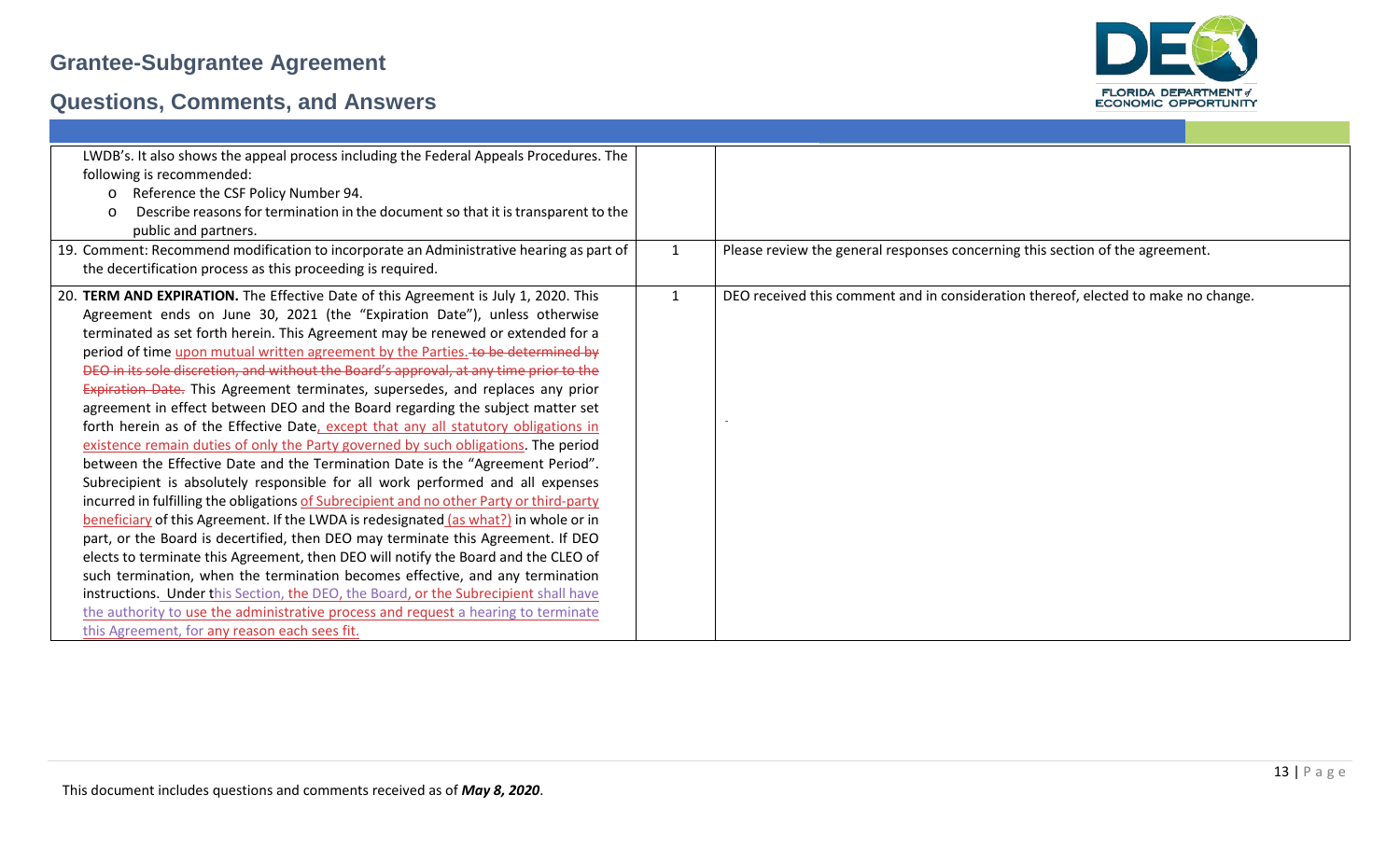

#### **3. Fiscal and Administrative Controls**

#### General response – Section 3

DEO received the highest volume of questions and comments related to section 3. Section 3 concerns fiscal and administrative controls. DEO emphasizes that each local board must spend all funding in accordance with applicable federal and state laws, rules, and regulations and the agreement. DEO is ultimately responsible to the U.S. Department of Labor for any misuse or unallowable expenditure by the local boards, and DEO will pass down any cost disallowances down to any local board, where it is found that the local board improperly utilized the funds.

Some commenters were concerned with the meaning of "performance," "completed performance," or "successful performance" by the local board. The foregoing terms and phrases comport with their respective common meanings, with the added clarification that "successful performance" is performance which is consistent with all applicable federal and state laws, rules, and regulations and the agreement. In a similar vein, some commenters questioned what DEO's performance under the agreement would be. DEO's performance under the agreement is to provide funding to the local areas, and to provide ongoing technical support and fiscal and programmatic monitoring and oversight.

Some commenters expressed confusion as to certain uses of funds, specifically with prosecuting or defending claims or appeals. Funding provided under the agreement may not be used by the local board to prosecute or defend any claim or suit against the State of Florida or DEO. Any such matters must be paid for out of unrestricted funds. DEO has added language to the Grantee-Subgrantee Agreement to provide clarity. This provision is consistent with WIOA and the Uniform Guidance. Similarly, some commenters questioned DEO's ability to recoup funds, and confusion over what amounted to an overpayment. DEO may recoup overpayments of funds, and may also seek to offset future awards against amounts previously overpaid to a local board, after a determination of overpayment has been reached. While DEO is the final authority on what is an overpayment, DEO will not reach a decision without thorough review and discussion with the chief local elected officials and local board.

DEO received several comments regarding the term "Overpayment" and the process for making an overpayment determination. DEO emphasizes that it will work with the chief local elected officials and local boards in its monitoring and oversight role to accurately determine compliant and noncompliant uses of funds, and in no event will DEO inform a chief local elected official or local board that an overpayment has definitively occurred without first communicating with the chief local elected official and local board to fully understand the nature and extent of any overpaid funds. DEO further emphasizes that the cooperation of chief local elected officials and local boards and the board's staff, employees, contractors and administrative entities is key in achieving the most correct determination.

Several commenters asked about the uses of Notices of Funds Availability (NFAs). An NFA is a vehicle through which a local board is provided access to grant funds. The issuance of an NFA may include conditions regarding use of funds. Those conditions may need to be met prior to the release of funding or demonstrated after expenditure has occurred, depending on the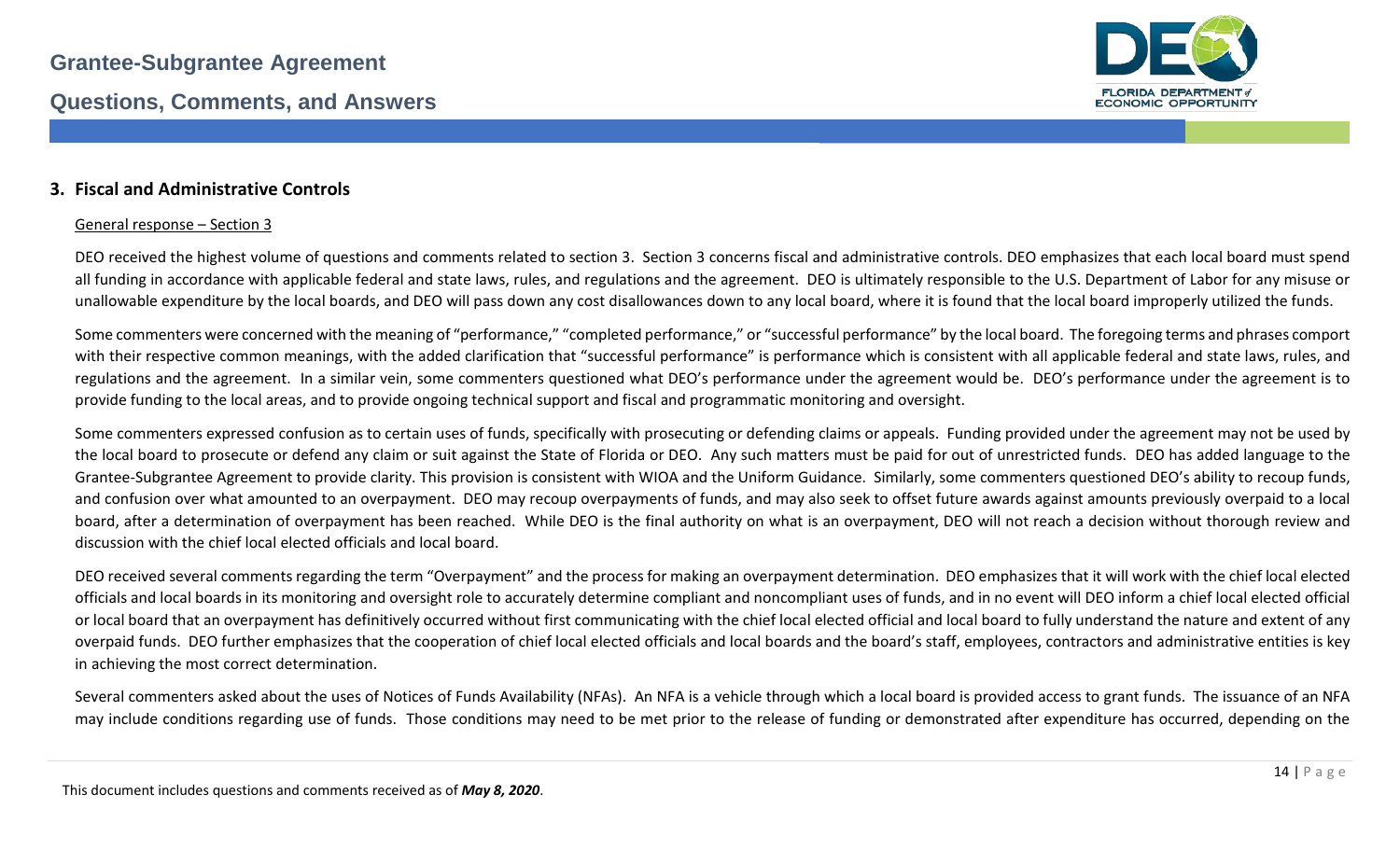#### **Questions, Comments, and Answers**



condition and circumstances. Further, certain grants may have different programmatic or regulatory limits or requirements. The NFA will inform the local board of those requirements. DEO notes that the local boards currently receive funding through this NFA process, and the process will remain unchanged from how it operates now.

A number of comments discussed the \$710 per day limit on paying consultants. Please review the United States Department of Labor Employment and Training Administration Standard Federal Award Terms & Conditions for your federal pass-through awards. 48 CFR 31.205-33(a), defines professional and consulting services as, "those services rendered by persons who are members of a particular profession or possess a special skill and who are not officers or employees of the contractor. Examples include those services acquired by contractors or subcontractors in order to enhance their legal, economic, financial, or technical positions. Professional and consultant services are generally acquired to obtain information, advice, opinions, alternatives, conclusions, recommendations, training, or direct assistance, such as studies, analyses, evaluations, liaison with Government officials, or other forms of representation." The pay is determined by the consultant's hourly fee, with the limitation of \$710 per day based upon an eight-hour work day.

| <b>Question / Comment</b>                                                                                                                                                                           | <b>Document</b> | Response                                                                              |
|-----------------------------------------------------------------------------------------------------------------------------------------------------------------------------------------------------|-----------------|---------------------------------------------------------------------------------------|
|                                                                                                                                                                                                     | Page #          |                                                                                       |
| (Related to item a)                                                                                                                                                                                 | 2               | The terms of the Grantee-Subgrantee Agreement are consistent with WIOA and state law. |
| WIOA funds must be provided within 30 days of allotment to the states - pursuant to<br>WIOA 128 and 133 and 20 CFR 683.120                                                                          |                 |                                                                                       |
| The state is obligated to allocate the formula portion of WIOA to the local areas - this<br>right is not waivable and the language in this section is contrary to the overriding<br>federal statute |                 |                                                                                       |
| Further the word "performance" in this context is inappropriate at least as it applies to                                                                                                           |                 |                                                                                       |
| WIOA - because termination for lack of performance must be defined in accordance with                                                                                                               |                 |                                                                                       |
| WIOA and not loosely to encompass unknown parameters as is the case with the                                                                                                                        |                 |                                                                                       |
| language as written.                                                                                                                                                                                |                 |                                                                                       |
| (Related to item a)                                                                                                                                                                                 | 2               | Please review the general responses concerning this section of the agreement.         |
| 2. Please clarify the meaning of DEO's performance. What is considered as a subrecipient<br>successfully completed performance? What authority does the State Board have over<br>the budget?        |                 |                                                                                       |
| (Related to item a)                                                                                                                                                                                 | 2               | Please review the general responses concerning this section of the agreement.         |
| 3. What is the definition of "satisfactory performance" in this item.                                                                                                                               |                 |                                                                                       |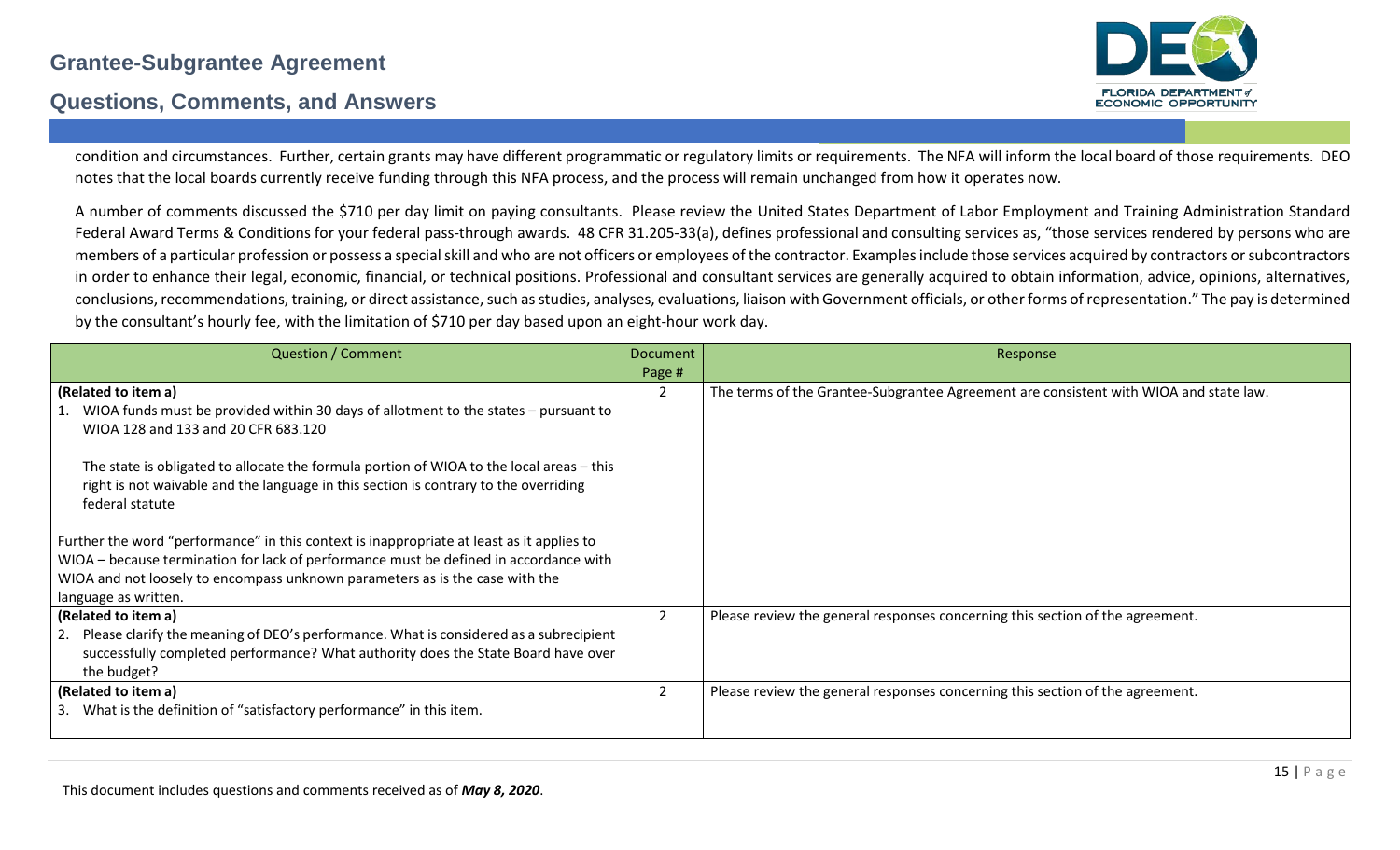

| (Related to item a)                                                                       | $\overline{2}$ | This paragraph does not reduce or eliminate the State Board's role in approving the formula for |
|-------------------------------------------------------------------------------------------|----------------|-------------------------------------------------------------------------------------------------|
| 4. When did DEO take on the role of determining allocations? CSF Board should maintain    |                | funding allocations.                                                                            |
| that role as the policy entity. DEO needs to maintain the role of fiscal entity and       |                |                                                                                                 |
| program compliance guidance and monitoring.                                               |                |                                                                                                 |
| (Related to item a)                                                                       | $\overline{2}$ | Please review the general responses concerning this section of the agreement.                   |
| 5. a. Subrecipient may not expend "any funds" to prosecute or defend? Does "any           |                |                                                                                                 |
| funds" mean those issued under this agreement? May DEO use their allocated funds          |                |                                                                                                 |
| for this purpose?                                                                         |                |                                                                                                 |
| (Related to item a)                                                                       | $\overline{2}$ | Please review the general responses concerning this section of the agreement.                   |
| 6. Section 3 Fiscal and Administrative Controls item a. - The statement "DEO will provide |                |                                                                                                 |
| funds in consideration for the Subrecipient's satisfactory performance under this         |                |                                                                                                 |
| Agreement" appears too broad as written. We respectfully suggest adding a section         |                |                                                                                                 |
| that clearly outlines the terms "satisfactory performance" as related to funding and in   |                |                                                                                                 |
| accordance with the parameters of the law.                                                |                |                                                                                                 |
| (Related to item a)                                                                       | $\overline{2}$ | DEO received this comment and in consideration thereof, elected to make no change.              |
| Section 3 Fiscal and Administrative item a. - The statement that says DEO shall have      |                |                                                                                                 |
| final authority as to both the availability of funds and what constitutes annual          |                |                                                                                                 |
| appropriation" appears misleading. It is our understanding that WIOA law outlines         |                |                                                                                                 |
| general formulas and guidelines for fund distribution. Perhaps something like "DEO        |                |                                                                                                 |
| shall distribute funds based on federal and state guidance, annual appropriations and     |                |                                                                                                 |
| funding availability"?                                                                    |                |                                                                                                 |
| (Related to item a)                                                                       | $\overline{2}$ | Please review the general responses concerning this section of the agreement.                   |
| 8. If the state legislature and Governor have executed the state budget and USDOL has     |                |                                                                                                 |
| released funds to the state, how then does DEO have the authority to withhold funds       |                |                                                                                                 |
| if all terms of this agreement are being met?                                             |                |                                                                                                 |
| (Related to item a)                                                                       | $\overline{2}$ |                                                                                                 |
| 9. What is considered satisfactory performance? What is DEO's performance?                |                |                                                                                                 |
|                                                                                           |                |                                                                                                 |
| (Related to item a)                                                                       | $\overline{2}$ | Please review the general responses concerning this section of the agreement.                   |
| 10. Funds are passed through the state by the federal gov't, accordingly there would not  |                |                                                                                                 |
| be a state funding shortfall. This needs to be re-worded. WIOA funds must be provided     |                |                                                                                                 |
| within 30 days of allotment to the state.                                                 |                |                                                                                                 |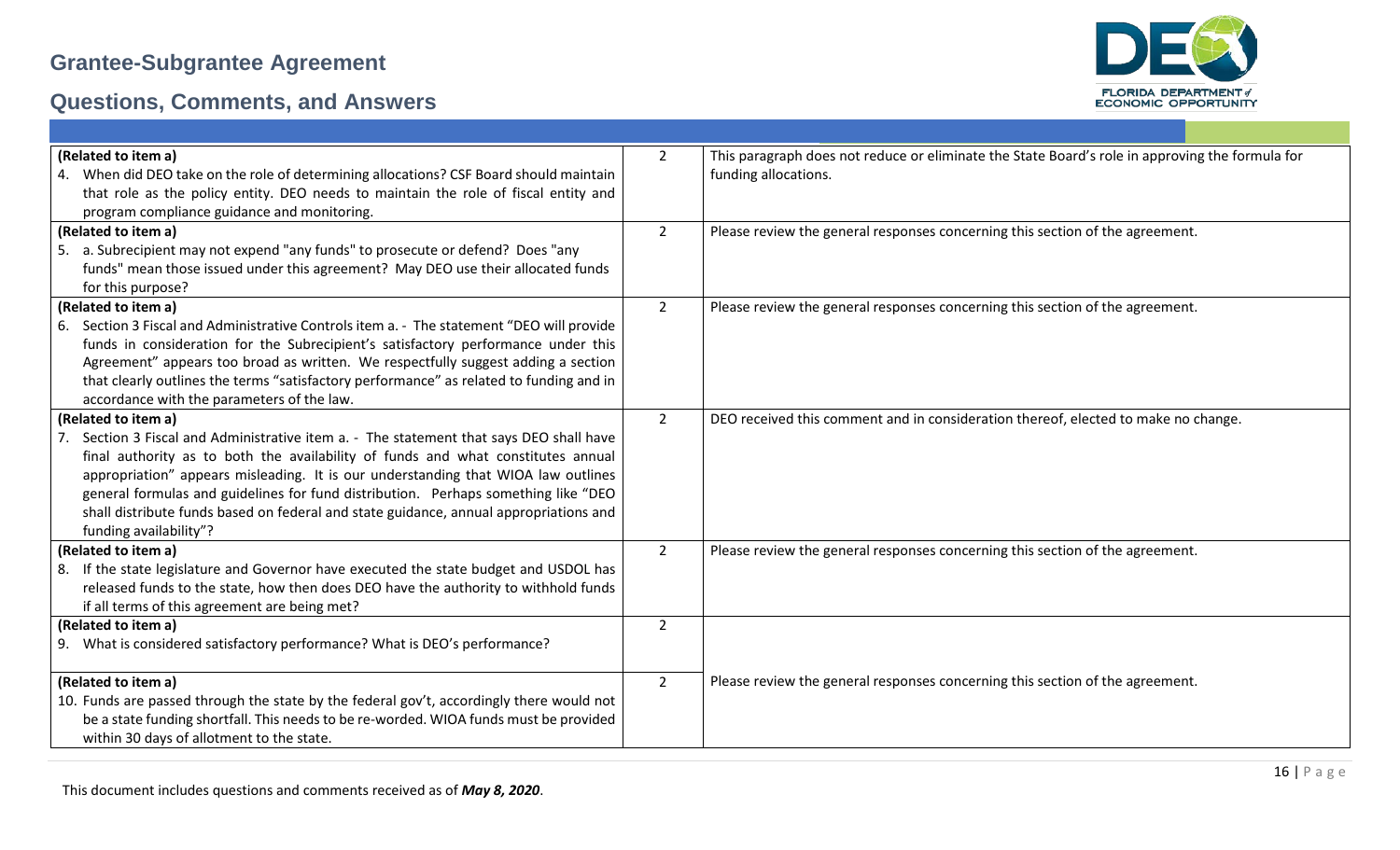

| (Related to item a)                                                                           | $\mathcal{P}$  |                                                                                    |
|-----------------------------------------------------------------------------------------------|----------------|------------------------------------------------------------------------------------|
| 11. What is meant by "not expend funds to pay any costs incurred in connection with any       |                |                                                                                    |
| defense against any claim or appeal? Where is the authority to prohibit this? Appears         |                |                                                                                    |
| to conflict with 2 CFR 200. §200.435 - Defense and prosecution of criminal and civil          |                |                                                                                    |
| proceedings, claims, appeals and patent infringements.                                        |                |                                                                                    |
| (Related to item a)                                                                           | 2              |                                                                                    |
| 12. Comment: Recommend modification of language as DEO is obligated to allocate the           |                |                                                                                    |
| formula portion of WIOA to the local areas.                                                   |                |                                                                                    |
| (Related to item a)                                                                           | $\overline{2}$ | DEO received this comment and in consideration thereof, elected to make no change. |
| 13. DEO will provide funds no later than sixty from allotment, in consideration for the       |                |                                                                                    |
| Subrecipient's-satisfactory performance performance of its obligations under this             |                |                                                                                    |
| Agreement. The State of Florida's and DEO's performance and obligation to pay under           |                |                                                                                    |
| this Agreement is contingent upon an annual appropriation for workforce and other related     |                |                                                                                    |
| funds by the Legislature of the State of Florida. DEO shall confer with Subrecipient as to    |                |                                                                                    |
| have final authority as to both the availability of funds and what constitutes an "annual     |                |                                                                                    |
| appropriation" of funds. The Board shall have final authority as to the local use and         |                |                                                                                    |
| allocation towards local programs and projects from the amount of funds budgeted towards      |                |                                                                                    |
| the aforementioned "annual appropriation." The lack of appropriation or availability of       |                |                                                                                    |
| funds shall not create DEO's default under this Agreement. If there is a state or federal     |                |                                                                                    |
| funding shortfall, then the funding otherwise made available under this Agreement may be      |                |                                                                                    |
| reduced. The Subrecipient shall not be required to expend funds to pay any costs (costs       |                |                                                                                    |
| needs to be defined) incurred in connection with any defense against any claim or appeal      |                |                                                                                    |
| of the State of Florida or any agency or instrumentality thereof (including DEO) or to pay    |                |                                                                                    |
| any costs incurred in connection with the prosecution of any claim or appeal against the      |                |                                                                                    |
| State of Florida or any agency or instrumentality thereof (including DEO), which the          |                |                                                                                    |
| Subrecipient instituted or in which the Subrecipient has joined as a claimant. Subrecipient   |                |                                                                                    |
| shall be entitled to select Subrecipients own attorney in any such appeals and all attorney's |                |                                                                                    |
| fees and costs incurred by the Subrecipient in defending against any actions as described     |                |                                                                                    |
| herein shall be reimbursed by DEO to Subrecipient.                                            |                |                                                                                    |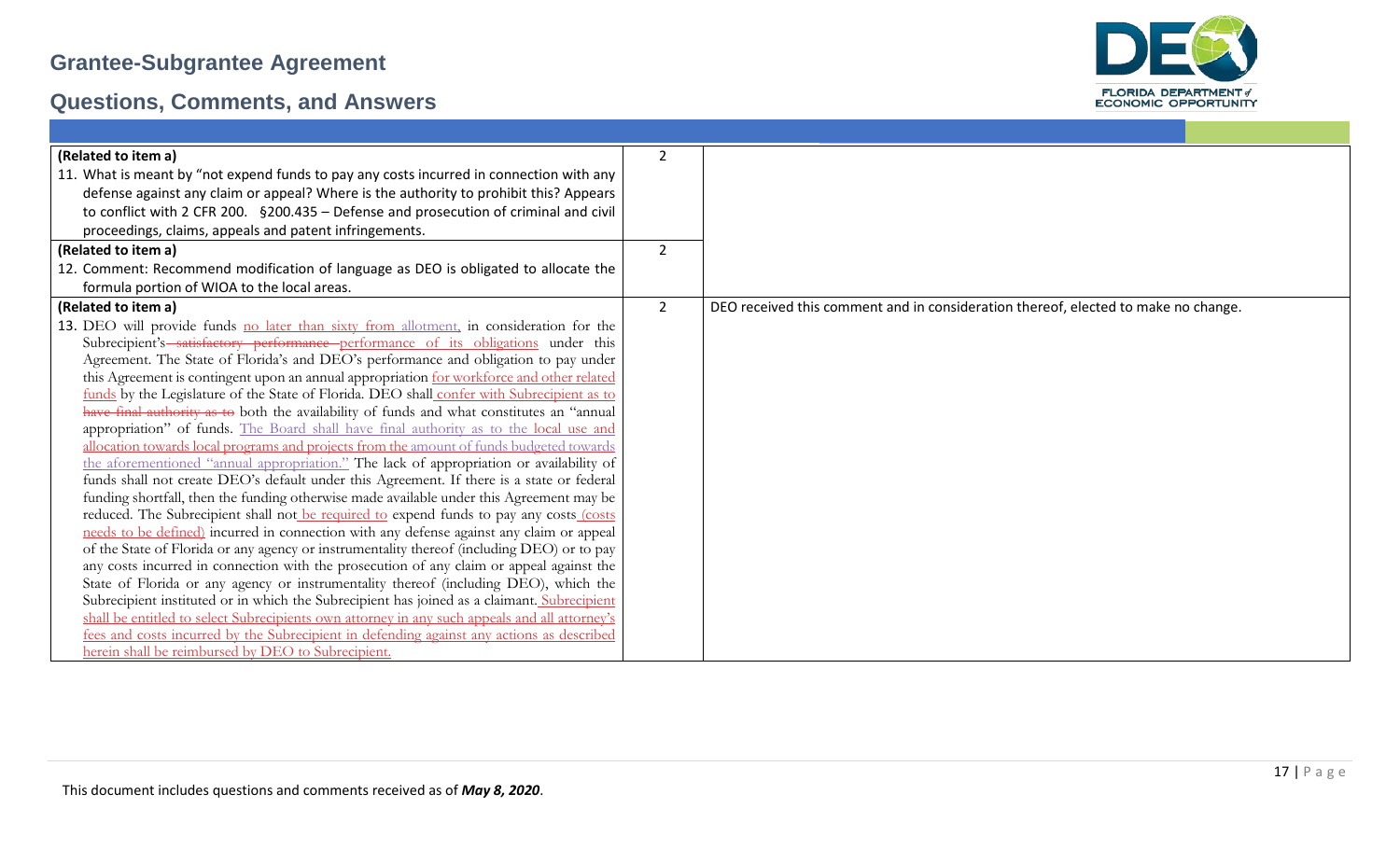

| (Related to items a-c)<br>14. Paragraphs a-c, we have to pay back DEO within 30 days of our discovery of any<br>overpayment or receipt of notification from DEO that an Overpayment has occurred.<br>The Subrecipient shall not expend funds to pay any costs incurred in connection with<br>any defense against any claim or appeal of the State of Florida or any agency or<br>instrumentality thereof (including DEO) or to pay any costs incurred in connection with<br>the prosecution of any claim or appeal against the State of Florida or any agency or<br>instrumentality thereof (including DEO).<br><b>Comment:</b> DEO decides what an overpayment is without a formal hearing. This seems<br>vague that the "subrecipient shall not expend any funds to pay any costs in connection<br>with any defense" Not clear as to what "shall not expend funds to pay any costs"<br>means and appears to conflict with 2 CFR 200. See §200.435 Defense and prosecution<br>of criminal and civil proceedings, claims, appeals and patent infringements. | $\overline{2}$ | Please review the general responses concerning this section of the agreement.                                                                                                                             |
|-------------------------------------------------------------------------------------------------------------------------------------------------------------------------------------------------------------------------------------------------------------------------------------------------------------------------------------------------------------------------------------------------------------------------------------------------------------------------------------------------------------------------------------------------------------------------------------------------------------------------------------------------------------------------------------------------------------------------------------------------------------------------------------------------------------------------------------------------------------------------------------------------------------------------------------------------------------------------------------------------------------------------------------------------------------|----------------|-----------------------------------------------------------------------------------------------------------------------------------------------------------------------------------------------------------|
| (Related to item b)<br>15. Usually NFAs contain conditions subsequent (upon expenditure) not preceding the                                                                                                                                                                                                                                                                                                                                                                                                                                                                                                                                                                                                                                                                                                                                                                                                                                                                                                                                                  | $\overline{2}$ | The issuance of an NFA may include conditions regarding use of funds. Those conditions may need to<br>be met prior to the release of funding or demonstrated after expenditure has occurred, depending on |
| issuance of the NFA. Can DEO please review the language?                                                                                                                                                                                                                                                                                                                                                                                                                                                                                                                                                                                                                                                                                                                                                                                                                                                                                                                                                                                                    |                | the condition and circumstances.                                                                                                                                                                          |
| (Related to item b)                                                                                                                                                                                                                                                                                                                                                                                                                                                                                                                                                                                                                                                                                                                                                                                                                                                                                                                                                                                                                                         | $2^{\circ}$    |                                                                                                                                                                                                           |
| 16. Prior to receipt? Or upon expenditure? It is unclear how or why an LWDA would/could<br>meet requirements prior to spending the money.                                                                                                                                                                                                                                                                                                                                                                                                                                                                                                                                                                                                                                                                                                                                                                                                                                                                                                                   |                |                                                                                                                                                                                                           |
| (Related to item b)                                                                                                                                                                                                                                                                                                                                                                                                                                                                                                                                                                                                                                                                                                                                                                                                                                                                                                                                                                                                                                         | $2^{\circ}$    |                                                                                                                                                                                                           |
| 17. Section 3 Fiscal and Administrative item b. - Please define what is meant by "The                                                                                                                                                                                                                                                                                                                                                                                                                                                                                                                                                                                                                                                                                                                                                                                                                                                                                                                                                                       |                |                                                                                                                                                                                                           |
| subrecipient's receipt of funding under an NFA may be conditioned upon the                                                                                                                                                                                                                                                                                                                                                                                                                                                                                                                                                                                                                                                                                                                                                                                                                                                                                                                                                                                  |                |                                                                                                                                                                                                           |
| subrecipient's performance of certain requirements prior to receipt of such funding"                                                                                                                                                                                                                                                                                                                                                                                                                                                                                                                                                                                                                                                                                                                                                                                                                                                                                                                                                                        |                |                                                                                                                                                                                                           |
| and under what circumstances this may be implemented? If this is based upon a                                                                                                                                                                                                                                                                                                                                                                                                                                                                                                                                                                                                                                                                                                                                                                                                                                                                                                                                                                               |                |                                                                                                                                                                                                           |
| performance improvement plan or similar arrangement, this should be so stated.                                                                                                                                                                                                                                                                                                                                                                                                                                                                                                                                                                                                                                                                                                                                                                                                                                                                                                                                                                              |                |                                                                                                                                                                                                           |
| (Related to item b)                                                                                                                                                                                                                                                                                                                                                                                                                                                                                                                                                                                                                                                                                                                                                                                                                                                                                                                                                                                                                                         | $2^{\circ}$    |                                                                                                                                                                                                           |
| 18. What are the terms, conditions, assurances, restrictions or other instructions that will<br>be included in a NFA? Suggest, as an attachment, a form of NFA to be used.                                                                                                                                                                                                                                                                                                                                                                                                                                                                                                                                                                                                                                                                                                                                                                                                                                                                                  |                |                                                                                                                                                                                                           |
| Alternatively, suggest the following language: "The NFA may incorporate applicable                                                                                                                                                                                                                                                                                                                                                                                                                                                                                                                                                                                                                                                                                                                                                                                                                                                                                                                                                                          |                |                                                                                                                                                                                                           |
| state and federal law, rules regulations, policies, and the terms of this Agreement."                                                                                                                                                                                                                                                                                                                                                                                                                                                                                                                                                                                                                                                                                                                                                                                                                                                                                                                                                                       |                |                                                                                                                                                                                                           |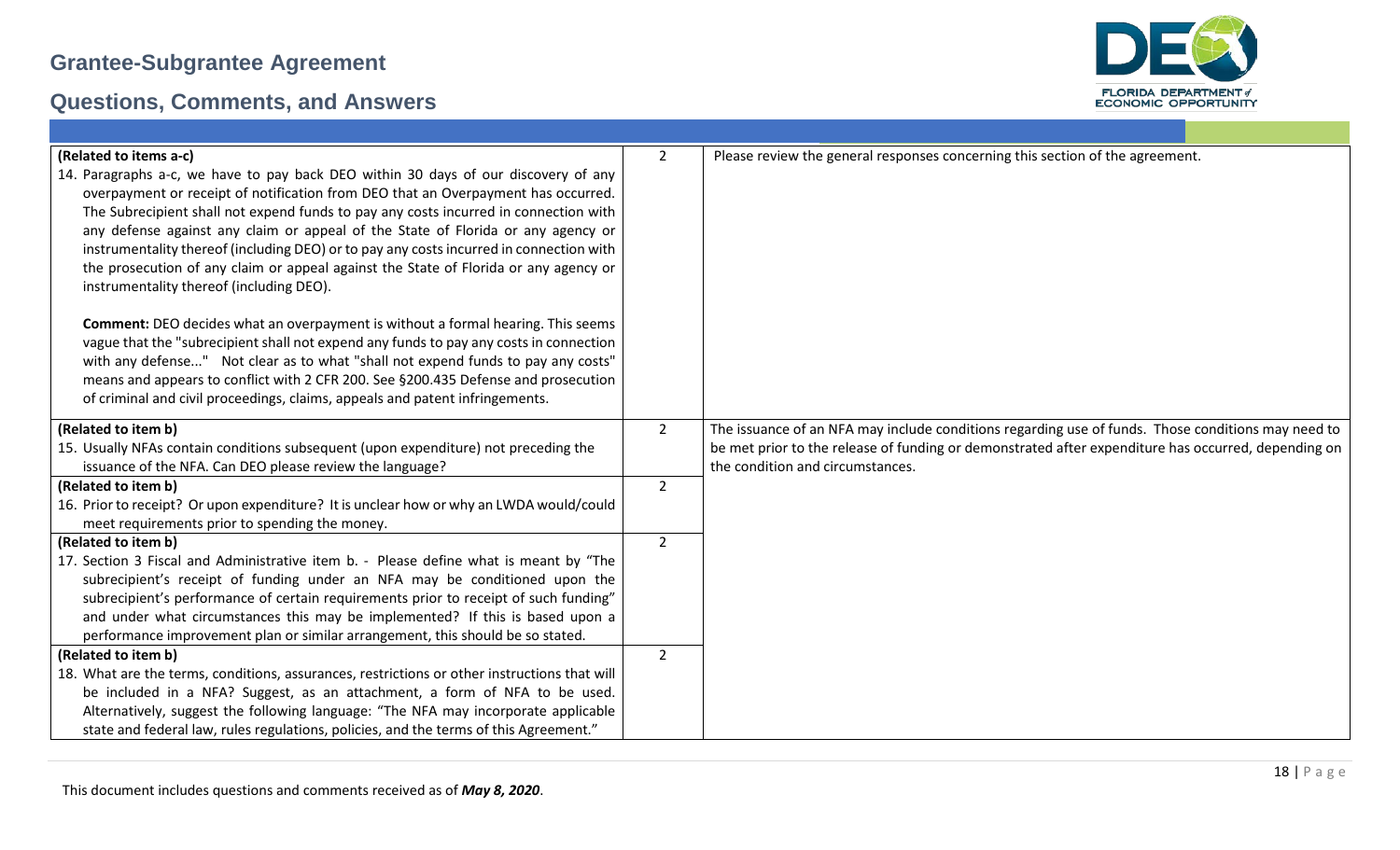

| (Related to item b)                                                                          | $\overline{2}$ |
|----------------------------------------------------------------------------------------------|----------------|
| 19. Cannot agree to allow the terms of a NFA to trump the terms of this Agreement            |                |
| without knowing the terms of the NFA. The terms of the Agreement should always               |                |
| prevail.                                                                                     |                |
| (Related to item b)                                                                          | $2^{\circ}$    |
| 20. What are the terms, conditions, assurances, restrictions or other instructions that will |                |
| be included in an NFA? Suggest that DEO include, as an attachment, a form of an NFA          |                |
| to be used. Alternatively, suggest the following language: "The NFA may incorporate          |                |
| applicable state and federal law, rules, regulations, policies, and the terms of this        |                |
| Agreement." Otherwise there is unlimited discretion on what DEO can require, and CSB         |                |
| should not agree to allow the terms of an NFA to trump the terms of the Agreement.           |                |
| The terms of the Agreement should always prevail.                                            |                |
| (Related to item b)                                                                          | $\overline{2}$ |
| 21. The Subrecipient must comply with all terms, conditions, assurances, restrictions, or    |                |
| other instructions contained within the NFA as a condition precedent to the                  |                |
| Subrecipient's receipt of funding set forth in the NFA. Except as specifically set forth     |                |
| herein, if a conflict between the terms of this Agreement and any NFA, the terms of          |                |
| the NFA shall control.                                                                       |                |
|                                                                                              |                |
| Question: The NFA outlines the terms, conditions, assurances, etc. that are to be follow     |                |
| subsequent to the receipt of funds. Should the highlighted wording be "conditions"           |                |
| subsequent"?                                                                                 |                |
| (Related to item b)                                                                          | $2^{\circ}$    |
| 22. DEO will make funding available to the Subrecipient by issuing NFAs through DEO's        |                |
| financial management information system. Each NFA may list or incorporate specific           |                |
| terms, conditions, assurances, restrictions, or other instructions based upon statutory      |                |
| requirements, grant funding or other required prescribed mandatory perquisites for           |                |
| funding applicable to the funds provided by the NFA. The Subrecipient's receipt of           |                |
| funding made under an NFA may be conditioned upon the Subrecipient's performance             |                |
| of certain statutory requirements, grant funding or other required prescribed                |                |
| mandatory perquisites for funding requirements prior to the receipt of such funding.         |                |
| The Subrecipient must comply with all terms, conditions, assurances, restrictions, or        |                |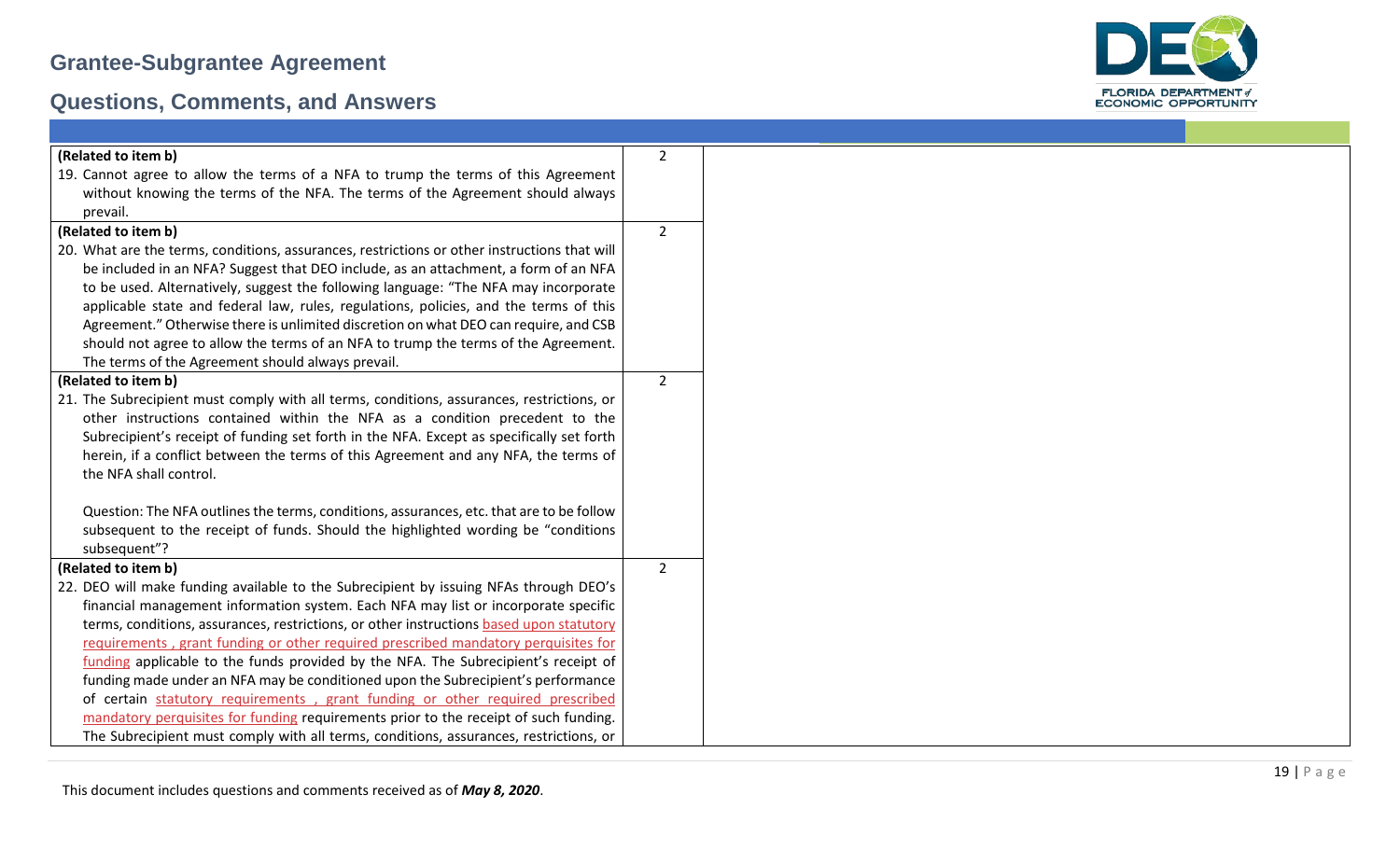

| other instructions contained within the NFA as a condition precedent to the<br>Subrecipient's receipt of funding set forth in the NFA. Except as specifically set forth<br>herein, if a conflict between the terms of this Agreement and any NFA, the terms of<br>the Agreement NFA shall control.                                                                                                                                 |                |                                                                                       |
|------------------------------------------------------------------------------------------------------------------------------------------------------------------------------------------------------------------------------------------------------------------------------------------------------------------------------------------------------------------------------------------------------------------------------------|----------------|---------------------------------------------------------------------------------------|
| (Related to item b)                                                                                                                                                                                                                                                                                                                                                                                                                | $\overline{2}$ | The terms of the Grantee-Subgrantee Agreement are consistent with WIOA and state law. |
| 23. WIOA funds must be provided within 30 days of allotment to the states - pursuant to<br>WIOA §§128 and 133 and 20 CFR §683.120. The state is obligated to allocate the                                                                                                                                                                                                                                                          |                |                                                                                       |
| formula portion of WIOA to the local areas. This right is not waivable and the language                                                                                                                                                                                                                                                                                                                                            |                |                                                                                       |
| in this section is contrary to the overriding federal statute. Further the word                                                                                                                                                                                                                                                                                                                                                    |                |                                                                                       |
| "performance" in this context is inappropriate at least as it applies to WIOA because<br>termination for lack of performance must be defined in accordance with WIOA and not                                                                                                                                                                                                                                                       |                |                                                                                       |
| loosely to encompass unknown parameters as is the case with the language as written.                                                                                                                                                                                                                                                                                                                                               |                |                                                                                       |
| (Related to item c. i)                                                                                                                                                                                                                                                                                                                                                                                                             | $\overline{2}$ | The terms of the Grantee-Subgrantee Agreement are consistent with WIOA and state law. |
| 24. WIOA 184 and 20 CFR 683.700 "except for actions under WIOA secs. 116 and 188(a)<br>or 29 CFR parts 31, 32, 35, and 38 and 49 CFR part 25, the Grant Officer must use the<br>procedures outlined in § 683.440 before imposing a sanction on, or requiring<br>corrective action by, recipients of funds under title I of WIOA.) this applies to<br>recipients (states) and their actions vis a vis their sub-recipients as well. |                |                                                                                       |
| Generally, the state could only take the action above after a hearing and consultation<br>with the applicable local elected officials. It is recommended this section be modified<br>or deleted as the power of the state is already contained within the authorizing<br>legislations.                                                                                                                                             |                |                                                                                       |
| (Related to item c. i)                                                                                                                                                                                                                                                                                                                                                                                                             | $\overline{2}$ | Please review the general responses concerning this section of the agreement.         |
| 25. After consultation with the LWDB? CLEO?                                                                                                                                                                                                                                                                                                                                                                                        |                |                                                                                       |
| (Related to item c. i)                                                                                                                                                                                                                                                                                                                                                                                                             | $\overline{2}$ | The terms of the Grantee-Subgrantee Agreement are consistent with WIOA and state law. |
| 26. The reference to reducing or suspending funding is an issue that should include our                                                                                                                                                                                                                                                                                                                                            |                |                                                                                       |
| Chief Local Elected Officials; the agreement does not reference this. We feel the legal<br>process for these actions should be included as our signature would indicate that we                                                                                                                                                                                                                                                    |                |                                                                                       |
| approve what is contained in the agreement as written.                                                                                                                                                                                                                                                                                                                                                                             |                |                                                                                       |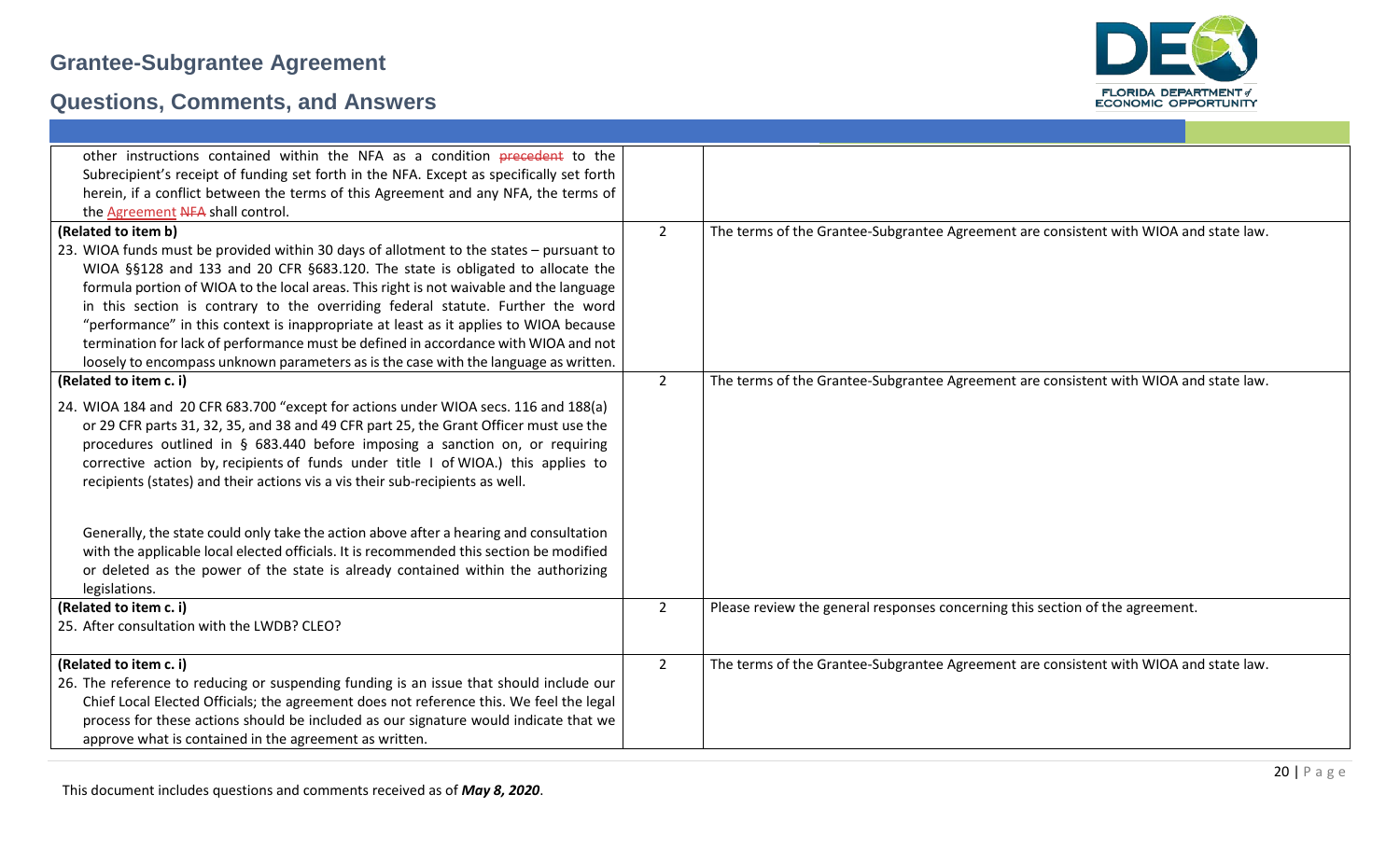

| (Related to item c. i)                                                                                                                                           | $\overline{2}$ | The terms of the Grantee-Subgrantee Agreement are consistent with WIOA and state law. |
|------------------------------------------------------------------------------------------------------------------------------------------------------------------|----------------|---------------------------------------------------------------------------------------|
| 27. Comment: Recommend modification of language as generally, the state could only                                                                               |                |                                                                                       |
| take the action above after a hearing and consultation with the applicable local elected                                                                         |                |                                                                                       |
| officials in accordance with WIOA 184 and 20 CFR 683.700.                                                                                                        |                |                                                                                       |
| (Related to item c. i)                                                                                                                                           | $\overline{2}$ | The terms of the Grantee-Subgrantee Agreement are consistent with WIOA and state law. |
| 28. WIOA §184 and 20 CFR §683.70 provide:                                                                                                                        |                |                                                                                       |
| "except for actions under WIOA $\S$ \$116 and 188(a) or 29 CFR parts 31, 32, 35, and 38,                                                                         |                |                                                                                       |
| and 49 CFR part 25, the Grant Officer must use the procedures outlined in §683.440                                                                               |                |                                                                                       |
| before imposing a sanction on, or requiring corrective action by, recipients of funds                                                                            |                |                                                                                       |
| under Title I of WIOA. This applies not only to recipients (states), but also to their                                                                           |                |                                                                                       |
| action's vis a vis their sub-recipients. Generally, the state can only take the action                                                                           |                |                                                                                       |
| above after a hearing and consultation with the applicable local elected officials. It is                                                                        |                |                                                                                       |
| suggested this section be modified or deleted as the power of the state is already                                                                               |                |                                                                                       |
| contained within the authorizing legislation, albeit in a different manner.                                                                                      |                |                                                                                       |
| (Related to item c. i)                                                                                                                                           | $\overline{2}$ | DEO received this comment and in consideration thereof, elected to make no change.    |
|                                                                                                                                                                  |                |                                                                                       |
| 29. Reduction or Suspension of Funding. After an administrative adversarial hearing                                                                              |                |                                                                                       |
| requested by any of the Parties and a Recommended Order issued by an                                                                                             |                |                                                                                       |
| Administrative Law Judge, and consultation with the appropriate elected official,                                                                                |                |                                                                                       |
| DEO may shall comply with the Administrative Law Judge's Recommended Order                                                                                       |                |                                                                                       |
| and follow any Recommended Order's partially, completely, temporary ily or                                                                                       |                |                                                                                       |
| permanently, reduction e or suspension of $d$ any funding provided under this                                                                                    |                |                                                                                       |
| Agreement or funding made available pursuant to an NFA, if the Subrecipient was                                                                                  |                |                                                                                       |
| found by the Administrative Law Judge fails to have failed to comply with all<br>applicable state and federal laws, rules, and regulations, or the terms of this |                |                                                                                       |
|                                                                                                                                                                  |                |                                                                                       |
| Agreement. or any NFA.                                                                                                                                           | $\overline{2}$ |                                                                                       |
| (Related to item c. ii)                                                                                                                                          |                |                                                                                       |
| 30. What is the process for determining which funds and how recouping occurs? Who                                                                                |                |                                                                                       |
| has input?                                                                                                                                                       |                | Please review the general responses concerning this section of the agreement.         |
| (Related to item c. ii)                                                                                                                                          | $\overline{2}$ |                                                                                       |
| 31. Language should note that this could happen only following a hearing.                                                                                        |                |                                                                                       |
|                                                                                                                                                                  |                |                                                                                       |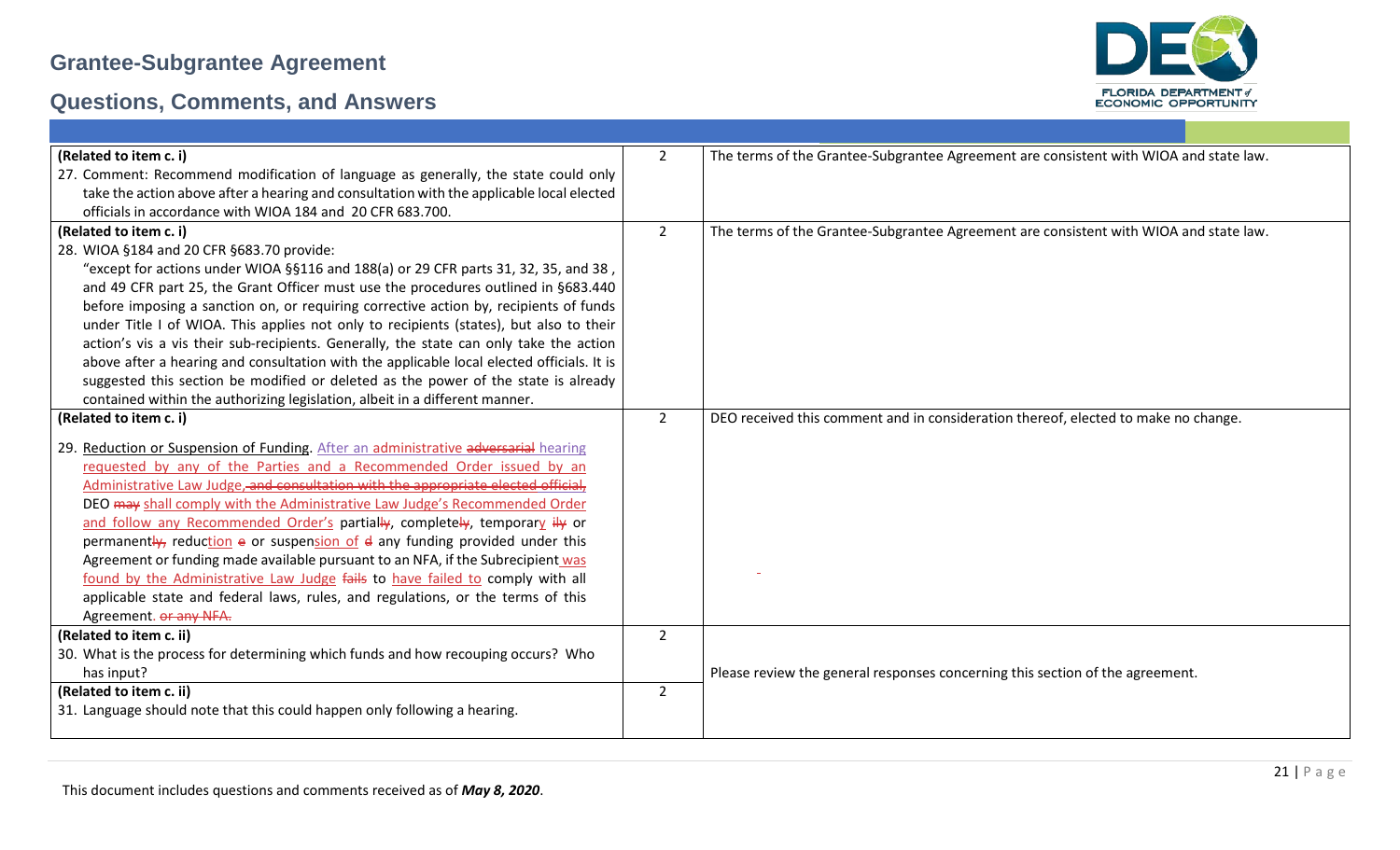

| (Related to item c. ii)                                                                      | $\overline{2}$ |                                                                                               |
|----------------------------------------------------------------------------------------------|----------------|-----------------------------------------------------------------------------------------------|
| 32. Comment: Recommend modification of language to note that this can only take place        |                |                                                                                               |
| following a hearing and if adjudicated as such.                                              |                |                                                                                               |
| (Related to item c. ii)                                                                      | $\overline{2}$ |                                                                                               |
| 33. This provision should be modified to provide that this could happen only after notice    |                |                                                                                               |
| and hearing. Also, we do not agree that all these amounts should be characterized as         |                |                                                                                               |
| "overpayments." There may simply be a difference of opinion on the use of funds as           |                |                                                                                               |
| not every type of expenditure can possibly be defined.                                       |                |                                                                                               |
| (Related to item c. ii)                                                                      | $\overline{2}$ | Please review the general responses concerning this section of the agreement.                 |
| 34. This item also does not reference the legal process or inclusion of our local elected    |                |                                                                                               |
| officials in this process. If funds have been spent and there is any funding lost, our local |                |                                                                                               |
| elected officials would be liable and should therefore be included somewhere in this         |                |                                                                                               |
| language. If this is covered in WIOA law or rule perhaps that should just be referenced      |                |                                                                                               |
| here. For example: "the process cited at<br>would be followed in this case.                  |                |                                                                                               |
| (Related to item c. ii)                                                                      | $\overline{2}$ | DEO received this comment and in consideration thereof, elected to make no change.            |
| 35. Recoupment. Notwithstanding anything in this Agreement-or any NFA to the contrary,       |                |                                                                                               |
| DEO has an absolute right to recoup funds if after an administrative hearing on the          |                |                                                                                               |
| merits, the Administrative Law Judge issues a Recommended Order requiring the                |                |                                                                                               |
| Subrecipient to reimburse funds to DEO and the Subrecipient does not appeal such an          |                |                                                                                               |
| Order to the appropriate next finder of fact. DEO may refuse to reimburse the                |                |                                                                                               |
| Subrecipient for any cost if, after an adversarial hearing, DEO determines that such         |                |                                                                                               |
| cost was not incurred in compliance with the terms of this Agreement DEO may                 |                |                                                                                               |
| demand an accounting-return of funds from the Subrecipient if DEO terminates this            |                |                                                                                               |
| Agreement.                                                                                   |                |                                                                                               |
| (Related to item c. iii)                                                                     | $\overline{2}$ |                                                                                               |
| 36. Can the state provide the citation providing this authority?                             |                |                                                                                               |
|                                                                                              |                | Please review the general responses concerning this section of the agreement and the Grantee- |
| We do not agree that overpayment is an appropriate term $-$ as there may be a difference     |                | Subgrantee Agreement regarding this question.                                                 |
| of opinion on the use of funds as not every type of expenditure can possibly be defined -    |                |                                                                                               |
| some may be subject to further consideration.                                                |                |                                                                                               |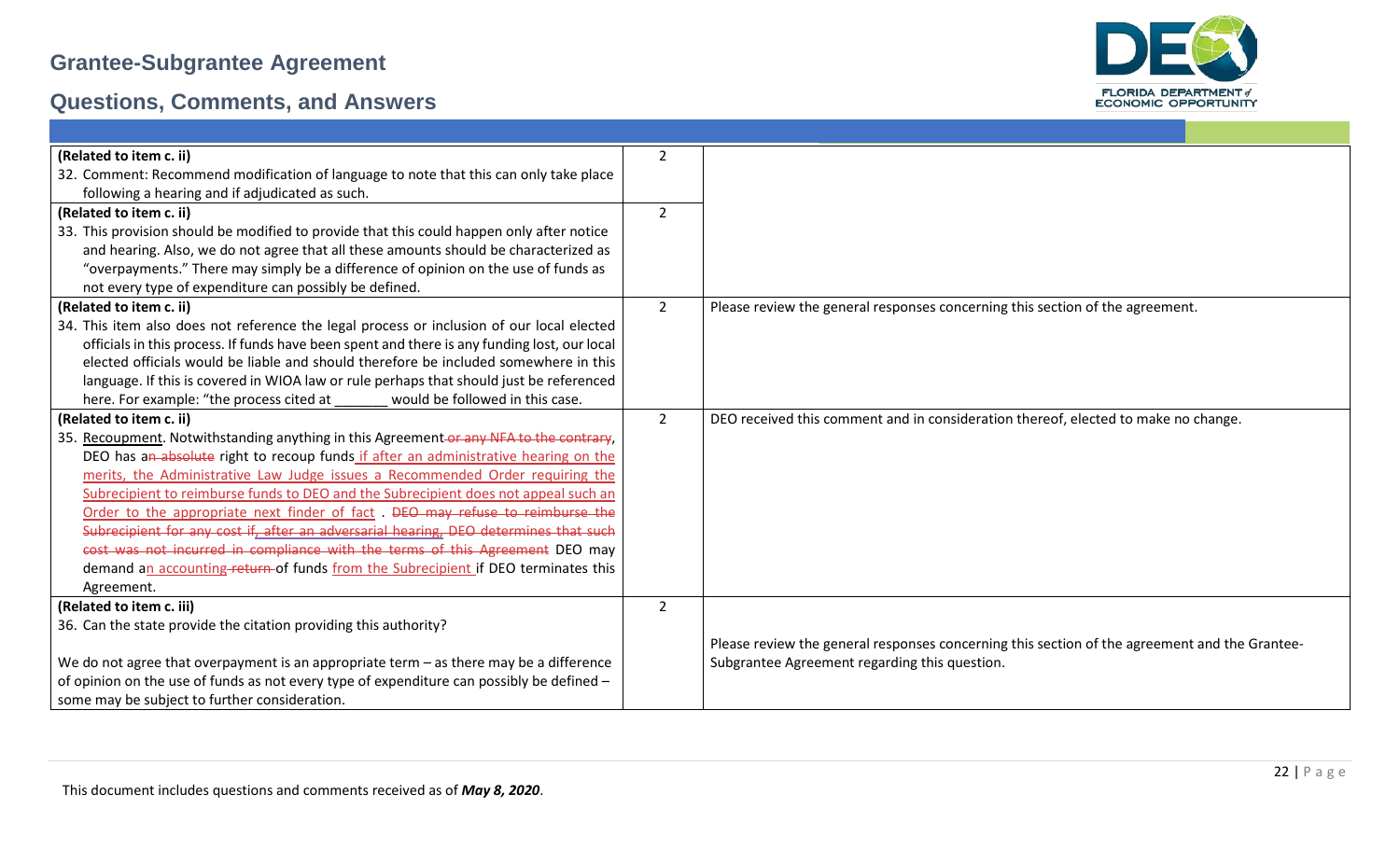

| (Related to item c. iii)                                                                       | $\overline{2}$ |                                                                                    |  |
|------------------------------------------------------------------------------------------------|----------------|------------------------------------------------------------------------------------|--|
| 37. it sounds like there is no recourse or consideration by other authorities. In certain      |                |                                                                                    |  |
| situations, if a hearing or appeal were warranted, more than 30 days would be                  |                |                                                                                    |  |
| necessary.                                                                                     |                |                                                                                    |  |
| (Related to item c. iii)                                                                       | $\overline{2}$ |                                                                                    |  |
| 38. Comment: Recommend modification of language to replace "overpayment" as the use            |                |                                                                                    |  |
| of funds vary and certain funds may be subject to further consideration.                       |                |                                                                                    |  |
| (Related to item c. iii)                                                                       | $\overline{2}$ |                                                                                    |  |
| 39. Can the state provide the statutory authority justifying this provision?                   |                |                                                                                    |  |
|                                                                                                |                |                                                                                    |  |
| (Related to item c. iii)                                                                       | $\overline{2}$ |                                                                                    |  |
| 40. It is unclear to use exactly what this means, but it sounds like activities conducted by a |                |                                                                                    |  |
| board which are deemed unlawful and therefore would potentially be considered a                |                |                                                                                    |  |
| disallowed cost. IS that what this is referencing? In either case, this is something that      |                |                                                                                    |  |
| should contain a process of how the decision/charge is arrived upon and should include         |                |                                                                                    |  |
| the process of how this will be communicated to Chief Local Elected Officials.                 |                |                                                                                    |  |
| (Related to item c. iii)                                                                       | $\overline{2}$ | DEO received this comment and in consideration thereof, elected to make no change. |  |
| 41. Overpayments. If after an administrative hearing on the merits and after adverse           |                |                                                                                    |  |
| findings by the Administrative Law Judge in a Recommended Order that was not                   |                |                                                                                    |  |
| appealed or taken to the next step by the Subrecipient the Subrecipient's (a)                  |                |                                                                                    |  |
| noncompliance with this Agreement or any applicable federal, state, or local law,              |                |                                                                                    |  |
| rule, regulation, or ordinance, terms of any NFA, or (b) performance or                        |                |                                                                                    |  |
| nonperformance of any term or condition of this Agreement results in (i) an                    |                |                                                                                    |  |
| unlawful use of funds; (ii) a use of funds that doesn't comply with the terms of this          |                |                                                                                    |  |
| Agreement; or (iii) a use which constitutes a receipt of funds to which the                    |                |                                                                                    |  |
| Subrecipient is not entitled (each such event is defined as an "Overpayment"),                 |                |                                                                                    |  |
| then the Subrecipient shall return any such OOverpayment of funds to DEO. In                   |                |                                                                                    |  |
| event of such Overpayment, the Board shall have the authority to demand                        |                |                                                                                    |  |
| reimbursement of the Overpayment amount (Overpayment still needs a better                      |                |                                                                                    |  |
| definition).                                                                                   |                |                                                                                    |  |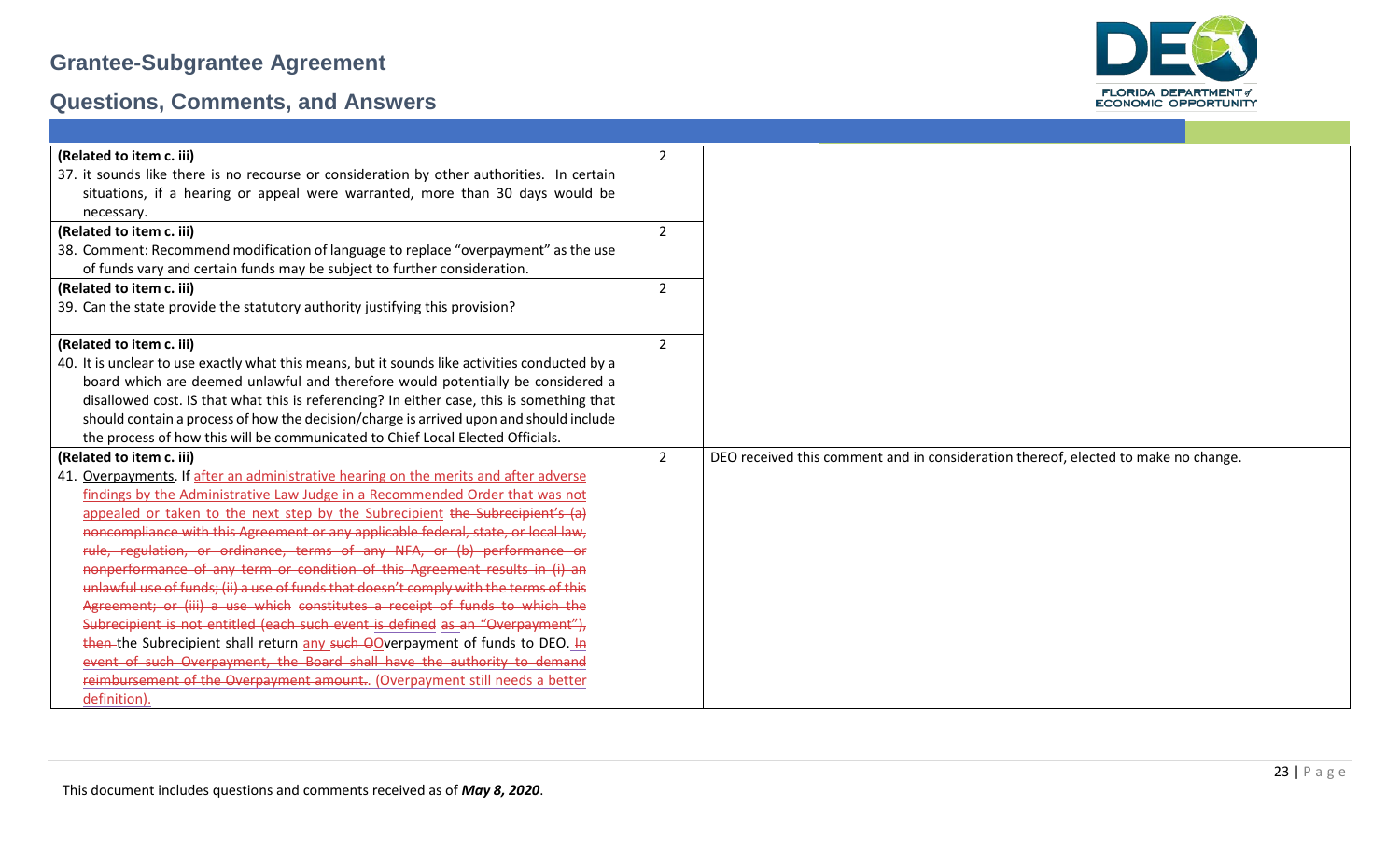

| (Related to item c. iv)<br>42. The Administrative Law Judge or the courts should be the final authority on the<br>expenditure and 30 days in not reasonable - the resolution process provided for in<br>federal law is longer than 30 days and requires more than an arbitrary determination<br>in someone's office. | $\overline{2}$ | Please review the general responses concerning this section of the agreement.                 |
|----------------------------------------------------------------------------------------------------------------------------------------------------------------------------------------------------------------------------------------------------------------------------------------------------------------------|----------------|-----------------------------------------------------------------------------------------------|
| (Related to item c. iv)<br>43. An Administrative Law Judge or the Courts should be the final authority as to<br>overpayments. Further, 30 days in not reasonable, the resolution process provided for<br>in federal law is longer than 30 days and requires more than an arbitrary determination<br>in DEO's office. | $\overline{2}$ | Please review the general responses concerning this section of the agreement.                 |
| (Related to item c. iv)                                                                                                                                                                                                                                                                                              | $\overline{2}$ |                                                                                               |
| 44. Define overpayment.                                                                                                                                                                                                                                                                                              |                |                                                                                               |
|                                                                                                                                                                                                                                                                                                                      |                | Please review the general responses concerning this section of the agreement and the Grantee- |
| (Related to item c. iv)                                                                                                                                                                                                                                                                                              | $\overline{2}$ | Subgrantee Agreement regarding this question.                                                 |
| 45. Please define "overpayment". What authority does the State Board have here?                                                                                                                                                                                                                                      |                |                                                                                               |
| (Related to item c. iv)                                                                                                                                                                                                                                                                                              | $\overline{2}$ |                                                                                               |
| 46. Overpayments? Wouldn't that be better termed de-obligation or recouping disallowed                                                                                                                                                                                                                               |                |                                                                                               |
|                                                                                                                                                                                                                                                                                                                      |                |                                                                                               |
| costs?                                                                                                                                                                                                                                                                                                               |                |                                                                                               |
| (Related to item c. iv)                                                                                                                                                                                                                                                                                              | $\overline{2}$ |                                                                                               |
| 47. Discovery of Overpayments. The Subrecipient shall refund any Overpayment of                                                                                                                                                                                                                                      |                |                                                                                               |
| funds to DEO within 630 days of the Subrecipient's discovery of an Overpayment                                                                                                                                                                                                                                       |                |                                                                                               |
| or receipt of notification from DEO an Administrative Law Judge that an                                                                                                                                                                                                                                              |                |                                                                                               |
| Overpayment has occurred. DEO An Administrative Law Judge of appropriate                                                                                                                                                                                                                                             |                |                                                                                               |
| jurisdiction is the final authority as to what may constitute an Overpayment of                                                                                                                                                                                                                                      |                |                                                                                               |
| funds. Refunds should be sent to DEO's Agreement Manager and made payable                                                                                                                                                                                                                                            |                |                                                                                               |
| to the "Department of Economic Opportunity". Should repayment not be made in                                                                                                                                                                                                                                         |                |                                                                                               |
| a timely manner, DEO may charge interest at the lawful rate of interest on the                                                                                                                                                                                                                                       |                |                                                                                               |
| outstanding balance beginning 30 days after the date of notification or discovery.                                                                                                                                                                                                                                   |                |                                                                                               |
| (Prior paragraph addressed repayment issue.)                                                                                                                                                                                                                                                                         |                |                                                                                               |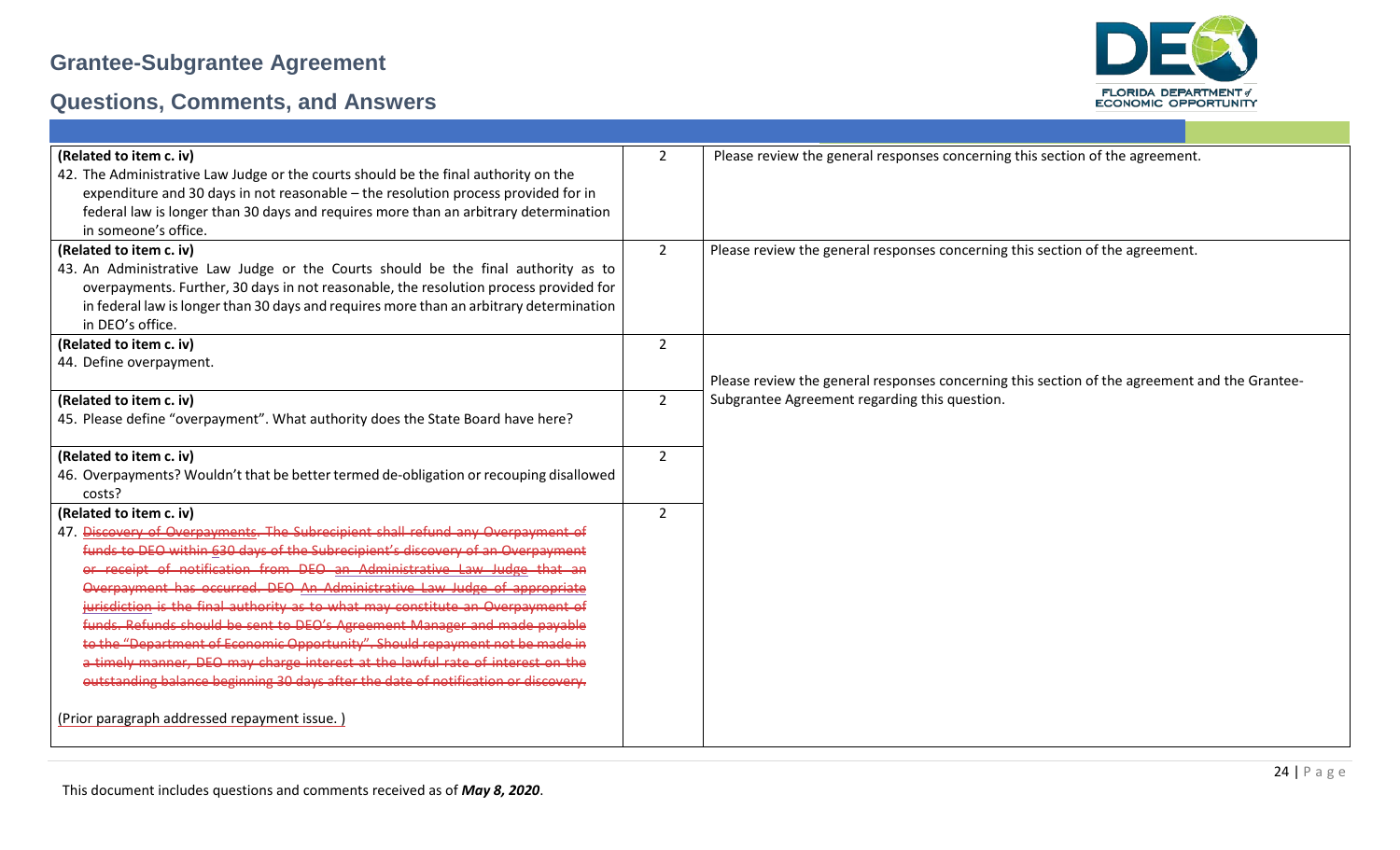

| (Related to item c. iv)                                                                                                                                                 | $2^{\circ}$  | Please review the general responses concerning this section of the agreement.      |
|-------------------------------------------------------------------------------------------------------------------------------------------------------------------------|--------------|------------------------------------------------------------------------------------|
| 48. Comment: Recommend modification of language as the Administrative Law Judge or                                                                                      |              |                                                                                    |
| the courts should be the final authority on the expenditure. In addition, 30 days is not                                                                                |              |                                                                                    |
| sufficient as the resolution process provided for in federal law is longer than 30 days.                                                                                |              |                                                                                    |
| (Related to item d)                                                                                                                                                     | $\mathbf{3}$ | The Department is evaluating the agreement in light of this comment.               |
| 49. Section 3 Fiscal and Administrative item d. - Since this document is being prepared for                                                                             |              |                                                                                    |
| multiple entities, we understand inclusion of CDBG-DR; however, our local                                                                                               |              |                                                                                    |
| entity would not be able to attest to having procedures, processes and fiscal controls                                                                                  |              |                                                                                    |
| in place for funds which we do not receive. Perhaps adding "as applicable" to the                                                                                       |              |                                                                                    |
| sentence for the funding streams may resolve this?                                                                                                                      |              |                                                                                    |
| (Related to item e)                                                                                                                                                     | 3            | The Department is evaluating the agreement in light of this comment.               |
| 50. Question: What is considered acceptable documentation to support that the value of                                                                                  |              |                                                                                    |
| the supportive service is consistent with the documented need of the participant?                                                                                       |              |                                                                                    |
| (Related to item h)                                                                                                                                                     | 3            | DEO received this comment and in consideration thereof, elected to make no change. |
| 51. Should be real "estate" property.                                                                                                                                   |              |                                                                                    |
|                                                                                                                                                                         |              |                                                                                    |
| (Related to item j)                                                                                                                                                     | $\mathbf{3}$ | Please review the general responses concerning this section of the agreement.      |
| 52. This is a federal government standard and there is no reason to apply this to the local                                                                             |              |                                                                                    |
| level. It is not codified in 2 CFR 200 et seq. As long as there is a proper procurement                                                                                 |              |                                                                                    |
| local area should be able to select consultants as needed.                                                                                                              |              |                                                                                    |
| (Related to item j)                                                                                                                                                     | 3            |                                                                                    |
| 53. Please define consultant. In what capacity does this refer? LWDBs already adhere to                                                                                 |              |                                                                                    |
| the procurement procedures as identified in our local plans, so why is this needed                                                                                      |              |                                                                                    |
| here?                                                                                                                                                                   |              |                                                                                    |
| (Related to item j)                                                                                                                                                     | 3            |                                                                                    |
| 54. How is the CAP on consultant pay determined? I think this leads to issues with<br>terminology and determining how much to pay for a consultant's services should be |              |                                                                                    |
|                                                                                                                                                                         |              |                                                                                    |
| left up to the local board based on the service provided. All LWDBs have their approved<br>procurement policies and follow them.                                        |              |                                                                                    |
| (Related to item j)                                                                                                                                                     | $\mathbf{3}$ |                                                                                    |
| 55. Paragraph j, funds provided by DEO may not be used to pay consultants in excess of                                                                                  |              |                                                                                    |
| \$710 per day and must be documented as reasonable and necessary.                                                                                                       |              |                                                                                    |
|                                                                                                                                                                         |              |                                                                                    |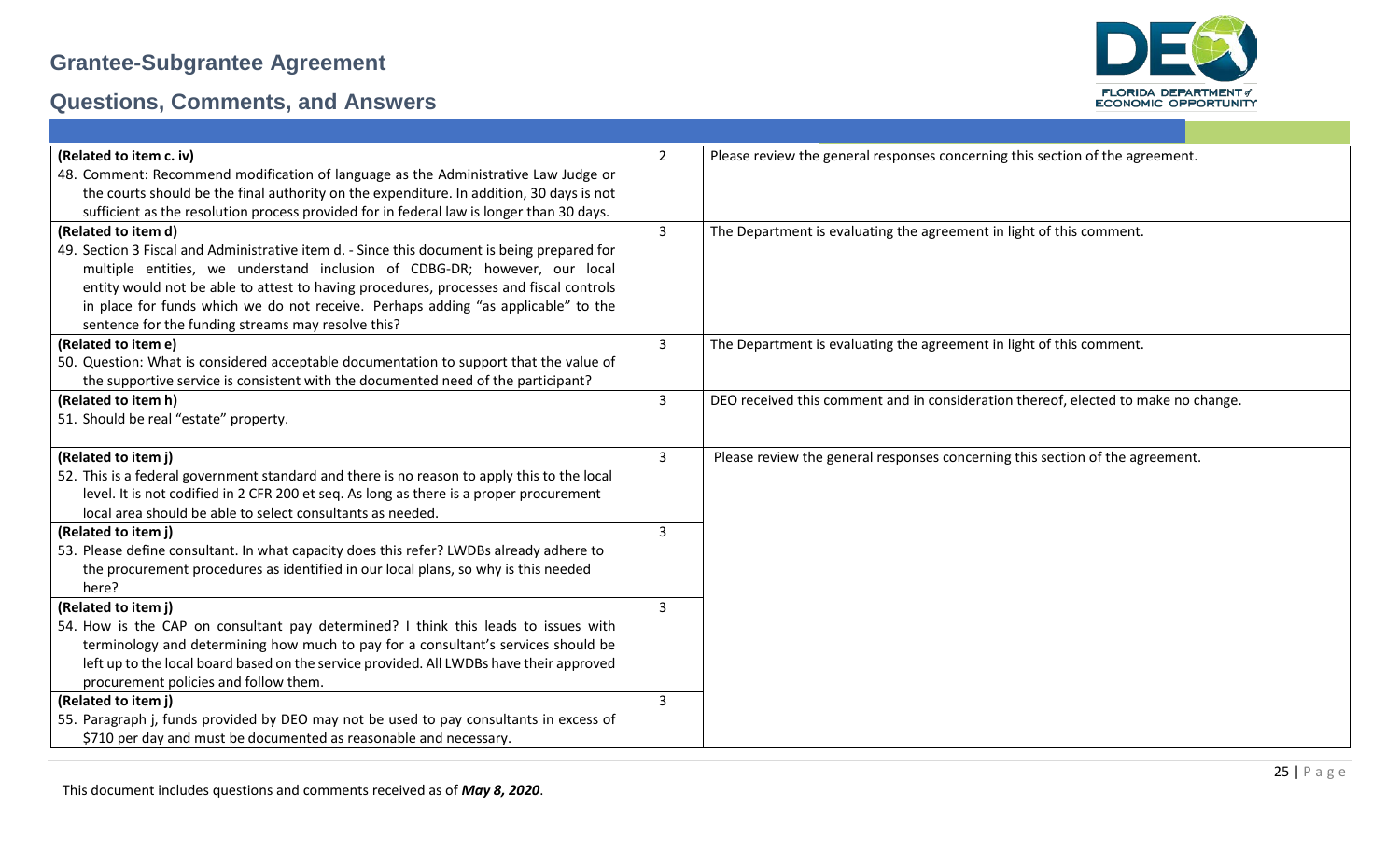

| <b>Comment:</b> What does this include? What is the definition of a consultant? What is the        |   |
|----------------------------------------------------------------------------------------------------|---|
| definition of a day? Clarification needed.                                                         |   |
| (Related to item j)                                                                                | 3 |
| 56. Not in 2cfr200. contractors typically work per project or deliverablenot per day.              |   |
| That's not the billing increment (nor are hours). Define consultant.                               |   |
| (Related to item j)                                                                                | 3 |
| 57. Can you describe consultants?                                                                  |   |
|                                                                                                    |   |
| (Related to item j)                                                                                | 3 |
| 58. What statute or regulation sets this amount? Does this then translate into a maximum           |   |
| hourly rate of \$88.75?                                                                            |   |
| (Related to item j)                                                                                | 3 |
| 59. What is the definition of "consultant"? Under what authority does DEO have to                  |   |
| impose this cap?                                                                                   |   |
| (Related to item j)                                                                                | 3 |
| 60. This is new to Florida. It is not known how the \$710 figure is calculated. Some fiscal        |   |
| caps such as this one requires there is local/ regional discretion able to be applied (i.e.        |   |
| cost of consulting in California is different than another State). Since this has never            |   |
| been applied in Florida, what requires it to be applied now? The following is                      |   |
| recommended:                                                                                       |   |
| Provide reference to the Federal rule/law that requires this to be applied to LWDB's.<br>$\bullet$ |   |
| (Related to item j)                                                                                | 3 |
| 61. Comment: Recommend modification of dollar threshold as this is a federal government            |   |
| standard and It is not codified in 2 CFR 200 et seq and as long as there is a proper               |   |
| procurement and the amount paid is reasonable, local areas should be capped at a per               |   |
| day amount.                                                                                        |   |
| (Related to item j)                                                                                | 3 |
| 62. There is a limitation on payment of consultants to \$710.00 per day, but the term              |   |
| "consultant" is not defined in the agreement. This works out to a rate of \$88.75 per              |   |
| hour for an eight (8) hour work day. Most professionals will not work for such a low               |   |
| rate, so it is suggested that this rate is unpractically low unless licensed professionals         |   |

| Comment: What does this include? What is the definition of a consultant? What is the        |                |
|---------------------------------------------------------------------------------------------|----------------|
| definition of a day? Clarification needed.                                                  |                |
| ated to item j)                                                                             | 3              |
| Not in 2cfr200. contractors typically work per project or deliverablenot per day.           |                |
| That's not the billing increment (nor are hours). Define consultant.                        |                |
| ated to item j)                                                                             | 3              |
| Can you describe consultants?                                                               |                |
|                                                                                             |                |
| ated to item j)                                                                             | 3              |
| What statute or regulation sets this amount? Does this then translate into a maximum        |                |
| nourly rate of \$88.75?                                                                     |                |
| ated to item j)                                                                             | 3              |
| What is the definition of "consultant"? Under what authority does DEO have to               |                |
| mpose this cap?                                                                             |                |
| ated to item j)                                                                             | $\overline{3}$ |
| This is new to Florida. It is not known how the \$710 figure is calculated. Some fiscal     |                |
| caps such as this one requires there is local/ regional discretion able to be applied (i.e. |                |
| cost of consulting in California is different than another State). Since this has never     |                |
| been applied in Florida, what requires it to be applied now? The following is               |                |
| recommended:                                                                                |                |
| Provide reference to the Federal rule/law that requires this to be applied to LWDB's.       |                |
| ated to item j)                                                                             | 3              |
| Comment: Recommend modification of dollar threshold as this is a federal government         |                |
| standard and It is not codified in 2 CFR 200 et seq and as long as there is a proper        |                |
| procurement and the amount paid is reasonable, local areas should be capped at a per        |                |
| day amount.                                                                                 |                |
| ated to item j)                                                                             | 3              |
| There is a limitation on payment of consultants to \$710.00 per day, but the term           |                |
| 'consultant" is not defined in the agreement. This works out to a rate of \$88.75 per       |                |
| nour for an eight (8) hour work day. Most professionals will not work for such a low        |                |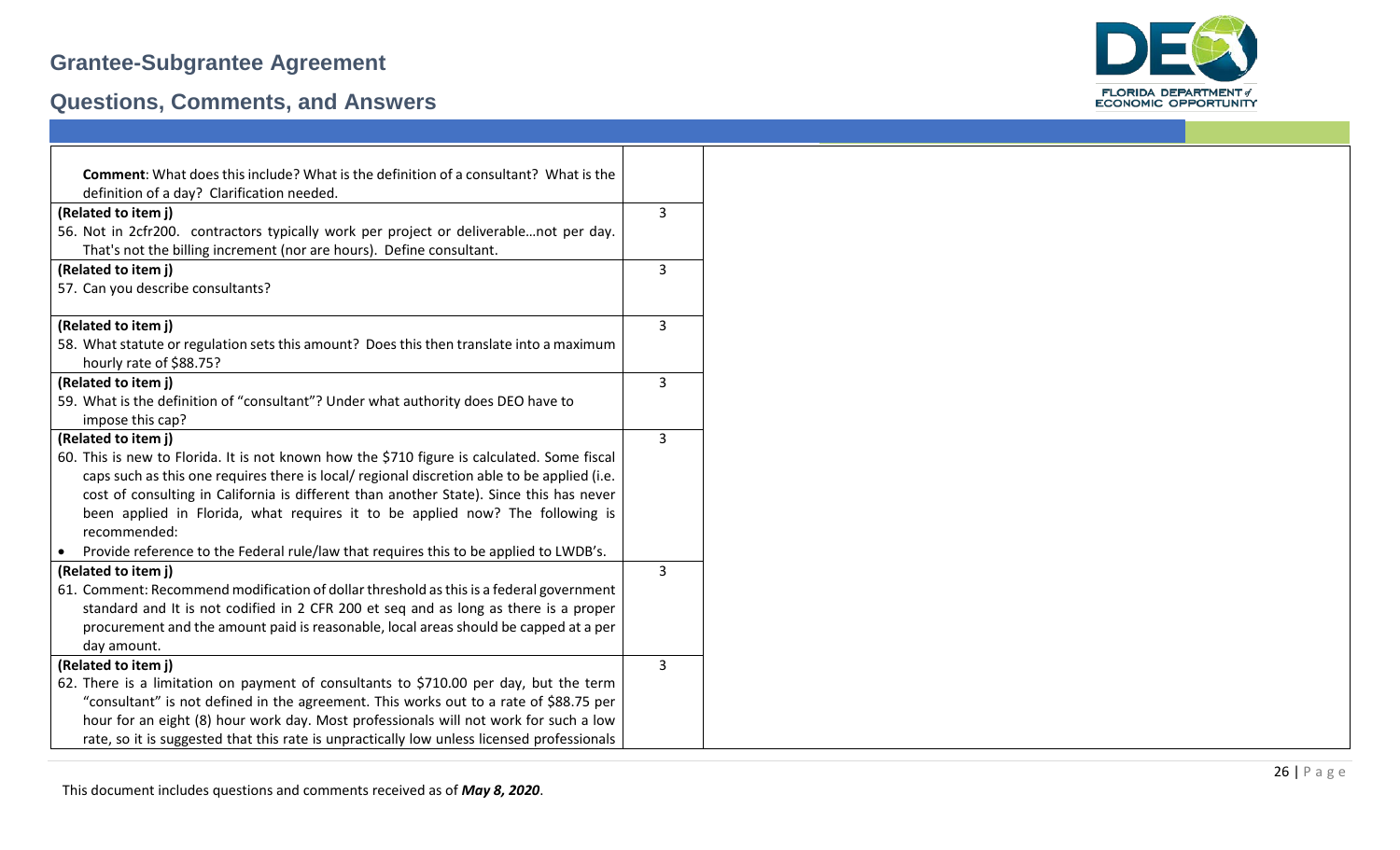

#### **Questions, Comments, and Answers**

| are excluded from the definition of a consultant. Also, federal law permits payments    |  |
|-----------------------------------------------------------------------------------------|--|
| so long as they are reasonable. There is no restriction in Federal law which requires a |  |
| limit to \$710.00 per day. As long as there is a proper procurement, local areas should |  |
| be able to select consultants as needed.                                                |  |
| (Related to item j)                                                                     |  |
| 63. Funds provided to the Subrecipient by DEO may-not be used to pay consultants in     |  |
| excess of \$710 per dayas needed, with the understanding that all such payments         |  |
| must-and-must be documented as reasonable and necessary. "Consultant," in this          |  |
| context, refers to third-party professionals engaged at Subrecipient's DEO's            |  |
| discretion to perform specific tasks of finite duration pursuant to a written           |  |
| contract provided to the Consultant by the Subrecipient.                                |  |

#### **4. Performance, Reporting, Monitoring and Auditing**

#### General response – Section 4

DEO received the second-highest volume of questions and comments related to section 4. Section 4 concerns performance, reporting, monitoring and auditing.

DEO received several questions with respect to requests to provide information to DEO. DEO wishes to emphasize that as the cognizant state agency and pass-through entity for federal funds, DEO has an absolute right to inspect, view, and copy any record arising out of or related to the federal pass-through funds, or any activities arising out of or related to the agreement. DEO will work with its local board partners in making requests for information or scheduling on-site visits to view documents and perform monitoring and audits.

DEO received a number of comments with respect to investigations and reimbursement of costs. DEO urges the commenters to closely read the Grantee-Subgrantee Agreement. Any costs incurred under this section would ultimately be due to efforts expended by DEO over and above normal monitoring, which ultimately result in suspension or termination of the agreement, and which are a direct result of the local board's failure to comply with DEO's requests for documents and information.

| Question / Comment                                                                         | Document | Response                                                                      |
|--------------------------------------------------------------------------------------------|----------|-------------------------------------------------------------------------------|
|                                                                                            | Page #   |                                                                               |
| (Related to item a)                                                                        |          | DEO will establish reasonable timeframes as required on a case-by-case basis. |
| 1. So long as the time frame is reasonable – or insert a reasonable time frame for notice. |          |                                                                               |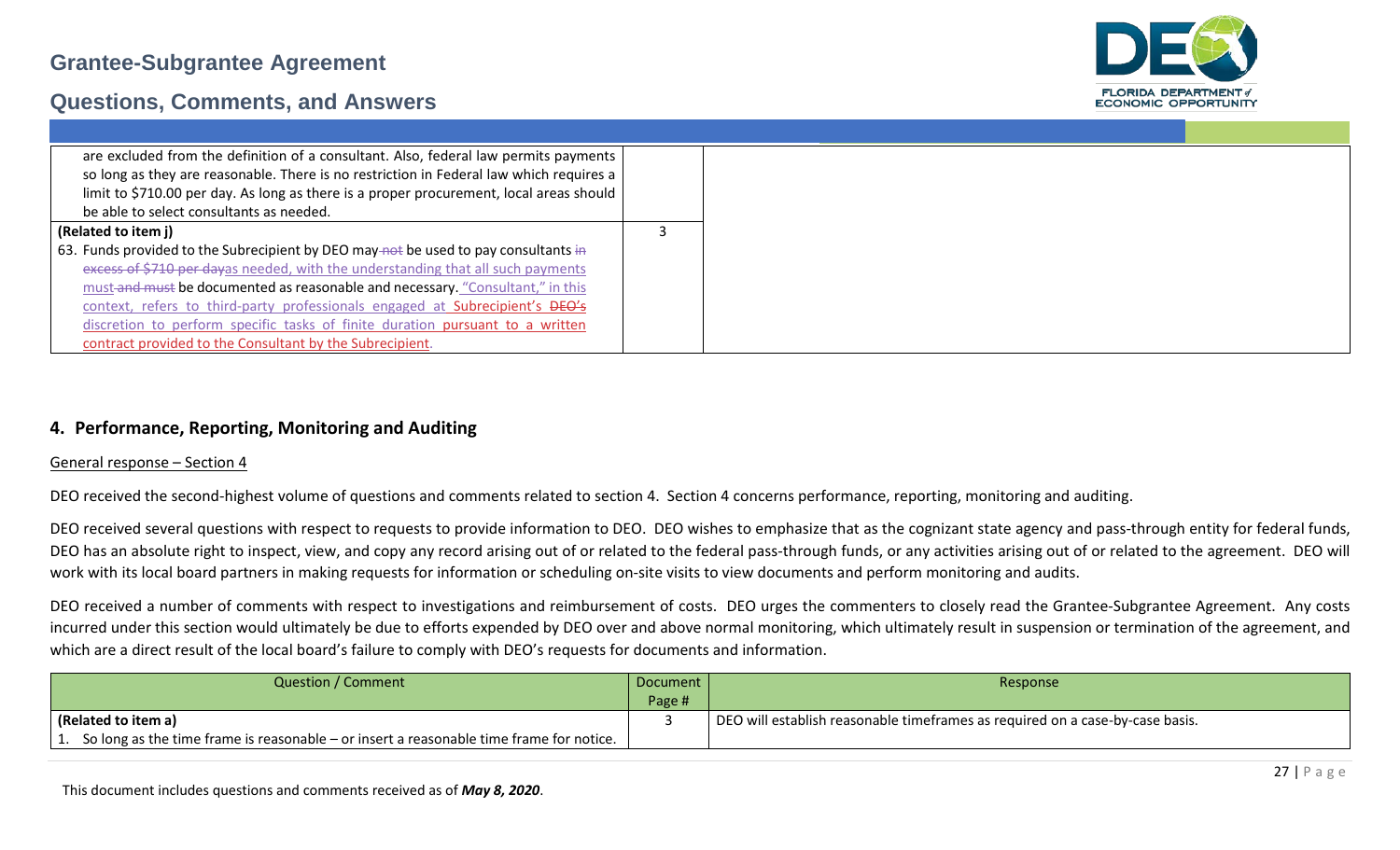

| (Related to item a)                                                                       | 3 |                                                                               |
|-------------------------------------------------------------------------------------------|---|-------------------------------------------------------------------------------|
| 2. We request that there be some clarification around "any information at any time" Might |   |                                                                               |
| the information be specific to the programs listed under 3.d.? And might a reasonable     |   |                                                                               |
| time frame for response be more appropriate than "within the time established by          |   |                                                                               |
| DEO?                                                                                      |   |                                                                               |
| (Related to item a)                                                                       | 3 | Please review the general responses concerning this section of the agreement. |
| 3. I believe this section should request that the information is submitted within a       |   |                                                                               |
| reasonable time frame. Also, will DEO provide information to the contractee within the    |   |                                                                               |
| same timeframe?                                                                           |   |                                                                               |
| (Related to item a)                                                                       | 3 |                                                                               |
| DEO should be held to the same standards in the agreement as the boards in providing      |   |                                                                               |
| information or data "within a specified timeframe. There should be expectations listed    |   |                                                                               |
| for both parties in the contract for how long it can take to provide needed information   |   |                                                                               |
| or data. DEO should also be held accountable in this agreement.                           |   |                                                                               |
| (Related to item a)                                                                       | 3 |                                                                               |
| Timeframe should be made available by DEO within a reasonable timeframe relative to       |   |                                                                               |
| the timeframe provided to the region. Consideration should be made as to the scope        |   |                                                                               |
| and breadth of the request when establishing a timeframe for response.                    |   |                                                                               |
| (Related to item a)                                                                       | 3 |                                                                               |
| 6. Revise as follows: DEO may request any information related to this Agreement at any    |   |                                                                               |
| time from the Subrecipient.                                                               |   |                                                                               |
| (Related to item a)                                                                       | 3 |                                                                               |
| LWDB's understand that when DEO or CSF need information we are required to provide        |   |                                                                               |
| it in a timely fashion. DEO generally provides a time line and LWDB's try and comply.     |   |                                                                               |
| Generally if there is a problem, it is worked out with the requestor and normally it is   |   |                                                                               |
| provided in the format requested. The words "any information" is all encompassing and     |   |                                                                               |
| would seem to include information that would not be needed by DEO. The following is       |   |                                                                               |
| recommended:                                                                              |   |                                                                               |
|                                                                                           |   |                                                                               |
| Revise language so that DEO may request any information "related to this agreement"       |   |                                                                               |
| at any time.                                                                              |   |                                                                               |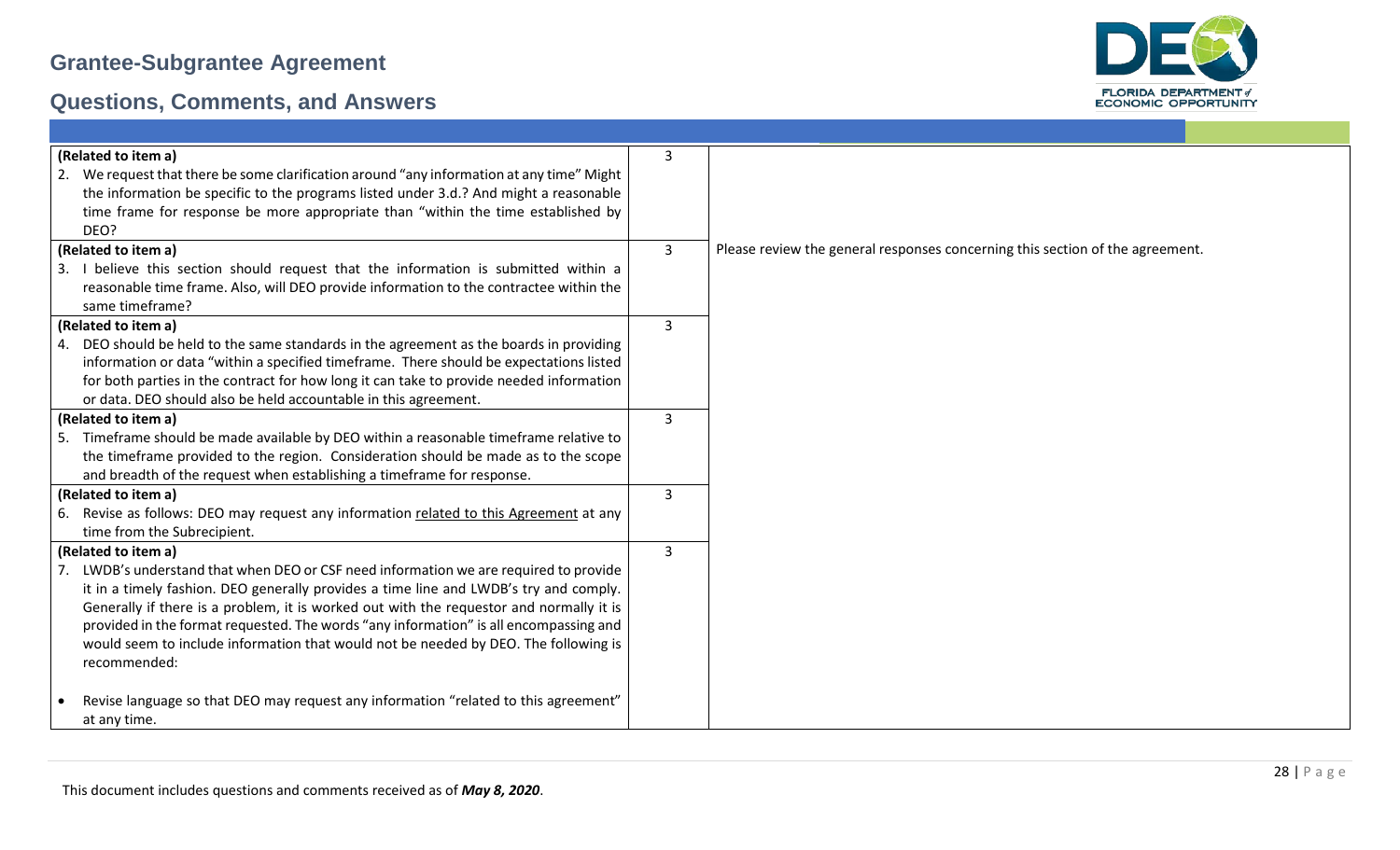

| Include language which states that "DEO shall provide as much advanced notice of           |   |
|--------------------------------------------------------------------------------------------|---|
| needed information as possible based on the volume of information needed and the           |   |
| time it may take to prepare it for transmittal".                                           |   |
| (Related to item a)                                                                        | 3 |
| 8. Comment: Please consider modification to read "reasonable" time frame or insert a       |   |
| reasonable time for notice.                                                                |   |
| (Related to item a)                                                                        | 3 |
| 9. There is no objection to giving DEO any information it requests so long as a reasonable |   |
| time is given to respond, and the Proposed Agreement should be amended to make it          |   |
|                                                                                            |   |
| clear that the sub-recipient will have a reasonable time to respond.                       |   |
|                                                                                            |   |
| The Proposed Agreement also provides that DEO reserves the right to, in its sole           |   |
| discretion, to decide what constitutes full cooperation under this paragraph. DEO may      |   |
| exercise its rights under this paragraph at any time and as frequently as DEO deems        |   |
| necessary. Please consider revising the language above. This agreement is so one-sided     |   |
| it is questionable that it would be enforceable as in many respects DEO is holding         |   |
| formula funds and funds awarded by the legislature hostage unless the agreement is         |   |
| signed. A court would be hard pressed to agree sub-recipients have a fair opportunity      |   |
| to negotiate, as many of the terms and conditions do not appear to be ones DEO is          |   |
| prepared to change in response to concerns raised by sub-recipients and local elected      |   |
| officials.                                                                                 |   |
| (Related to item a)                                                                        | 3 |
| 10. Item 4a. states, "DEO may request any information at any time from the Subrecipient.   |   |
| The Subrecipient shall provide any requested information in the form and manner            |   |
| requested by DEO, within the time frame established by DEO, so DEO may review the          |   |
| Board's performance and compliance and compile and submit information to the               |   |
| appropriate parties. The Board shall provide timely electronic data to DEO, via the        |   |
| electronic financial and programmatic data systems established by DEO in order to          |   |
| allow DEO to provide accurate reports to state and federal funding agencies, the State     |   |
| Board, and other interested parties, and to review the Board's fiscal status and           |   |
| performance."                                                                              |   |
|                                                                                            |   |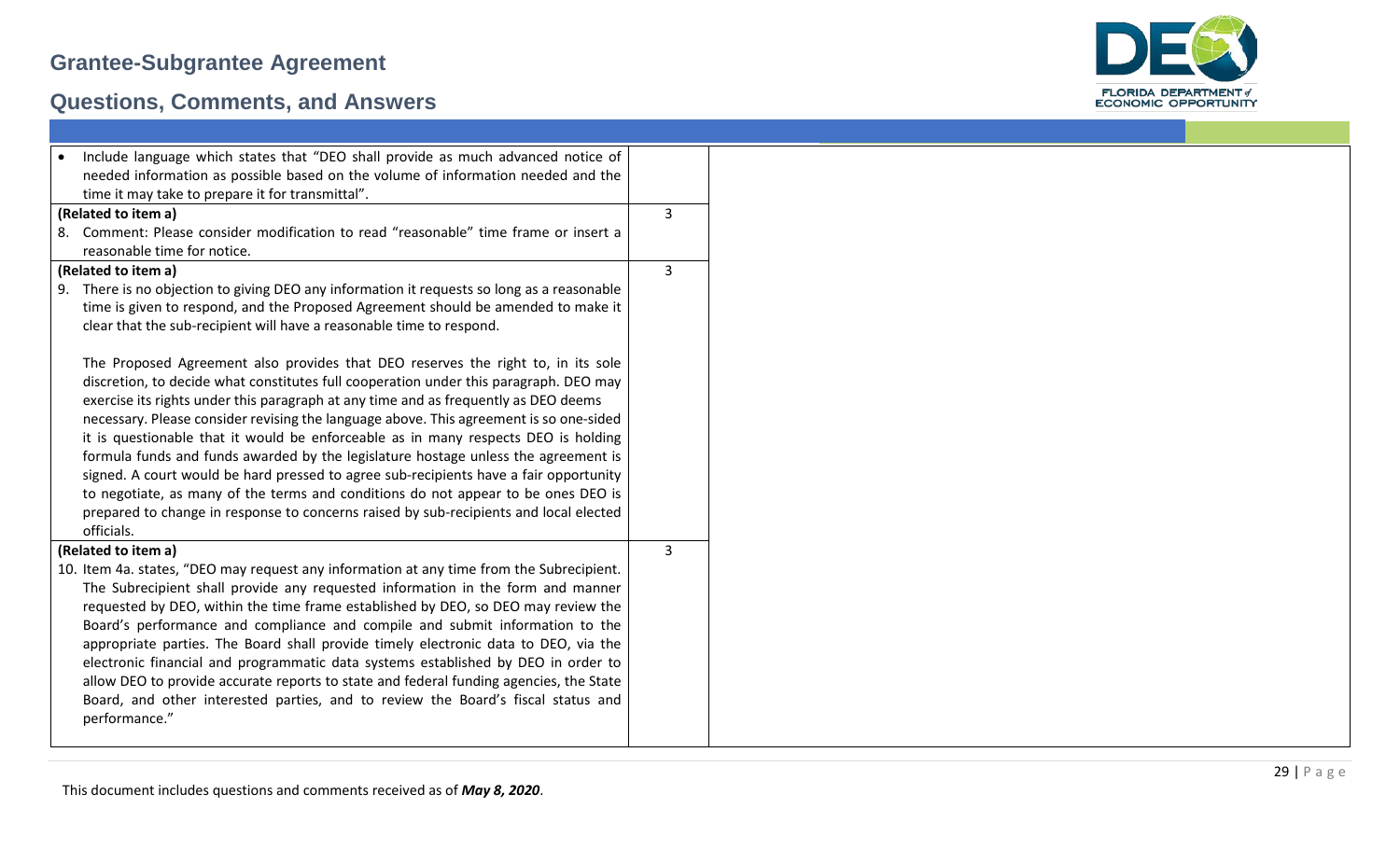

| Questions are not limited to information requests to those items relevant to programs<br>operated by the LWDA through funds provided by the DEO. This would give DEO the<br>ability to ask for information related to other programs operated by the board that may<br>have additional confidentiality requirements, such as work with a domestic violence<br>shelter. This would literally allow DEO to make the LWDA act as Siri or Alexa in that they<br>could request any information regardless of relevance to DEO. |   |                                                                               |
|---------------------------------------------------------------------------------------------------------------------------------------------------------------------------------------------------------------------------------------------------------------------------------------------------------------------------------------------------------------------------------------------------------------------------------------------------------------------------------------------------------------------------|---|-------------------------------------------------------------------------------|
| In addition, there is no requirement for DEO to be reasonable in the request for<br>information. Previously DEO has asked for information to be uploaded electronically,<br>then later printed one or more times all at the expense of the local Board. There should<br>be a requirement on DEO related to requests as well to prevent duplication of efforts<br>and additional waste of taxpayer dollars by having to provide the same document<br>multiple times in multiple formats.                                   |   |                                                                               |
| (Related to item a)                                                                                                                                                                                                                                                                                                                                                                                                                                                                                                       | 3 |                                                                               |
| 11. "DEO may require any information at any time from the subrecipient."                                                                                                                                                                                                                                                                                                                                                                                                                                                  |   |                                                                               |
| This is very open-ended and should contain wording that references the information                                                                                                                                                                                                                                                                                                                                                                                                                                        |   |                                                                               |
| requested would be related to grants or programs awarded by the agency and ensure                                                                                                                                                                                                                                                                                                                                                                                                                                         |   |                                                                               |
| that the time frame established is reasonable.                                                                                                                                                                                                                                                                                                                                                                                                                                                                            |   |                                                                               |
| (Related to item a)                                                                                                                                                                                                                                                                                                                                                                                                                                                                                                       | 3 |                                                                               |
| 12. DEO may request any information at any timewithin a reasonable time frame with a                                                                                                                                                                                                                                                                                                                                                                                                                                      |   |                                                                               |
| response time of at least 30 not to exceed 60 days from the Subrecipient. The                                                                                                                                                                                                                                                                                                                                                                                                                                             |   |                                                                               |
| Subrecipient shall provide any requested information in the form and manner                                                                                                                                                                                                                                                                                                                                                                                                                                               |   |                                                                               |
| requested by DEO, with a preference for an electronic response within the minimum 30                                                                                                                                                                                                                                                                                                                                                                                                                                      |   |                                                                               |
| day time frame established by DEO, so DEO may review the Board's performance and                                                                                                                                                                                                                                                                                                                                                                                                                                          |   |                                                                               |
| compliance and compile and submit information to the appropriate parties. The Board                                                                                                                                                                                                                                                                                                                                                                                                                                       |   |                                                                               |
| shall provide timely electronic data to DEO, via the electronic financial and                                                                                                                                                                                                                                                                                                                                                                                                                                             |   |                                                                               |
| programmatic data systems established by DEO in order to allow DEO to provide                                                                                                                                                                                                                                                                                                                                                                                                                                             |   |                                                                               |
| accurate reports to state and federal funding agencies, the State Board, and other                                                                                                                                                                                                                                                                                                                                                                                                                                        |   |                                                                               |
| interested parties, and to review the Board's fiscal status and performance.                                                                                                                                                                                                                                                                                                                                                                                                                                              |   |                                                                               |
| (Related to item c)                                                                                                                                                                                                                                                                                                                                                                                                                                                                                                       | 4 | Please review the general responses concerning this section of the agreement. |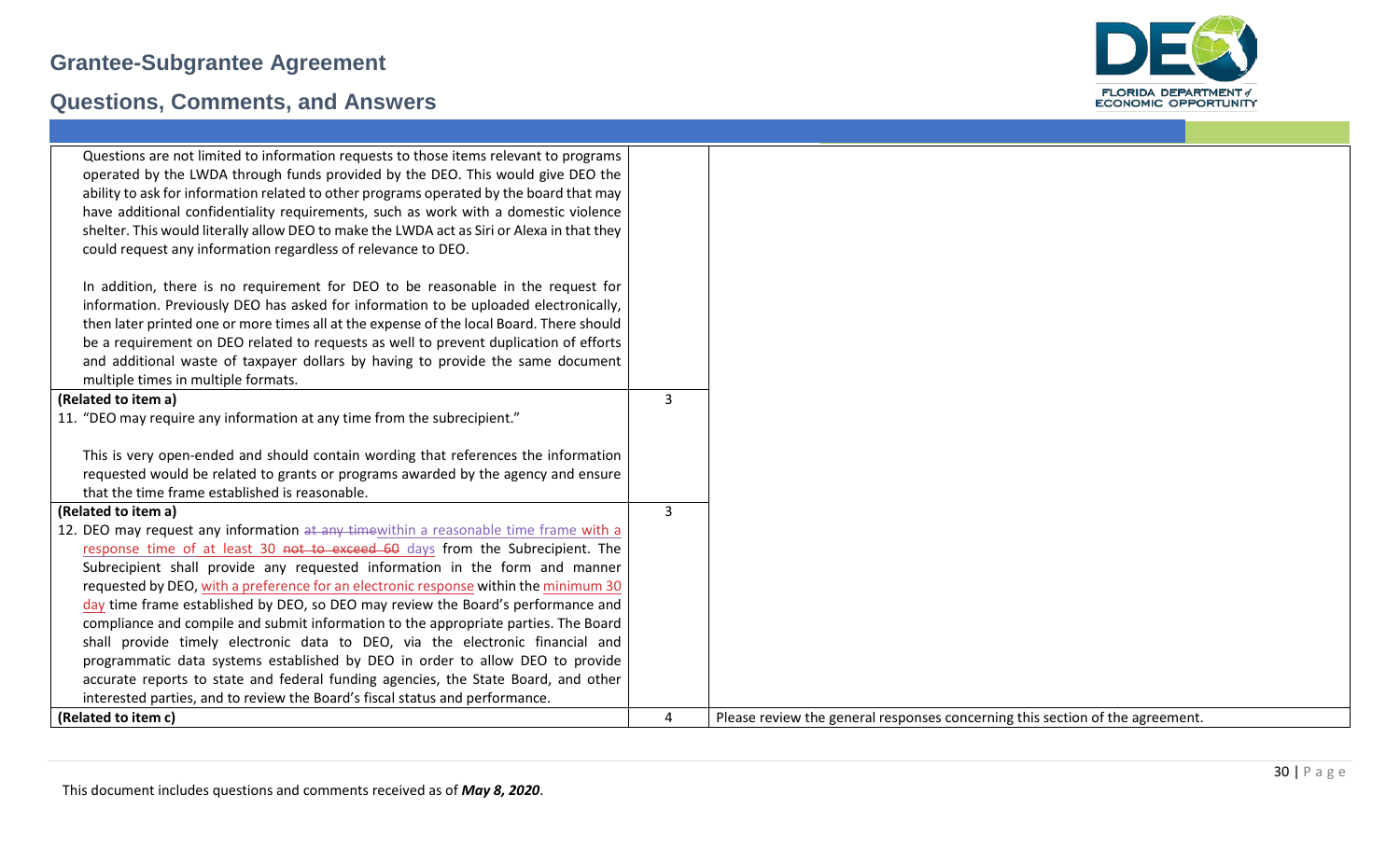

| 13. Please consider rewording the language above (in this section). This agreement is so<br>one-sided it is questionable that it would be enforceable as in many respects DEO is<br>holding formula funds and funds awarded by the legislature hostage unless the<br>agreement is signed. A court would be hard pressed to agree that everyone was<br>represented and had a fair opportunity to negotiate as many of the terms and<br>conditions are not negotiable. |   |                                                                                    |
|----------------------------------------------------------------------------------------------------------------------------------------------------------------------------------------------------------------------------------------------------------------------------------------------------------------------------------------------------------------------------------------------------------------------------------------------------------------------|---|------------------------------------------------------------------------------------|
| (Related to item c)                                                                                                                                                                                                                                                                                                                                                                                                                                                  | 4 |                                                                                    |
| 14. This is not required under federal law and is punitive in nature $-$ as once funds are<br>suspended then local government would be liable and it is unlikely that this is insurable.<br>DEO is using grant funds to do investigation as part of its role as the oversight entity -<br>they should not be paid twice and should not be reimbursed for doing their job under<br>the grants and also pay their staff with grant funds.                              |   |                                                                                    |
| This is an equity issue. The state is already being paid to conduct this oversight.                                                                                                                                                                                                                                                                                                                                                                                  |   |                                                                                    |
| (Related to item c)                                                                                                                                                                                                                                                                                                                                                                                                                                                  | 4 |                                                                                    |
| 15. The statement "DEO reserves the right to, in its sole discretion, decide what constitutes                                                                                                                                                                                                                                                                                                                                                                        |   |                                                                                    |
| full cooperation under this paragraph. DEO may exercise its rights under this paragraph                                                                                                                                                                                                                                                                                                                                                                              |   |                                                                                    |
| at any time and as frequently as DEO deems necessary" is overly harsh.                                                                                                                                                                                                                                                                                                                                                                                               |   |                                                                                    |
| (Related to item c)                                                                                                                                                                                                                                                                                                                                                                                                                                                  | 4 |                                                                                    |
| 16. This totally feels like punishment for something you think we might do. Our records are                                                                                                                                                                                                                                                                                                                                                                          |   |                                                                                    |
| available any time you ask for them. Our board staff has never withheld any information                                                                                                                                                                                                                                                                                                                                                                              |   |                                                                                    |
| that was requested by DEO, CSF, or any reasonable state or federal agency. Now you                                                                                                                                                                                                                                                                                                                                                                                   |   |                                                                                    |
| seem to be saying we have to pay DEO for time spent asking for records.                                                                                                                                                                                                                                                                                                                                                                                              |   |                                                                                    |
| (Related to item c)                                                                                                                                                                                                                                                                                                                                                                                                                                                  | 4 |                                                                                    |
| 17. There needs to be some sort of reasonableness standard applied here.                                                                                                                                                                                                                                                                                                                                                                                             |   | DEO received this comment and in consideration thereof, elected to make no change. |
| (Related to item c)                                                                                                                                                                                                                                                                                                                                                                                                                                                  | 4 |                                                                                    |
| 18. This portion of the subsection implies that if a LWDB is terminated then DEO will be                                                                                                                                                                                                                                                                                                                                                                             |   |                                                                                    |
| reimbursed cost of the activity. The LWDB is not responsible for cost incurred if there is                                                                                                                                                                                                                                                                                                                                                                           |   |                                                                                    |
| no resulting suspension or termination. This appears to allow DEO to receive additional                                                                                                                                                                                                                                                                                                                                                                              |   |                                                                                    |
| funding beyond the federal administrative funds provided to states. As DEO has already                                                                                                                                                                                                                                                                                                                                                                               |   |                                                                                    |
| been paid to oversee and monitor, this seems to be unfair. The following is                                                                                                                                                                                                                                                                                                                                                                                          |   |                                                                                    |
| recommended:                                                                                                                                                                                                                                                                                                                                                                                                                                                         |   |                                                                                    |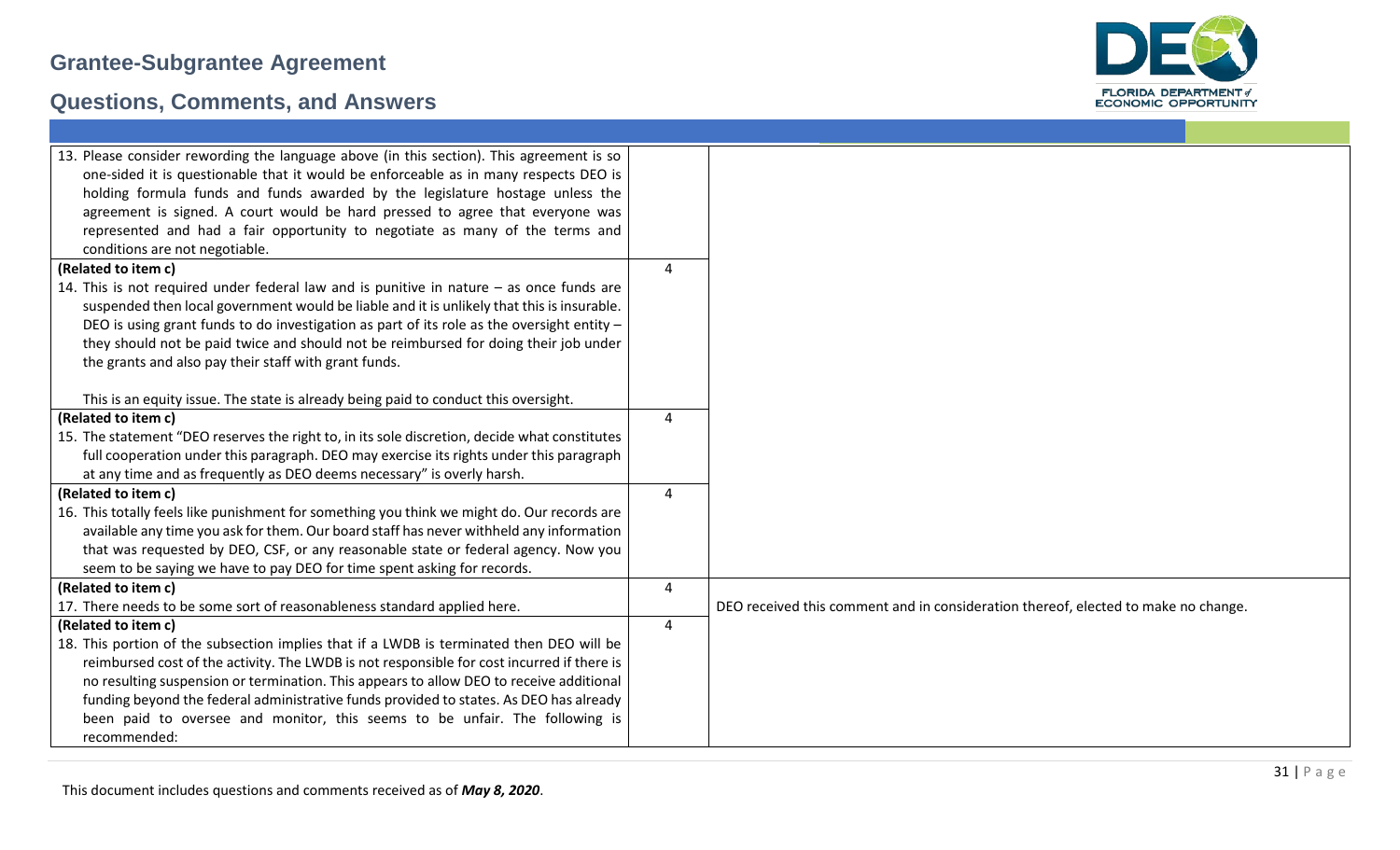

| Remove this provision to pay cost if suspended or terminated.<br>$\bullet$                                                                                                                                                                                                                                                                                                                    |                |                                                                                    |
|-----------------------------------------------------------------------------------------------------------------------------------------------------------------------------------------------------------------------------------------------------------------------------------------------------------------------------------------------------------------------------------------------|----------------|------------------------------------------------------------------------------------|
| Could consider asking for the additional cost of forensic accountants, consultants, etc.                                                                                                                                                                                                                                                                                                      |                |                                                                                    |
| over and beyond the normal DEO resources made available.                                                                                                                                                                                                                                                                                                                                      |                |                                                                                    |
| (Related to item c)                                                                                                                                                                                                                                                                                                                                                                           | 4              |                                                                                    |
| 19. "DEO reserves the right to, in its sole discretion, decide what constitutes full<br>cooperation under this paragraph. DEO may exercise its rights under this paragraph at<br>any time and as frequently as DEO deems necessary."                                                                                                                                                          |                |                                                                                    |
| Comment: Please consider rewording the language above as this section is extremely                                                                                                                                                                                                                                                                                                            |                |                                                                                    |
| unilateral and does not provide an opportunity for a LWDA to negotiate terms and<br>conditions.                                                                                                                                                                                                                                                                                               |                |                                                                                    |
| "The Subrecipient will reimburse DEO for all reasonable costs incurred by DEO for<br>any activity conducted pursuant to this section that results in the suspension or<br>termination of this Agreement."                                                                                                                                                                                     |                |                                                                                    |
| Comment: Please consider removing this language as it is not required under federal law                                                                                                                                                                                                                                                                                                       |                |                                                                                    |
| and is punitive in nature.                                                                                                                                                                                                                                                                                                                                                                    |                |                                                                                    |
| (Related to item c)                                                                                                                                                                                                                                                                                                                                                                           | $\overline{4}$ | Please review the general responses concerning this section of the agreement.      |
| 20. This paragraph requires the sub-recipient to reimburse DEO for the cost of<br>investigations which result in suspension or termination of the agreement. However, in<br>such event, the sub-recipient would not have the funds to reimburse DEO. Additionally,<br>DEO is funded to perform this task by the Federal government and so would be receiving<br>double payment for this task. |                |                                                                                    |
| (Related to item c)                                                                                                                                                                                                                                                                                                                                                                           | 4              | DEO received this comment and in consideration thereof, elected to make no change. |
| 21. The Subrecipient shall allow access to representatives of DEO, DEO's Office of Inspector<br>General and Office of Civil Rights, appropriate representatives from other state and<br>federal funding agencies, and any other entity authorized by law for the purposes of<br>conducting monitoring, reviews, inspections, investigations, proceedings, hearings, or                        |                |                                                                                    |
| audits (each a "Compliance Review"). The Subrecipient will fully cooperate with any<br>Compliance Review conducted pursuant to this section. Failure to fully cooperate could                                                                                                                                                                                                                 |                |                                                                                    |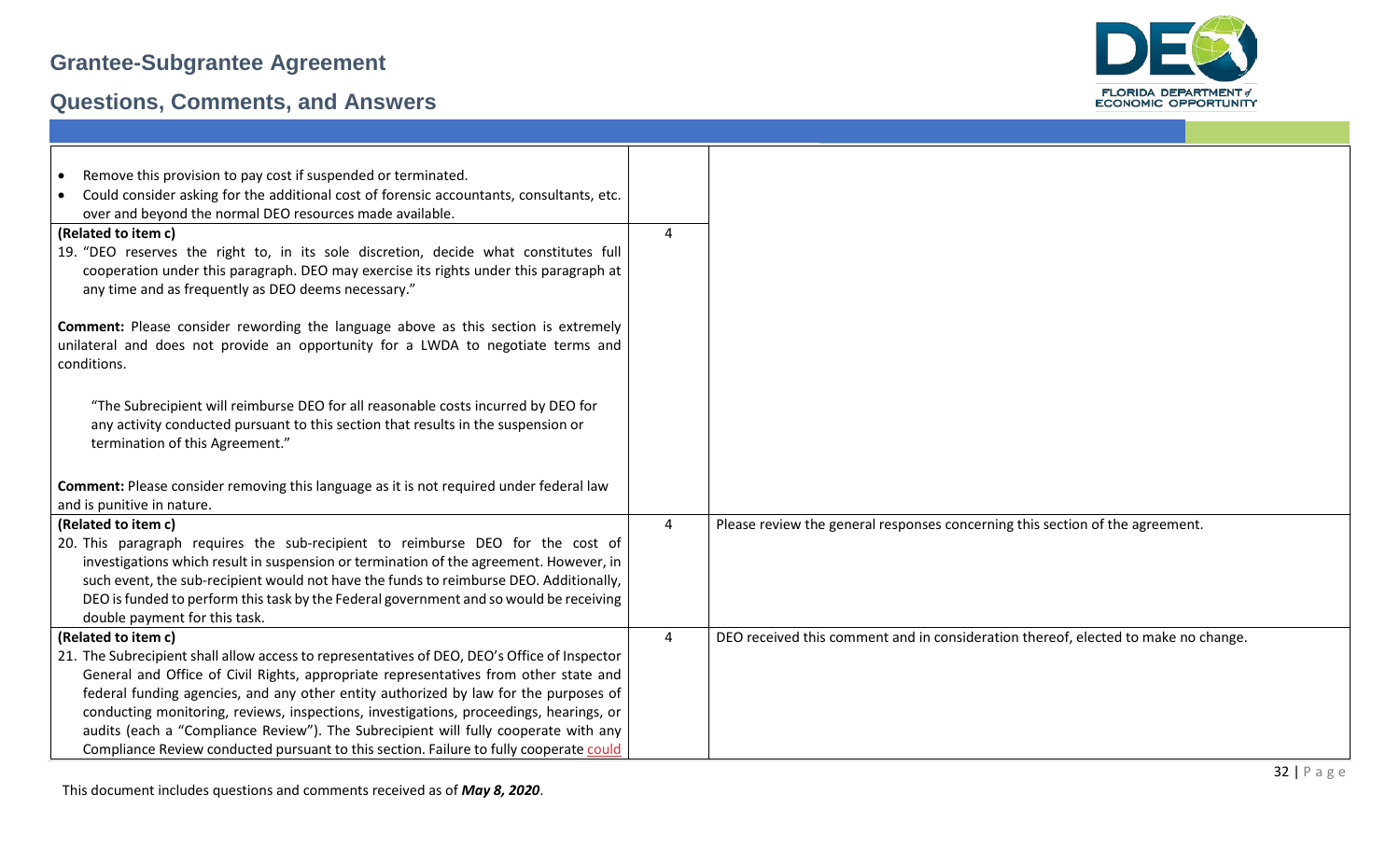

| will constitute a material breach of this Agreement and after an administrative hearing                                                                          |   |                                                                                                 |
|------------------------------------------------------------------------------------------------------------------------------------------------------------------|---|-------------------------------------------------------------------------------------------------|
| and after review of a Recommended Order issued by an Administrative Law Judge, may                                                                               |   |                                                                                                 |
| result in the termination or suspension of this Agreement and any funding provided by                                                                            |   |                                                                                                 |
| DEO. <del>DEO reserves the right to, in its sole discretion, decide what constitutes full</del>                                                                  |   |                                                                                                 |
| cooperation under this paragraph. DEO may exercise its rights under this paragraph at                                                                            |   |                                                                                                 |
| any time and as frequently as DEO deems necessary, with appropriate notice of a least                                                                            |   |                                                                                                 |
| fourteen (14) calendar days of an intent to audit. In defining "full cooperation," and in                                                                        |   |                                                                                                 |
| the frequency of DEO exercising its rights, DEO shall be held to a "rational basis                                                                               |   |                                                                                                 |
| standard," and must provide such rational basis, in writing, to all other Parties to this                                                                        |   |                                                                                                 |
| Agreement when acting pursuant to this Section. The Subrecipient will reimburse DEO                                                                              |   |                                                                                                 |
| for all reasonable costs incurred by DEO for any activity conducted pursuant to this                                                                             |   |                                                                                                 |
| section that results in the suspension or termination of this Agreement. The                                                                                     |   |                                                                                                 |
| Subrecipient will not be responsible for any costs incurred from activities conducted                                                                            |   |                                                                                                 |
| under this section that do not result in the suspension or termination of this Agreement                                                                         |   |                                                                                                 |
| after a hearing on the merits in front of an Administrative Law Judge. Nothing in                                                                                |   |                                                                                                 |
| paragraph (b) of this section, or Exhibit A, is intended to limit the terms of this paragraph                                                                    |   |                                                                                                 |
| $\left\{ \epsilon \right\}$ .                                                                                                                                    |   |                                                                                                 |
| (Related to item d)                                                                                                                                              | 4 | To address this concern, DEO will amend the Grantee-Subgrantee Agreement to change the due date |
|                                                                                                                                                                  |   |                                                                                                 |
| 22. The agreement requires a budget to be defined and submitted by July 1 of each year.                                                                          |   | from July 1 to October 1.                                                                       |
| Our Board normally likes to see the numbers from the state as well as any actual carry                                                                           |   |                                                                                                 |
| over dollars before they approve the budget. Of course we don't know the actual carry                                                                            |   |                                                                                                 |
| over until after June 30. Many years we also don't know even the planned amounts to                                                                              |   |                                                                                                 |
| be released for secondary programs until after July 1.                                                                                                           |   |                                                                                                 |
|                                                                                                                                                                  |   |                                                                                                 |
| This would require us to have all of our budget work for this year completed in time for                                                                         |   |                                                                                                 |
| our May 14 meeting, which, unless something changes with Covid, will be our first ever                                                                           |   |                                                                                                 |
| video meeting, so I'm not sure how effective that meeting is going to be for our                                                                                 |   |                                                                                                 |
| membership.                                                                                                                                                      |   |                                                                                                 |
|                                                                                                                                                                  |   |                                                                                                 |
| If it is not possible to push the July 1 date back we will give them our best estimates and                                                                      |   |                                                                                                 |
| ask they proceed with those numbers. Normally they would direct us to continue<br>programs as currently operated, with possible changes if it appears funding is |   |                                                                                                 |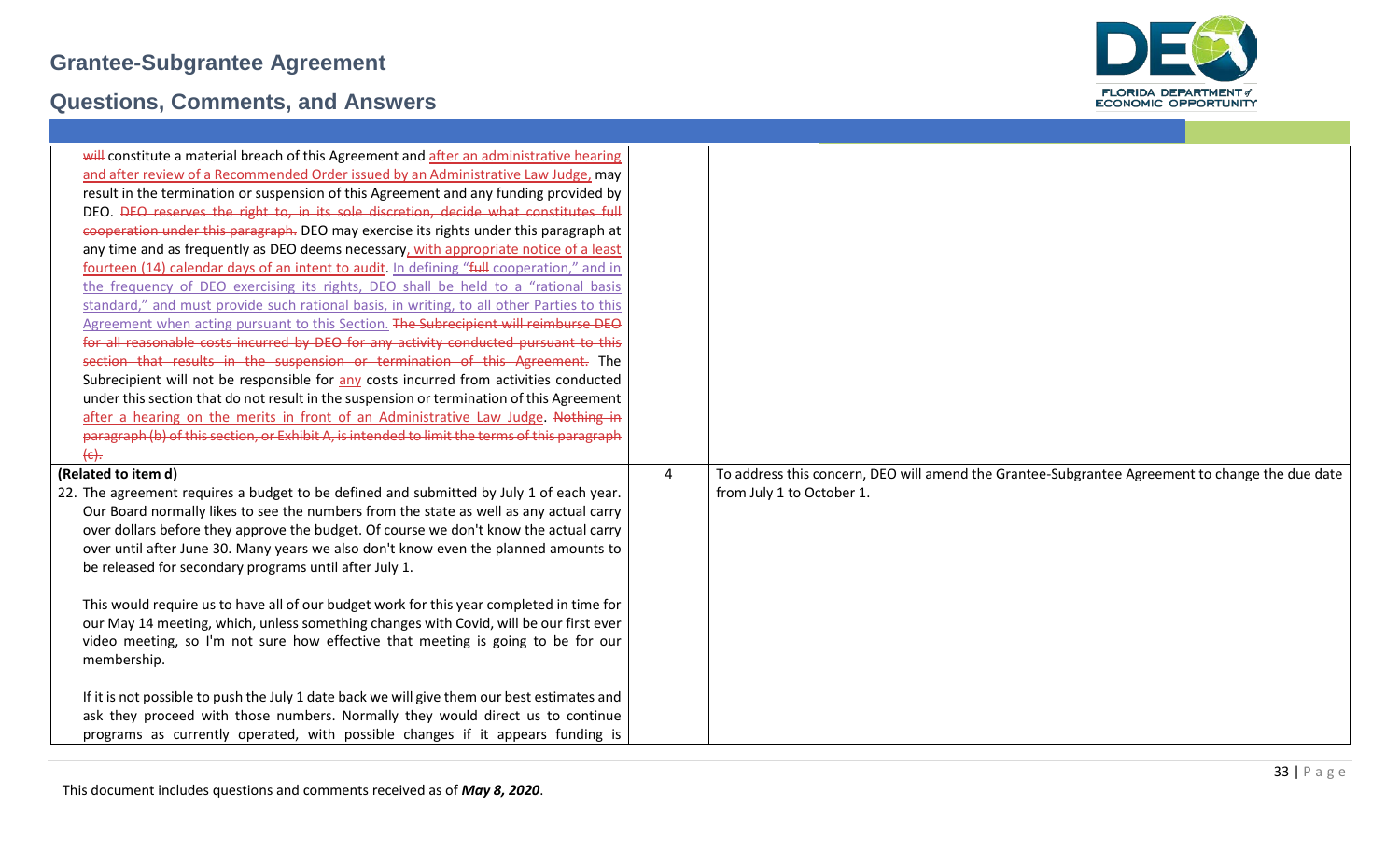

| decreasing by a significant amount, and then pass a budget at the next bi-monthly<br>meeting. I'm just trying to determine how to proceed given we have our meeting in a |                |                                                                                                       |
|--------------------------------------------------------------------------------------------------------------------------------------------------------------------------|----------------|-------------------------------------------------------------------------------------------------------|
| few weeks and we still don't have all of our finance numbers from DEO, which in our                                                                                      |                |                                                                                                       |
| case also includes an ask for additional funds from USDOL for Hurricane Michael                                                                                          |                |                                                                                                       |
| activities.                                                                                                                                                              |                |                                                                                                       |
| (Related to item d)                                                                                                                                                      | 4              |                                                                                                       |
| 23. Annual detailed budget by July 1--While it is completely possible to submit a draft                                                                                  |                |                                                                                                       |
| budget that has been approved by the CLEO's, it is impossible to submit an ACCURATE                                                                                      |                |                                                                                                       |
| or detailed budget by July 1. typically we do not have final allocations at this time, nor                                                                               |                |                                                                                                       |
| do we have final carry-forward amounts for multi-year grants. It is typically in the Fall                                                                                |                |                                                                                                       |
| Board meeting that a detailed budget is considered                                                                                                                       |                |                                                                                                       |
| (Related to item d)                                                                                                                                                      | 4              | DEO received this comment and in consideration thereof, elected to make no change.                    |
| 24. Change Executive Director to President/CEO.                                                                                                                          |                |                                                                                                       |
|                                                                                                                                                                          |                |                                                                                                       |
| (Related to item d)                                                                                                                                                      | 4              | DEO will the requisite information to the boards at least 30 days prior to the deadline. DEO received |
| 25. In order to be held to these dates, language needs to be added that DEO will provide                                                                                 |                | this comment and in consideration thereof, elected to make no change.                                 |
| the forms to be completed with at least 30 days for board to complete.                                                                                                   |                |                                                                                                       |
| (Related to item d)                                                                                                                                                      | 4              |                                                                                                       |
| 26. Item d, third bullet requires completion of the Internal Control Questionnaire (ICQ) by                                                                              |                |                                                                                                       |
| September 30, but there is no requirement that DEO provide the ICQ in a timely fashion                                                                                   |                |                                                                                                       |
| that allows the LWDA to sufficiently review and complete the document. DEO does                                                                                          |                |                                                                                                       |
| change the document from year to year. DEO would be able to deliver the document                                                                                         |                |                                                                                                       |
| and require completion on the same day. There should be a requirement that DEO                                                                                           |                |                                                                                                       |
| deliver the document at least sixty days in advance.                                                                                                                     |                |                                                                                                       |
| (Related to item d)                                                                                                                                                      | 4              |                                                                                                       |
| 27. This item should include the dates for when the ICQ will be provided by DEO. It changes                                                                              |                |                                                                                                       |
| annually and we can only comply with the due date if we receive it with ample time                                                                                       |                |                                                                                                       |
| since it requires board review and board meetings are sometimes only quarterly or six                                                                                    |                |                                                                                                       |
| times per year.                                                                                                                                                          |                |                                                                                                       |
| (Related to item d)                                                                                                                                                      | $\overline{4}$ | The Salary Cap is a calculation completed by the board to document compliance with the Florida        |
| 28. The term "Completed Salary Cap" is not defined in the Agreement.                                                                                                     |                | Legislature and U.S. Department of Labor's limitation on salary and bonuses funded with funds         |
|                                                                                                                                                                          |                |                                                                                                       |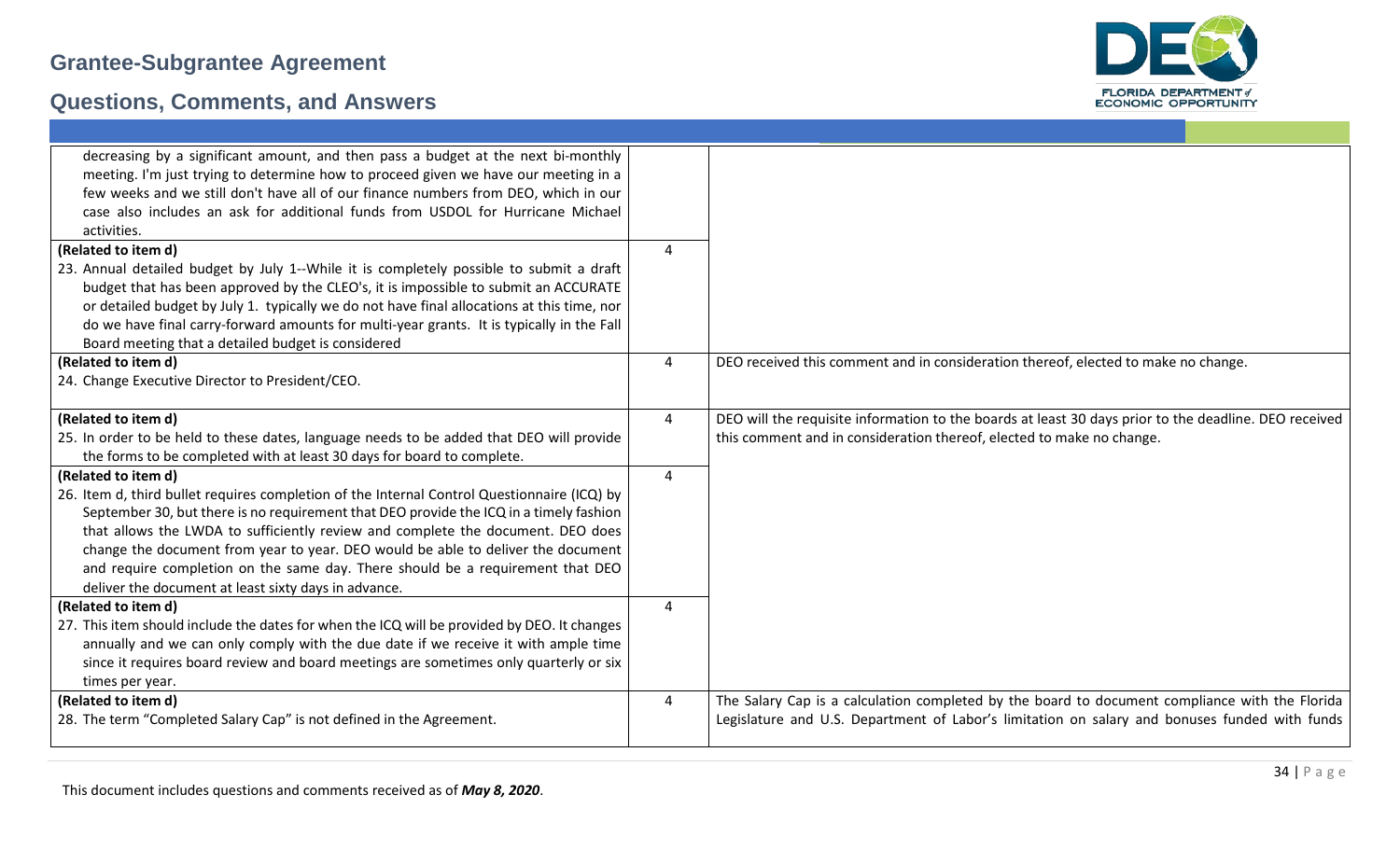



|                                                                                           |                | provided by DEO. DEO received this comment and in consideration thereof, elected to make no |
|-------------------------------------------------------------------------------------------|----------------|---------------------------------------------------------------------------------------------|
|                                                                                           |                | change.                                                                                     |
|                                                                                           |                |                                                                                             |
| (Related to item d)                                                                       | 4              | DEO received this comment and in consideration thereof, elected to make no change.          |
| 29. Annually, the subrecipient shall submit the following information                     |                |                                                                                             |
| electronically to FMA- RWB@deo.myflorida.com by the deadlines                             |                |                                                                                             |
| prescribed below:                                                                         |                |                                                                                             |
| Completed Salary Cap by April 1;                                                          |                |                                                                                             |
| Annual detailed budget of revenues and expenditures by funding source by July 1;          |                |                                                                                             |
| and                                                                                       |                |                                                                                             |
| Completed Internal Control Questionnaire signed by Board Chair and Executive<br>$\bullet$ |                |                                                                                             |
| Director, with the title Executive Director, President or Chief Executive Officer of      |                |                                                                                             |
| the Subrecipient by September 30.                                                         |                |                                                                                             |
| (Related to item e)                                                                       | 4              | DEO received this comment and in consideration thereof, elected to make no change.          |
| 30. Section 4 Performance and Accounting item e - The document appears to add audit       |                |                                                                                             |
| requirements that are not federally mandated, and do not apply to entities other than     |                |                                                                                             |
| LWDBs. Please review and reconsider.                                                      |                |                                                                                             |
| (Related to item e ii)                                                                    | $\overline{4}$ | The SERA Manual is available at: http://www.floridajobs.org/docs/default-source/lwdb-       |
| 31. Section 4 Performance and Accounting item e ii - We are unaware of an existing SERA   |                | resources/lwdb-grants-management/deo-sera-lwdb-training-guide-2.pdf?sfvrsn=376f78b0_2       |
| Manual. Please can you forward that to the LWDBs or remove this item?                     |                |                                                                                             |
| (Related to item 4.e.iv)                                                                  | $\overline{4}$ | Please review the general responses concerning this section of the agreement.               |
| 32. Clarification is requested for section 4.e.iv.                                        |                |                                                                                             |
|                                                                                           |                |                                                                                             |
| (Related to item e. vii)                                                                  | $\overline{4}$ | Please review the general responses concerning this section of the agreement.               |
| 33. How does this requirement not violate an open and fair procurement process required   |                |                                                                                             |
| under state law? A small firm could be excluded under this requirement.                   |                |                                                                                             |
| (Related to item e. vii)                                                                  | $\overline{4}$ | DEO received this comment and in consideration thereof, elected to make no change.          |
| 34. The Board must limit the audit services to no more than five years and then must      |                |                                                                                             |
| follow Florida Statutes and its own policies to competitively re-procure these            |                |                                                                                             |
| services. The previous audit firm may be awarded the new contract for audit               |                |                                                                                             |
| services through the competitive procurement if the lead partner of the audit firm        |                |                                                                                             |
| had not been engaged in any way with the Board for any of the previous five years         |                |                                                                                             |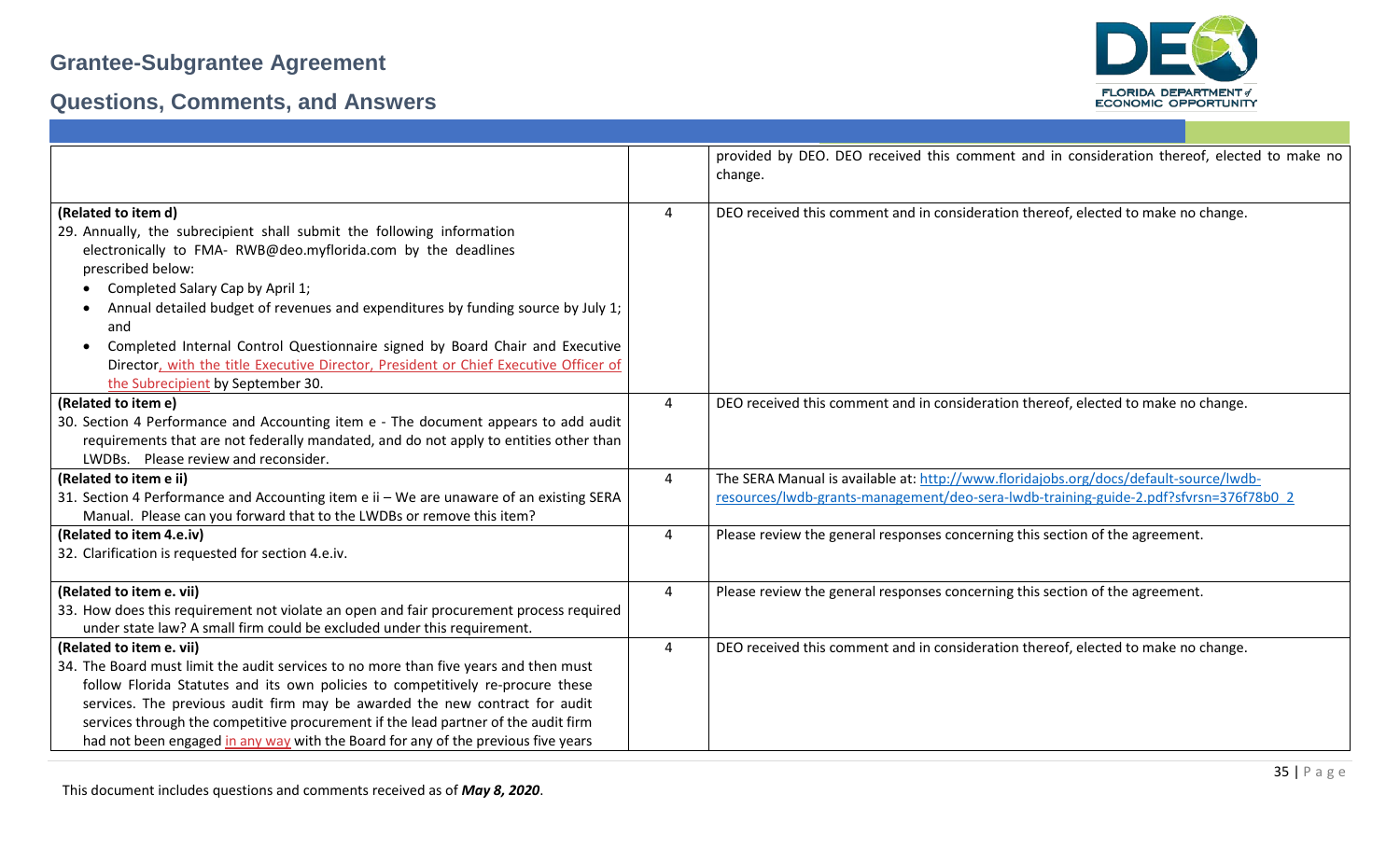

| other than as the Board's auditor.                                                        |   |                                                                                |
|-------------------------------------------------------------------------------------------|---|--------------------------------------------------------------------------------|
| (Related to item f)                                                                       | 5 | DEO has reviewed the agreement in light of this comment and has made a change. |
| 35. This is not at DEO discretion - this is required to be negotiated WIOA §116.          |   |                                                                                |
|                                                                                           |   |                                                                                |
| Language should be added to acknowledge that this in only after failing the measure 2     |   |                                                                                |
| years in a row.                                                                           |   |                                                                                |
| (Related to item f)                                                                       | 5 |                                                                                |
| 36. Section 4.f. appears to conflict with Policy #104: sanctions for local workforce      |   |                                                                                |
| development boards' failure to meet federal and state standards. Please define "any       |   |                                                                                |
| item".                                                                                    |   |                                                                                |
| (Related to item f)                                                                       | 5 |                                                                                |
| 37. At DEO's discretion? Even though it is a WIOA provision? Also, final negotiated       |   |                                                                                |
| measures should be a product of all three entities (LWDB, CSF, DEO) not just one.         |   |                                                                                |
| Additionally, failure to comply should denote 2 consecutive years of not meeting the      |   |                                                                                |
| same standard                                                                             |   |                                                                                |
| (Related to item f)                                                                       | 5 |                                                                                |
| 38. Comment: This is not at DEO discretion and required to be negotiated per WIOA § 116.  |   |                                                                                |
| In addition, Language should be added to acknowledge that this is only after failing the  |   |                                                                                |
| measures 2 years in a row.                                                                |   |                                                                                |
| (Related to item f)                                                                       | 5 |                                                                                |
| 39. WIOA mandates that DEO negotiate local performance standards, it is not at their      |   |                                                                                |
| discretion.                                                                               |   |                                                                                |
| (Related to item f)                                                                       | 5 |                                                                                |
| 40. The "minimum" threshold for state and federal performance levels needs to be included |   |                                                                                |
| in this Agreement.                                                                        |   |                                                                                |
| (Related to item f)                                                                       | 5 |                                                                                |
| 41. The 2012 document contained the statement "On an annual basis, the Department,        |   |                                                                                |
| under the direction of Workforce Florida, Inc. shall meet with each regional workforce    |   |                                                                                |
| board to review the board's annual performance." This is what occurs at present. The      |   |                                                                                |
| inclusion of the words CLEO will add significant complications. The CLEO's                |   |                                                                                |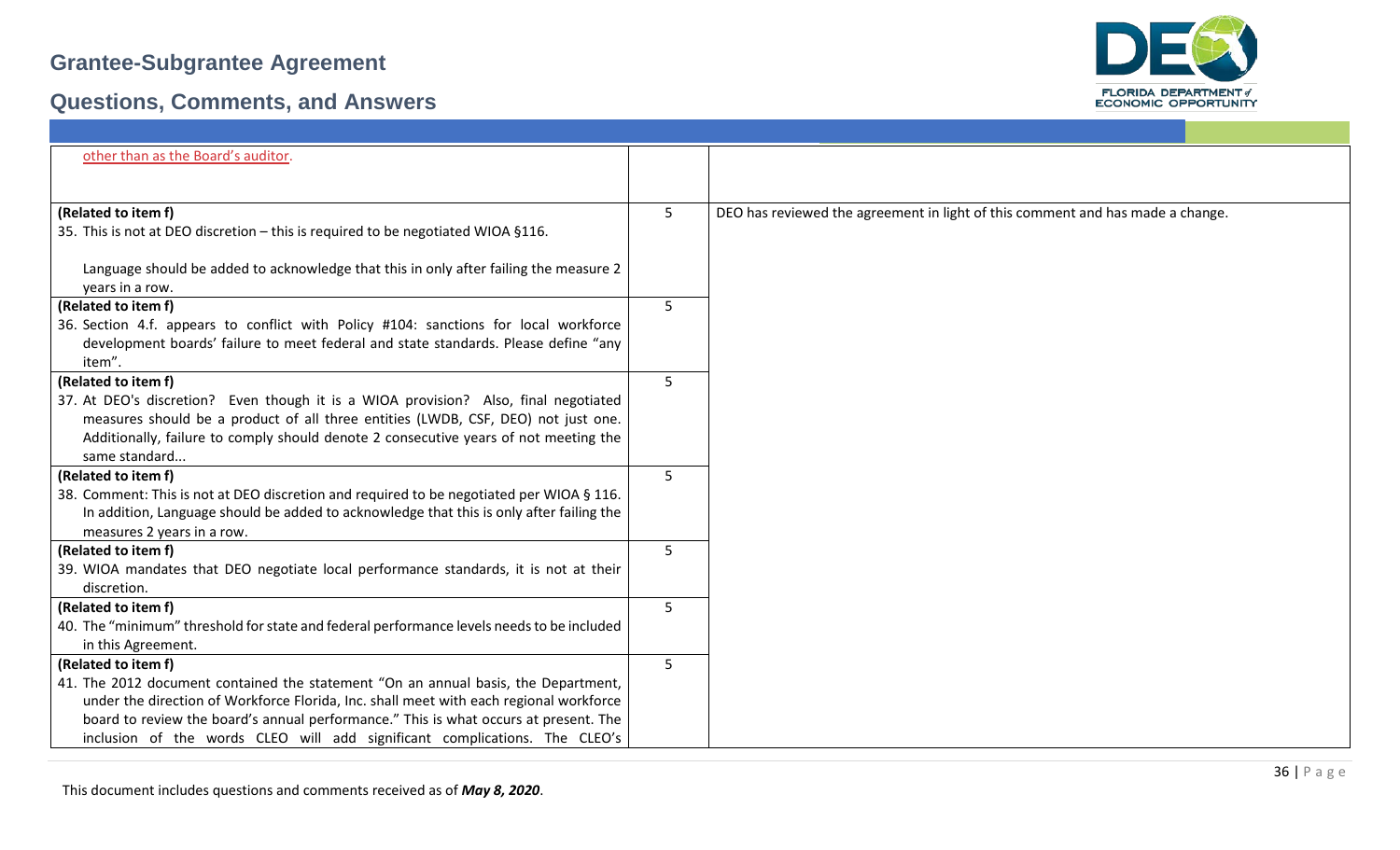

| representative sits on the local board and therefore is technically included in the annual |   |
|--------------------------------------------------------------------------------------------|---|
| process. To actually require a joint meeting as indicated by the word "and" will be very   |   |
| difficult to set up and accomplish. The following is recommended:                          |   |
|                                                                                            |   |
| Revise language as follows: DEO will meet at least annually with the Board which           |   |
| includes the CLEO or CLEO's designated Board Member to review the Board's                  |   |
| performance and compliance and will notify the Board's Chief Executive Officer and         |   |
| CLEO in writing of any findings, deficiencies, recommendations, or other areas of          |   |
| concern.                                                                                   |   |
| (Related to item f)                                                                        | 5 |
| 42. item 4f states DEO will meet at least annually with the CLEO and the Board to review   |   |
| the Board's performance and compliance. There is no requirement that DEO complete          |   |
| this task in a timely fashion that is meaningful and useful to the LWDA board of directors |   |
| and the CLEO. Presentation of performance after the mid-point of the year does not         |   |
| allow a local board of directors sufficient time to make changes based on performance      |   |
| as reported by DEO to avoid a similar issue in the next reporting period. The same holds   |   |
| true for the CLEO in that this lack of timely presentation also prevents the CLEO from     |   |
| taking actions that may be deemed necessary in a manner that prevents the issue from       |   |
| becoming an item reported for multiple years.                                              |   |
|                                                                                            |   |
| DEO should be required through the agreement to provide the report to the board no         |   |
| later than the second LWDA Board meeting after July 30 of each year to assure the          |   |
| LWDA's Board of Directors has time to make changes where necessary to improve              |   |
| performance in the current year to avoid having similar issues as part of the next         |   |
| reporting period. The same should hold true for a presentation to the CLEO                 |   |
| understanding that in some cases two presentations may be required if the CLEO does        |   |
| not attend the local board meeting when the presentation is made.                          |   |
| (Related to item f)                                                                        | 5 |
| 43. DEO does not have unfettered discretion to specify performance levels for sub-         |   |
| recipients. Performance levels are required to be negotiated pursuant to WIOA § 116.       |   |
| The Board and DEO must negotiate minimum performance levels for the programs the           |   |
| sub-recipient administers. The Board's failure to meet the minimum established state       |   |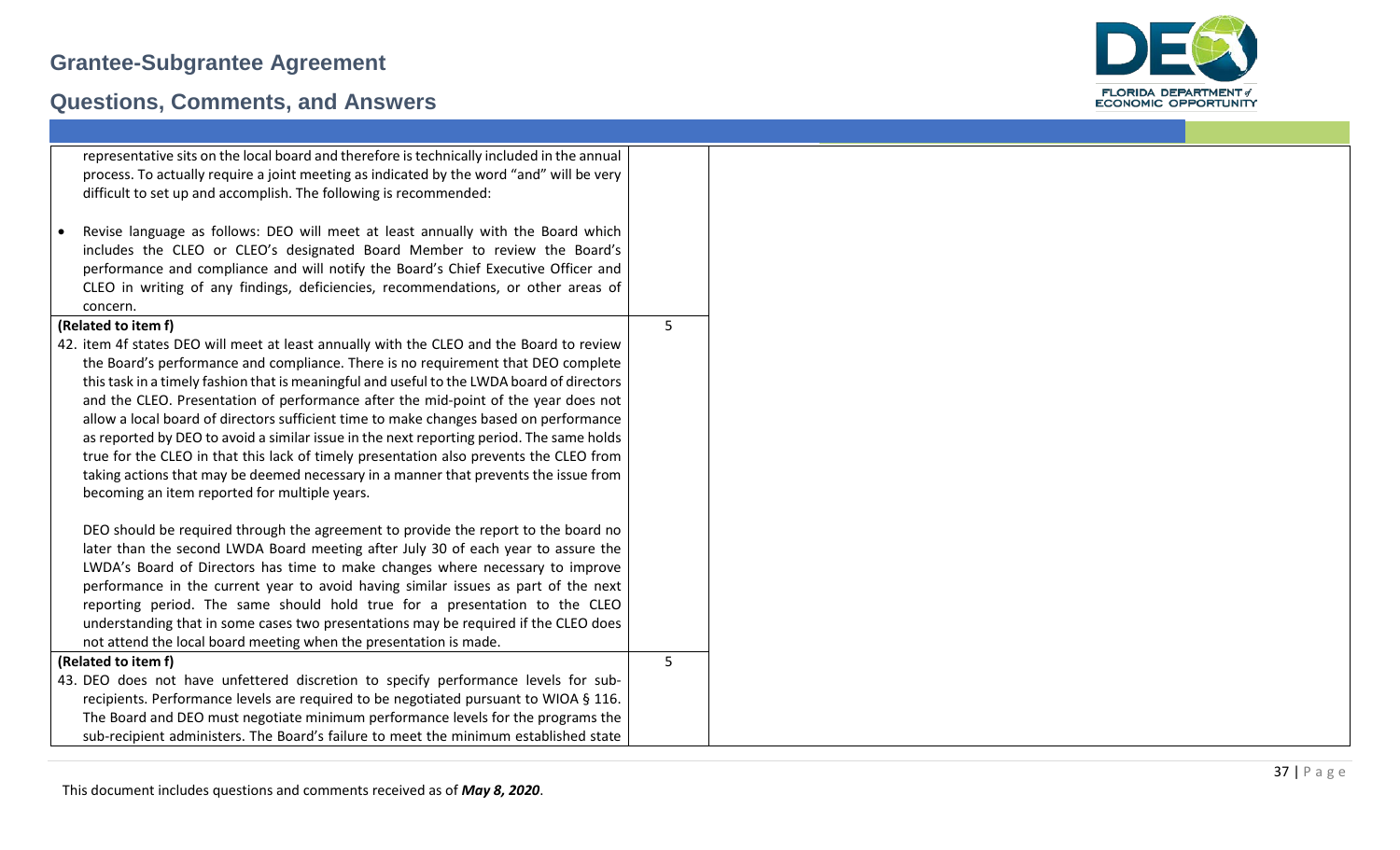

| or federal threshold of its negotiated level of performance or its failure to comply with |  |
|-------------------------------------------------------------------------------------------|--|
| any item may constitute grounds for corrective measure, but only after failing the        |  |
| measures 2 years in a row, and the Proposed Agreement should be amended to so             |  |
| provide.                                                                                  |  |
| (Related to item f)                                                                       |  |
| 44. DEO will meet at least annually with the CLEO and the Board to review the Board's     |  |
| performance and compliance and will notify the Board's Chief Executive Officer and        |  |
|                                                                                           |  |
| CLEO in writing of any findings, deficiencies, recommendations, or other areas of         |  |
| concern. At DEO's the Party's mutual discretiondiscretion, the Board may negotiate        |  |
| minimum levels of state or federal performance for the programs it administers. The       |  |
| Board's failure to meet the minimum established state or federal threshold of its         |  |
| negotiated level of performance, or its failure to comply with any item, for two          |  |
| consecutive years may constitute grounds for corrective measures. DEO may require         |  |
| corrective measures be taken in accordance with a Performance Improvement Plan, or        |  |
| other appropriate action, developed by DEO. The Board's failure to comply with the        |  |
| terms of any Performance Improvement Plan or other appropriate action will constitute     |  |
| a material breach of this Agreement, may result in the suspension or termination of this  |  |
| Agreement, the reduction or withholding of funding provided under this Agreement, or      |  |
| any other remedy available to DEO by law.                                                 |  |
|                                                                                           |  |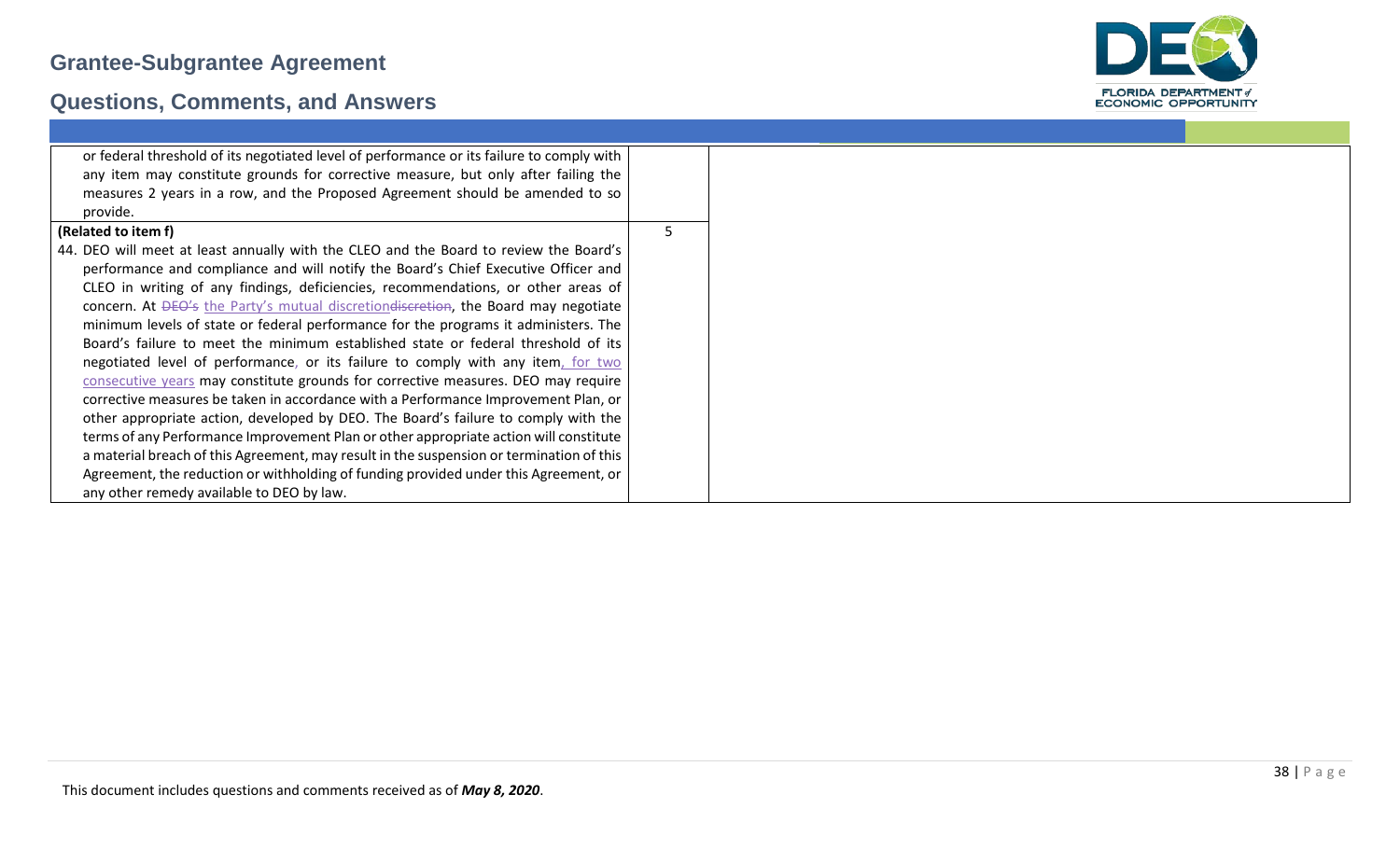

#### **5. The Board's One-Stop Delivery System**

#### General response – Section 5

DEO received several questions and comments related to infrastructure funding negotiations occurring at the state level. DEO wishes to emphasize that Infrastructure Funding Agreements (IFA) may not be negotiated at the state level as WIOA requires local boards, with the agreement of the chief elected official, to develop and execute memoranda of understanding (MOU) with required partners on the operation of the one-stop delivery system in the local service delivery area. Each local board must include an IFA in the MOU with required partners. The state only becomes involved in this process when consensus cannot be reached at the local level. Please refer to Administrative Policy 106 – Memorandums of Understanding and Infrastructure Funding Agreements.

DEO also received a couple of comments/questions related to chief local elected officials (CLEOs) being signatories to this agreement. The CLEOs are being placed as signatories in an acknowledgement capacity, to ensure that CLEOs are fully informed of their fiscal responsibilities under WIOA.

| <b>Question / Comment</b>                                                                                                                                                                                                                                                                                                                                                                                                       | <b>Document</b><br>Page # | Response                                                                      |
|---------------------------------------------------------------------------------------------------------------------------------------------------------------------------------------------------------------------------------------------------------------------------------------------------------------------------------------------------------------------------------------------------------------------------------|---------------------------|-------------------------------------------------------------------------------|
| 1. It is difficult if not improbable that local areas can negotiate with the required partners<br>that are state entities, such as Vocational Rehabilitation and Division of Blind Services.<br>The addition of our CLEOs signatures on these agreements is making the process<br>arduous. While MOUs outlining how local entities can collaborate, putting the burden<br>of IFAs to the local boards needs to be reconsidered. | 5.                        | Please review the general responses concerning this section of the agreement. |
| 2. The Infrastructure cost agreements need to be moved up to the state level and funds<br>exchanged between agencies. This activity is a complete drain on us at the local level<br>and not needed. I recommend you appeal to the Governor to make this happen between<br>agency heads, especially considering how difficult it is to get signatures from those same<br>agency heads.                                           | 5                         | Please review the general responses concerning this section of the agreement. |
| 3. Locally, this has been a difficult implementation. Small regions, and probably most<br>regions, don't have the capacity to work through negotiations that may be better, more<br>efficiently, handled at the state level.                                                                                                                                                                                                    | 5.                        | Please review the general responses concerning this section of the agreement. |
| (Related to item a)<br>4. Guidance is needed from DEO on how to recover IFA costs from partners who ignore/fail<br>to pay agreed upon rate. Is there a means for IFAs to be negotiated at the state level<br>rather than the LWDBs negotiating with state level partners?                                                                                                                                                       | 5                         | Please review the general responses concerning this section of the agreement. |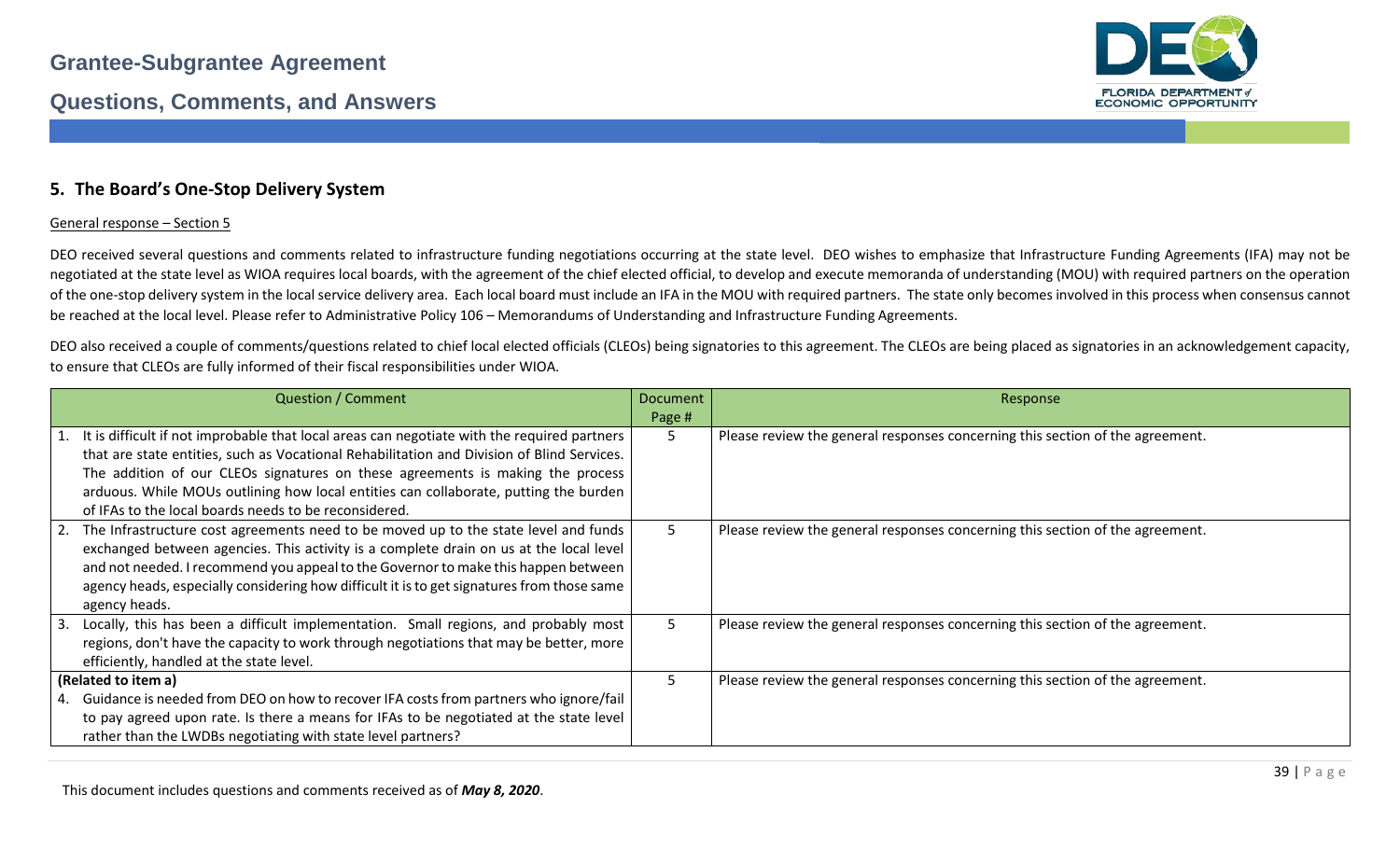

| (Related to item a)                                                                                   | 5              | Please review the general responses concerning this section of the agreement.      |
|-------------------------------------------------------------------------------------------------------|----------------|------------------------------------------------------------------------------------|
| The Infrastructure Funding Agreements are one of the most onerous requirements of<br>5.               |                |                                                                                    |
| WIOA. The amount of work required and the net result is not improving the funding                     |                |                                                                                    |
| available for the operation of a one-stop. It costs more to administer the requirement                |                |                                                                                    |
| than the benefit received. The mandated partners have varying degrees of                              |                |                                                                                    |
| understanding and desire to comply. The following is recommended:                                     |                |                                                                                    |
|                                                                                                       |                |                                                                                    |
| Negotiate IFA's at the State Level and pass down whatever the State Level entities agree<br>$\bullet$ |                |                                                                                    |
| to.                                                                                                   |                |                                                                                    |
| CLEO's should not be a signatory in this process.<br>$\bullet$                                        |                |                                                                                    |
| (Related to item a)                                                                                   | 5              | DEO received this comment and in consideration thereof, elected to make no change. |
| Each partner program in the Board's career centers will contribute to infrastructure<br>6.            |                |                                                                                    |
| costs at a rate negotiated and mutually agreed upon by the Parties after the Governor                 |                |                                                                                    |
| has timely allocated costs as required by F.S. §445.002(2)(c)., or pursuant to a policy               |                |                                                                                    |
| established by the Governor. The following infrastructure elements, set forth specifically            |                |                                                                                    |
| in 20 CFR 678.755, must be incorporated into the period of time in which the                          |                |                                                                                    |
| infrastructure funding agreement is effective. This may be a different time period than               |                |                                                                                    |
| the duration of the MOU. In the event partners ignore or fail to pay the agreed upon                  |                |                                                                                    |
| rate (e.g. if the Division of Blind Services or similar entity ignores attempts to recover            |                |                                                                                    |
| the IFA costs), the following steps shall be employed to recover such defined costs $[\dots]$ .       |                |                                                                                    |
| (Related to item b)                                                                                   | 5 <sup>1</sup> | DEO received this comment and in consideration thereof, elected to make no change. |
| Can this Master Agreement recognize other options which might not require quarterly                   |                |                                                                                    |
| reconciliation?                                                                                       |                |                                                                                    |
|                                                                                                       |                |                                                                                    |
| USDOL also allows for a technology presence with would not necessarily require                        |                |                                                                                    |
| quarterly reconciliation as the cost would be stable throughout the year or a mall                    |                |                                                                                    |
| approach supported by a lease which would also not require quarterly reconciliation.                  |                |                                                                                    |
|                                                                                                       |                |                                                                                    |
| Also in Florida a large portion of partner funding streams are sub state allocated and                |                |                                                                                    |
| accounted for locally through cost allocation.                                                        |                |                                                                                    |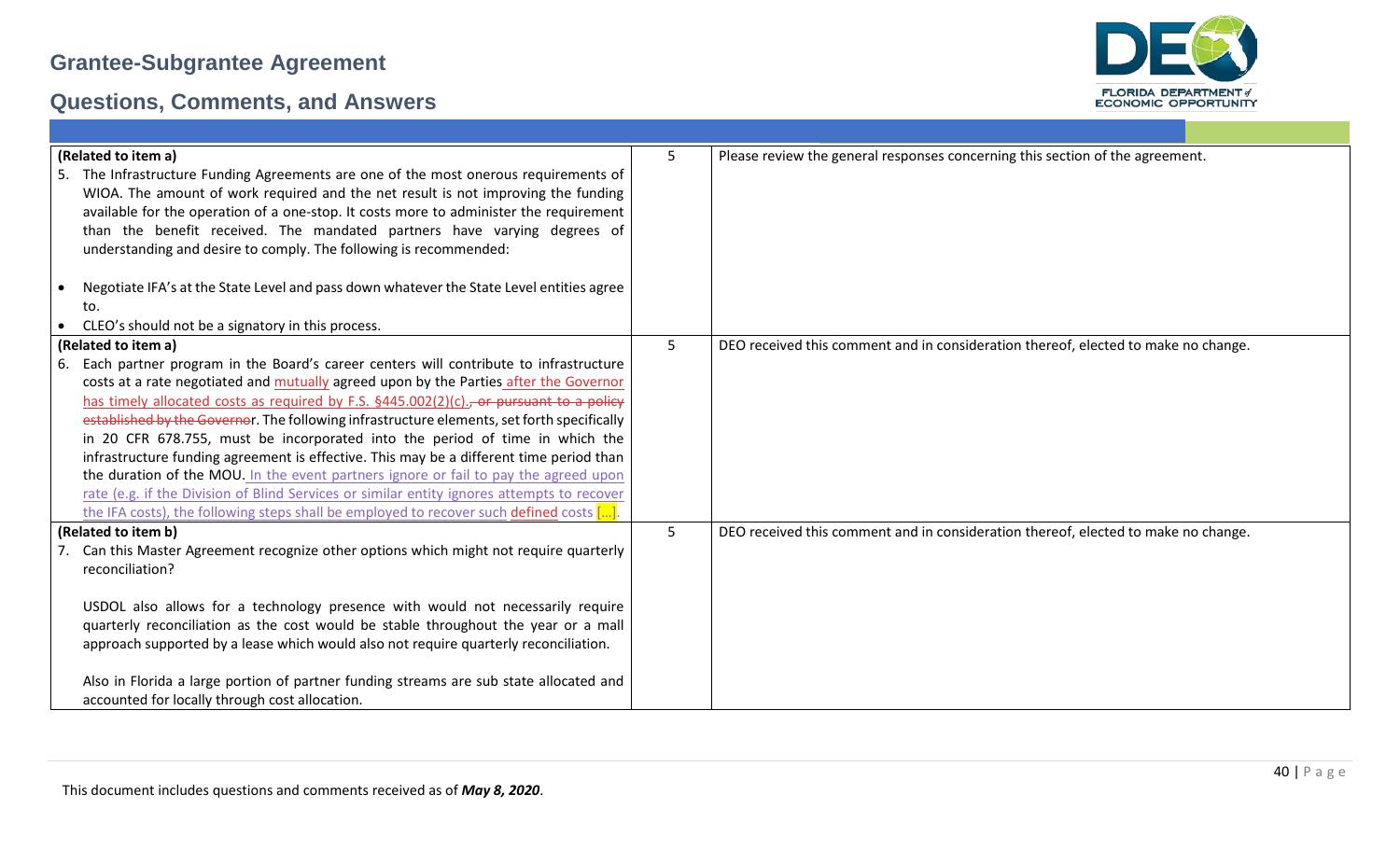#### **Questions, Comments, and Answers**



#### **6. Services Delivered by DEO Staff Within the Board's One-Stop Delivery System**

#### General response – Section 6

With respect to section 6, DEO received several questions requesting access to the People First system. DEO is not authorized to grant access to the People First system to individuals who are not employees of the state of Florida. The People First system is administered and maintained by the Department of Management Services, which has ultimate authority over that system.

| <b>Question / Comment</b>                                                                                                                                                                 | Document | Response                                                                                              |
|-------------------------------------------------------------------------------------------------------------------------------------------------------------------------------------------|----------|-------------------------------------------------------------------------------------------------------|
|                                                                                                                                                                                           | Page #   |                                                                                                       |
| Given the language of Section 6, does this mean that the State of Florida will not be $\vert$                                                                                             |          | DEO is carefully considering the new staffing flexibility provided by the U.S. Department of Labor in |
| implementing the Wagner-Peyser Act staffing flexibility afforded by the US Department                                                                                                     |          | its Final Rule issued on January 6, 2020. The Grantee-Subgrantee Agreement reflects the current       |
| of Labor ruling of February 2020?                                                                                                                                                         |          | staffing structure.                                                                                   |
| 2. LWDB leadership should have access to the state merit staff time system in order to  <br>properly supervise and verify attendance and leave. We used to have that and I do not $\vert$ |          | Please review the general responses concerning this section of the agreement.                         |
| know of any problem with us having it – it was just stopped for a reason not shared with $\vert$<br>us.                                                                                   |          |                                                                                                       |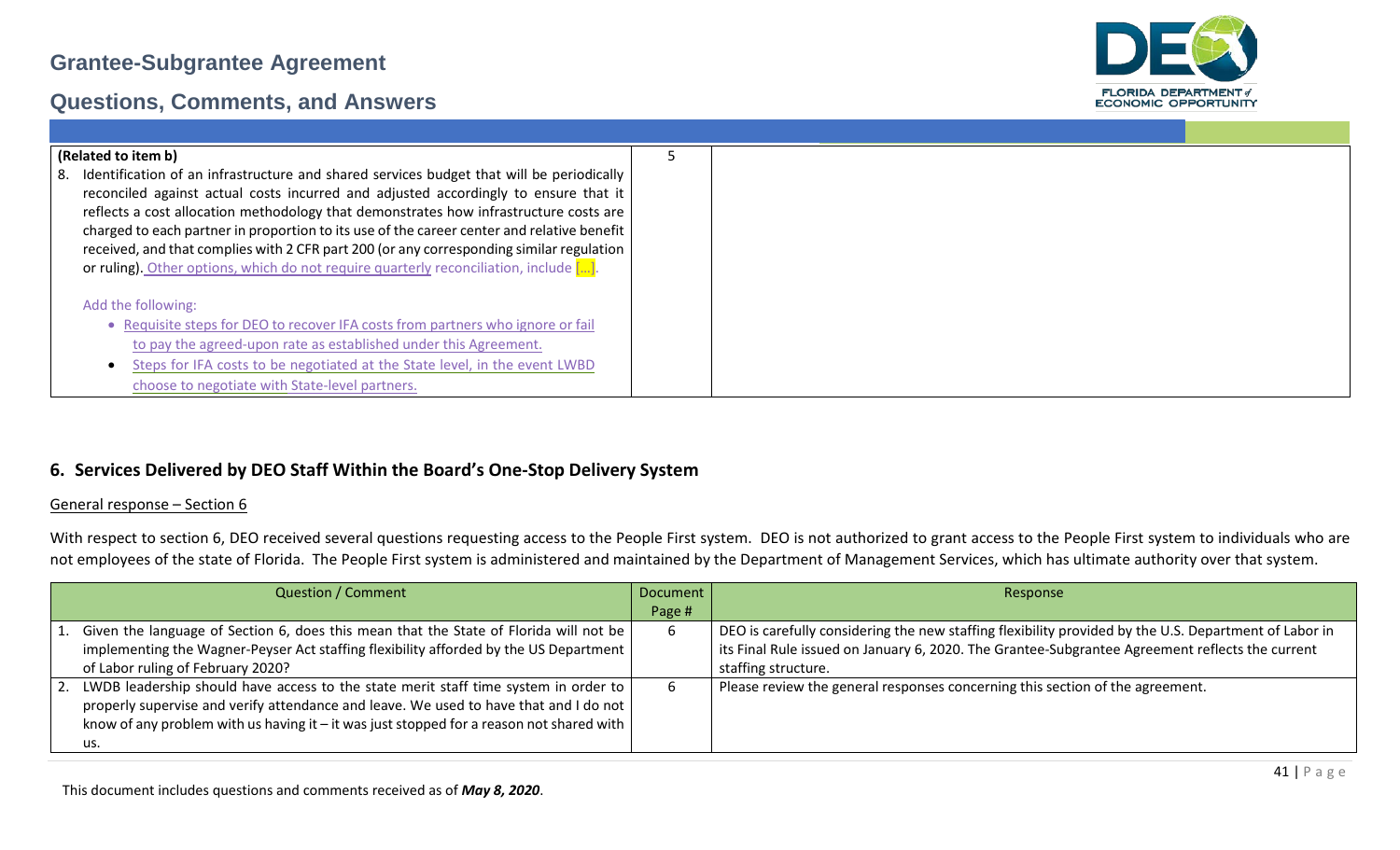

| (Related to item b)<br>Section 6 Services Delivered by DEO Staff Within the Board's One-Stop Delivery System,<br>item b - In our opinion, maintaining a staffing structure chart with this level of detail<br>and providing a copy of the staffing structure in an organizational chart to DEO Human<br>Resources annually by July 1 or within 30 days upon changes to the organizational<br>structure will be more costly in terms of man hours for both the LWDBs and DEO's HR<br>Department than the realized benefit to either party. Some of our LWDBs have staff<br>wearing multiple hats, and have less than .5 FTE working on HR issues throughout our                                                                                                                                                                                                                           | 6 | DEO received this comment and in consideration thereof, elected to make no change. |
|------------------------------------------------------------------------------------------------------------------------------------------------------------------------------------------------------------------------------------------------------------------------------------------------------------------------------------------------------------------------------------------------------------------------------------------------------------------------------------------------------------------------------------------------------------------------------------------------------------------------------------------------------------------------------------------------------------------------------------------------------------------------------------------------------------------------------------------------------------------------------------------|---|------------------------------------------------------------------------------------|
| entire organizations. Please help us understand the benefit of this requirement. We<br>suggest that provision of a general organizational staffing chart should suffice.                                                                                                                                                                                                                                                                                                                                                                                                                                                                                                                                                                                                                                                                                                                 |   |                                                                                    |
| (Related to item c)<br>4. LWDBs staff do not have access to PeopleFirst for validation of performance reviews.<br>Having a DEO staff enter the information is a conflict of interest.                                                                                                                                                                                                                                                                                                                                                                                                                                                                                                                                                                                                                                                                                                    | 6 | Please review the general responses concerning this section of the agreement.      |
| (Related to item c)<br>In order to prevent a conflict of interest, or the appearance of a conflict of interest, the<br>.5<br>Board will appoint a local personnel liaison for the purpose of accessing the PeopleFirst<br>system, and conducting performance reviews once the Subrecipient and the Board has<br>access to the PeopleFirst system, The Board liaison will provide DEO with the requisite<br>information information and recommendations regarding the performance of DEO staff<br>assigned to the Board pursuant to a procedure developed and implemented by the<br>Parties. The Board shall exercise due care with respect to its submission receipt and<br>processing of information concerning the performance of DEO staff. DEO will act on the<br>information provided by the Board-liaison, but the ultimate decision for any personnel<br>action remains with DEO. | 6 | Please review the general responses concerning this section of the agreement.      |
| (Related to item e)<br>The Board shall consult with DEO with regard to any issues that may affect, or be in<br>6.<br>conflict with, the terms or conditions of the collective bargaining agreement, if any, for<br>any DEO staff holding positions covered by a collective bargaining agreement. DEO will<br>provide guidance to the Board upon request for the purpose of ensuring compliance<br>with terms of any applicable collective bargaining agreement. The Board retains the<br>right to consult with labor and employment counsel of the Board's and/or the<br>Subrecipient's choosing.                                                                                                                                                                                                                                                                                        | 6 | DEO received this comment and in consideration thereof, elected to make no change. |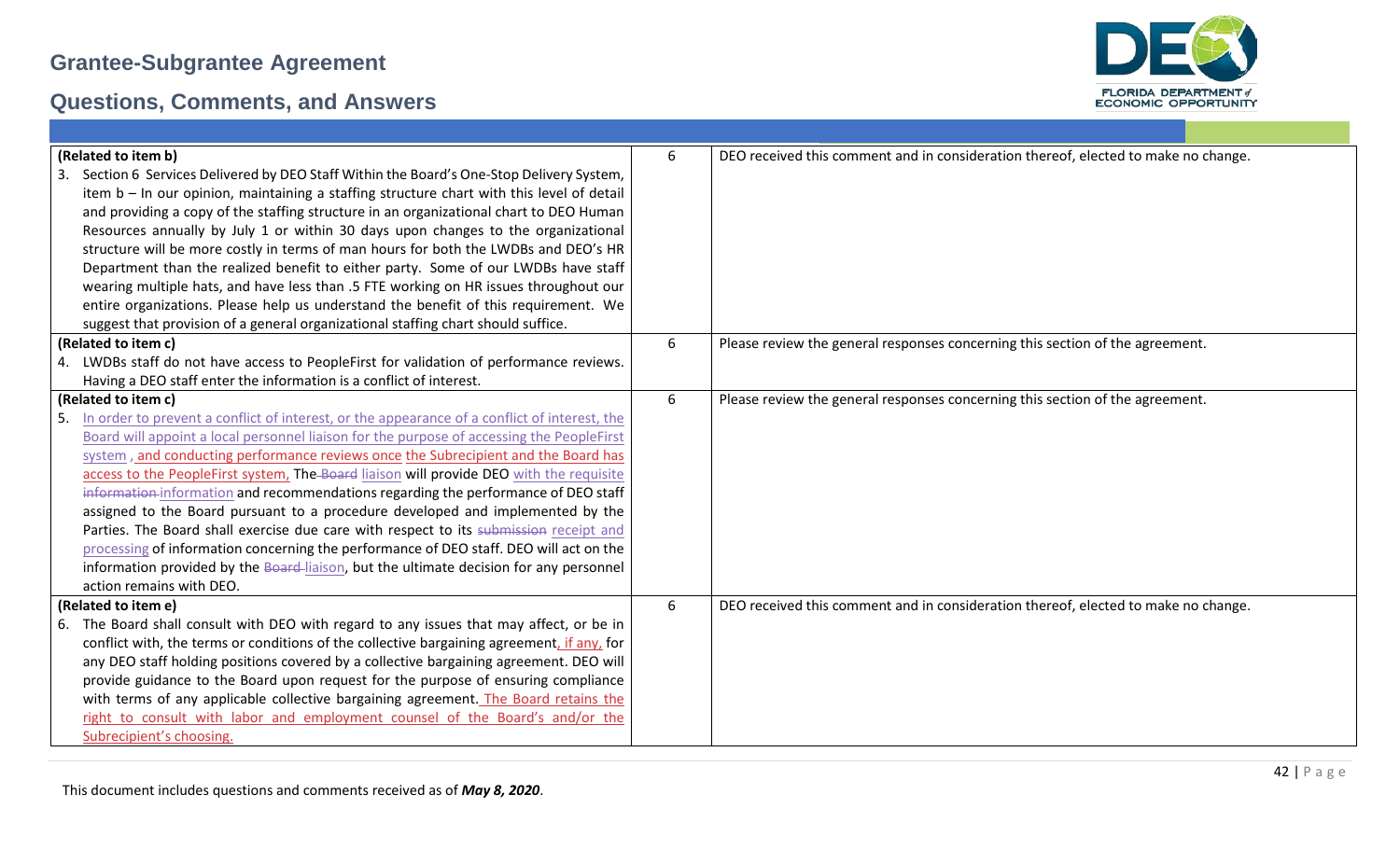

| (Related to item f)                                                                         | 6 | DEO received this comment and in consideration thereof, elected to make no change.               |
|---------------------------------------------------------------------------------------------|---|--------------------------------------------------------------------------------------------------|
| DEO retains ultimate decision-making authority with respect to wages, salary,               |   |                                                                                                  |
| benefits, hiring, firing, discipline, and promotion of DEO staff. The Board and/or          |   |                                                                                                  |
| Subrecipient retains ultimate decision- making authority with respect to wages,             |   |                                                                                                  |
| salary, benefits, hiring, firing, discipline, and promotion of the Board and/or             |   |                                                                                                  |
| Subrecipient's staff.                                                                       |   |                                                                                                  |
| (Related to item g)                                                                         | 6 | Please review the general responses concerning this section of the agreement.                    |
| The local area must appoint a local personnel liaison for the purpose of coordinating<br>8. |   |                                                                                                  |
| personnel related activities for DEO staff. The personnel liaison must be a DEO staff       |   |                                                                                                  |
| member.                                                                                     |   |                                                                                                  |
|                                                                                             |   |                                                                                                  |
| Comment: What about the possible change in required use of merit staff?                     |   |                                                                                                  |
| (Related to item g)                                                                         | 6 | Any Center Manager, Executive Director or designee can contact Louise Mondragon or Derrick Elias |
| There should be an alternate procedure for bringing personnel matters to DEO's<br>9.        |   | at any time to discuss any HRM liaison or any DEO employee.                                      |
| attention when the personnel liaison is the person whose actions/activities are under       |   |                                                                                                  |
| question or where that person has a close personal relationship with the person whose       |   |                                                                                                  |
| action/activities are under question.                                                       |   |                                                                                                  |
| (Related to item g)                                                                         |   | DEO received this comment and in consideration thereof, elected to make no change.               |
| 10. The Board will appoint a local personnel liaison for the purpose of coordinating        |   |                                                                                                  |
| personnel related activities for DEO staff. The personnel liaison must be a DEO or LWDB     |   |                                                                                                  |
| staff member. The Board will provide the name and contact information of the                |   |                                                                                                  |
| designated personnel liaison to the DEO Human Resource Office upon designation of           |   |                                                                                                  |
| this staff member and thereafter annually or upon changes in the designated staff           |   |                                                                                                  |
| member. The designated LWBD personnel liaison to DEO can also be any Human                  |   |                                                                                                  |
| Resources employee selected as the personnel liaison at the sole discretion of the          |   |                                                                                                  |
| Subrecipient.                                                                               |   |                                                                                                  |
| (Related to item h)                                                                         | 6 | Day to day activities and assignments can be supervised by Board staff and merit staff may be    |
| 11. This seems to go above and beyond them handling HR issues. This sounds like we can't    |   | assigned to various locations if they are within 50 miles from the current location.             |
| deploy the staff locally as we see fit unless we plan it with DEO. Consider rewording.      |   |                                                                                                  |
| (Related to item h)                                                                         |   |                                                                                                  |
| 12. This makes it sound like DEO has to get in the day-to-day operations decisions by the   |   |                                                                                                  |
| LWDB for how to deploy staff locally. I don't think that's a good idea for either party.    |   |                                                                                                  |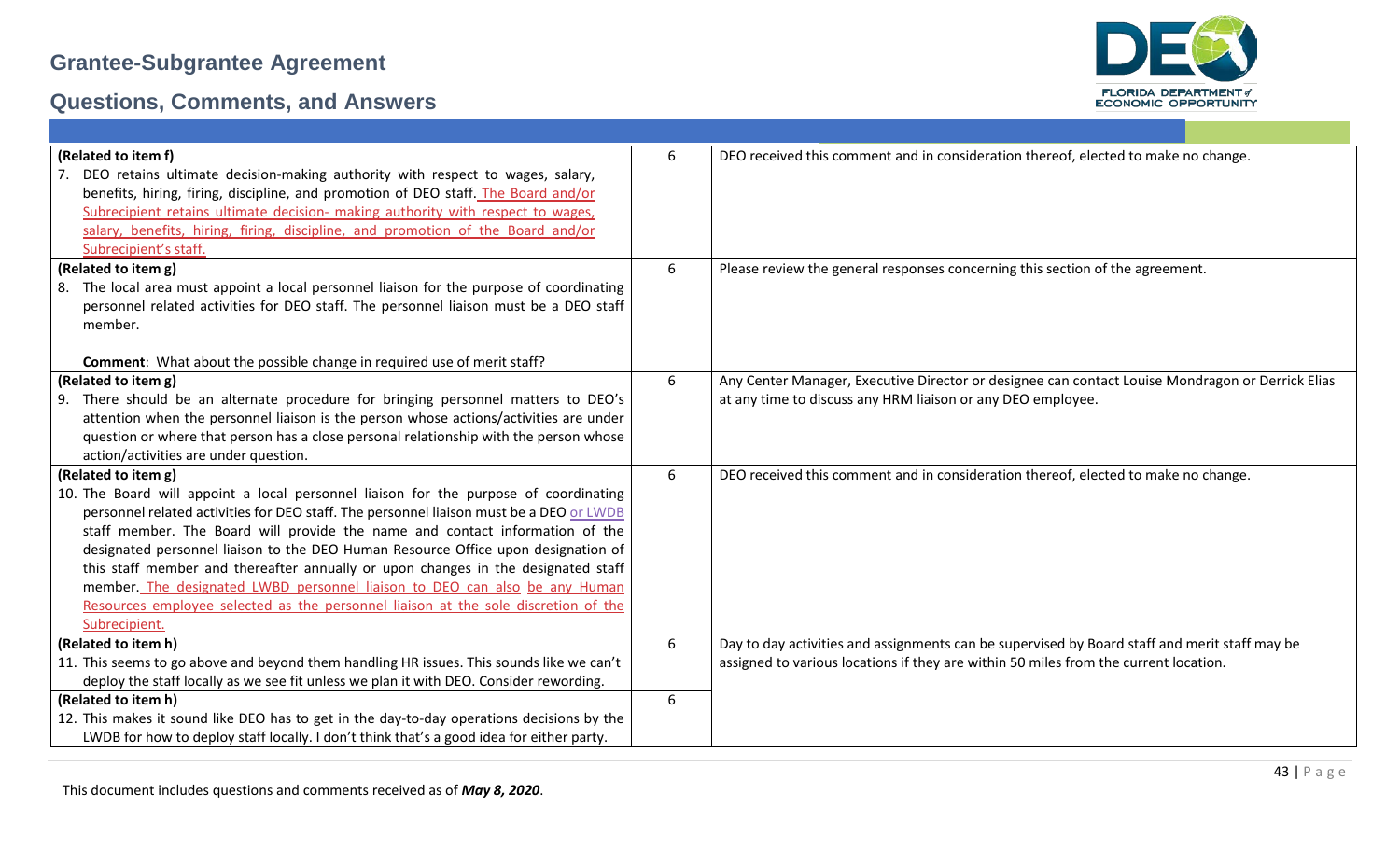

| (Related to item h)                                                                           | 6 | Please review the general responses concerning this section of the agreement.      |
|-----------------------------------------------------------------------------------------------|---|------------------------------------------------------------------------------------|
| 13. this information is included in our published 4 year plan. Will DEO engage in our         |   |                                                                                    |
| planning meetings? Will they comment on our plans?                                            |   |                                                                                    |
| (Related to item h)                                                                           | 6 |                                                                                    |
| 14. The Board shall jointly plan with DEO for the use of resources available to each partner  |   |                                                                                    |
| to ensure a coordinated and efficient approach to the delivery of customer services.          |   |                                                                                    |
|                                                                                               |   |                                                                                    |
| Comment: The above wording reads as though local board will require DEO's approval            |   |                                                                                    |
| on how staff are utilized to deliver customer service. Is that the intent?                    |   |                                                                                    |
| (Related to item h)                                                                           | 6 | DEO received this comment and in consideration thereof, elected to make no change. |
| 15. The Board shall jointly plan with DEO for the use of resources available to each partner  |   |                                                                                    |
| to ensure a coordinated and efficient approach to the delivery of customer services. The      |   |                                                                                    |
| Board will provide the services outlined in section 445.009, Florida Statutes. The Board      |   |                                                                                    |
| will also provide basic and individualized career services pursuant to section $134(c)(2)$ of |   |                                                                                    |
| WIOA, access to training services pursuant to section $134(c)(3)(D)$ of WIOA, access to       |   |                                                                                    |
| programs and activities carried out by the Board's partners listed in 20 CFR 678.400          |   |                                                                                    |
| through 678.410, including the Employment Service program authorized under WP, as             |   |                                                                                    |
| amended by WIOA Title III, and workforce and labor market information. For                    |   |                                                                                    |
| clarification purposes, "basic career services" are referred to as "core services" in         |   |                                                                                    |
| section 445.009(6)(a)(c), Florida Statutes, and "individualized career services" are          |   |                                                                                    |
| referred to as "intensive services" in section 445.009(7), Florida Statutes                   |   |                                                                                    |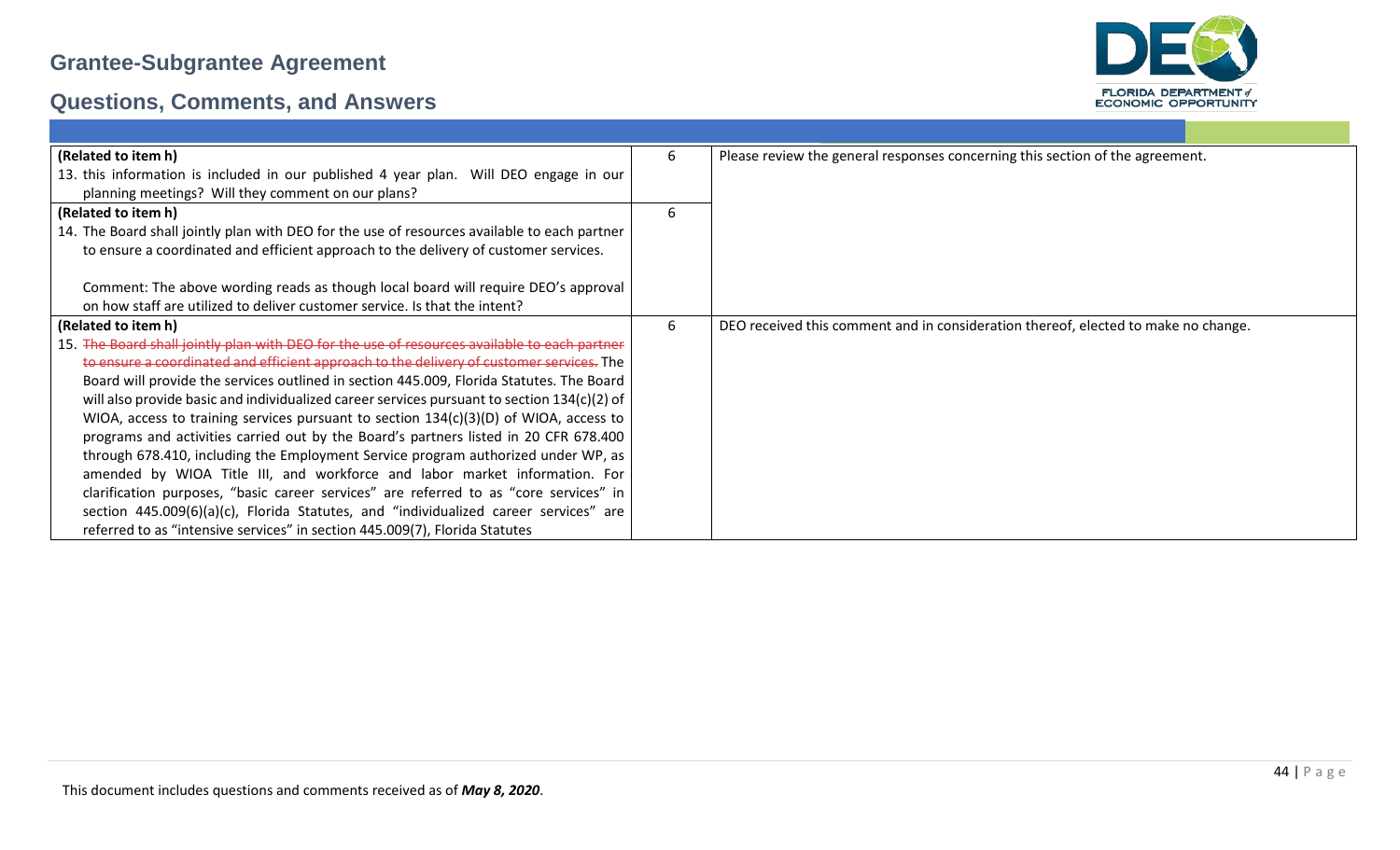

#### **7. Open Government and Confidentiality**

#### General response – Section 7

DEO also received some questions and comments concerning access to confidential reemployment assistance information. DEO holds its local board partners to the highest standards of accountability in receiving and using confidential reemployment assistance information. Each local board is responsible for any breach that occurs with respect to information within its access or control, and each local board is responsible for coordinating with DEO to ensure proper notification to affected individuals, as consistent with law. Finally, improper use or disclosure of the confidential reemployment assistance information may result in suspension of access to the confidential information.

| <b>Question / Comment</b>                                                               | <b>Document</b> | Response                                                                           |
|-----------------------------------------------------------------------------------------|-----------------|------------------------------------------------------------------------------------|
|                                                                                         | Page #          |                                                                                    |
| 1. I recommend all public records requests be forwarded to DEO.                         |                 | DEO received this comment and in consideration thereof, elected to make no change. |
|                                                                                         |                 |                                                                                    |
| (Related to item a)                                                                     | 7               | DEO received this comment and in consideration thereof, elected to make no change. |
| 2. This section does not take into consideration the current policy regarding           |                 |                                                                                    |
| confidentiality. The following is recommended:                                          |                 |                                                                                    |
| This section should make reference to AWI FG 02-033: Confidentiality of Records and     |                 |                                                                                    |
| Public Records Requests and Subpoenas.                                                  |                 |                                                                                    |
| This policy does say local boards handle subpoenas, however many requested items are    |                 |                                                                                    |
|                                                                                         |                 |                                                                                    |
| not open for public unless they go through DEO. Please read the policy to determine the |                 |                                                                                    |
| disconnect between this statement and the policy requirements.                          |                 |                                                                                    |
| (Related to item a)                                                                     | $\overline{7}$  | DEO received this comment and in consideration thereof, elected to make no change. |
| 3. The Board is subject to Chapters 119 and 286 of the Florida Statutes. The Board is   |                 |                                                                                    |
| responsible for responding to public records requests and subpoenas. The Board is       |                 |                                                                                    |
| responsible for ensuring that its staff and agents have a working knowledge of Chapter  |                 |                                                                                    |
| 119, Florida Statutes. The Board agrees to appoint a public records coordinator, who    |                 |                                                                                    |
| shall be identified and whose contact information shall be promptly provided to DEO,    |                 |                                                                                    |
| for the purpose of ensuring that all public records matters are handled appropriately.  |                 |                                                                                    |
| (Related to item c)                                                                     |                 | DEO received this comment and in consideration thereof, elected to make no change. |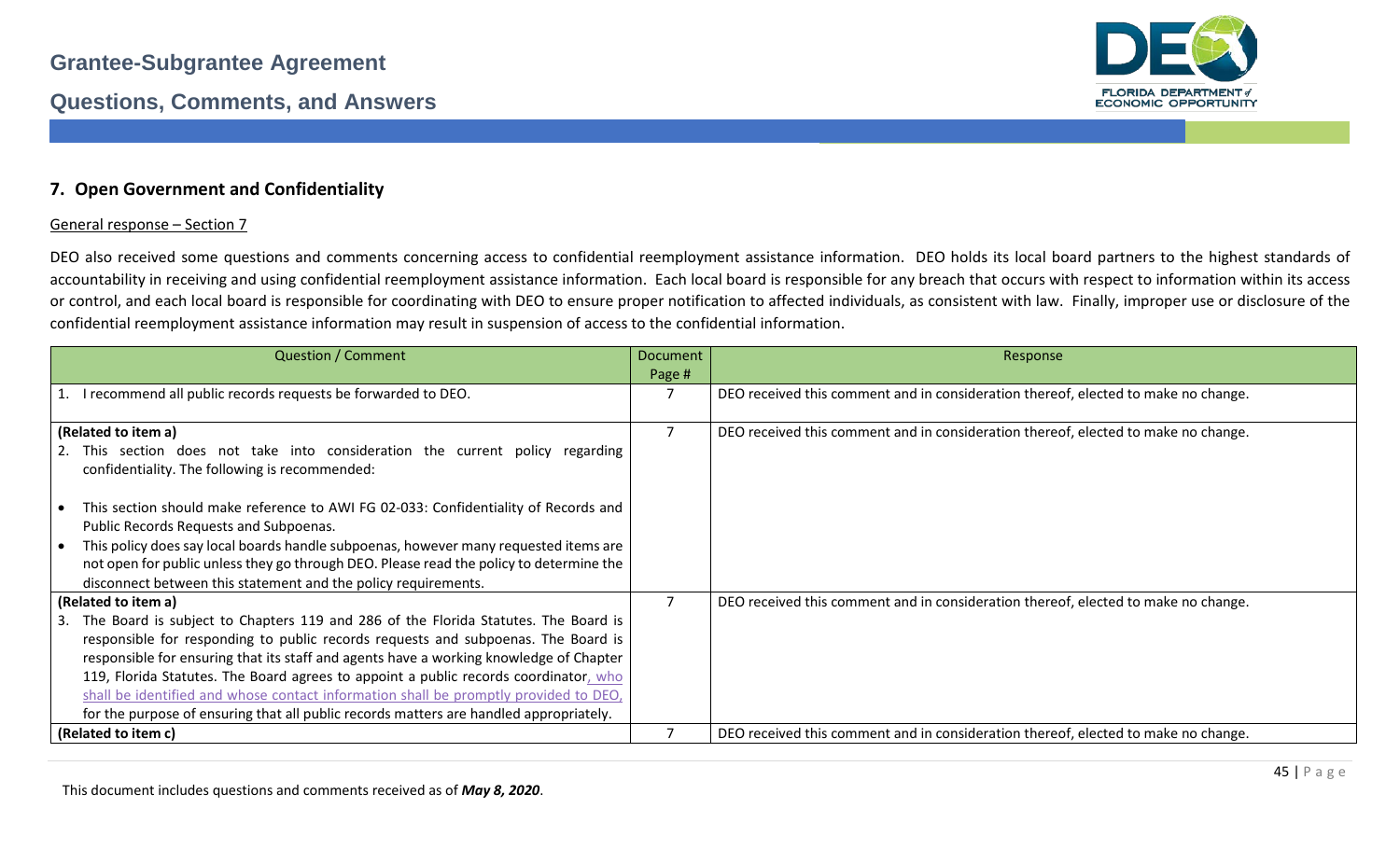

| 4. This should read:                                                                          |                |                                                                                    |
|-----------------------------------------------------------------------------------------------|----------------|------------------------------------------------------------------------------------|
| DEO shall provide guidance to the board with respect to confidentiality matters.              |                |                                                                                    |
| (Related to item c)                                                                           | $\overline{7}$ | DEO received this comment and in consideration thereof, elected to make no change. |
| 5. The Board will have access to varying types of confidential information as a result of its |                |                                                                                    |
| performance under this Agreement. The Board will protect the confidentiality of any           |                |                                                                                    |
| information to which it has access in accordance with applicable law. The Board will          |                |                                                                                    |
| obtain guidance from DEO with respect to confidentiality matters. DEO will facilitate the     |                |                                                                                    |
| Board's requests for guidance from other state agencies if the Board is unable to achieve     |                |                                                                                    |
| cooperation from other state agencies without DEO's assistance.                               |                |                                                                                    |
| (Related to item d)                                                                           | $\overline{7}$ | DEO received this comment and in consideration thereof, elected to make no change. |
| 6. Staff of the Board granted access to workforce information systems, including              |                |                                                                                    |
| systems containing confidential information, must complete Exhibit B to this                  |                |                                                                                    |
| Agreement, "Individual Non-Disclosure and Confidentiality Certification Form,"                |                |                                                                                    |
| prior to accessing said workforce information systems. A copy of each completed               |                |                                                                                    |
| form must be retained by the Board and made available to DEO upon request. DEO                |                |                                                                                    |
| systems," in this context, means any system created, owned, maintained, or relied             |                |                                                                                    |
| upon by DEO to perform its Agency work.                                                       |                |                                                                                    |
| (Related to item e)                                                                           | $\overline{7}$ | Please review the general responses concerning this section of the agreement.      |
| 7. What is included under the definition of a "DEO system" as referenced on page 7?           |                |                                                                                    |
|                                                                                               |                |                                                                                    |
| (Related to item e)                                                                           | $\overline{7}$ |                                                                                    |
| 8. Please clarify what constitutes a DEO system.                                              |                |                                                                                    |
|                                                                                               |                |                                                                                    |
| (Related to item e)                                                                           | $\overline{7}$ | Please review the general responses concerning this section of the agreement.      |
| 9. The statement in Section 7.e. that DEO will only grant access to DEO systems to Board      |                |                                                                                    |
| staff has some serious implications for those regions who use providers who access            |                |                                                                                    |
| Employ Florida and OSST. Please provide a list of the DEO systems that fall into this         |                |                                                                                    |
| definition.                                                                                   |                |                                                                                    |
| (Related to item e)                                                                           | $\overline{7}$ | Please review the general responses concerning this section of the agreement.      |
| 10. Based on responses already issued, DEO systems include EFso can contract staff (3rd       |                |                                                                                    |
| party monitors, auditors) or service providers not have access?                               |                |                                                                                    |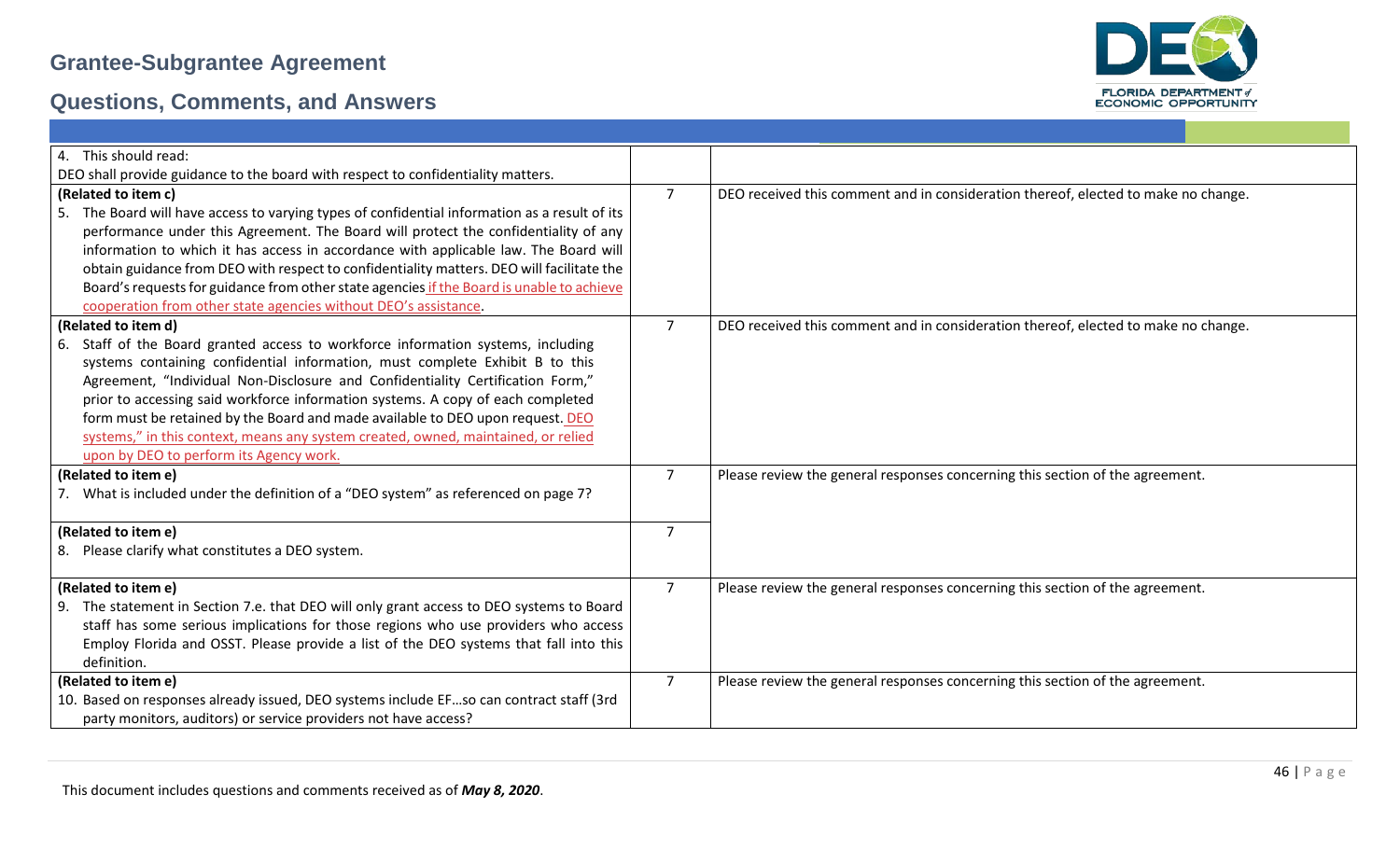

| (Related to item e)                                                                                                                                                             | $\overline{7}$ | Please review the general responses concerning this section of the agreement. |
|---------------------------------------------------------------------------------------------------------------------------------------------------------------------------------|----------------|-------------------------------------------------------------------------------|
| 11. The statement DEO will only grant access to DEO systems to Board staff in the draft                                                                                         |                |                                                                               |
| agreement would result in drastically changing how several LWDBs conduct businesses,                                                                                            |                |                                                                               |
| including Flagler Volusia. If our contracted providers cannot access DEO systems,                                                                                               |                |                                                                               |
| specifically OSST and Employ Florida, we would have to bring services in-house. Which                                                                                           |                |                                                                               |
| is contradictory how my board has interpreted the WIOA. Given the fact that in order<br>to bring services in-house, I would also need to obtain a waiver from DEO and the State |                |                                                                               |
| Board to provide services, it appears to contradict the US DOL's interpretation as well.                                                                                        |                |                                                                               |
|                                                                                                                                                                                 |                |                                                                               |
| I'm making sure that you are aware of the, perhaps unintended, consequences of this new                                                                                         |                |                                                                               |
| rule.                                                                                                                                                                           |                |                                                                               |
| (Related to item e)                                                                                                                                                             | $\overline{7}$ | Please review the general responses concerning this section of the agreement. |
| 12. Define "DEO data". Define "executive staff". Define "DEO systems".                                                                                                          |                |                                                                               |
|                                                                                                                                                                                 |                |                                                                               |
| (Related to item e)                                                                                                                                                             | $\overline{7}$ | Please review the general responses concerning this section of the agreement. |
| 13. What is "DEO data" for purposes of this section?                                                                                                                            |                |                                                                               |
| (Related to item e)                                                                                                                                                             | $\overline{7}$ | Please review the general responses concerning this section of the agreement. |
| 14. This item seems to indicate that only board staff will be granted access to DEO systems.                                                                                    |                |                                                                               |
| Our providers also need access to the system to complete their work.                                                                                                            |                |                                                                               |
| (Related to item e)                                                                                                                                                             | $\overline{7}$ | Please review the general responses concerning this section of the agreement. |
| 15. item 7.e. states, "DEO will only grant access to DEO systems to Board staff." What                                                                                          |                |                                                                               |
| systems are considered a DEO system? For example, if Employ Florida is considered a                                                                                             |                |                                                                               |
| DEO system under the terms of the agreement service provider staff would not be able                                                                                            |                |                                                                               |
| to utilize Employ Florida for case management purpose necessary to perform the work                                                                                             |                |                                                                               |
| required at the career centers.                                                                                                                                                 |                |                                                                               |
| Depending on the answer to the question what does DEO consider to be DEO systems                                                                                                |                |                                                                               |
| this section may make it impossible for service provider staff to fulfill the requirements                                                                                      |                |                                                                               |
| of their contracts. This may also require local boards to purchase their own systems for                                                                                        |                |                                                                               |
| service providers that would then be used to transfer required data to the DEO system                                                                                           |                |                                                                               |
| by some manner which could be manually by board staff.                                                                                                                          |                |                                                                               |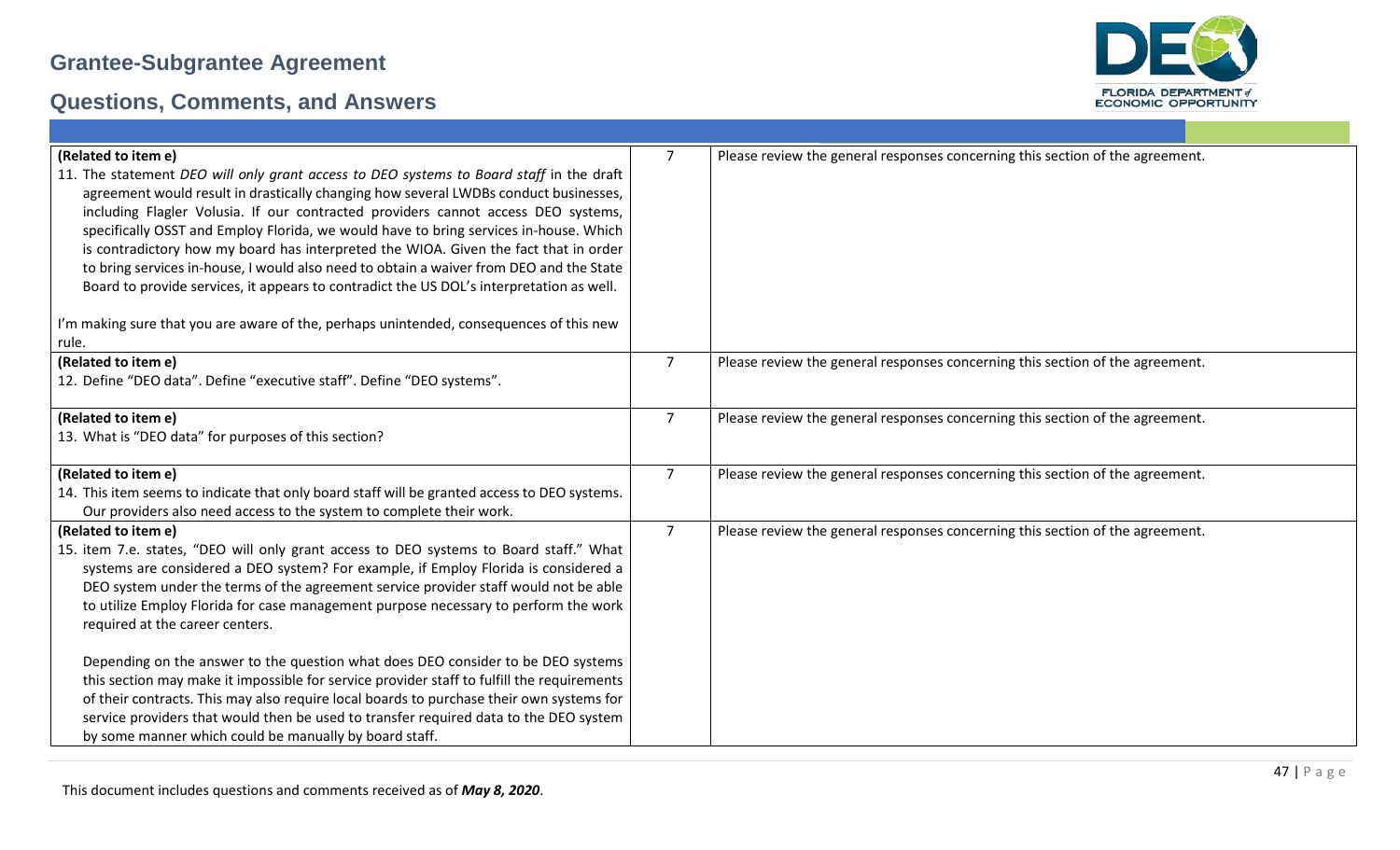

| There should be a requirement in the agreement that requires DEO to establish and<br>follow a policy that allows Boards working with third party vendors to transfer data<br>meeting protocol and security requirements into the DEO case management system<br>currently known as Employ Florida.<br>Programs are, or may be, utilized by local Boards that give the Board sufficient increased<br>efficiency and/or data to justify cost. The effectiveness of these programs and benefit<br>to the taxpayer may be greatly improved if that is allowed transfer data directly into the<br>Employ Florida system in a safe and effective manner. It is my understanding there are<br>some programs currently operating in this manner. With the update of this Agreement<br>DEO should include a clause formally requiring this practice to continue to allow for<br>greater effective use of tax payer funding.                                                                                                                                       |                |                                                                                    |
|---------------------------------------------------------------------------------------------------------------------------------------------------------------------------------------------------------------------------------------------------------------------------------------------------------------------------------------------------------------------------------------------------------------------------------------------------------------------------------------------------------------------------------------------------------------------------------------------------------------------------------------------------------------------------------------------------------------------------------------------------------------------------------------------------------------------------------------------------------------------------------------------------------------------------------------------------------------------------------------------------------------------------------------------------------|----------------|------------------------------------------------------------------------------------|
| (Related to item f)<br>16. The following subsection and list refer only to the RA systems. DEO may provide<br>the Board access to RA information on an ongoing basis as a result of the Board's<br>use of shared information systems and the provision of integrated services. Access<br>to such information will typically be at no cost (any cost imposed by DEO will be<br>reflected in a separate agreement between the Parties). Certain RA information is<br>made confidential by section 443.1715, Florida Statutes, and 20 CFR 603.9(b)(1)<br>requires the Board to agree to the following terms as a condition of accessing this<br>information. DEO will immediately suspend or cease providing the Board access to<br>RA information if DEO determines the Board is not in compliance with section<br>443.1715, Florida Statutes, 20 CFR 603, and the conditions set forth below. DEO<br>may, in its sole discretion, provide access once DEO is satisfied that the Board has<br>cured the deficiency. For RA information, Tthe Board shall: | $\overline{7}$ | DEO received this comment and in consideration thereof, elected to make no change. |
| (Related to item f)<br>17. Does this paragraph and following list only refer to the RA system?                                                                                                                                                                                                                                                                                                                                                                                                                                                                                                                                                                                                                                                                                                                                                                                                                                                                                                                                                          | $\overline{7}$ | Yes.                                                                               |
| (Related to item f)<br>18. Agreement states, "DEO may provide the Board access to RA information on an ongoing<br>basis as a result of the Board's use of shared information systems and the provision of                                                                                                                                                                                                                                                                                                                                                                                                                                                                                                                                                                                                                                                                                                                                                                                                                                               | $\overline{7}$ | The Department is evaluating the agreement in light of this comment.               |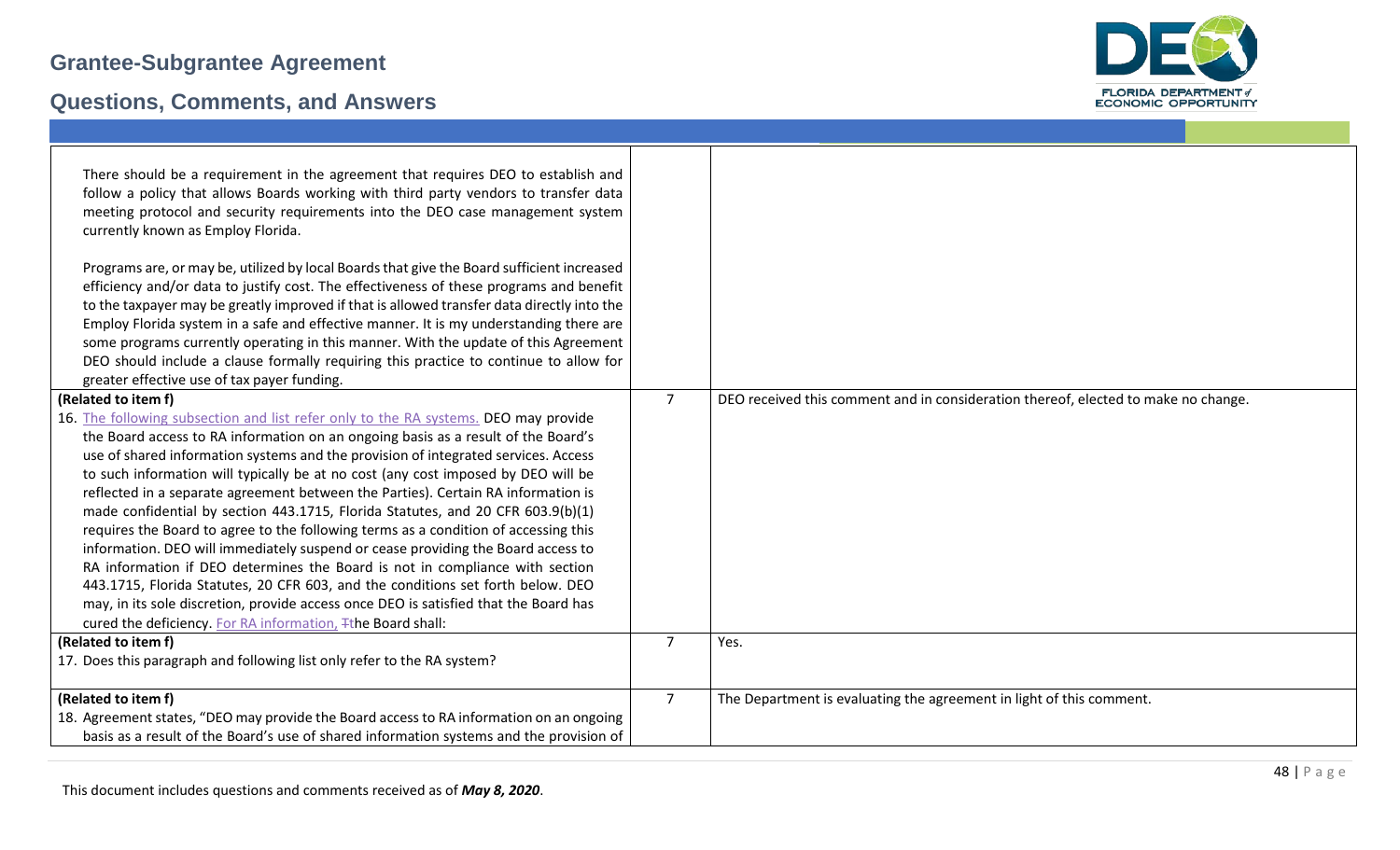

| integrated services. Access to such information will typically be at no cost (any cost                                                                                                                                                                                                                                                                                                                                                                                                                                                                                                                                                                                                                                                                                                                                                                                              |   |                                                                               |
|-------------------------------------------------------------------------------------------------------------------------------------------------------------------------------------------------------------------------------------------------------------------------------------------------------------------------------------------------------------------------------------------------------------------------------------------------------------------------------------------------------------------------------------------------------------------------------------------------------------------------------------------------------------------------------------------------------------------------------------------------------------------------------------------------------------------------------------------------------------------------------------|---|-------------------------------------------------------------------------------|
| imposed by DEO will be reflected in a separate agreement between the Parties). In what                                                                                                                                                                                                                                                                                                                                                                                                                                                                                                                                                                                                                                                                                                                                                                                              |   |                                                                               |
| situations could a cost be imposed on the LWDB by DEO?                                                                                                                                                                                                                                                                                                                                                                                                                                                                                                                                                                                                                                                                                                                                                                                                                              |   |                                                                               |
| (Related to item f. vii)                                                                                                                                                                                                                                                                                                                                                                                                                                                                                                                                                                                                                                                                                                                                                                                                                                                            | 8 | The Department is evaluating the agreement in light of this comment.          |
| 19. DEO needs to specify what information it would like the sub-recipient to maintain which<br>would be sufficient to allow DEO to conduct an audit of transactions.                                                                                                                                                                                                                                                                                                                                                                                                                                                                                                                                                                                                                                                                                                                |   |                                                                               |
| (Related to item g)                                                                                                                                                                                                                                                                                                                                                                                                                                                                                                                                                                                                                                                                                                                                                                                                                                                                 | 8 | Please review the general responses concerning this section of the agreement. |
| 20. 7.g. states "The Board is responsible for all fees and costs incurred due to a breach of<br>security occurring in an operation, program, or physical setting under the Board's<br>control, including, but not limited to, the cost of sending breach notifications." There is<br>no provision for a breach of data by a state employee being supervised by the LWDA<br>who is physically located in a LWDA career center. The LWDA should not be held<br>responsible for a breach of data caused by a state employee operating in a local Board's<br>facility especially in cases where it can be documented the state employee failed to<br>follow local operating procedures or requirements.<br>There are laws governing the notification of individuals impacted by data breaches. A<br>delay in notification that causes harm to the individual could result in additional |   |                                                                               |
| penalties against the party responsible for the notification. The agreement requires the<br>Board to withhold notification until approved by DEO. The agreement does state that<br>DEO will not unreasonably withhold approval; however, in the event DEO does not<br>provide approval in a timely fashion and the Board is subject to penalty or judgement,<br>this agreement does not require DEO to pay any portion of the penalty or judgement<br>against a Board. The agreement also prevents the Board from taking action against DEO                                                                                                                                                                                                                                                                                                                                         |   |                                                                               |
| for such a breach and as such places the Board in a position where a state employee<br>could cause a data breach by not following local procedures, and DEO could fail to<br>provide a timely approval to the Board for release of information causing additional<br>penalties, judgements, or other financial harm to the Board with the Board having no<br>recourse against the party that actually caused the issue for which the financial harm is<br>incurred.                                                                                                                                                                                                                                                                                                                                                                                                                 |   |                                                                               |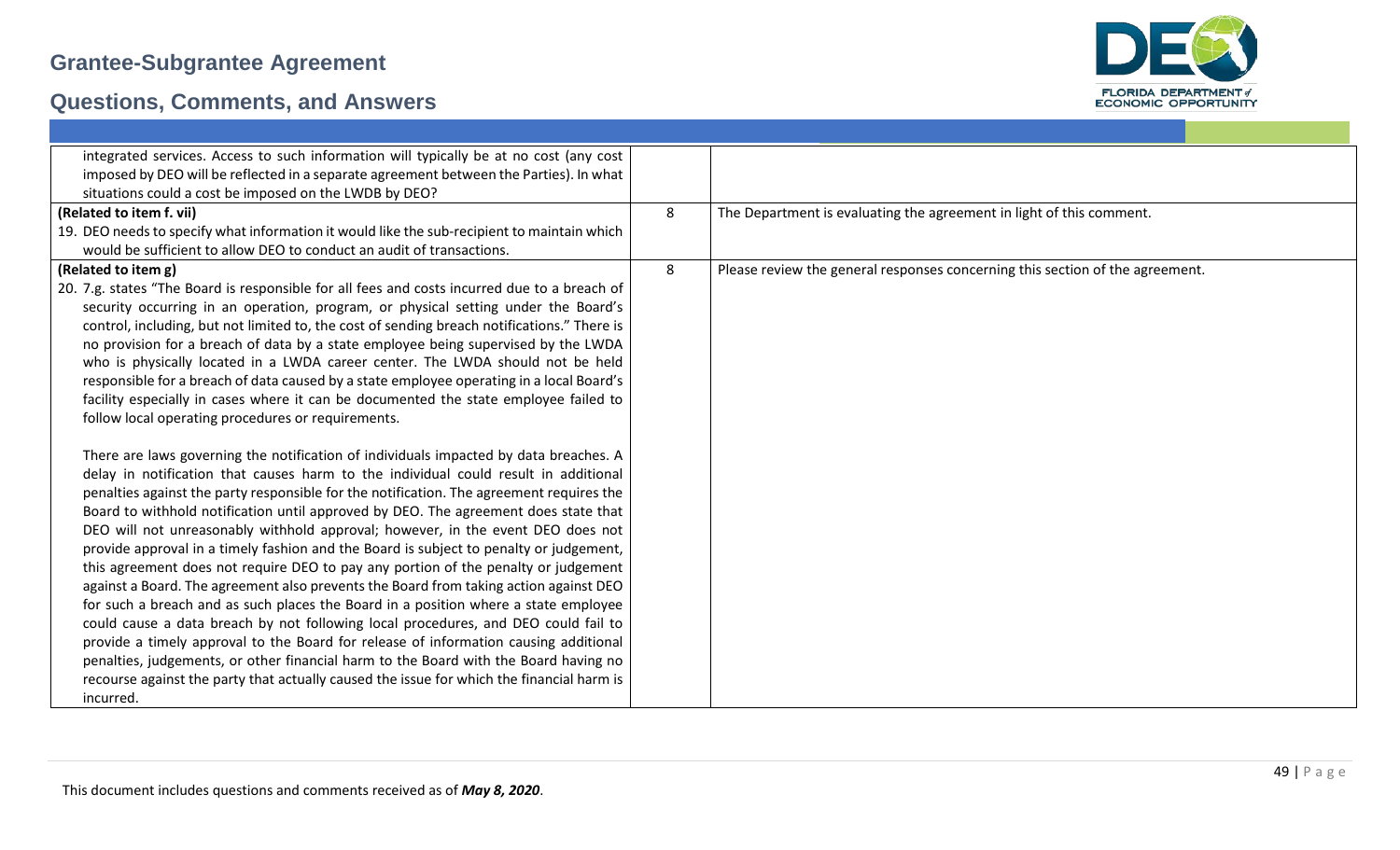

| (Related to item g)                                                                            | 8 | Please review the general responses concerning this section of the agreement.      |
|------------------------------------------------------------------------------------------------|---|------------------------------------------------------------------------------------|
| 21. This provision prohibits the local Board from providing notifications as required by state |   |                                                                                    |
| statute unless the same are approved by DEO. It further makes the Board responsible            |   |                                                                                    |
| for the payment of all fees and costs. The State Department of Legal Affairs has the           |   |                                                                                    |
| ability under F.S. '501.171to fine the Board up to \$500,000.00 for failure to make            |   |                                                                                    |
| required notifications to it. If the Board requests permission to serve notification and       |   |                                                                                    |
| DEO denies that request, DEO, and not the Board, should be responsible for the                 |   |                                                                                    |
| payment of any fines assessed.                                                                 |   |                                                                                    |
| (Related to item g)                                                                            | 8 | DEO received this comment and in consideration thereof, elected to make no change. |
| 22. The Board will immediately notify DEO of any breach of security impacting more than        |   |                                                                                    |
| 500 individuals, as defined and required byby section 501.171 $(3)(a)$ , Florida Statutes,     |   |                                                                                    |
| occurring in any operation under its control. If the breach of security concerns data          |   |                                                                                    |
| belonging to DEO, DEO reserves to right to determine whether the provisions of section         |   |                                                                                    |
| 501.171, Florida Statutes, apply. DEO will work in conjunction and cooperation with the        |   |                                                                                    |
| Board determine if notifications are necessary and, if so, the procedure for making, and       |   |                                                                                    |
| the content included in, those notifications. The Board will provide the notifications if      |   |                                                                                    |
| deemed necessary by DEO and will not provide said notifications without prior approval         |   |                                                                                    |
| fromDEO. DEO will not unreasonably withhold approval to send notifications and will            |   |                                                                                    |
| make all decisions regarding said notifications as quickly as possible and consistent with     |   |                                                                                    |
| the timelines in section 501.171, Florida Statutes. The Board is responsible for all fees      |   |                                                                                    |
| and costs incurred due to a breach of security occurring in an operation, program, or          |   |                                                                                    |
| physical setting under the Board's control, including, but not limited to, the cost of         |   |                                                                                    |
| sending breach notifications.                                                                  |   |                                                                                    |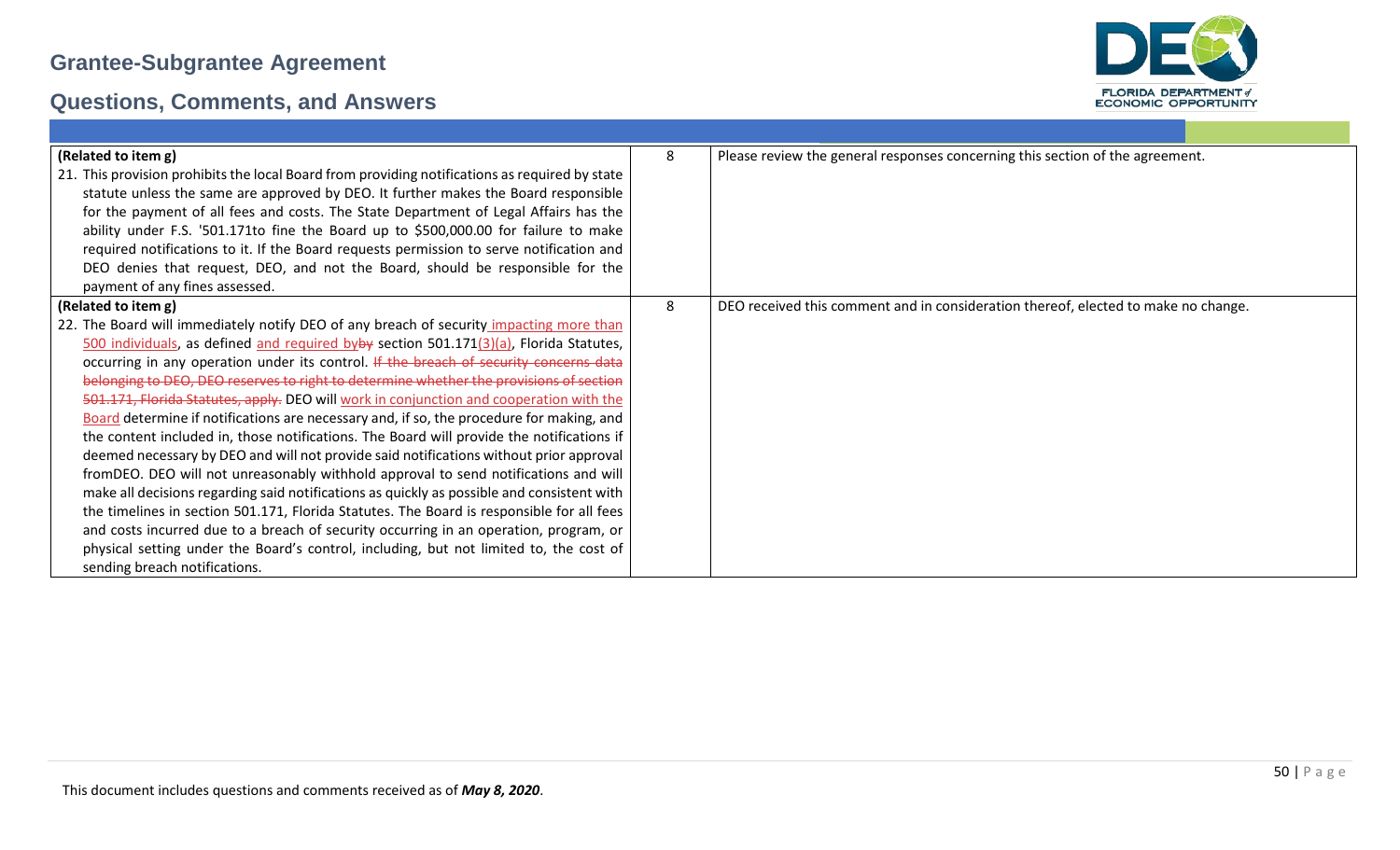

#### **8. Background Screenings**

#### General response – Section 8

DEO received several questions related to background screenings. DEO is not authorized to provide, share, copy, deliver, or otherwise give access to the contents or results of a level 2 background screening. Currently, for positions of special trust at a local board for which a level 2 screening is required, DEO HRM will schedule that individual for a fingerprinting. DEO is notified when the screening is complete. DEO then notifies the local board whether the individual is disqualified from holding the position of special trust.

| <b>Question / Comment</b>                                                                                                                                                                                                                                                                                                                                                                                                                                                                                                                                                                             | <b>Document</b><br>Page # | Response                                                                      |
|-------------------------------------------------------------------------------------------------------------------------------------------------------------------------------------------------------------------------------------------------------------------------------------------------------------------------------------------------------------------------------------------------------------------------------------------------------------------------------------------------------------------------------------------------------------------------------------------------------|---------------------------|-------------------------------------------------------------------------------|
| 1. Regarding background screenings, the same clarification is requested. Contracted<br>provider staff access the same confidential data as jointly managed and board staff.                                                                                                                                                                                                                                                                                                                                                                                                                           | 8                         | Please review the general responses concerning this section of the agreement. |
| Before you require level 2 background screenings, we must have access to that service,<br>whether it's through FDLE or another provider. FDLE does not recognize us as an<br>organization with status that requires Level 2 background screening and we got locked<br>out of that years ago. This has been an open issue unresolved by DEO for all of those<br>years. IF you want us to find our own source for the service, please allow for it in the                                                                                                                                               | 8                         |                                                                               |
| contract, and then make sure we have the funding to cover the costs.<br>DEO should confirm for each Board that the boards are eligible to participate in the Level<br>2 background screens with FDLE before putting this language in the agreement. As<br>nonprofits we cannot utilize this resource. Also, DEO should guide each Board during<br>the FDLE process so the Board can be approved as an entity who can obtain Level 2<br>checks. At present, I don't believe the local area would qualify under any portion of the<br>Florida statute to be able to conduct Level 2 background screens. | 8                         |                                                                               |
| (Related to item a)<br>4. Section 8 Background Screenings item a. - Please review the wording in its entirety.<br>Level 1 screenings for entities outside the LWDBs should be scheduled and performed<br>by those entities. LWDBs should not be expected to incur the costs of Level 1<br>background screening for other entities unless they are included in a subrecipient<br>contract initiated by the LWDB.                                                                                                                                                                                       | 8                         | Please review the general responses concerning this section of the agreement. |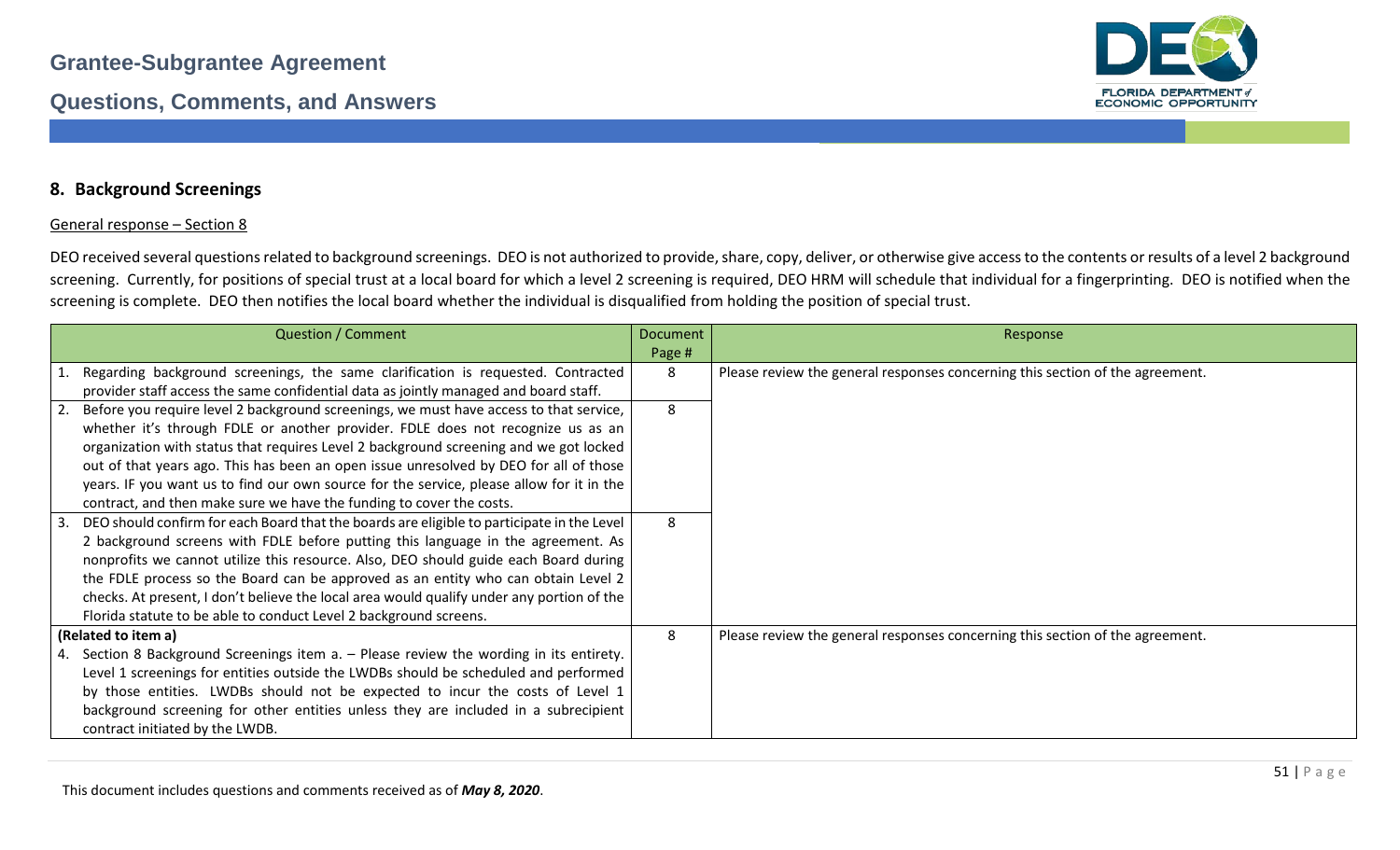

| (Related to item a. i)                                                                       | 8   | Please review the Grantee-Subgrantee Agreement regarding this question.            |
|----------------------------------------------------------------------------------------------|-----|------------------------------------------------------------------------------------|
| 5. Is DEO requiring boards ask their sub-recipients to do level 1 screenings on their staff. |     |                                                                                    |
| (Related to item a. i)                                                                       | 8   |                                                                                    |
| 6. Please clarify whether DEO is requiring local Boards to require their sub-recipients to   |     |                                                                                    |
| do level 1 screenings of their staff.                                                        |     |                                                                                    |
| (Related to item a. i)                                                                       | 8   |                                                                                    |
| 7. Question: Is DEO requiring that LWDAs ask their vendors and sub-recipients to do level    |     |                                                                                    |
| 1 screenings of their staff?                                                                 |     |                                                                                    |
| (Related to item a. i)                                                                       | 8   | DEO received this comment and in consideration thereof, elected to make no change. |
| 8. The Board will require and obtain a Level 1 background screening as a condition of        |     |                                                                                    |
| employment or contract award for all Board, career center staff, contractors, and            |     |                                                                                    |
| subcontractors. Additionally, the Board will require and obtain a Level 1                    |     |                                                                                    |
| background screening for all individuals performing financial management                     |     |                                                                                    |
| activities. The Level 1 background screening must be conducted prior to                      |     |                                                                                    |
| employment or, for contract awards, prior to contractor's employees beginning                |     |                                                                                    |
| work. The Level 1 background screening must be conducted at least every five years           |     |                                                                                    |
| of consecutive employment, and upon re-employment in all circumstances                       |     |                                                                                    |
| (including assignment to a new or different contract for Board contractors). The             |     |                                                                                    |
| Board will develop a policy for implementing background screenings.                          |     |                                                                                    |
| The Level 1 background screenings are further explained in section 435.03, Florida           |     |                                                                                    |
| Statutes. The Board will contract with an FDLE-approved provider to perform the              |     |                                                                                    |
| Level 1 background screeningsscreenings, but such screenings do not include any              |     |                                                                                    |
| of-on-all-Subrecipients' staff. The Board is responsible for all costs associated with       |     |                                                                                    |
| obtaining the Level 1 background screening described in this section.                        |     |                                                                                    |
| Level 1 background screening as a condition of employment or contract award for all<br>9.    | 8/9 | The cost is \$62.50 per background screen.                                         |
| Board, career center staff, contractors, and subcontractors and all individuals              |     |                                                                                    |
| performing financial management activities every 5 years. We are required to develop         |     |                                                                                    |
| a policy for implementing background screenings. Level 2 Screenings required for all         |     |                                                                                    |
| Board staff positions that may be granted access to confidential data, including             |     |                                                                                    |
| confidential data stored in the information systems used by workforce service providers      |     |                                                                                    |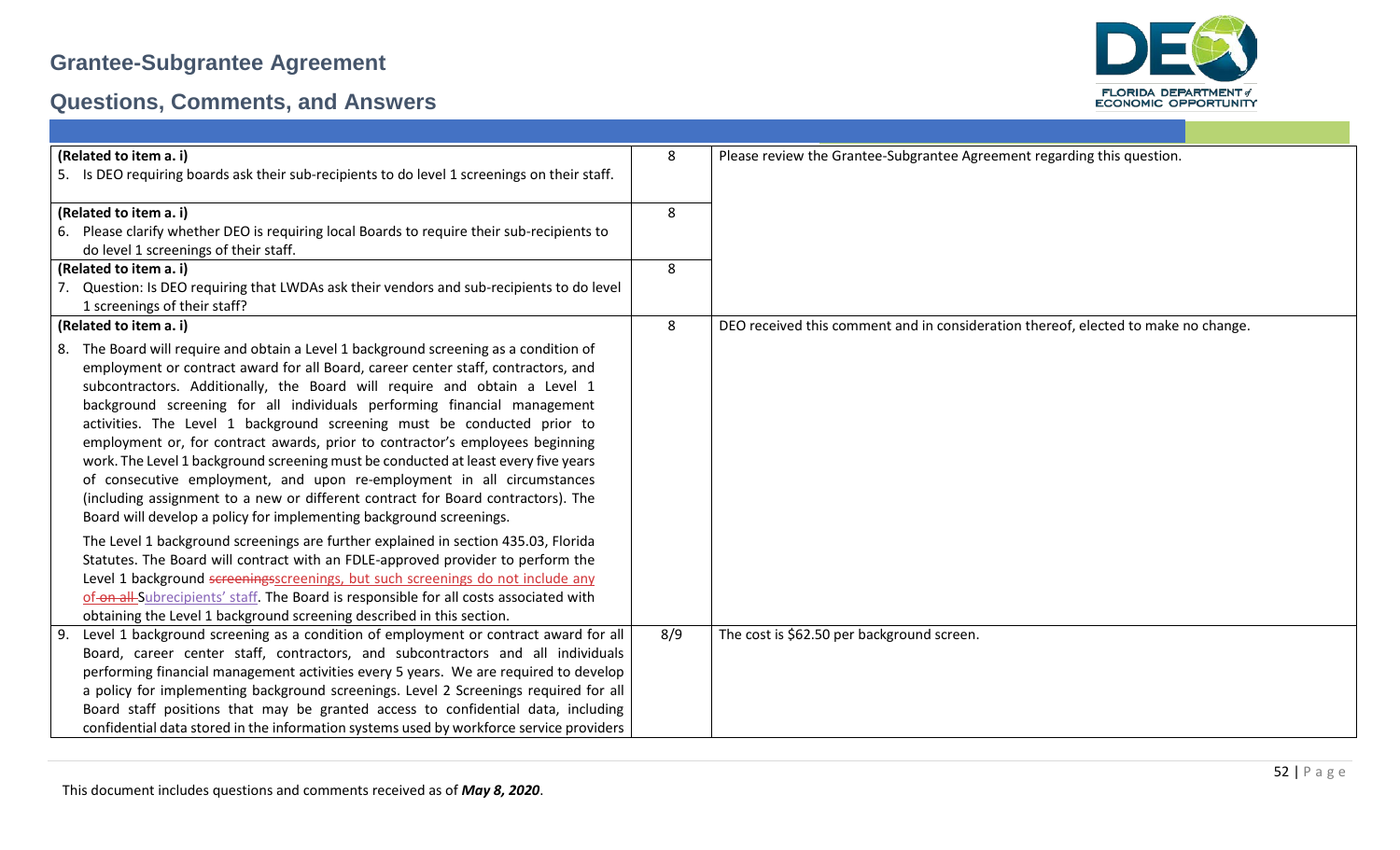

| to manage and report participant information (position of special trust). States<br>conditions of employment.<br>Comment: Level 2 background screenings of all staff that have a "Position of Special<br>Trust", we must also report these staff to DEO. Currently we do Level 1 background<br>screenings for staff, however this wording now expands the level 2 screenings to most<br>staff.                                                                                                                                                                                                                                                                                                                             |   |                                                                               |
|----------------------------------------------------------------------------------------------------------------------------------------------------------------------------------------------------------------------------------------------------------------------------------------------------------------------------------------------------------------------------------------------------------------------------------------------------------------------------------------------------------------------------------------------------------------------------------------------------------------------------------------------------------------------------------------------------------------------------|---|-------------------------------------------------------------------------------|
| <b>Comment:</b> Currently we aren't able to do Level 2 background checks. Majority of the<br>staff would be in a position of special trust. We don't know what the cost would be or<br>the logistics of getting it done.                                                                                                                                                                                                                                                                                                                                                                                                                                                                                                   |   |                                                                               |
| (Related to item b)<br>10. ALL positions at a career center and board are of 'special trust.' Additionally, LWDA's<br>can no longer obtain VECHS numbers and can therefore not request level 2's. Lastly, is<br>there a provision for how long ago or other circumstances surrounding convictions?<br>DEO will need to provide specific guidance on who they would authorize to access their<br>systems. That seems to be a better course of action than an LWDB having to wait on a<br>determination from the agency to hire someone. (It currently takes us over 6 weeks,<br>sometimes months, to receive approval of a DEO staff person. Can deo handle this<br>additional capacity for staff who are not even theirs). | 9 | Please review the general responses concerning this section of the agreement. |
| (Related to item b)<br>11. Section 8 Background Screenings item b. - Obtaining Level 2 screenings has been an<br>ongoing issue for some LWDBs who do not meet the definitions under the statute. We<br>have seen nothing in statute that changes the situation that has previously and<br>periodically been investigated. Again, we are unaware of any changes in the statute that<br>allow LWDBs set up as not-for-profit entities the authority to conduct Level 2 screenings.                                                                                                                                                                                                                                           | 9 | Please review the general responses concerning this section of the agreement. |
| (Related to item b)<br>12. The Board has not been able to obtain level 2 screenings for any employee. If such<br>screenings are necessary DEO should take the lead in obtaining the screenings. Further,<br>DEO should commit to a reasonable time frame for the performance of such screenings,<br>as any long delay is likely to result in persons who are offered employment<br>selecting positions with employers who are ready to employ them immediately.                                                                                                                                                                                                                                                            | 9 | Please review the general responses concerning this section of the agreement. |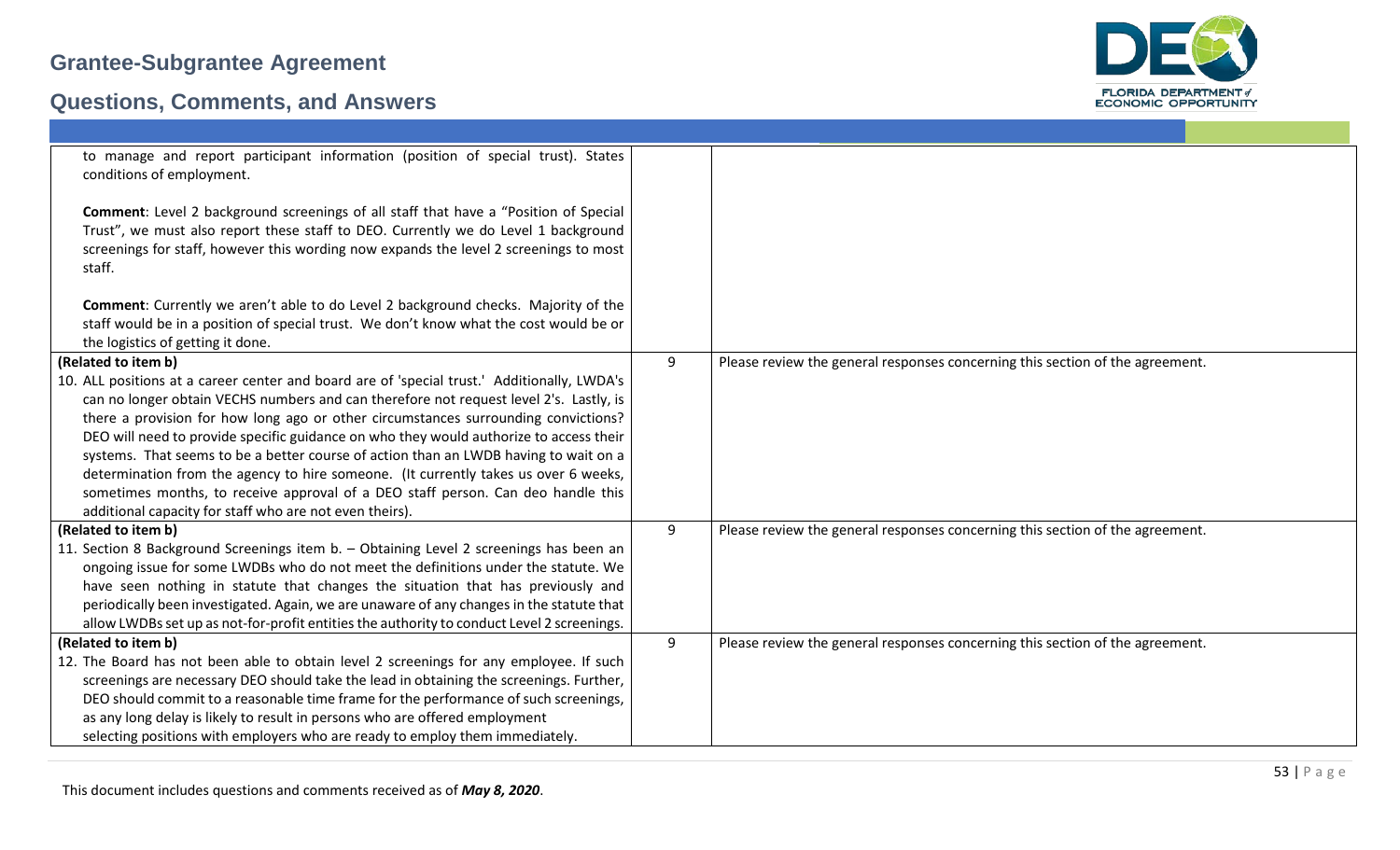

| (Related to item b. i)                                                                                                                                                              | 9 | Please review the general responses concerning this section of the agreement.      |
|-------------------------------------------------------------------------------------------------------------------------------------------------------------------------------------|---|------------------------------------------------------------------------------------|
| 13. What defines special trust? It appears, in this paragraph, that all LWDB positions could                                                                                        |   |                                                                                    |
| be considered. How does an LWDB have access to level 2 screenings? Not-for-profits                                                                                                  |   |                                                                                    |
| cannot get a VECHS number/account.                                                                                                                                                  | 9 |                                                                                    |
| (Related to item b. i)<br>14. Level 1 information contained in subsection is clear and is what is currently done.                                                                   |   | The Department is evaluating the agreement in light of this comment.               |
|                                                                                                                                                                                     |   |                                                                                    |
| Please clarify whether the Special Trust positions only relate to confidential data access<br>stored in information systems and is not related to vulnerable customers. If there is |   |                                                                                    |
| application to access to vulnerable customers then it is requested that all employees be                                                                                            |   |                                                                                    |
| checked with a Level 2 screen. It is too difficult to manage customer flow with Level 1                                                                                             |   |                                                                                    |
| and Level 2 employees.                                                                                                                                                              |   |                                                                                    |
|                                                                                                                                                                                     |   |                                                                                    |
| Please clarify whether you have secured permission with FDLE for local workforce                                                                                                    |   |                                                                                    |
| boards to have access to Level 2 since our authority to do so was removed several years                                                                                             |   |                                                                                    |
| ago. Please do not put this in the agreement unless you are sure. Much time was wasted                                                                                              |   |                                                                                    |
| several years ago implementing Level 2.                                                                                                                                             |   |                                                                                    |
| (Related to item b. i)                                                                                                                                                              | 9 | Please review the general responses concerning this section of the agreement.      |
| 15. What determines special trust?                                                                                                                                                  |   |                                                                                    |
|                                                                                                                                                                                     |   |                                                                                    |
| (Related to item b. i)                                                                                                                                                              | 9 | DEO received this comment and in consideration thereof, elected to make no change. |
| 16. The Board shall identify and disclose to DEO all Board staff positions that may be                                                                                              |   |                                                                                    |
| granted access to confidential data, including confidential data stored in the                                                                                                      |   |                                                                                    |
| information systems used by workforce service providers to manage and report                                                                                                        |   |                                                                                    |
| participant information. The Board must review all board staff positions to                                                                                                         |   |                                                                                    |
| determine if the positions should be designated as a position of Special Trust.                                                                                                     |   |                                                                                    |
| "Special Trust," in this context, refers to positions Positions determined by DEO to                                                                                                |   |                                                                                    |
| be positions of special trust, and all employees placed or considered for placement                                                                                                 |   |                                                                                    |
| in a Board Special Trust Position must undergo a Level 2 background screening as                                                                                                    |   |                                                                                    |
| set forth more specifically below. For all Board Special Trust Positions, only a Level                                                                                              |   |                                                                                    |
| 2 background screening is necessary. LWDB shall have access to positions of Special                                                                                                 |   |                                                                                    |
| Trust upon successful and satisfactory completion of a Level 2 Screening pursuant                                                                                                   |   |                                                                                    |
| to this Section.                                                                                                                                                                    |   |                                                                                    |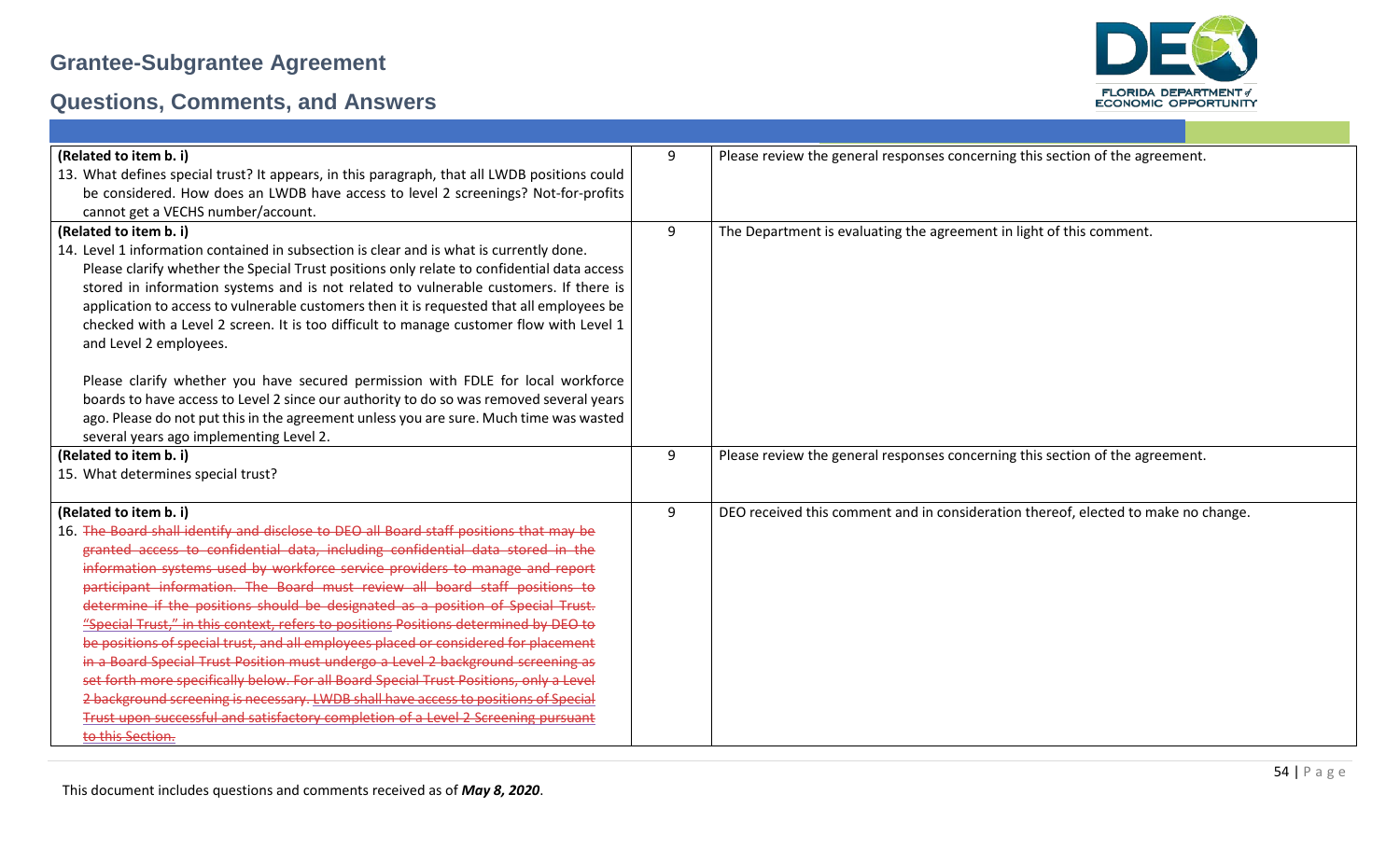

| (Related to item b.i -ii)                                                                 | 9 | Please review the general responses concerning this section of the agreement.      |
|-------------------------------------------------------------------------------------------|---|------------------------------------------------------------------------------------|
| 17. Define "special trust". LWDBs are unable to do Level 2 background check.              |   |                                                                                    |
|                                                                                           |   |                                                                                    |
| (Related to item b. ii)                                                                   | 9 | Please review the general responses concerning this section of the agreement.      |
| 18. Level 2 background screenings are necessary to ensure individuals with criminal       |   |                                                                                    |
| convictions or individuals that are under criminal investigation or become under criminal |   |                                                                                    |
| investigations related to theft, fraud, forgery, embezzlement, crimes of violence or any  |   |                                                                                    |
| similar matters are not approved for access to confidential information. This includes    |   |                                                                                    |
| individuals who plea or pleaded nolo contendere or no contest to such charges or          |   |                                                                                    |
| offenses; negative information of this type may disqualify a person from being granted    |   |                                                                                    |
| access to confidential information under this Agreement. The Level 2 background           |   |                                                                                    |
| screenings must include a state and National Criminal Information Center check through    |   |                                                                                    |
| the Federal Bureau of Investigations with no negative results to the above type of        |   |                                                                                    |
| offenses/convictions. DEO will assist the Board with all requests for Level 2 screenings  |   |                                                                                    |
| as the LWFDB, the Board, and/or the Subrecipient do not have access to Level 2            |   |                                                                                    |
| screenings.                                                                               |   |                                                                                    |
| (Related to item b. iii)                                                                  | 9 | DEO received this comment and in consideration thereof, elected to make no change. |
| 19. For Board employees that have not had a Level 2 background screening within the past  |   |                                                                                    |
| five years and who are currently employed in a Board Special Trust Position, the Board    |   |                                                                                    |
| shall transmit a list of those employees in the method prescribed by DEO, in form and     |   |                                                                                    |
| substance acceptable to DEO, within 45 days after request by DEO. DEO and the Board       |   |                                                                                    |
| shall coordinate to establish a timeline to conduct all level 2 background screenings for |   |                                                                                    |
| current Board employees in a Board Special Trust Position. If the Board intends to place  |   |                                                                                    |
| a new employee in a Board Special Trust Position, then the Board shall require that       |   |                                                                                    |
| employee undergo a Level 2 background screening prior to any offer of employment.         |   |                                                                                    |
|                                                                                           |   |                                                                                    |
| The Level 2 background screening must be conducted at least every five years of           |   |                                                                                    |
| consecutive employment and upon re-employment in all circumstances. Note that             |   |                                                                                    |
| <b>LWDB staff cannot obtain Level 2 background screenings</b>                             |   |                                                                                    |
| (Related to b. iv)                                                                        | 9 | Please review the general responses concerning this section of the agreement.      |
| 20. Can the results of the background screening be shared with the local board?           |   |                                                                                    |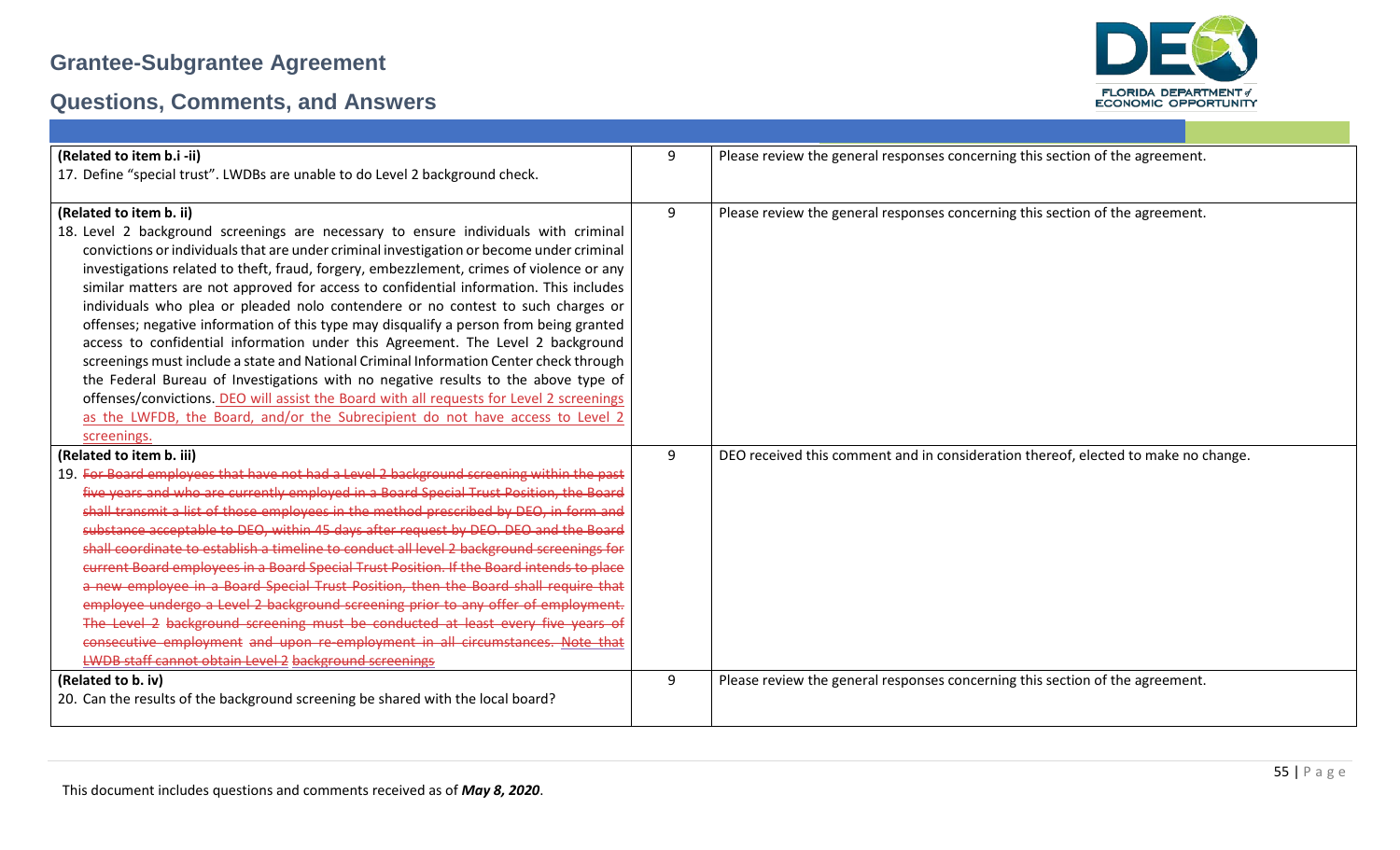



| (Related to item b. iv)                                                                      | 9 | Please review the general responses concerning this section of the agreement. |
|----------------------------------------------------------------------------------------------|---|-------------------------------------------------------------------------------|
| 21. DEO will assist the Board in obtaining state merit staff the required Level 2 background |   |                                                                               |
| screenings pursuant to DEO's established processes and procedures                            |   |                                                                               |
|                                                                                              |   |                                                                               |
|                                                                                              |   |                                                                               |
| What does this sentence mean?                                                                |   |                                                                               |
| (Related to item b. iv)                                                                      | 9 | Please review the general responses concerning this section of the agreement. |
| 22. DEO should be required to provide the results of the background screening to the sub-    |   |                                                                               |
| recipient.                                                                                   |   |                                                                               |
| (Related to item b. iv)                                                                      | 9 |                                                                               |
|                                                                                              |   |                                                                               |
| 23. State merit staff shall undergo Level 2 background screenings pursuant to the            |   |                                                                               |
| standards specified in section 435.04, Florida Statutes, as a pre-condition of               |   |                                                                               |
| employment. DEO will assist the Board in obtaining state merit staff the required            |   |                                                                               |
| Level 2 background screenings pursuant to DEO's established processes and                    |   |                                                                               |
| procedures. The Level 2 background screening must be conducted at least every                |   |                                                                               |
| five years of consecutive employment and upon re- employment in all                          |   |                                                                               |
|                                                                                              |   |                                                                               |
| circumstances. The results of all such background screenings under this Section              |   |                                                                               |
| shall be shared with the local Board.                                                        |   |                                                                               |

#### **9. Local Plan and Assurances**

| <b>Question / Comment</b>                                                              | Document | Response                                                                           |
|----------------------------------------------------------------------------------------|----------|------------------------------------------------------------------------------------|
|                                                                                        | Page #   |                                                                                    |
| (Related to item a)                                                                    | 10       | DEO received this comment and in consideration thereof, elected to make no change. |
| 1. item 9a states, "The Board must submit and receive approval of local plans which    |          |                                                                                    |
| outline the Board's delivery" For purposes of this agreement is the definition of      |          |                                                                                    |
| Board meaning the organization as a whole or just the Board of Directors of the LWDA.  |          |                                                                                    |
| If defined as just the Board of Directors DEO needs to clarify how the volunteer       |          |                                                                                    |
| members of the board are to complete this task. It may be more appropriate for this    |          |                                                                                    |
| and other items to say the Board, "shall cause," or the Board shall "require staff to" |          |                                                                                    |
| Since DEO has separated the Board from Board staff in a different section of the       |          |                                                                                    |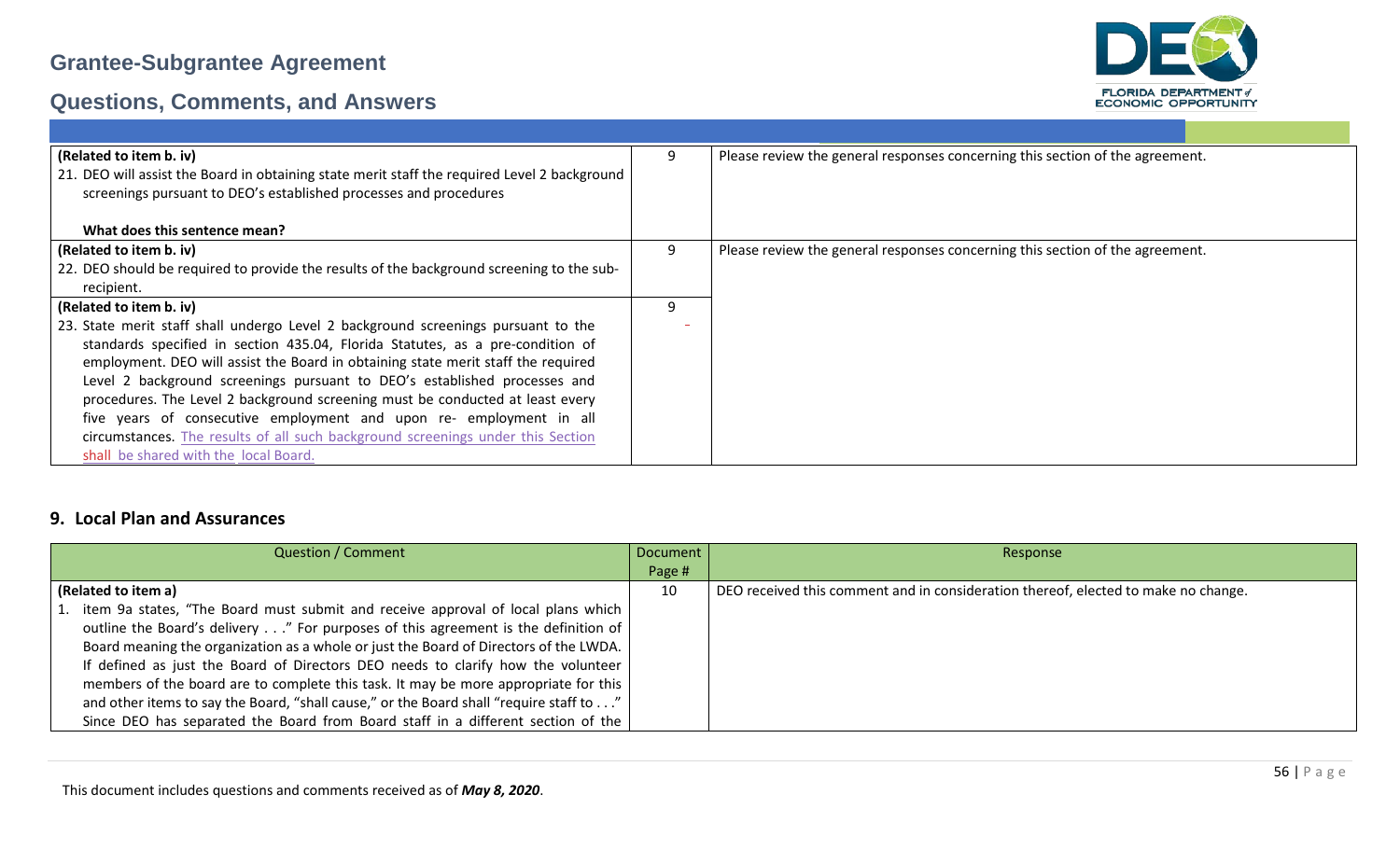

| agreement it is not clear if DEO intends to allow Board staff, operating at the direction     |    |                                                                                    |
|-----------------------------------------------------------------------------------------------|----|------------------------------------------------------------------------------------|
| of the local Board, to complete said items.                                                   |    |                                                                                    |
| (Related to item b)                                                                           | 10 | Please review the Grantee-Subgrantee Agreement regarding this question.            |
| 2. The board is required to use E-Verify system after the effective date. The effective       |    |                                                                                    |
| date of what?                                                                                 |    |                                                                                    |
| (Related to item b)                                                                           | 10 | Yes. The effective date is defined in the Grantee-Subgrantee Agreement.            |
| 3. Are our sub-recipients expected to use the E-Verify system? What is the effective date     |    |                                                                                    |
| referenced in section 9?                                                                      |    |                                                                                    |
| (Related to item b)                                                                           | 10 | Please review the general responses concerning this section of the agreement.      |
| 4. E-Verify compliance says that you can't create cases for employees hired before the        |    |                                                                                    |
| employer enrolled in E-Verify.                                                                |    |                                                                                    |
| (Related to item b)                                                                           | 10 | Please review the Grantee-Subgrantee Agreement regarding this question.            |
| The language is not clear here and needs some clarification. "After the Effective Date"<br>5. |    |                                                                                    |
| does this refer to the effective date of this agreement or the staff first date of            |    |                                                                                    |
| employment? Are we now required to conduct E-Verify on a staff member receiving a             |    |                                                                                    |
| promotion if the E-Verify had already been completed at the time of employment?               |    |                                                                                    |
| (Related to item b)                                                                           | 10 | There is no cost associated with using E-Verify.                                   |
| 6. Question: Is there a cost associated with e-verify?                                        |    |                                                                                    |
|                                                                                               |    |                                                                                    |
| (Related to item b)                                                                           | 10 | DEO received this comment and in consideration thereof, elected to make no change. |
| Executive Order 11-116, signed May 21, 2011, by the Governor of Florida, requires DEO         |    |                                                                                    |
| to use the U.S. Department of Homeland Security's E-Verify system. A s o f the date           |    |                                                                                    |
| this A greement is executed by all P arties, Tthe Board and LWDB shall                        |    |                                                                                    |
| commencetrainingto utilize the E-Verify system to verify the employment eligibility of        |    |                                                                                    |
| all new employees after the Effective Date of this Agreement. DEO will assist the Board       |    |                                                                                    |
| with locating and conducting E-Verify training aAfter which training, all applicants and      |    |                                                                                    |
| new hires the Effective Date of this Agreement, and for all current employees, prior to       |    |                                                                                    |
| any promotion or during that employee's Level 1 or Level 2 background rescreening,            |    |                                                                                    |
| the Board shall use the E-Verify system to verity identity and employment eligibility as      |    |                                                                                    |
| required by federal immigration law.                                                          |    |                                                                                    |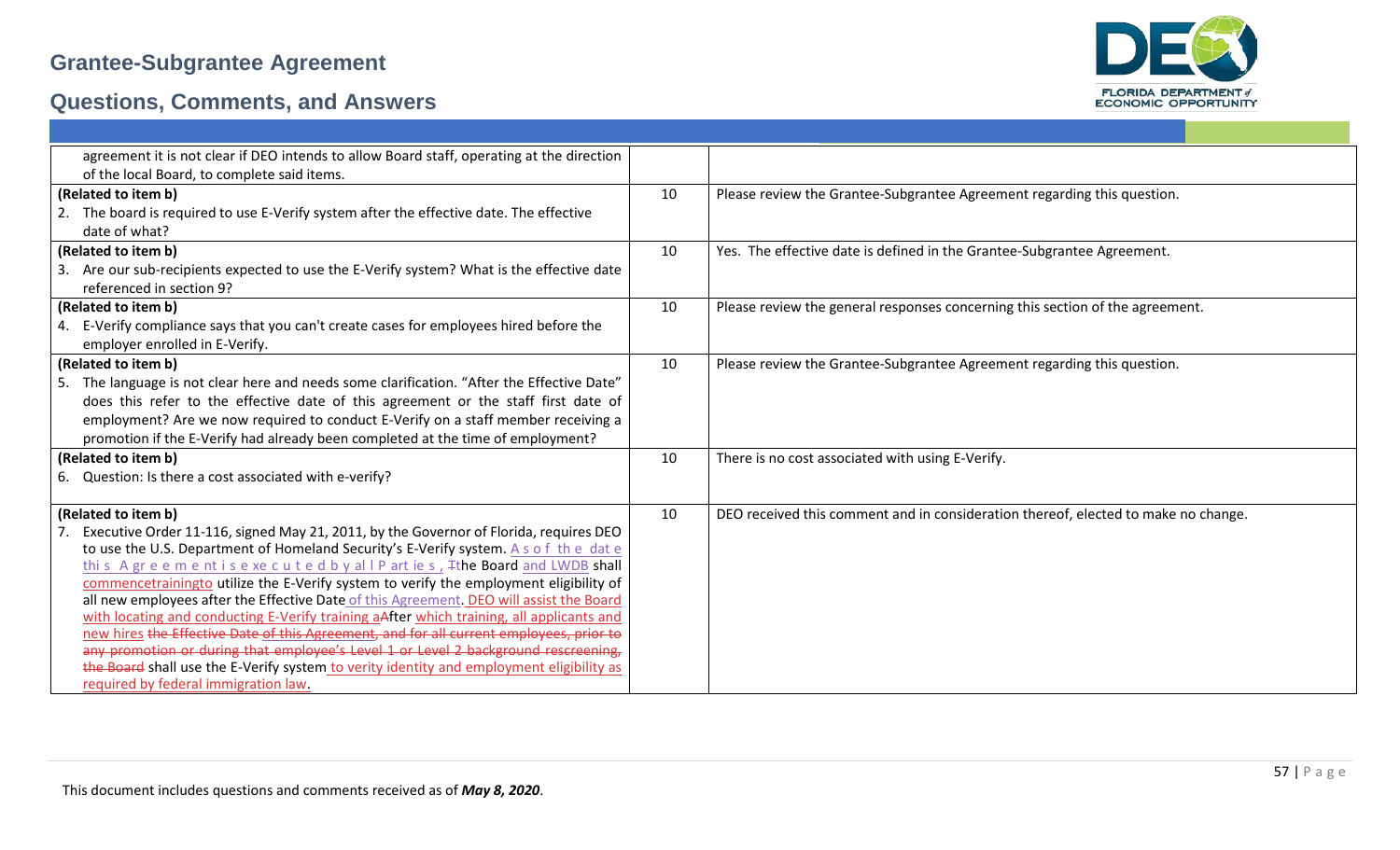

#### **10.Procurement**

#### General response – Section 10

Commenters provided a number of responses to the Grantee-Subgrantee Agreement regarding the use of funds to pay for memberships or to enter into agreements with the Florida Workforce Development Association (FWDA). To be clear, DEO encourages the sort of training, education, and unified channels of communication and organization such as FWDA may provide. However, as FWDA's primary revenues come from the local boards, and as FWDA provides advocacy services on behalf of its component boards, DEO is not prepared to authorize expenditure of federal or state funds for costs associated with FWDA memberships. Local boards may use unrestricted funds to pay for such memberships and agreements. Local boards may also, in as much as it is consistent with applicable law, use federal and state funds to pay for registration fees associated with attending trade or industry gatherings, such as the annual FWDA summit. DEO has made a change to the Grantee-Subgrantee Agreement to reflect the preceding statement.

| <b>Question / Comment</b>                                                                                                            | Document<br>Page #? | Response                                                             |
|--------------------------------------------------------------------------------------------------------------------------------------|---------------------|----------------------------------------------------------------------|
| (Related to item a)                                                                                                                  | 10                  | The Department is evaluating the agreement in light of this comment. |
| 1. Please define "affiliated".                                                                                                       |                     |                                                                      |
| (Related to item a)                                                                                                                  | 10                  |                                                                      |
| 2. Technically, we are all affiliated with local governments. More description of "affiliated,"<br>please.                           |                     |                                                                      |
| (Related to item a)                                                                                                                  | 10                  |                                                                      |
| 3. Comment: Please define affiliated.                                                                                                |                     |                                                                      |
| (Related to item a)                                                                                                                  | 10                  |                                                                      |
| 4. Please define "affiliated."                                                                                                       |                     |                                                                      |
| (Related to items $a - b$ )                                                                                                          | 10                  |                                                                      |
| 5. This is very confusing. The definition of "affiliated with a local government entity" is<br>needed. The following is recommended: |                     |                                                                      |
| Define "affiliated with a local government entity"                                                                                   |                     |                                                                      |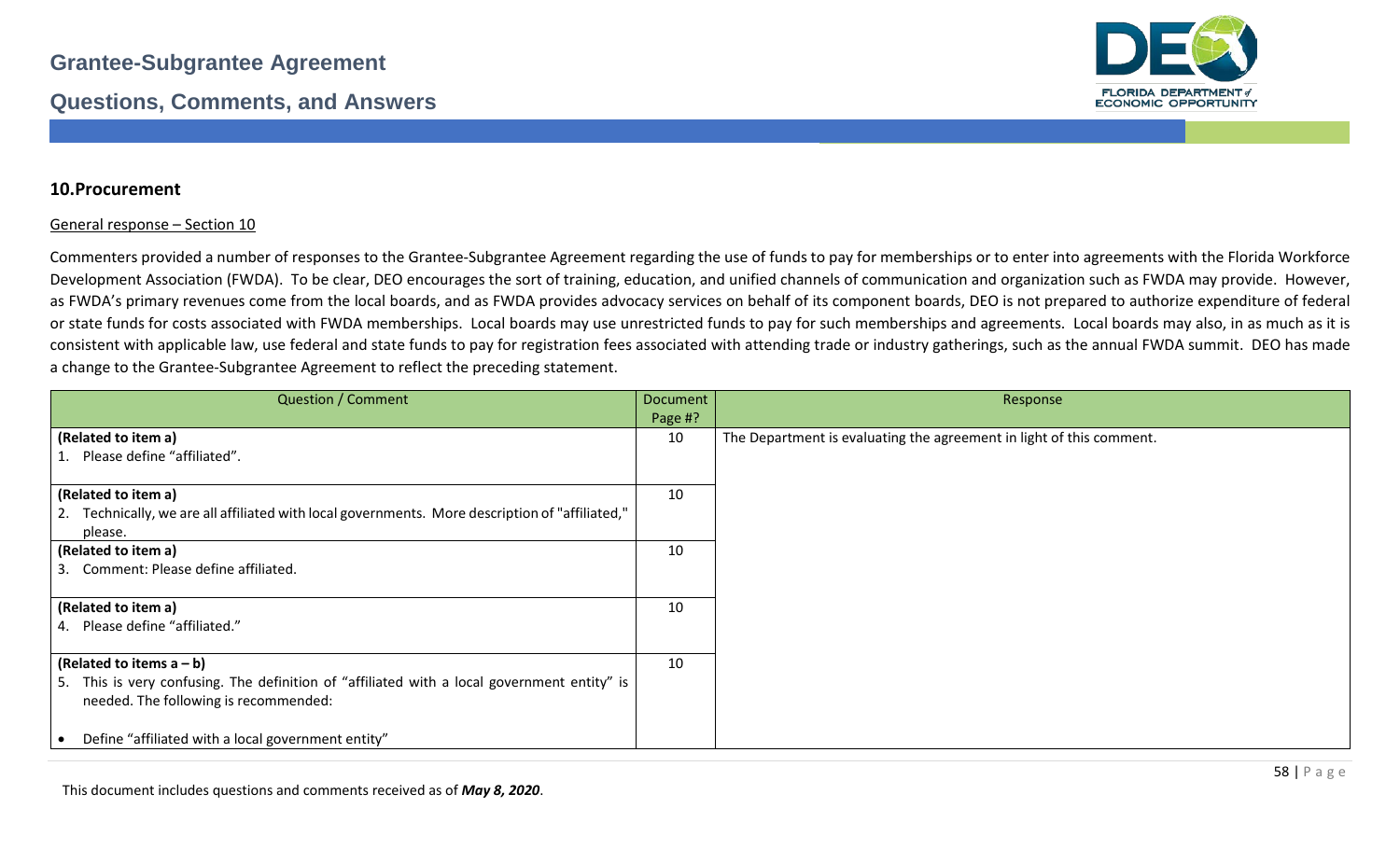

| (Related to item a)                                                                              | 10 | DEO has reviewed the agreement in light of this comment and has made a change.                  |
|--------------------------------------------------------------------------------------------------|----|-------------------------------------------------------------------------------------------------|
| If the Board is affiliated $(e.g.$ associated with in any professional capacity, or in any<br>6. |    |                                                                                                 |
| manner which involves the exchange of money or some other definition) with a local               |    |                                                                                                 |
| government entity and enters into a contract in the amount of \$1,000,000 or more,               |    |                                                                                                 |
| in accordance with the requirements of section 287.135, Florida Statutes, the Board              |    |                                                                                                 |
| will obtain a certification that the contractor is not listed on the Scrutinized                 |    |                                                                                                 |
| Companies that Boycott Israel List or is engaged in a boycott of Israel, the Scrutinized         |    |                                                                                                 |
| Companies with Activities in Sudan List, the Scrutinized Companies with Activities in            |    |                                                                                                 |
| the Iran Petroleum Energy Sector List, engaged in business operations in Cuba or                 |    |                                                                                                 |
| Syria, or meets the conditions for exemption as provided in section 287.135(4),                  |    |                                                                                                 |
| Florida Statutes. These lists are created pursuant to sections 215.4725 and 215.473,             |    |                                                                                                 |
| Florida Statutes. The Board certifies that it is in compliance with this provision. Upon         |    |                                                                                                 |
| request, DEO will provide a form the Board may utilize in connection with any                    |    |                                                                                                 |
| procurement for the purposes of ensuring compliance with this paragraph. If federal              |    |                                                                                                 |
| law ceases to authorize the states to adopt and enforce the contracting prohibition              |    |                                                                                                 |
| described in this paragraph, this paragraph will be null and void.                               |    |                                                                                                 |
| (Related to item b)                                                                              | 10 | DEO has reviewed the agreement in light of this comment and has made a change.                  |
| 7. If the Board is affiliated with a local government entity, e.g. associated with in any        |    |                                                                                                 |
| professional capacity, or in any manner which involves the exchange of money or                  |    |                                                                                                 |
| some other definition) the Board it will ensure compliance with section                          |    |                                                                                                 |
| 287.133(2)(a), Florida Statutes. Any person or affiliate, as defined by that section of          |    |                                                                                                 |
| the Florida Statutes, placed on the convicted vendor list following a conviction for             |    |                                                                                                 |
| a public entity crime may not submit a response to any solicitation for the provision            |    |                                                                                                 |
| of goods or services to the Board. The Board will not accept any solicitation                    |    |                                                                                                 |
| response from such an entity and will not award a contract in excess of \$35,000 for             |    |                                                                                                 |
| a period of 36 months from the date an entity is placed on the convicted vendor                  |    |                                                                                                 |
| list. Upon request, DEO will provide an attestation form the Board may utilize in                |    |                                                                                                 |
| connection with any procurement for the purposes of ensuring compliance with                     |    |                                                                                                 |
| this paragraph.                                                                                  |    |                                                                                                 |
| (Related to item d)                                                                              | 10 | DEO received this comment and in consideration thereof, elected to make no change; however, the |
| What about adding women and minority-owned businesses in this agreement along with<br>8.         |    | boards are encouraged to contract with women and minority-owned businesses where able.          |
| the ones in $10(d)$ ?                                                                            |    |                                                                                                 |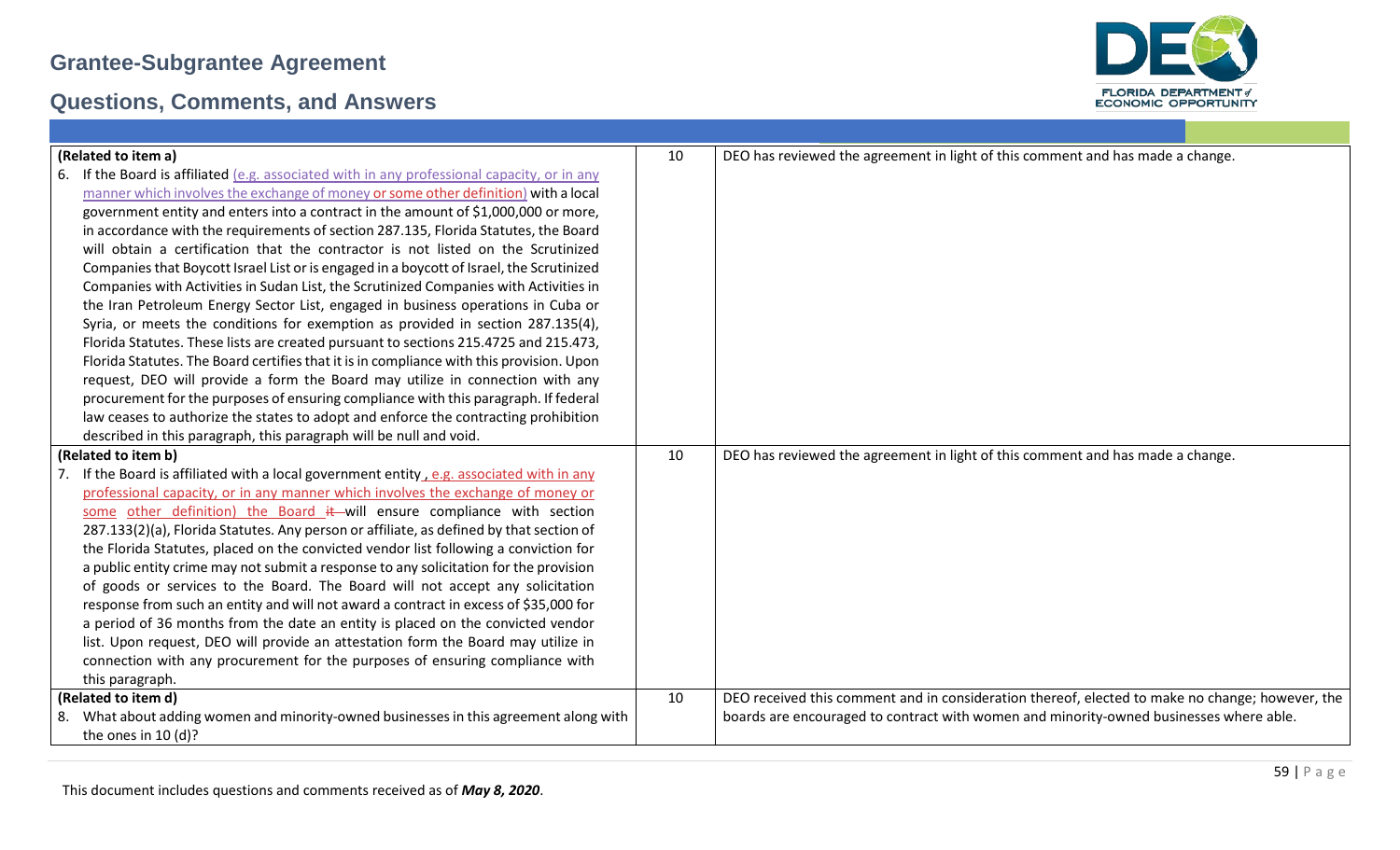

| (Related to item e)                                                                            | 10 | DEO has reviewed the agreement in light of this comment and has made a change |
|------------------------------------------------------------------------------------------------|----|-------------------------------------------------------------------------------|
| 9. Please explain "access DEO's electronic information technology equipment or software."      |    |                                                                               |
|                                                                                                |    |                                                                               |
| (Related to item g)                                                                            | 10 |                                                                               |
| 10. The Board may not purchase memberships or enter into any agreements with the Florida       |    | Please review the general responses concerning this section of the agreement. |
| Workforce Development Association with funds provided by DEO, because of privacy and           |    |                                                                               |
| security concerns regarding the Florida Workforce Development Association's                    |    |                                                                               |
| bookkeeping practices                                                                          |    |                                                                               |
| (Related to item g)                                                                            | 11 |                                                                               |
| 11. Would Registration fees paid to FWDA for the training summit be considered an              |    |                                                                               |
| agreement or contract?                                                                         |    |                                                                               |
| (Related to item g)                                                                            | 11 |                                                                               |
| 12. It is suggested that DEO reconsider this section. 2 CFR 200 et seq allows for memberships. |    |                                                                               |
| While the state and local areas may not always agree having an association that is staffed     |    |                                                                               |
| and can vocalize statewide issues through a single individual to DEO in an organized and       |    |                                                                               |
| reasonable way is advantageous to the state and the local areas. If the state is concerned     |    |                                                                               |
| with respect to FWDA advocacy activities, then require that funds that support advocacy        |    |                                                                               |
| not be paid with grant funds. If is never health to stem outlets for engaging in reasonable    |    |                                                                               |
| discussions. FWDA has worked for many years very cooperatively with the state and              |    |                                                                               |
| should not be discarded.                                                                       |    |                                                                               |
| (Related to item g)                                                                            | 11 |                                                                               |
| 13. Please clarify the reason this one professional membership has been selected as            |    |                                                                               |
| disallowed.                                                                                    |    |                                                                               |
| (Related to item g)                                                                            | 11 |                                                                               |
| 14. What is the reason that we cannot enter into agreement with FWDA? They have been           |    |                                                                               |
| the organizer of the state and workforce summit for the past 10 years - is out registration    |    |                                                                               |
|                                                                                                |    |                                                                               |
| for the workforce summit an agreement for training? Local boards determine                     |    |                                                                               |
| memberships necessary to carry out the work of the Local Workforce Development                 |    |                                                                               |
| Boards, what authority does DEO have to override that choice?                                  |    |                                                                               |
| (Related to item g)                                                                            | 11 | The Department is evaluating the agreement in light of this comment.          |
|                                                                                                |    |                                                                               |
|                                                                                                |    |                                                                               |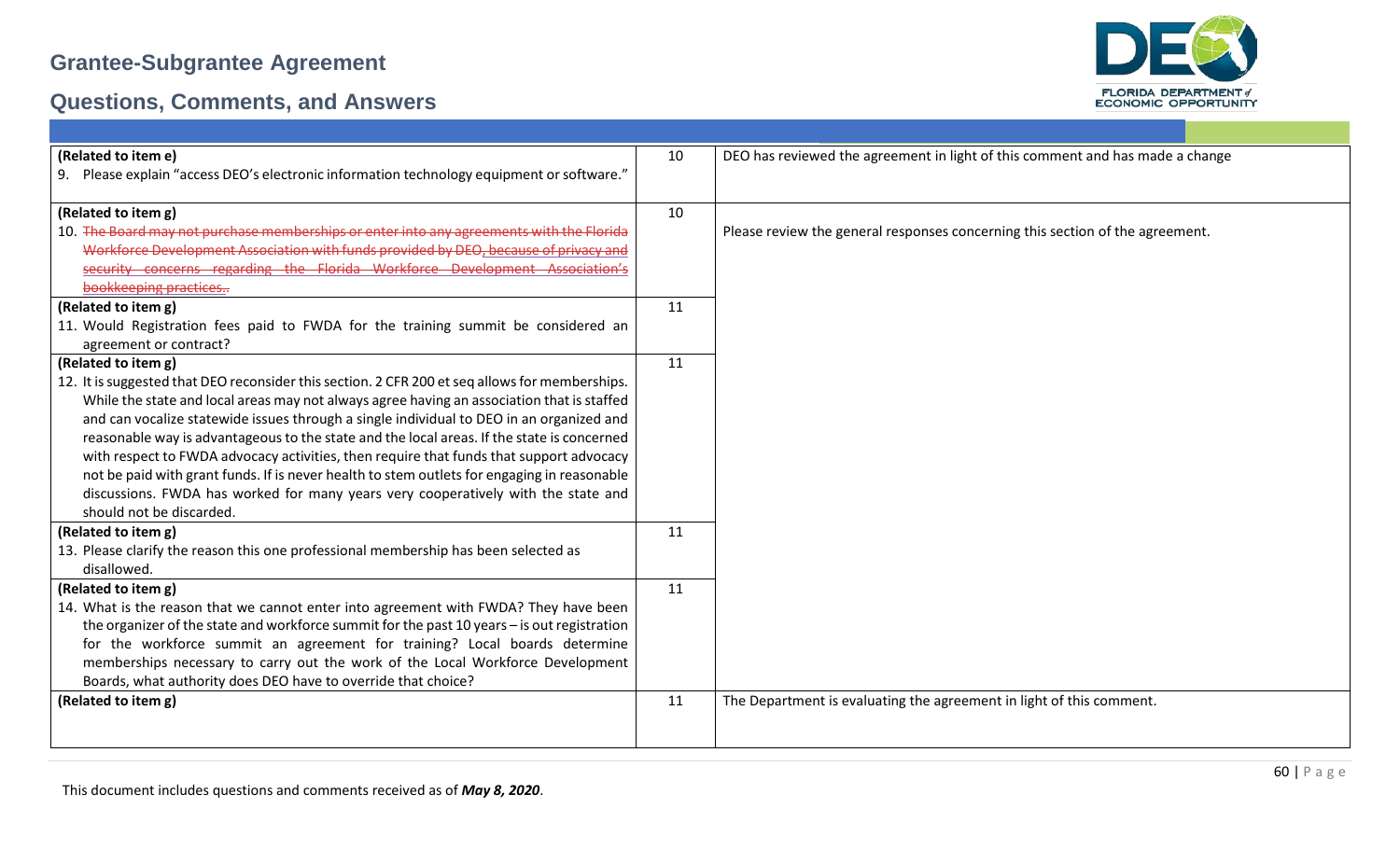

| 15. No memberships? Or just FWDA? We have so many memberships expected of us:             |    |  |  |  |  |
|-------------------------------------------------------------------------------------------|----|--|--|--|--|
| Chambers of Commerce, multiple professional associations including NAWB, etc. This is     |    |  |  |  |  |
| another thing that feels like punishment for something but what?                          |    |  |  |  |  |
| (Related to item g)                                                                       | 11 |  |  |  |  |
| 16. I would encourage DEO to work with FWDA to make this work. This agreement has         |    |  |  |  |  |
| solidified why FWDA is needed. While possibly not the intent, it feels like DEO is saying |    |  |  |  |  |
| the LWDB's cannot have a separate, unique voice. Most states have associations like       |    |  |  |  |  |
| fwda. How are those allowable? Is adding staff the answer? If DEO simply says dues can't  |    |  |  |  |  |
| be paid to fwda, there are so many work arounds. Tell us why this is not allowed. Be      |    |  |  |  |  |
| clear. We want to comply, and at the same time, we will continue to associate in some     |    |  |  |  |  |
| form (with or without our existing structure or name).                                    |    |  |  |  |  |
| (Related to item g)                                                                       | 11 |  |  |  |  |
| 17. Why is this any different from any other membership?                                  |    |  |  |  |  |
| (Related to item g)                                                                       | 11 |  |  |  |  |
| 18. Why? What other organizations are we not allowed to join using Federal dollars?       |    |  |  |  |  |
| (Related to item g)                                                                       | 11 |  |  |  |  |
| 19. What is the legal authority to prohibit this?                                         |    |  |  |  |  |
| (Related to item g)                                                                       | 11 |  |  |  |  |
| 20. Regardless of the Federal/State funding source, membership organizations (such as     |    |  |  |  |  |
| FWDA) are designed to promote, educate and improve the administration, operation and      |    |  |  |  |  |
| services to eligible customers or participants abound. Why is FWDA the focus of this      |    |  |  |  |  |
| prohibition? Please explain?                                                              |    |  |  |  |  |
| (Related to item g)                                                                       | 11 |  |  |  |  |
| 21. Payment of registration fees to the Florida Workforce Development Association (FWDA)  |    |  |  |  |  |
| appear to be disallowed under the provision of the agreement that states local boards     |    |  |  |  |  |
| may not enter into an agreement with FWDA as the local Board requires an agreement        |    |  |  |  |  |
| that training will be provided for the fee being paid. Is it the intent of DEO to prevent |    |  |  |  |  |
| FWDA from providing much needed training to the front-line staff and other workforce      |    |  |  |  |  |
| professional across the state?                                                            |    |  |  |  |  |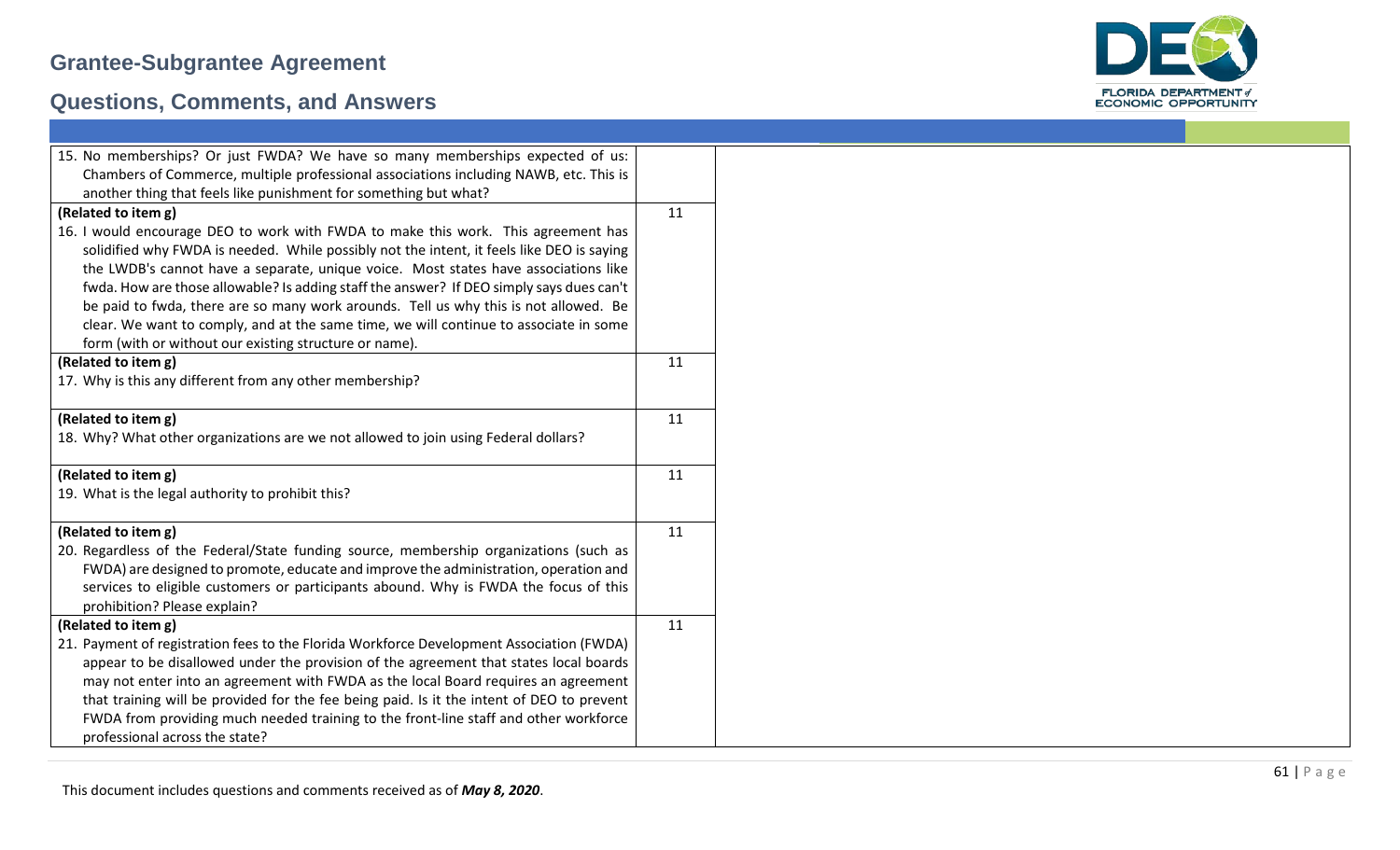

| (Related to item g)                                                                        | 11 |                                                                                    |
|--------------------------------------------------------------------------------------------|----|------------------------------------------------------------------------------------|
| 22. Comment: It is suggested that DEO reconsider this section as per 2 CFR 200 memberships |    |                                                                                    |
| are allowable.                                                                             |    |                                                                                    |
| (Related to item g)                                                                        | 11 |                                                                                    |
| 23. To the best of the undersigned's' knowledge, Florida will be the only state which      |    |                                                                                    |
| prohibits the use of program funds for payment of membership fees in a State Workforce     |    |                                                                                    |
| Development Association, or similar organization. Please delete this prohibition as 2 CFR  |    |                                                                                    |
| §200 et. Seq. allows for memberships. If the state is concerned with respect to any FWDA   |    |                                                                                    |
| advocacy activities then require that funds that support advocacy not be paid with grant   |    |                                                                                    |
| funds. We strongly feel it is never healthy or desirable to stem outlets for engaging in   |    |                                                                                    |
| reasonable discussions. FWDA has worked for many years very cooperatively with the         |    |                                                                                    |
| state and should not be discarded.                                                         |    |                                                                                    |
| (Related to items g-h)                                                                     | 11 |                                                                                    |
| 24. Paragraph g, h, the local board may not purchase memberships or enter into any         |    |                                                                                    |
| agreements with the Florida Workforce Development Association with funds provided          |    |                                                                                    |
| by DEO. Funds expended for events must be compliant with 2 CFR 200.421, and DEO's          |    |                                                                                    |
| Guidance on Use of Funds for the Purchase of Outreach/Informational Items (FG-OGM-         |    |                                                                                    |
| 84).                                                                                       |    |                                                                                    |
|                                                                                            |    |                                                                                    |
| Comment: We currently pay approximately \$8,000/yr.- from program funds. It is             |    |                                                                                    |
| unlikely we would make that contribution from our unrestricted funds. We wouldn't          |    |                                                                                    |
| expect FWDA to continue as a result of this prohibition.                                   |    |                                                                                    |
| (Related to item h)                                                                        | 11 | DEO received this comment and in consideration thereof, elected to make no change. |
| 25. Funds expended for events must be compliant with 2 CFR 200.421, and DEO's Guidance     |    |                                                                                    |
| on Use of Funds for the Purchase of Outreach/Informational Items (FG-OGM-84).              |    |                                                                                    |
| Documentation must be retained to support the cost of the funds expended and must          |    |                                                                                    |
| demonstrate that the costs are reasonable and necessary taking into account the            |    |                                                                                    |
| geographic area and market rates to connect individuals to employment and training         |    |                                                                                    |
| services.                                                                                  |    |                                                                                    |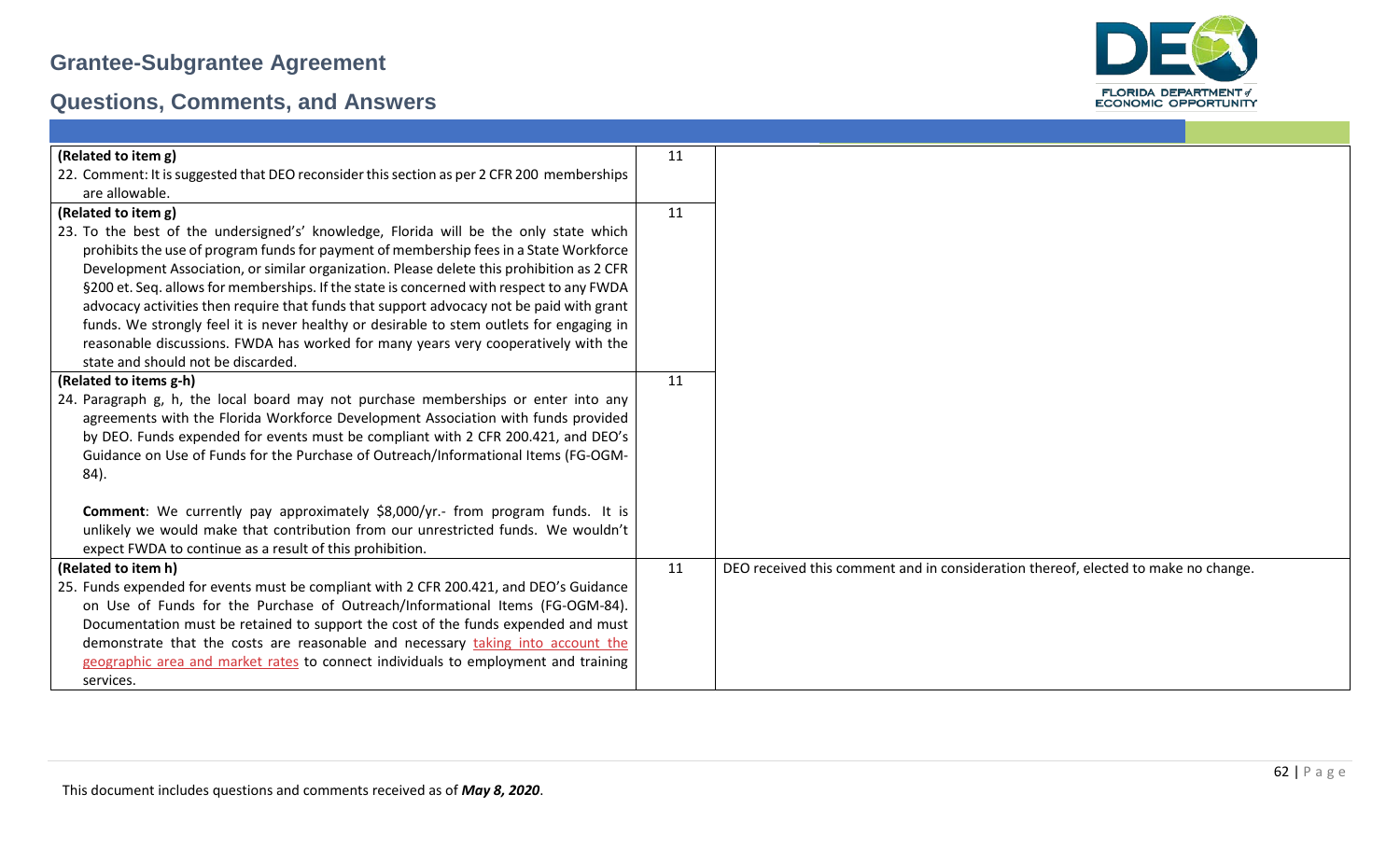

#### **11.Compensation and Travel**

| <b>Question / Comment</b>                                                                       | <b>Document</b> | Response                                                                           |
|-------------------------------------------------------------------------------------------------|-----------------|------------------------------------------------------------------------------------|
|                                                                                                 | Page #          |                                                                                    |
| (Related to item a)                                                                             | 11              | DEO received this comment and in consideration thereof, elected to make no change. |
| Funds provided by DEO may not be used to fund the salary, bonus, or incentive of                |                 |                                                                                    |
| any employee in excess of Federal Executive Level II, regardless of the funding                 |                 |                                                                                    |
| source This does not take into account market rate for a county like Broward versus             |                 |                                                                                    |
| a county like Okeechobee.                                                                       |                 |                                                                                    |
| (Related to item b)                                                                             | 11              | DEO received this comment and in consideration thereof, elected to make no change. |
| We understand some of the challenges which have faced DEO and we understand why<br>2.           |                 |                                                                                    |
| DEO is seeking for more transparency, but this language does not really fix the                 |                 |                                                                                    |
| concerns.                                                                                       |                 |                                                                                    |
|                                                                                                 |                 |                                                                                    |
| Most if not all boards approve CEO salaries. Consider requiring Board CLEO approval of          |                 |                                                                                    |
| increases for CEOs and staff not covered by the pay and classifications systems adopted         |                 |                                                                                    |
| by the Board. This should address the concern.                                                  |                 |                                                                                    |
| (Related to item b)                                                                             | 11              | DEO received this comment and in consideration thereof, elected to make no change. |
| The local board sets the salary for CEO, not local elected officials or CSF or DEO. In my<br>3. |                 |                                                                                    |
| case, there is a contract that requires board approval of any change including salary.          |                 |                                                                                    |
| Please leave that up to the discretion of the local boards. And please define "executive        |                 |                                                                                    |
| staff" as only the DEO/Executive Director/President! All other employee salaries are set        |                 |                                                                                    |
| by structure in place and under the director of the CEO. You are inviting board members         |                 |                                                                                    |
| to get into the day-to-day operations here.                                                     |                 |                                                                                    |
| (Related to item b)                                                                             | 11              | DEO has reviewed the agreement in light of this comment and has made a change.     |
| 4. No changes to compensation for executive staff of the Board are allowed without              |                 |                                                                                    |
| documented Board approval and must be in alignment with local policies,-and                     |                 |                                                                                    |
| procedures, and market rates. The Board shall ensure that all bonuses, pay raises, and          |                 |                                                                                    |
| benefits are reasonable and necessary for the performance of the award and are a                |                 |                                                                                    |
| prudent use of federal funds. CLEO approval shall be required prior to any increase in pay      |                 |                                                                                    |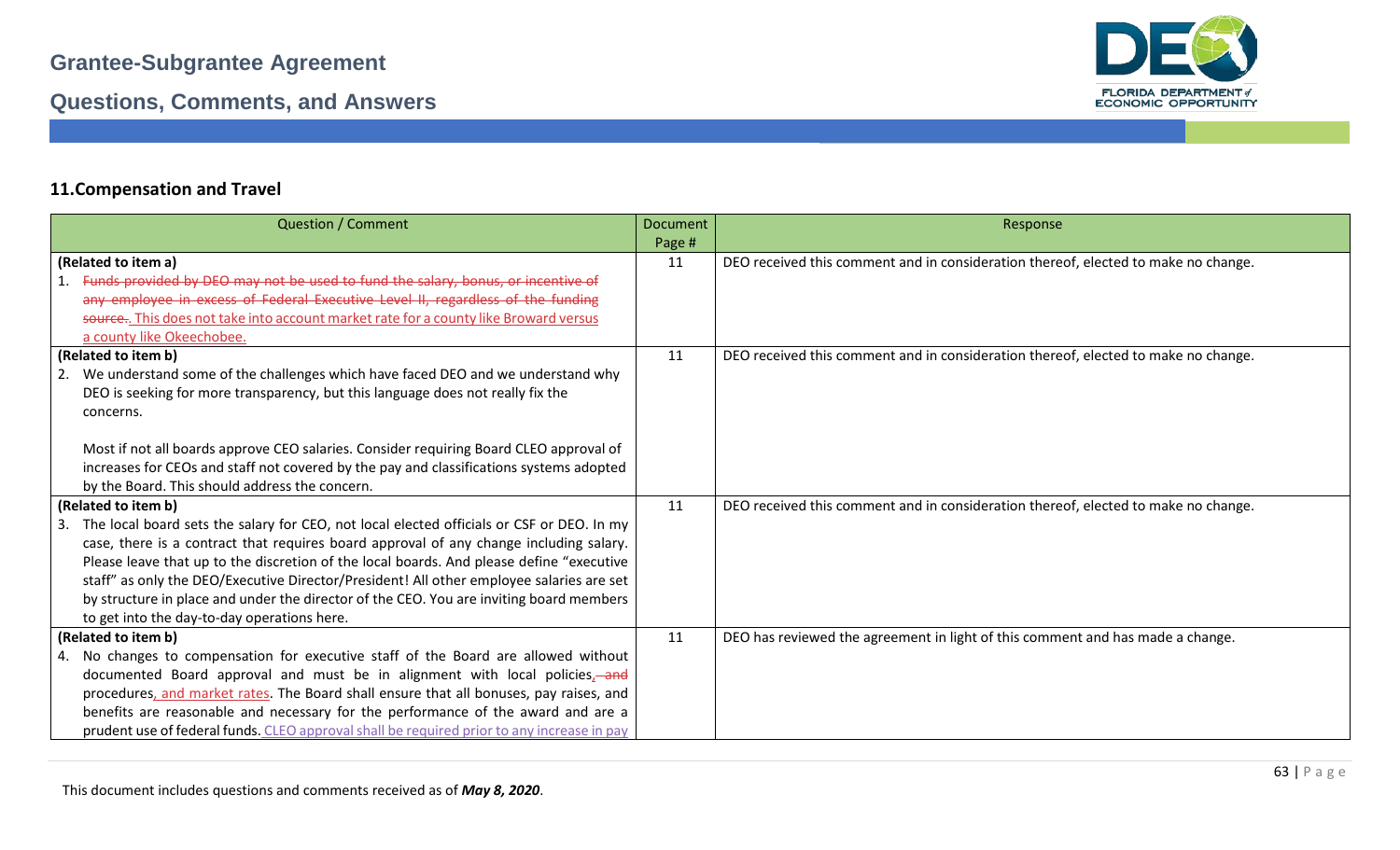

| for CEO and staff members not covered by the pay and classification systems adopted by<br>the Board and within the discretion of the CEO. |    |                                                                                    |
|-------------------------------------------------------------------------------------------------------------------------------------------|----|------------------------------------------------------------------------------------|
|                                                                                                                                           |    |                                                                                    |
| (Related to item b)                                                                                                                       | 11 | DEO received this comment and in consideration thereof, elected to make no change. |
| What is the definition of "Executive Staff"? It's mentioned twice in this agreement. Once<br>-5.                                          |    |                                                                                    |
| in section 11(b) where it says no changes can be made to executive staff compensation                                                     |    |                                                                                    |
| without documented Board approval and once again in section $7(e)$ where it says that                                                     |    |                                                                                    |
| board requests for DEO data must come from Board executive staff. Are you saying the                                                      |    |                                                                                    |
| Executive Director's pay only or the Chief Financial Officer, as well? And are you trying to                                              |    |                                                                                    |
| say board leadership staff can request DEO salary data?                                                                                   |    |                                                                                    |
| (Related to item b)                                                                                                                       | 11 |                                                                                    |
| 6. Section 11 Compensation and Travel item 11 $b -$ What is the definition of "executive"                                                 |    |                                                                                    |
| staff"? If defined as positions other than the President/CEO, this conflicts with Carver                                                  |    |                                                                                    |
| model of governance which has been adopted by some LWDBs. We suggest changing                                                             |    |                                                                                    |
| this wording to indicate that Boards approve salary increases for LWDB CEOs, and for any                                                  |    |                                                                                    |
| staff not covered by the pay and classification systems that have been adopted by the                                                     |    |                                                                                    |
| Board.<br>(Related to item b)                                                                                                             | 11 |                                                                                    |
| 7. Define "executive staff".                                                                                                              |    |                                                                                    |
|                                                                                                                                           |    |                                                                                    |
| (Related to item b)                                                                                                                       | 11 |                                                                                    |
| 8. The term "executive staff" is undefined.                                                                                               |    |                                                                                    |
|                                                                                                                                           |    |                                                                                    |
| We understand some of the challenges which have faced DEO and we understand why                                                           |    |                                                                                    |
| DEO is seeking for more transparency but this language does not really fix the concerns.                                                  |    |                                                                                    |
| Most, if not all, boards approve CEO salaries. As an alternative, please consider requiring                                               |    |                                                                                    |
| Board CLEO approval of increases for CEOs and staff not covered by the pay and                                                            |    |                                                                                    |
| classifications systems adopted by the Board. This should address the concern.                                                            |    |                                                                                    |
| (Related to item b)                                                                                                                       | 11 |                                                                                    |
| 9. The President/Executive Director is the only direct employee of the Board and therefore                                                |    |                                                                                    |
| is the only employee whose compensation would be approved by the Board. All other                                                         |    |                                                                                    |
| staff including those DEO might deem as executive staff report to the                                                                     |    |                                                                                    |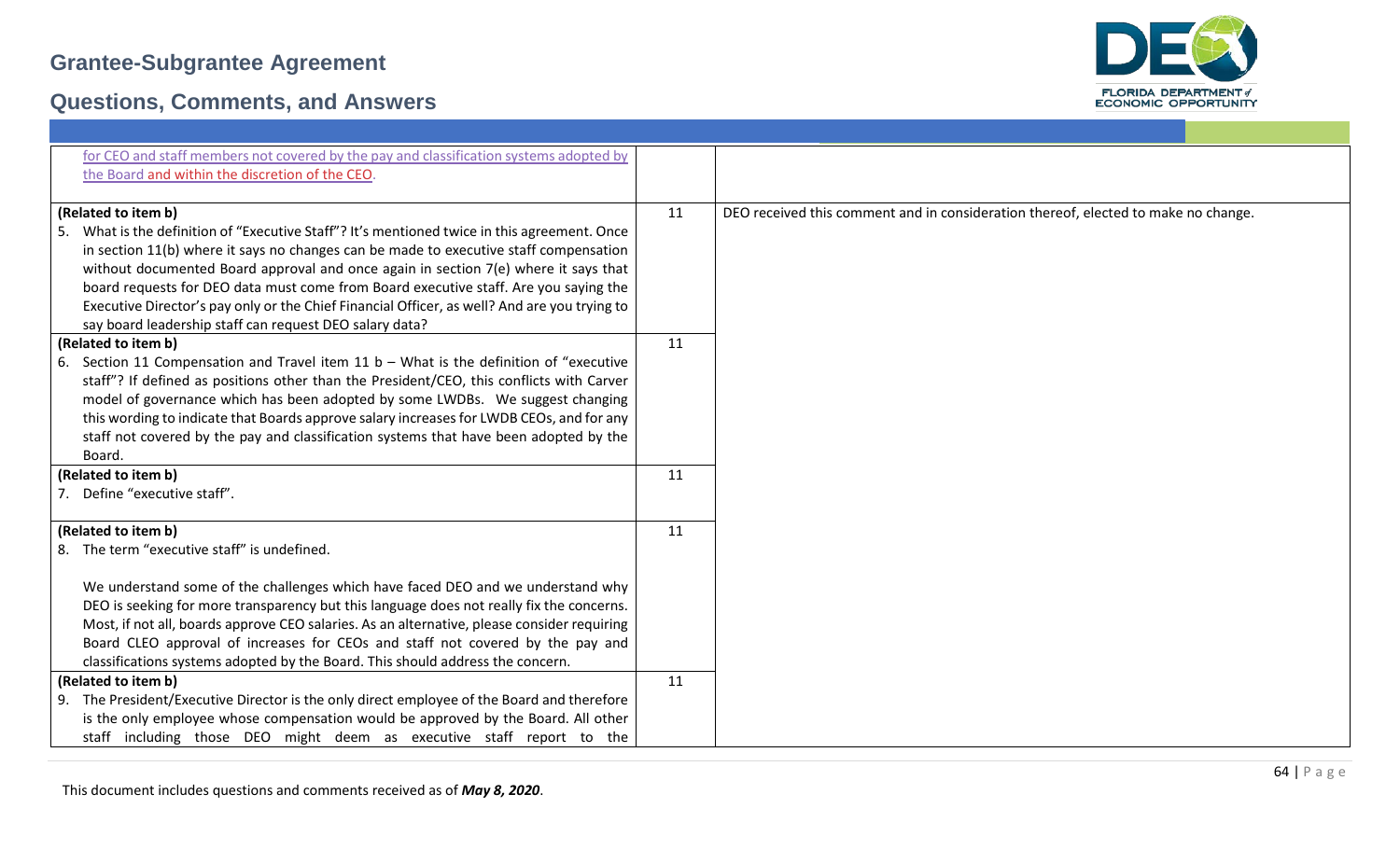

| President/Executive Director who approves compensation based on policy. The following<br>is recommended:                                                                                                                                                                                                                                                                                                                                                                                                                                                                                                                                                                                                                                                                                                                                                                                                                                                                                                                       |    |                                                                                    |
|--------------------------------------------------------------------------------------------------------------------------------------------------------------------------------------------------------------------------------------------------------------------------------------------------------------------------------------------------------------------------------------------------------------------------------------------------------------------------------------------------------------------------------------------------------------------------------------------------------------------------------------------------------------------------------------------------------------------------------------------------------------------------------------------------------------------------------------------------------------------------------------------------------------------------------------------------------------------------------------------------------------------------------|----|------------------------------------------------------------------------------------|
| Please define the positions that DEO feels are considered executive staff.<br>$\bullet$<br>Please amend to acknowledge that the Board of Directors can approve policies and<br>budget which dictate the compensation for executive staff and all other employees. This<br>action should be considered "documented board approval".                                                                                                                                                                                                                                                                                                                                                                                                                                                                                                                                                                                                                                                                                             |    |                                                                                    |
| Pease rethink this very operational requirement.                                                                                                                                                                                                                                                                                                                                                                                                                                                                                                                                                                                                                                                                                                                                                                                                                                                                                                                                                                               |    |                                                                                    |
| (Related to item b)                                                                                                                                                                                                                                                                                                                                                                                                                                                                                                                                                                                                                                                                                                                                                                                                                                                                                                                                                                                                            | 11 | DEO received this comment and in consideration thereof, elected to make no change. |
| 10. Comment: Consider revising language to, "The Board is to approve all payment of<br>bonuses to the Executive Director and changes his/her compensation. In addition, the<br>Board is to ensure the bonus or change in compensation is reasonable, in-line with local<br>policies and procedures, and necessary for the performance of the award and are a<br>prudent use of federal funds."                                                                                                                                                                                                                                                                                                                                                                                                                                                                                                                                                                                                                                 |    |                                                                                    |
| (Related to item c)                                                                                                                                                                                                                                                                                                                                                                                                                                                                                                                                                                                                                                                                                                                                                                                                                                                                                                                                                                                                            | 11 | DEO has reviewed the agreement in light of this comment and has made a change.     |
| 11. For some meetings, training, conferences, lodging and meals are much higher than our<br>local areas - even in Florida. The state needs to consider what it's asking of our budgets<br>in this area. You could be shutting down travel seriously I won't ask staff to travel on<br>business and pay for it themselves. And if we impose our rules on our service providers<br>we risk not having them when we need them. Please reconsider.                                                                                                                                                                                                                                                                                                                                                                                                                                                                                                                                                                                 |    |                                                                                    |
| (Related to item c)                                                                                                                                                                                                                                                                                                                                                                                                                                                                                                                                                                                                                                                                                                                                                                                                                                                                                                                                                                                                            | 11 |                                                                                    |
| 12. Section 11 Compensation and Travel item 11 $c -$ With all due respect, this mandate<br>seems inappropriate in its entirety, since it appears to be in direct conflict with F.S.<br>112.061 and F.S.445.07. F.S. 445.007(10) gave CSF the authority to mandate the LWDBs<br>to follow 112.061; however, it doesn't appear to provide authority to overrule F.S.<br>112.061, nor does it provide authority for specific applicability to LWDB subrecipients or<br>vendors. In addition, lodging expenses are not limited by F.S. 112.061, nor does capping<br>the cost comply with the legislative intent of the statute. This mandate would prohibit<br>meeting events in various locations throughout Florida, unless the staff member wishes<br>to pay the difference in price. It is unlikely that a staff member would be willing to pay<br>the difference between actual costs of the hotel and the \$150 imposed cap under any<br>circumstances, but instead would simply not attend the meeting/event. The fact that |    |                                                                                    |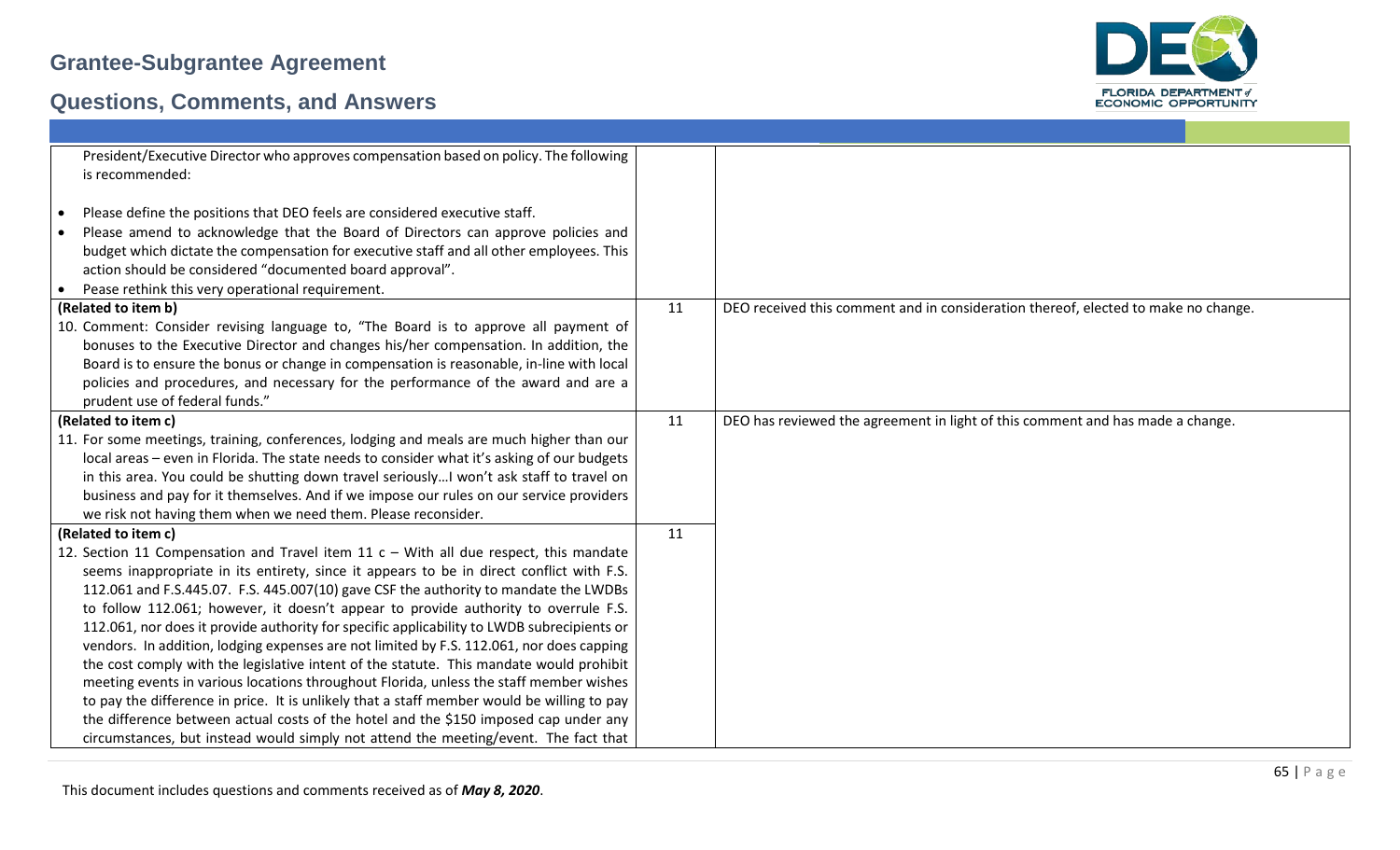#### **Questions, Comments, and Answers**



| most individuals are no longer able to claim unreimbursed business expenses on their<br>tax returns for these items further disinclines individuals to absorb yet another non-<br>reimbursable cost for lodging. Lastly, applicability to DEO staff is notably absent from<br>this mandate. Please reconsider this. Please see the following statute: |  |
|-------------------------------------------------------------------------------------------------------------------------------------------------------------------------------------------------------------------------------------------------------------------------------------------------------------------------------------------------------|--|
| F.S. 112.061 (1) states: (1) LEGISLATIVE INTENT. - To prevent inequities, conflicts,<br>inconsistencies, and lapses in the numerous laws regulating or attempting to regulate travel<br>expenses of public officers, employees, and authorized persons in the state, it is the intent<br>of the Legislature:                                          |  |

(a) To establish standard travel reimbursement rates, procedures, and limitations, with certain justifiable exceptions and exemptions, applicable to all public officers, employees, and authorized persons whose travel is authorized and paid by a public agency.

(b) To preserve the standardization established by this law:

1. The provisions of this section shall prevail over any conflicting provisions in a general law, present or future, to the extent of the conflict; but if any such general law contains a specific exemption from this section, including a specific reference to this section, such general law shall prevail, but only to the extent of the exemption.

2. The provisions of any special or local law, present or future, shall prevail over any conflicting provisions in this section, but only to the extent of the conflict.

This also appears to be in direct conflict with F.S.445.007(10) which states: State and federal funds provided to the local workforce development boards may not be used directly or indirectly to pay for meals, food, or beverages for board members, staff, or employees of local workforce development boards, CareerSource Florida, Inc., or the Department of Economic Opportunity except as expressly authorized by state law. Preapproved, reasonable, and necessary per diem allowances and travel expenses may be reimbursed.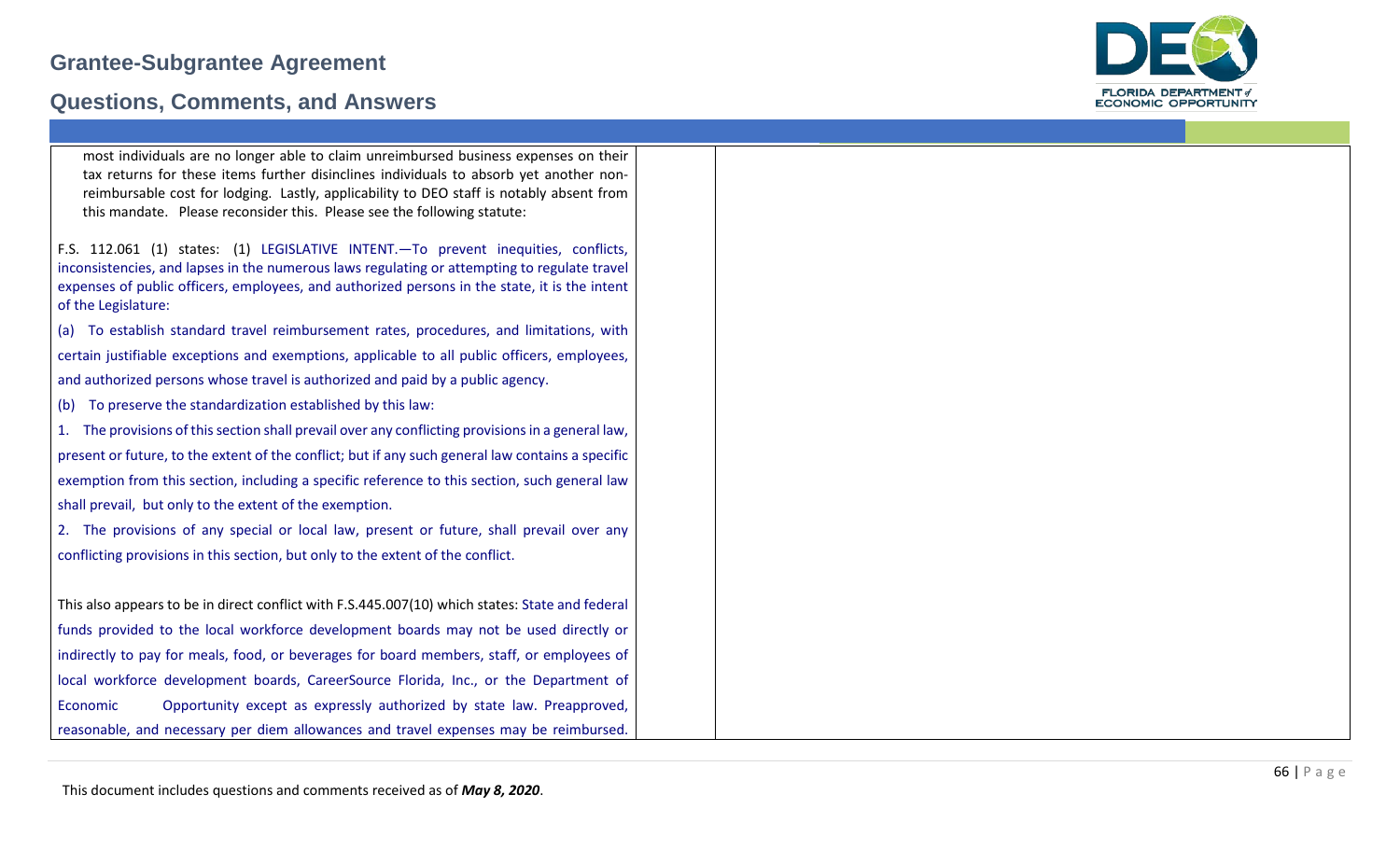

| Such reimbursement shall be at the standard travel reimbursement rates established in s.                               |    |
|------------------------------------------------------------------------------------------------------------------------|----|
| 112.061 and shall be in compliance with all applicable federal and state requirements.                                 |    |
| CareerSource Florida, Inc., shall develop a statewide fiscal policy applicable to the state board                      |    |
| and all local workforce development boards, to hold both the state and local workforce                                 |    |
| development boards strictly accountable for adherence to the policy<br>and subject to                                  |    |
| regular and periodic monitoring by the Department of Economic Opportunity, the                                         |    |
| administrative entity for CareerSource Florida, Inc.                                                                   |    |
|                                                                                                                        |    |
| (Related to item c. ii)<br>13. It is recommended that this section be deleted. It may not have been intended but it is | 11 |
| punitive with no basis for adoption. We understand the need for cost reasonableness                                    |    |
| but do not believe it will be served through adoption of this language.                                                |    |
| Local areas attached to local government are being increasingly asked to adopt policies                                |    |
| not in sync with local government policies - we do not believe this is in accordance with                              |    |
| State powers                                                                                                           |    |
| Local areas which are not part of state government should not have to comply with state                                |    |
| restrictions not required by federal law unless the state is also ready to extend all                                  |    |
| benefits enjoyed by state employees to local area employees                                                            |    |
| There is no WIOA or 2 CFR 200 requirement for this and no interest being served through                                |    |
| this new travel restriction                                                                                            |    |
| Hotels run far more than \$150/day in major cities and visits are not always attached to a                             |    |
| conference where there is a negotiated rate $-$ as long as there is a legitimate business                              |    |
| reason we should not have to be limited to this amount when traveling                                                  |    |
| This also affects Female staff in particular more than their male counterparts. Female                                 |    |
| staff need to know that they can stay in safe locations without having to pay out of                                   |    |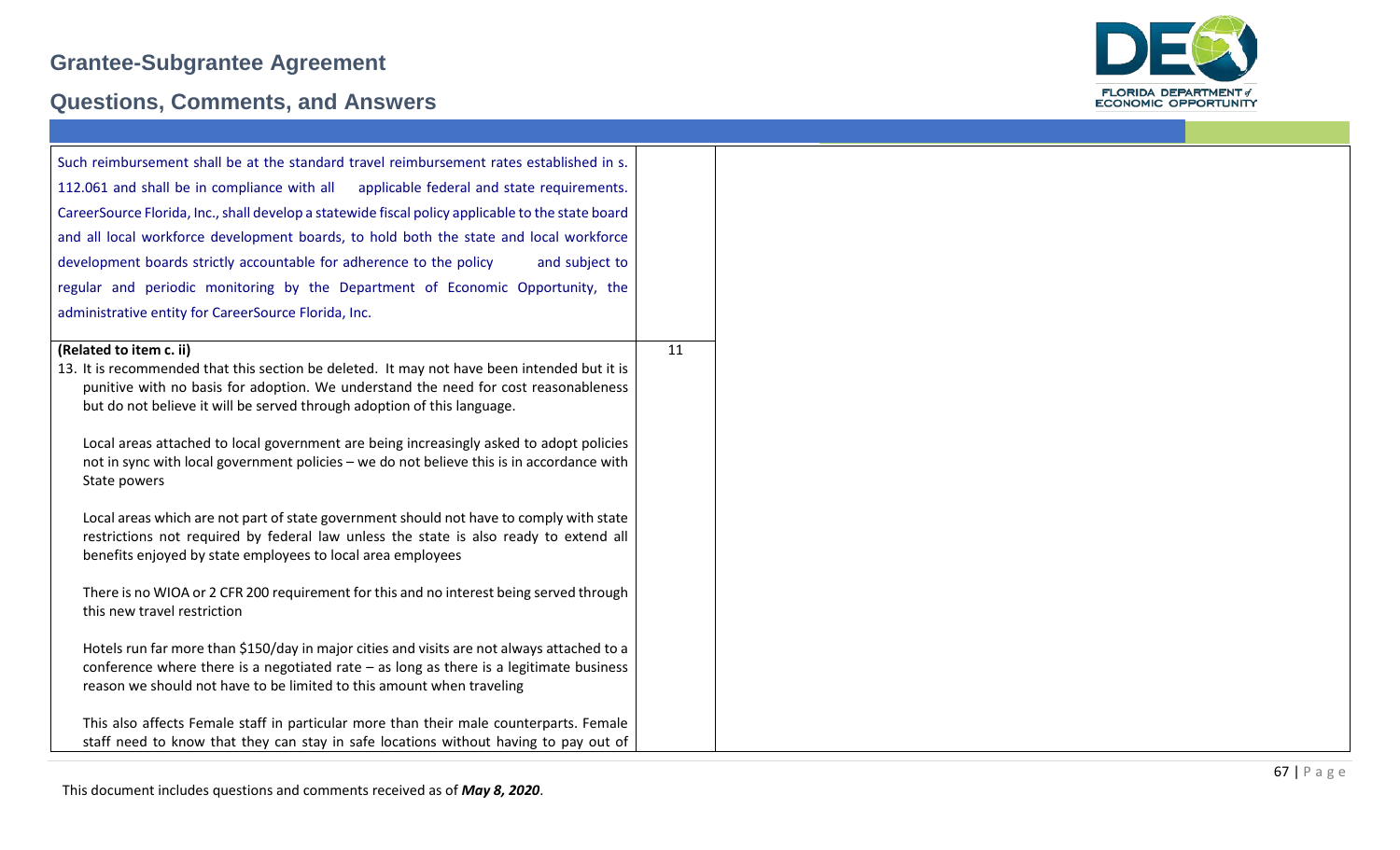

| pocket. This policy has a discriminatory impact as it applies to female staff that would be  |    |                                                                                    |
|----------------------------------------------------------------------------------------------|----|------------------------------------------------------------------------------------|
| forced to stay in locations not as secure or pay out of pocket for those locations whereas   |    |                                                                                    |
| male staff might not be as uncomfortable in those locations and therefore not have to        |    |                                                                                    |
| spend out of pocket.                                                                         |    |                                                                                    |
| Consider different language to assure reasonableness.                                        |    |                                                                                    |
| (Related to item c. ii)                                                                      | 11 | DEO received this comment and in consideration thereof, elected to make no change. |
| 14. The board should be allowed to use non-federal funds as wellnot just employee funds      |    |                                                                                    |
|                                                                                              |    |                                                                                    |
| (Related to item c. ii)                                                                      | 11 |                                                                                    |
| 15. There is no cap of \$150 per day in Sec 112.061 Fla. Stat. Under what authority is this  |    | DEO has reviewed the agreement in light of this comment and has made a change.     |
| cap imposed, and why?                                                                        |    |                                                                                    |
| (Related to item c. ii)                                                                      | 11 |                                                                                    |
| 16. Comment: It is recommended that this section be deleted or modified as it is punitive in |    |                                                                                    |
| nature and it is not required by WIOA or 2 CFR 200 to impose this travel restriction.        |    |                                                                                    |
| Hotels run far more than \$150/day in certain areas and an LWDA may not be able to           |    |                                                                                    |
| benefit from a negotiated group discount rate. As long as there is a valid business reason,  |    |                                                                                    |
| this travel restriction should not be imposed.                                               |    |                                                                                    |
| (Related to item c. ii)                                                                      | 11 |                                                                                    |
| 17. It is recommended that this section be deleted. There is no WIOA or 2 CFR §200           |    |                                                                                    |
| requirement for this and no interest being served through this new travel restriction. It    |    |                                                                                    |
| may not have been intended but these limitations are punitive with no basis for              |    |                                                                                    |
| adoption. We understand the need for cost reasonableness but do not believe it will be       |    |                                                                                    |
| served through adoption of this language. Local areas which are not part of state            |    |                                                                                    |
| government should not have to comply with state restrictions not required by federal         |    |                                                                                    |
| law unless the state is also ready to extend all benefits enjoyed by state employees to      |    |                                                                                    |
| local area employees. Hotels room rates far exceed \$150/day in major cities and visits      |    |                                                                                    |
| are not always attached to a conference where there is a negotiated rate. As long as         |    |                                                                                    |
| there is a legitimate business reason, employees should not have to be limited to this       |    |                                                                                    |
| amount when traveling. This also burdens female staff more than their male                   |    |                                                                                    |
| counterparts. Female staff need to know that they can stay in safe locations without         |    |                                                                                    |
| having to pay out of pocket. This policy potentially discriminates against female staff by   |    |                                                                                    |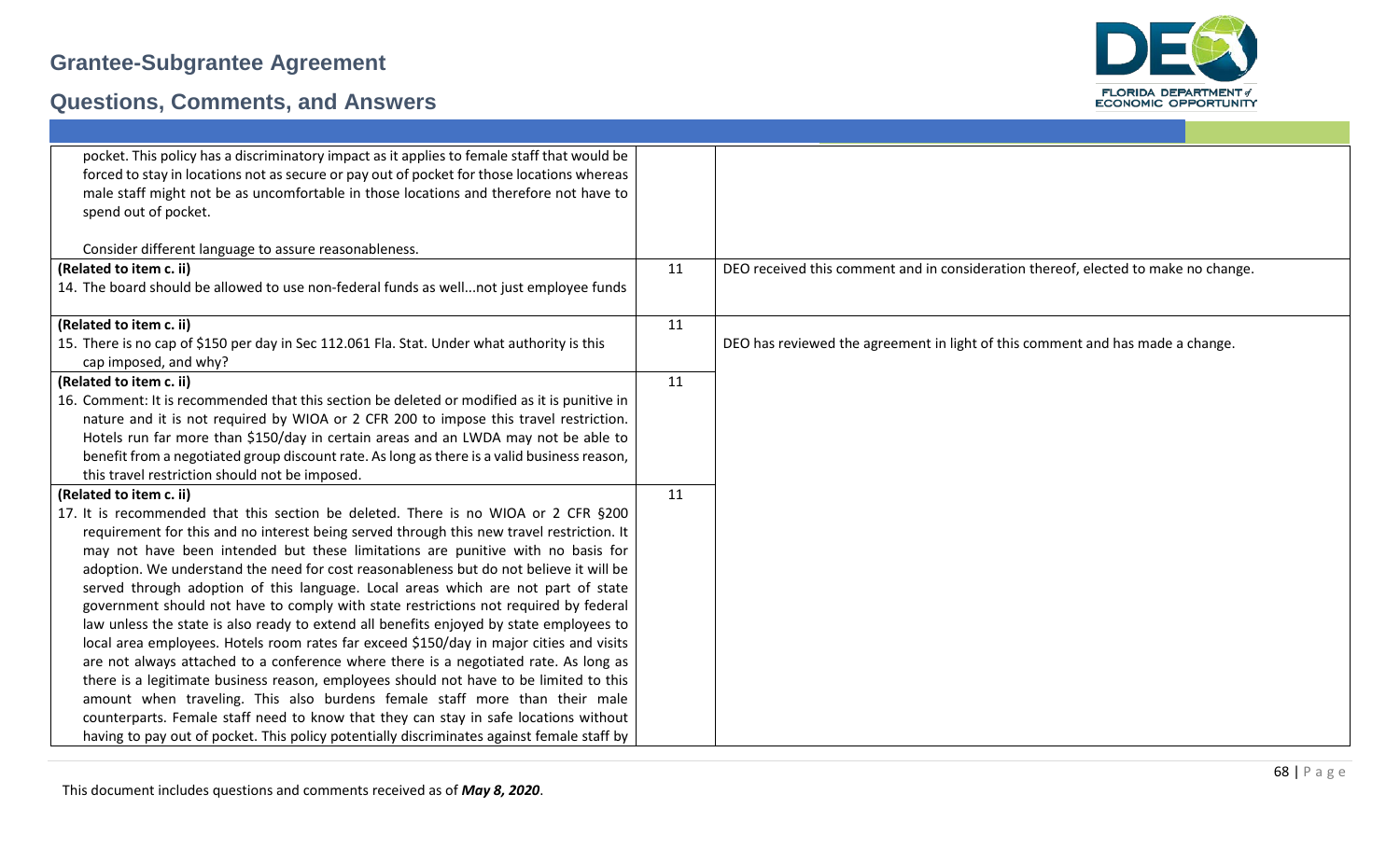



| forcing them pay out of pocket to stay in a safer location whereas male staff might not        |    |                                                                                    |
|------------------------------------------------------------------------------------------------|----|------------------------------------------------------------------------------------|
| be as uncomfortable in those locations and therefore would not have to spend out of            |    |                                                                                    |
| pocket.                                                                                        |    |                                                                                    |
| (Related to item c. ii)                                                                        | 11 |                                                                                    |
| 18. Lodging expenses for an employee of the Board may not exceed \$150 per day,                |    |                                                                                    |
| excluding taxes and fees, unless the Board is participating in a negotiated group rate         |    |                                                                                    |
| discount or the Board obtains and maintains documentation of at least three                    |    |                                                                                    |
| comparable alternatives demonstrating that such lodging at the required rate is not            |    |                                                                                    |
| available. However, an employee of the Board may expend his or her own funds for               |    |                                                                                    |
| any lodging expenses more than \$150 per day.                                                  |    |                                                                                    |
| (Related to item c. iii)                                                                       | 11 | Please review the general responses concerning this section of the agreement.      |
| 19. This will be hard to impose on vendors even some sub-recipients like school boards and     |    |                                                                                    |
| colleges will push back or won't want to do business with us.                                  |    |                                                                                    |
| (Related to item c. iii)                                                                       | 11 |                                                                                    |
| 20. Comment: This will be difficult to require on vendors and subrecipients and will result in |    |                                                                                    |
| push back or even some sub-recipients like school boards and colleges will push back or        |    |                                                                                    |
| possibly not conducting business with the LWDA.                                                |    |                                                                                    |
| (Related to item c. iii)                                                                       | 11 |                                                                                    |
| 21. Some important sub-recipients such as school boards and colleges may be unwilling to       |    |                                                                                    |
| do business with us if this requirement is forced upon them.                                   |    |                                                                                    |
| (Related to item c. iii)                                                                       | 11 | DEO received this comment and in consideration thereof, elected to make no change. |
| 22. The Board shall ensure that travel and expense reimbursements made to vendors and          |    |                                                                                    |
| subrecipients are in accordance with the Board's travel and expense policy and aligned         |    |                                                                                    |
| with local market rates and event surge price increases. The Board's travel and expense        |    |                                                                                    |
| policy must ensure that vendor reimbursements are made at a fair the lowest possible           |    |                                                                                    |
| cost necessary to ensure a reasonable level of service, comfort, and security.                 |    |                                                                                    |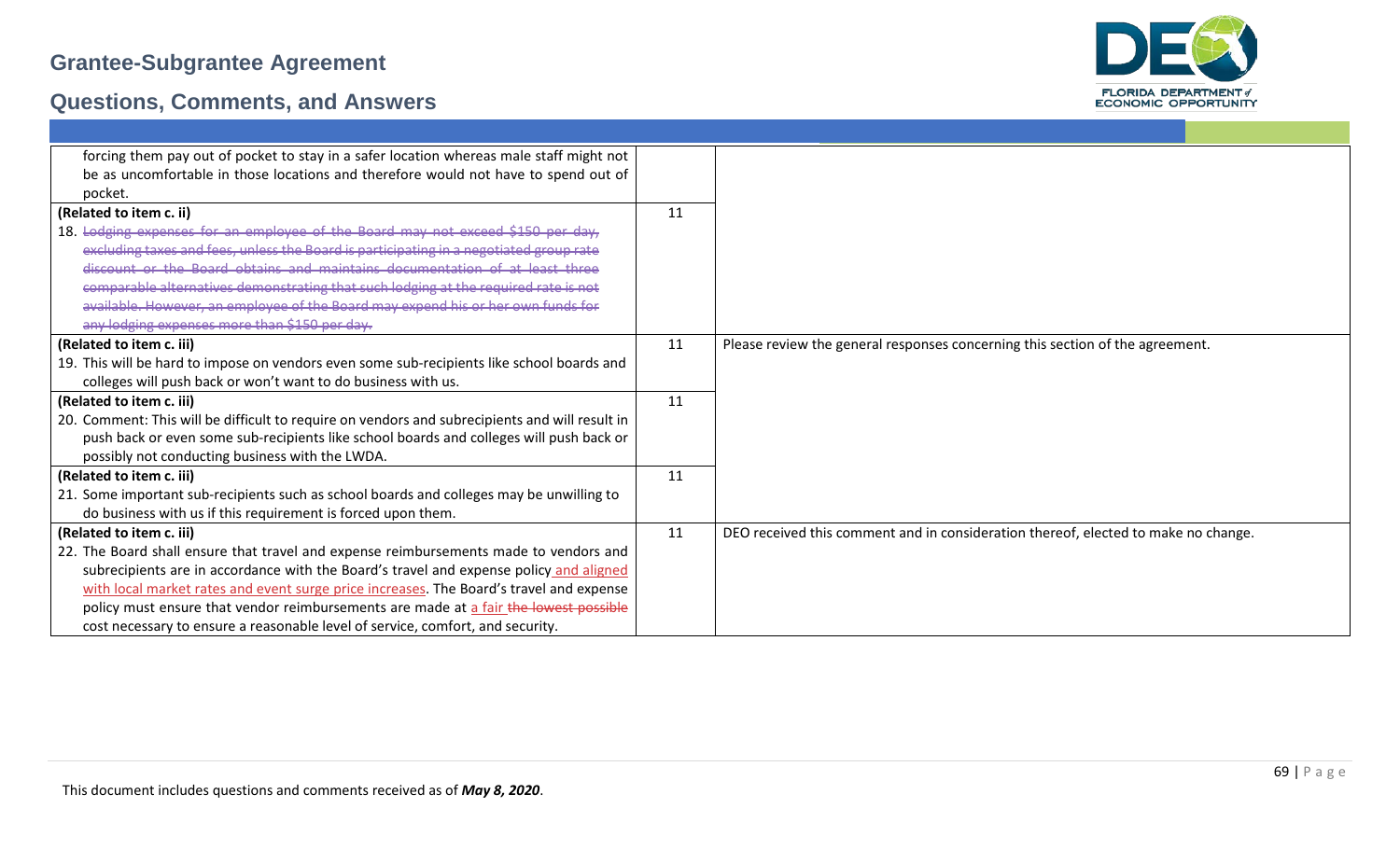

#### **12. Board Governance, Responsibilities, and Transparency**

#### General response - Section 12

DEO received the third-highest volume of questions and comments related to Section 12. Section 12 concerns board governance, responsibilities, and transparency. DEO first wishes to thank those local boards that have presented themselves with the highest levels of accountability – DEO looks to you as a guide and model for what good governance at the local board level should endeavor to be.

DEO received 18 comments and questions regarding the new online posting requirements for the boards. DEO cannot emphasize enough the duty of the local boards to operate in an open and transparent manner, and that all funds are treated with accountability. Recent experiences have shown that board staff may not be fully communicating with the board with respect to hiring and promotion, and the online posting requirements are intended to address that issue. With respect to posting employee position information and salaries, DEO is not requesting that the local boards post individual's names.

With respect to reporting litigation, investigations, or discoveries of violations of federal criminal law, DEO has an interest in understanding the impact or potential impact to or the use of state or federal funding through board litigation, responses to investigations, and allegations of fraud or bribery. This information must be disclosed to DEO consistent with the terms of the agreement.

| <b>Question / Comment</b>                                                                | <b>Document</b> | Response                                                                      |
|------------------------------------------------------------------------------------------|-----------------|-------------------------------------------------------------------------------|
|                                                                                          | Page #          |                                                                               |
| 1. This entire section is somewhat in the weeds and petty. It's overbearing. To post     | 11              | Please review the general responses concerning this section of the agreement. |
| everything you ask for on a web site would require a separate website, when we all use   |                 |                                                                               |
| the same as our organization's services site. We will run up some nice costs to create a |                 |                                                                               |
| separate website for all of your requirements. There is such a thing as overdoing the    |                 |                                                                               |
| transparency intent.                                                                     |                 |                                                                               |
| 2. What is the need for going beyond what WIOA requires?                                 | 11              |                                                                               |
| (Related to item a)                                                                      | 11              | Please review the general responses concerning this section of the agreement. |
| 3. The statement suggested in comment # 1 would apply and therefore the statement in     |                 |                                                                               |
| item a would not be necessary ("both parties agree to follow federal and state laws,     |                 |                                                                               |
| Codes of Federal Regulations, and Uniform Guidance in all fiscal and programmatic        |                 |                                                                               |
| operations relative to the programs covered under this agreement").                      |                 |                                                                               |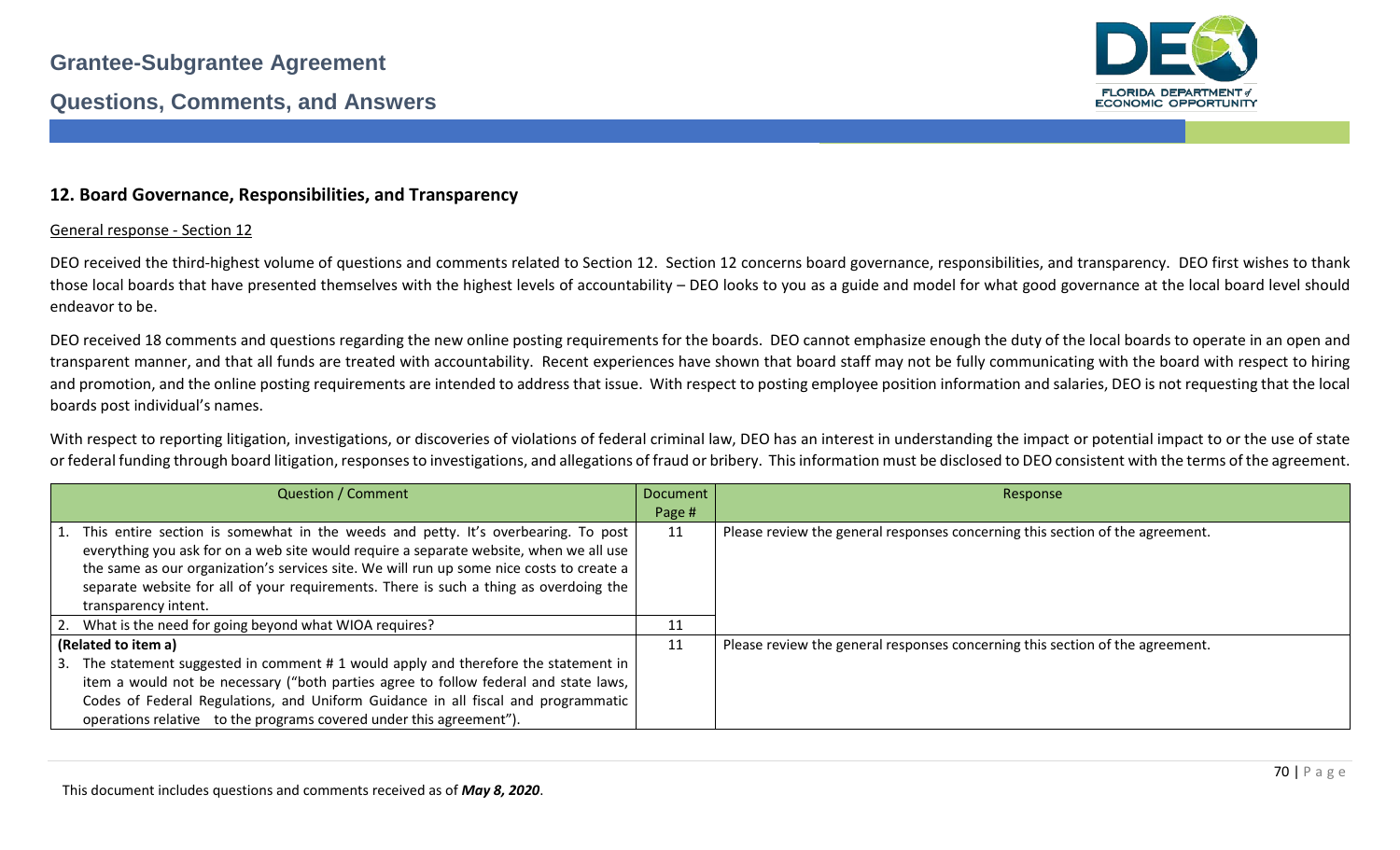

| (Related to item b)                                                                                                                                                                | 11 | Please review the general responses concerning this section of the agreement. |
|------------------------------------------------------------------------------------------------------------------------------------------------------------------------------------|----|-------------------------------------------------------------------------------|
| WIOA only requires items i, iv, and vii be posted. There is no state or federal requirement<br>4.                                                                                  |    |                                                                               |
| for the highlighted items/records (ii, iii, v, vi, vii (within 15 days of board approval), and                                                                                     |    |                                                                               |
| viii to be posted. All of these documents are available through a public records request.                                                                                          |    |                                                                               |
| If a local area is attached to local government DEO is going beyond Home Rule and                                                                                                  |    |                                                                               |
| Charter rights of local government by making the above highlighted postings a                                                                                                      |    |                                                                               |
| requirement                                                                                                                                                                        |    |                                                                               |
|                                                                                                                                                                                    |    |                                                                               |
| Compensation and salaries - while the state does post, most local governmental units                                                                                               |    |                                                                               |
| do not post this information. Posting this information can lead to dissatisfaction among                                                                                           |    |                                                                               |
| non-executive staff who generally don't inquire as to the salaries of other non-executive                                                                                          |    |                                                                               |
| staff. This may lead to unintended consequences of law suits, complaints and other types                                                                                           |    |                                                                               |
| of HR claims. This is because most boards are single focus entities with easily identified<br>positions as opposed to all the staff at the state or a college                      |    |                                                                               |
|                                                                                                                                                                                    |    |                                                                               |
| While local staff salaries can be deemed public record by the state and can be requested                                                                                           |    |                                                                               |
| many local staff would be very uncomfortable knowing their neighbor can look on their                                                                                              |    |                                                                               |
| work website and see their salaries. Consider only requiring executive staff salary                                                                                                |    |                                                                               |
| postings if any.                                                                                                                                                                   |    |                                                                               |
|                                                                                                                                                                                    |    |                                                                               |
| Studies have shown that not all transparency has the positive results intended. What<br>interest is served in the posting of contracts? Again, while these are public records they |    |                                                                               |
| are rarely requested. We think this would impact local area ability to negotiate with                                                                                              |    |                                                                               |
| private entities bidding on local contracts                                                                                                                                        |    |                                                                               |
|                                                                                                                                                                                    |    |                                                                               |
| We are not sure what interest is served by posting the interlocal agreements (which in                                                                                             |    |                                                                               |
| some case are already posted as part of Local Plan documents anyway). There is already                                                                                             |    |                                                                               |
| a federal requirement that local elected officials be provided with the interlocal upon                                                                                            |    |                                                                               |
| election to a position which makes them a part of the governance structure                                                                                                         |    |                                                                               |
|                                                                                                                                                                                    |    |                                                                               |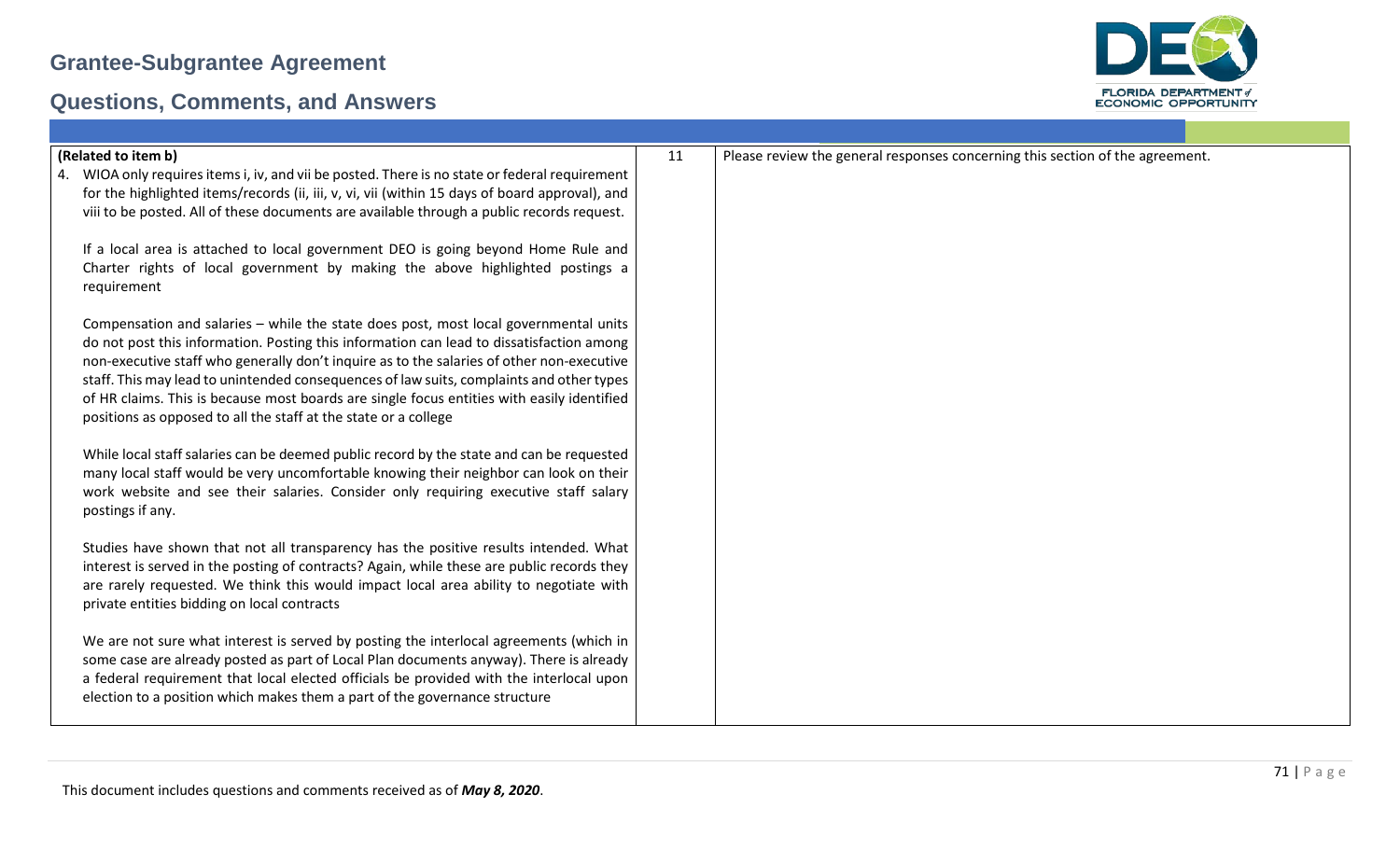

| DEO already gets these documents upon request or during monitoring so DEO has no                                                                                                                                                                                                                                                                                                                                                                                                                                                                        |          |                                                                               |
|---------------------------------------------------------------------------------------------------------------------------------------------------------------------------------------------------------------------------------------------------------------------------------------------------------------------------------------------------------------------------------------------------------------------------------------------------------------------------------------------------------------------------------------------------------|----------|-------------------------------------------------------------------------------|
| reason to have to pull the documents from the local websites.                                                                                                                                                                                                                                                                                                                                                                                                                                                                                           |          |                                                                               |
| Most boards and one-stops share the same websites - contracts and salaries so easily                                                                                                                                                                                                                                                                                                                                                                                                                                                                    |          |                                                                               |
| accessible to participants and customers who would not otherwise think to request this                                                                                                                                                                                                                                                                                                                                                                                                                                                                  |          |                                                                               |
| information may give rise to a variety of demands and complaints such as a participant                                                                                                                                                                                                                                                                                                                                                                                                                                                                  |          |                                                                               |
| not receiving the services that were "contracted for", misunderstandings about what was<br>contracted for, comparisons with services received and the wages paid an individual                                                                                                                                                                                                                                                                                                                                                                          |          |                                                                               |
|                                                                                                                                                                                                                                                                                                                                                                                                                                                                                                                                                         |          |                                                                               |
| Posting audits and broadcasting total funds is very different from posting funds                                                                                                                                                                                                                                                                                                                                                                                                                                                                        |          |                                                                               |
| associated with a college, school board or governmental entity. Local funds are specific                                                                                                                                                                                                                                                                                                                                                                                                                                                                |          |                                                                               |
| and much easier to identify - we would request the state reconsider as a public records                                                                                                                                                                                                                                                                                                                                                                                                                                                                 |          |                                                                               |
| request would provide this.                                                                                                                                                                                                                                                                                                                                                                                                                                                                                                                             |          |                                                                               |
| ADA requirements would have to be met for all non required postings as the state is                                                                                                                                                                                                                                                                                                                                                                                                                                                                     |          |                                                                               |
| aware this is costly.                                                                                                                                                                                                                                                                                                                                                                                                                                                                                                                                   |          |                                                                               |
| (Related to item b)                                                                                                                                                                                                                                                                                                                                                                                                                                                                                                                                     | 11       |                                                                               |
| 5. Posting on our website - things like staff names and salaries are just a surefire way to                                                                                                                                                                                                                                                                                                                                                                                                                                                             |          |                                                                               |
|                                                                                                                                                                                                                                                                                                                                                                                                                                                                                                                                                         |          |                                                                               |
|                                                                                                                                                                                                                                                                                                                                                                                                                                                                                                                                                         |          |                                                                               |
|                                                                                                                                                                                                                                                                                                                                                                                                                                                                                                                                                         |          |                                                                               |
|                                                                                                                                                                                                                                                                                                                                                                                                                                                                                                                                                         |          |                                                                               |
| 6. As a private nonprofit, boards should not have to list their employee salaries, benefits,                                                                                                                                                                                                                                                                                                                                                                                                                                                            |          |                                                                               |
| and bonuses to the public. These aren't state employeesAnd, to calculate the wages,                                                                                                                                                                                                                                                                                                                                                                                                                                                                     |          |                                                                               |
| benefits, and bonuses for each person is more than what the state employees have                                                                                                                                                                                                                                                                                                                                                                                                                                                                        |          |                                                                               |
| posted publicly.                                                                                                                                                                                                                                                                                                                                                                                                                                                                                                                                        |          |                                                                               |
|                                                                                                                                                                                                                                                                                                                                                                                                                                                                                                                                                         |          |                                                                               |
|                                                                                                                                                                                                                                                                                                                                                                                                                                                                                                                                                         |          |                                                                               |
|                                                                                                                                                                                                                                                                                                                                                                                                                                                                                                                                                         |          |                                                                               |
| create discontent within our organizations. Same for posting contractsif we have an<br>RFP out there seeking proposers, why would we put up all the details to give anyone an<br>unfair advantage? Besides, anyone needing particular information can already file a<br>public records request and get it.<br>(Related to item b)<br>(Related to item b)<br>7. WIOA only requires items i, iv, and vii be posted. There is no state or federal requirement<br>for the other items or records to be posted Further, all of these documents are available | 11<br>11 | Please review the general responses concerning this section of the agreement. |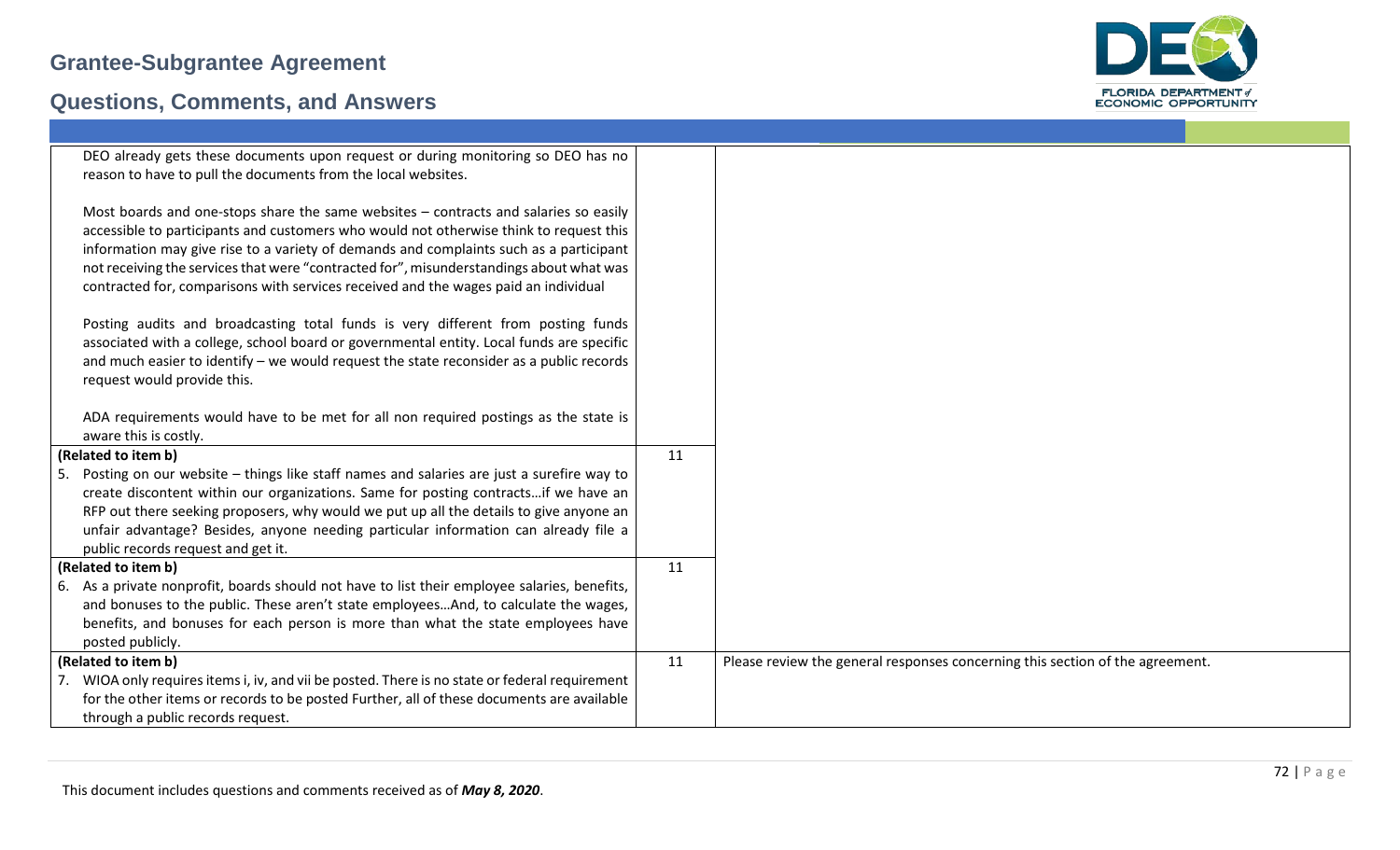

| In regard to compensation and salaries, while the state does post this information, most  |    |
|-------------------------------------------------------------------------------------------|----|
| local governmental units do not do so. Posting salary information can lead to             |    |
| dissatisfaction among non-executive staff who generally don't inquire as to the salaries  |    |
| of other non-executive staff. This may lead to law suits, complaints and other types of   |    |
| HR claims. While local staff salaries can be deemed public record by the state and can be |    |
| requested, many local staff would be very uncomfortable knowing their neighbor can        |    |
| look on their work website and see their salaries. Please consider only requiring         |    |
| executive staff salary postings, if any.                                                  |    |
| In regard to the posting of contracts while these are public records, they are rarely     |    |
| requested. We think this requirement could negatively impact local area ability to        |    |
| negotiate with private entities bidding on local contracts                                |    |
| Additionally, we are not sure what interest is served by posting the inter-local          |    |
| agreements (which in some case are already posted as part of Local Plan documents         |    |
| anyway). There is already a federal requirement that local elected officials be provided  |    |
| with the inter-local upon election to a position which makes them a part of the           |    |
| governance structure. DEO already gets these documents upon request or during             |    |
| monitoring so DEO has no reason to have to pull the documents from the local websites.    |    |
| Posting audits and broadcasting total funds is very different from posting funds          |    |
| associated with a college, school board or governmental entity. Local funds are specific  |    |
| and much easier to identify - we would request the state reconsider this requirement as   |    |
| a public records request would provide this information.                                  |    |
| ADA requirements would have to be met for all non-required postings. Compliance will      |    |
| be costly.                                                                                |    |
| (Related to item b)                                                                       | 11 |
| The following information must be posted on the Board's website in a manner easily        |    |
| accessed by the public:                                                                   |    |
| i. Notice of all Board meetings at least seven days before the meeting                    |    |
| is to occur. Notice of special board meetings must be posted at least                     |    |
| 72 hours before the meeting is to occur. Such notice shall be                             |    |
| extended to all staff, including local DEO team members.                                  |    |
| Employee positions and salary information for each position                               |    |
| (including any benefits and performance bonuses), including                               |    |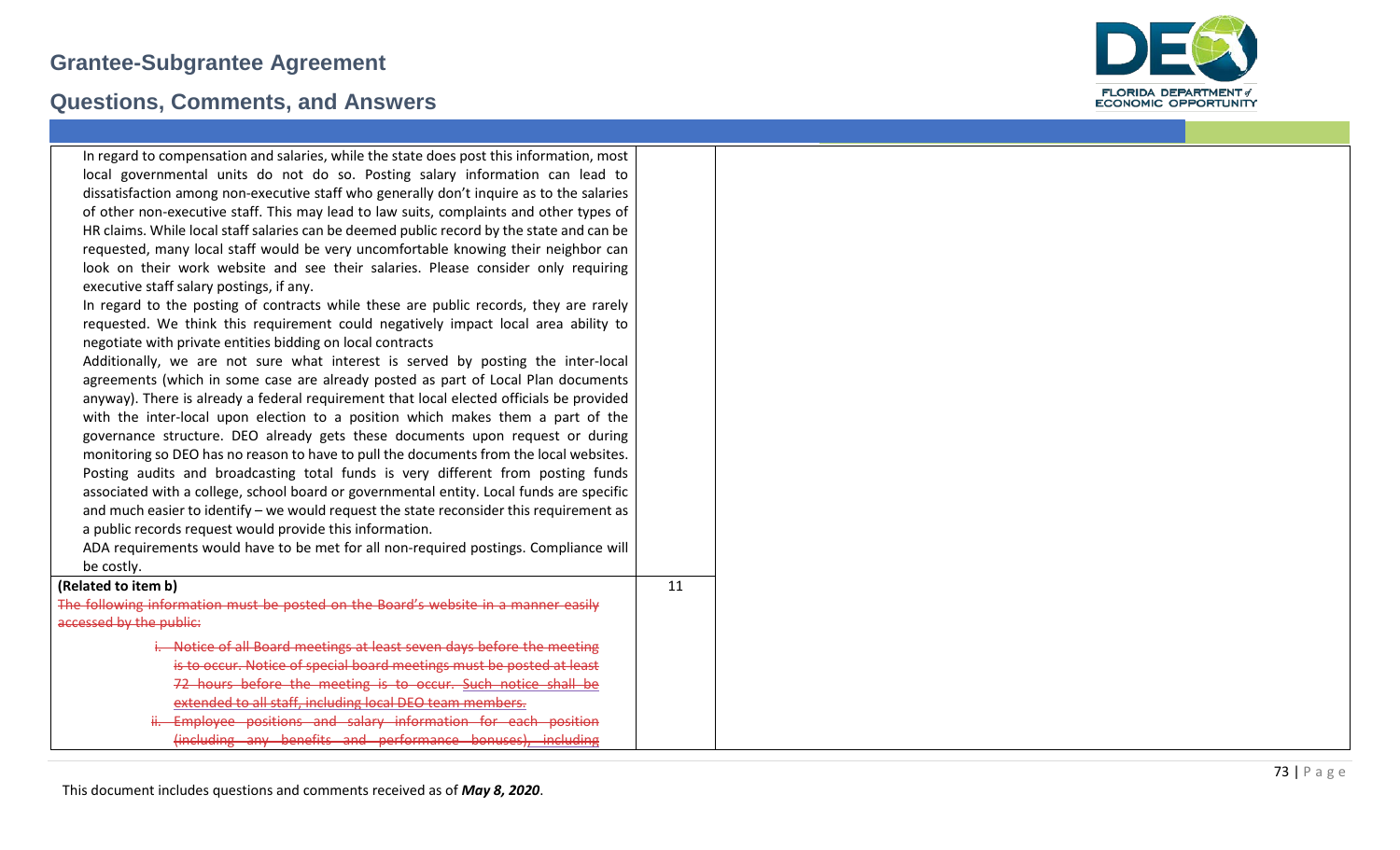

| contracted and jointly-managed staff                                                            |    |                                                                                                 |
|-------------------------------------------------------------------------------------------------|----|-------------------------------------------------------------------------------------------------|
| iii.j. A plain language version of any contract that is estimated to exceed                     |    |                                                                                                 |
| \$35,000 with a private entity, municipality, city, town, or vendor of                          |    |                                                                                                 |
| services, supplies, or programs, including marketing, or for the purchase                       |    |                                                                                                 |
| or lease or use of lands, facilities, or properties. "Plain language version,"                  |    |                                                                                                 |
| in this context, shall mean that the publicly-accessible version of the                         |    |                                                                                                 |
| contract shall come with a glossary defining all terms-of-art employed                          |    |                                                                                                 |
| throughout the contract; this includes sub-recipients.                                          |    |                                                                                                 |
| iv. A list of all Board members, company or entity that the Board                               |    |                                                                                                 |
| member is employed by or owns, and their terms of service.                                      |    |                                                                                                 |
| v. Interlocal                                                                                   |    |                                                                                                 |
| agreement(s), as                                                                                |    |                                                                                                 |
| applicable vi.                                                                                  |    |                                                                                                 |
| <b>Single Audit for</b>                                                                         |    |                                                                                                 |
| the last two years.                                                                             |    |                                                                                                 |
| $\overline{\text{with}}$<br>Board meeting minutes within 15 days of Board approval.             |    |                                                                                                 |
| viii. All active agreements with another board that delegates partial or complete               |    |                                                                                                 |
| responsibility for any duties the Board is expected, required, or mandated                      |    |                                                                                                 |
| to perform under this Agreement or WIOA, even if the cost is not                                |    |                                                                                                 |
| expected to exceed \$35,000.                                                                    |    |                                                                                                 |
| Board meetings and minutes are not necessarily pubic and exposing private employees to          |    |                                                                                                 |
| this level of disclosure and public scrutiny is unnecessary, not required, and could frankly be |    |                                                                                                 |
| unsafe for the employees.                                                                       |    |                                                                                                 |
| (Related to item b. i)                                                                          | 11 | Costs of benefits should include the estimated annual cost of the employer's share of health    |
| 8. No issue with providing salary and bonus information but including benefits as well is       |    | benefits, FICA, Medicare, retirement plans, unemployment insurance, worker's compensation       |
| over the top. What benefits are included in this?                                               |    | insurance, employer provided disability benefit premium, employer provided life insurance       |
|                                                                                                 |    | premium, sick and annual leave, and other benefits partially or wholly paid for by an employer. |
| (Related to item b. ii)                                                                         | 12 | No, this is only applicable to board staff and not contracted staff or jointly managed.         |
| 9. Does this include contracted/provider staff and jointly managed staff?                       |    |                                                                                                 |
|                                                                                                 |    |                                                                                                 |
| (Related to item b. ii)                                                                         | 12 | Please review the general responses concerning this section of the agreement.                   |
| 10. Could this not be handled with a range. With a fight for employees you need to have         |    |                                                                                                 |
| some advantage to getting good talent. This would just be a mess.                               |    |                                                                                                 |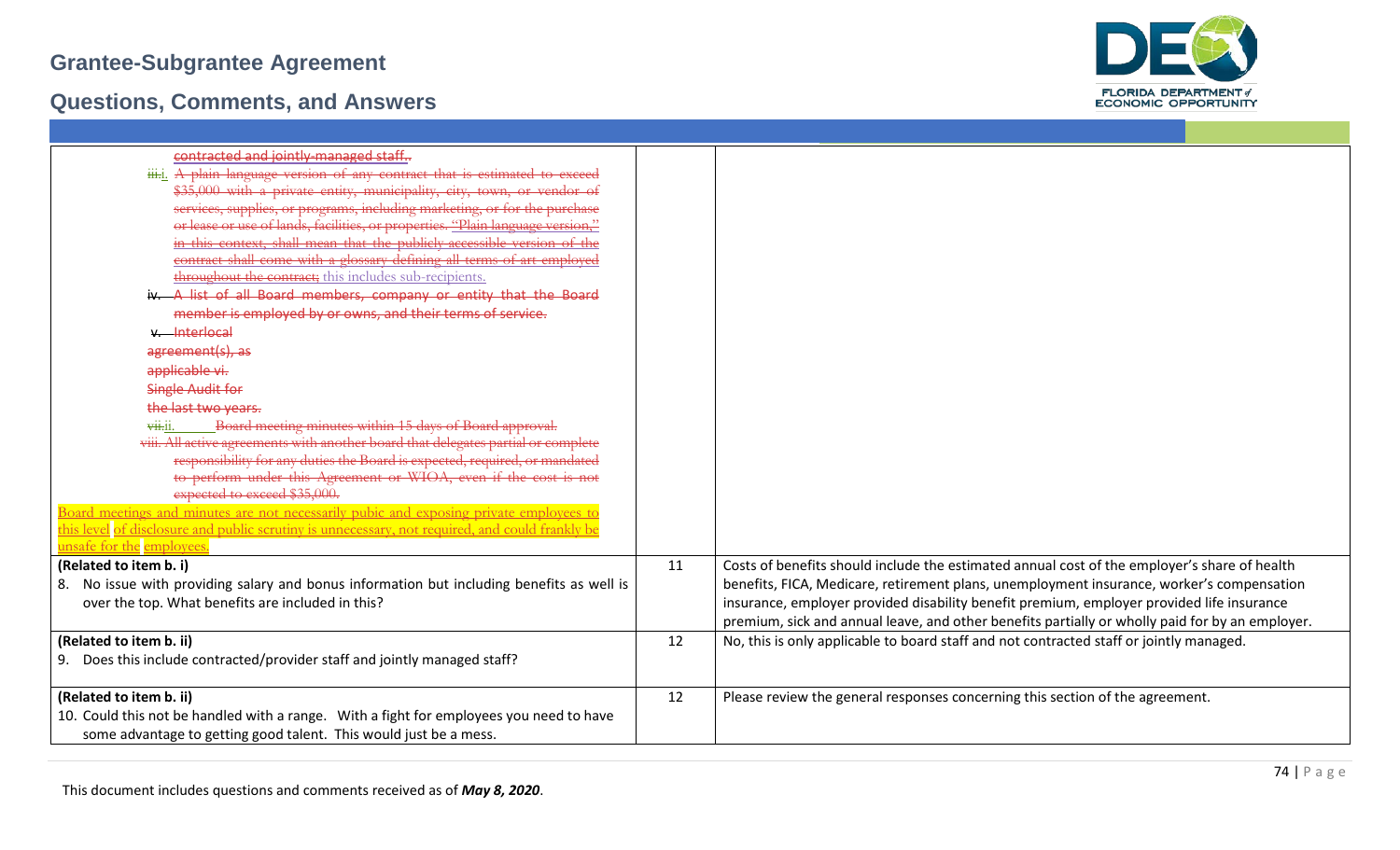

| (Related to item b. ii)                                                                          | 12 | Please review the general responses concerning this section of the agreement.                 |
|--------------------------------------------------------------------------------------------------|----|-----------------------------------------------------------------------------------------------|
| 11. Revise to a salary range for positions rather than for "each position".                      |    |                                                                                               |
|                                                                                                  |    |                                                                                               |
| (Related to item b. ii)                                                                          | 12 | DEO received this comment and in consideration thereof, elected to make no change.            |
| 12. Because DEO and other State Departments/Divisions do this does not mean that it should       |    |                                                                                               |
| be passed down to separate non-profit organizations. Employee salaries can and should            |    |                                                                                               |
| be open to public inquiry when asked for. It can be reported to monitors and auditors            |    |                                                                                               |
| when requested but posting it on a website is over reacting to monitoring failures. The          |    |                                                                                               |
| following is recommended:                                                                        |    |                                                                                               |
|                                                                                                  |    |                                                                                               |
| Remove this requirement.<br>$\bullet$                                                            |    |                                                                                               |
| Substitute the language which states that the information about executive salaries shall         |    |                                                                                               |
| be provided to DEO as part of the programmatic and/or financial monitoring.                      |    |                                                                                               |
| (Related to item b. iii)                                                                         | 12 | This phrase comports with its common meaning. Only the boards are expected to comply with the |
| 13. Please define plain language. Does this include sub-recipients?                              |    | transparency requirements listed in this paragraph.                                           |
|                                                                                                  |    |                                                                                               |
| (Related to item b. iii)                                                                         | 12 | Please review the general responses concerning this section of the agreement.                 |
| 14. All of these contracts are public records, subject to disclosure under the public records    |    |                                                                                               |
| act. The majority of LWDB contracts exceed \$35k. The amount of time to review whether           |    |                                                                                               |
| a contract contains information which is confidential and exempt from disclosure before          |    |                                                                                               |
| posting on the website will be extensive. Further, what is a "plain language version"? This      |    |                                                                                               |
| requirement should be deleted.                                                                   |    |                                                                                               |
| (Related to item b. iii)                                                                         | 12 | Please review the general responses concerning this section of the agreement.                 |
| 15. For a board of our size, posting all contracts over \$35K will create an administrative      |    |                                                                                               |
| burden. Since we operate under the Florida Sunshine Law, requestors can see any                  |    |                                                                                               |
| document they want when requested. If this is not a problem now, why add more                    |    |                                                                                               |
| administrative burden to Board staff? Our Board and Committee packages are posted                |    |                                                                                               |
| and all expenditures are listed by vendor. This is already available to the public. If a citizen |    |                                                                                               |
| wants to see a contract, we comply with the request. The following is recommended:               |    |                                                                                               |
|                                                                                                  |    |                                                                                               |
|                                                                                                  |    |                                                                                               |
| Remove this language causing an administrative burden and extensive monitoring<br>challenge.     |    |                                                                                               |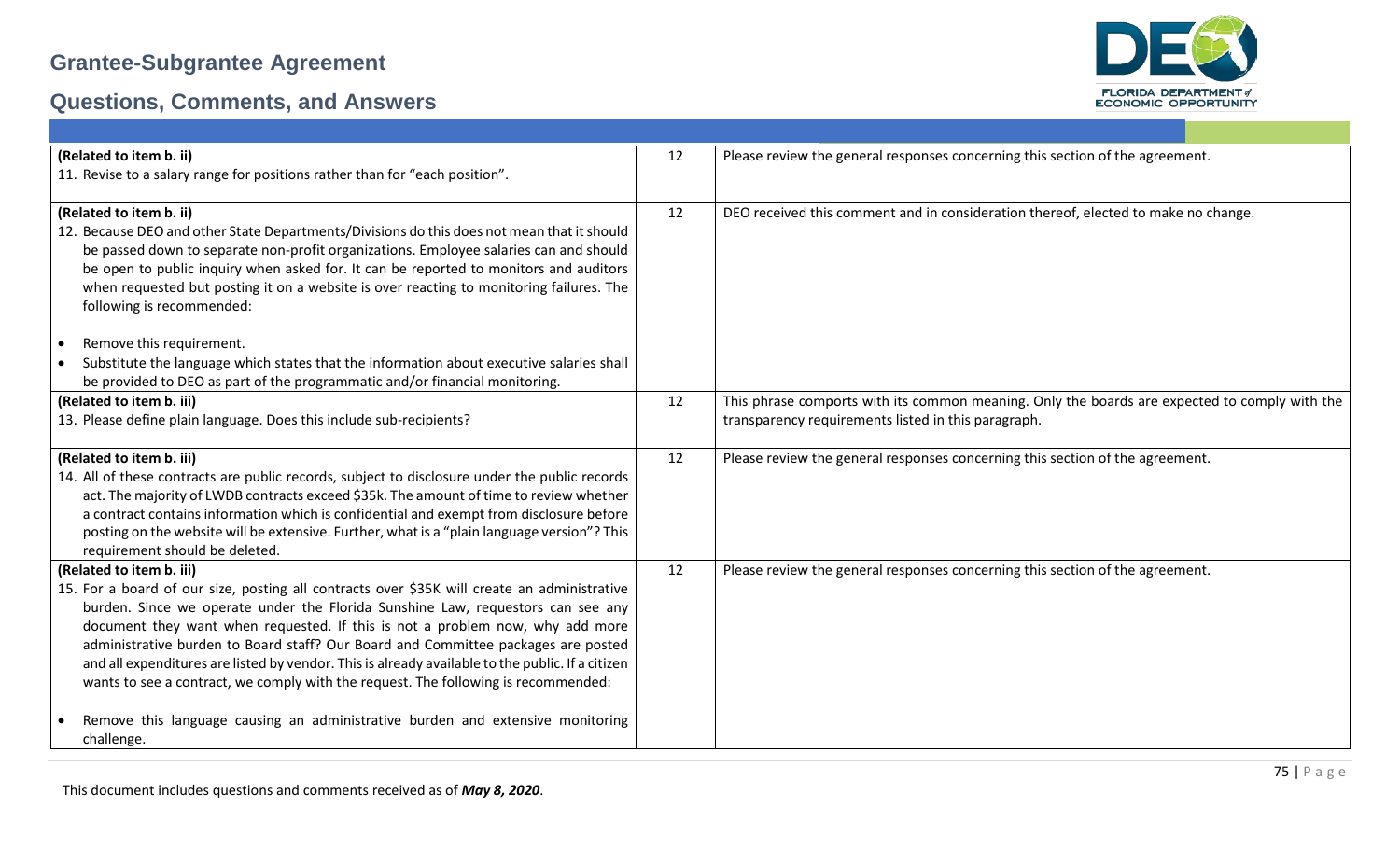

| (Related to item b. iii)                                                                        | 12 | DEO received this comment and in consideration thereof, elected to make no change. |
|-------------------------------------------------------------------------------------------------|----|------------------------------------------------------------------------------------|
| 16. The term "plain language version" is undefined. Further, the restatement of legal           |    |                                                                                    |
| agreements into terms easily understood by those having little or no knowledge of legal         |    |                                                                                    |
| terms and their import, if that is the intent of this provision, may entail considerable        |    |                                                                                    |
| extra legal expense for local Boards. Please delete this provision.                             |    |                                                                                    |
| (Related to item b. i. $-$ iv.)                                                                 | 12 | Please review the general responses concerning this section of the agreement.      |
| 17. It is our understanding that only items i., iv. and vii. are mandated for posting according |    |                                                                                    |
| to the law. Although most of the other items may be considered public record,                   |    |                                                                                    |
| individuals interested in obtaining this information can easily submit public record            |    |                                                                                    |
| requests. Also, keeping up with the ADA requirements for many of these requested                |    |                                                                                    |
| website postings will be difficult and costly. Local counties have decreased the number         |    |                                                                                    |
| of items posted because they cannot afford the related costs. At least for smaller boards,      |    |                                                                                    |
| and likely for others, the costs of ensuring the ADA requirements are met for all postings,     |    |                                                                                    |
| combined with the man hours needed to keep up with these postings, will be                      |    |                                                                                    |
| problematic. In addition, some LWDBs websites have size/data constraints imposed by             |    |                                                                                    |
| the website hosts (sometimes based on cost and budget limitations). Transparency does           |    |                                                                                    |
| not mean every document or piece of information needs to be posted on a website.                |    |                                                                                    |
| Transparency may also be reflected in open to the public committee/board meetings and           |    |                                                                                    |
| via public record requests. A general statement that LWDBs must follow the Sunshine             |    |                                                                                    |
| Law should suffice. Please reconsider this section.                                             |    |                                                                                    |
|                                                                                                 |    |                                                                                    |
| i. - Please cite the regulatory authority that requires meetings be posted at least 7 days      |    |                                                                                    |
| prior to the meeting?                                                                           |    |                                                                                    |
|                                                                                                 |    |                                                                                    |
| ii. - Posting of employee positions and salary - Please remove this item. While we              |    |                                                                                    |
| understand this may be considered public record, posting to the website is not mandated         |    |                                                                                    |
| in the law, and is likely to have negative consequences on employee satisfaction and            |    |                                                                                    |
| morale. Salaries for similar positions may vary due to length of service within the             |    |                                                                                    |
| organization. Some boards have incentive policies that are not based on across the              |    |                                                                                    |
| board awards, but instead are based on factors such as annual evaluation scores, length         |    |                                                                                    |
| of service, level of responsibility in the organization, etc. While the determination of        |    |                                                                                    |
| calculations may be standardized, amounts may vary per employee. Again, posting this            |    |                                                                                    |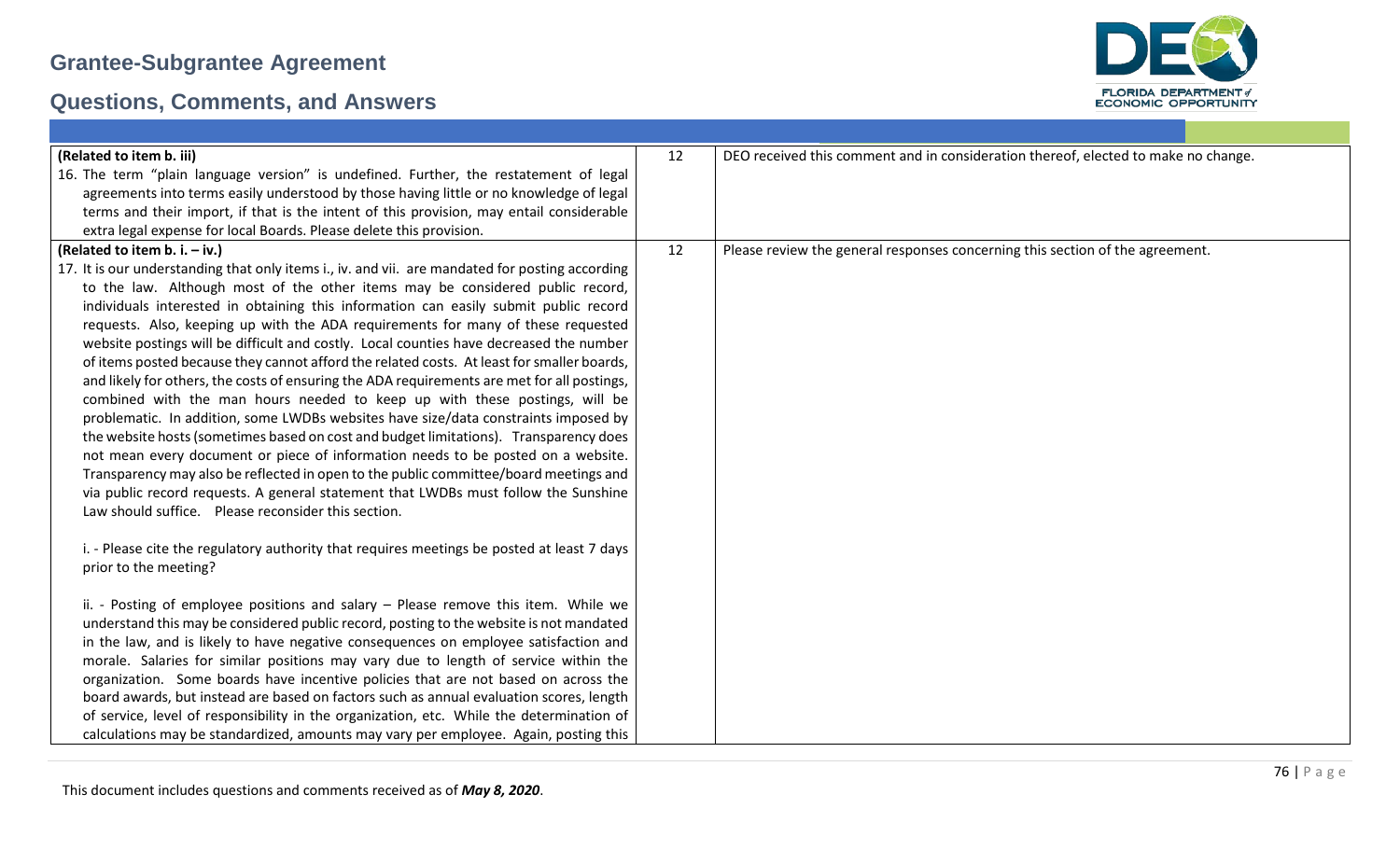### **Questions, Comments, and Answers**



information is likely to cause dissatisfaction, decreased morale, various HR complaints, and possible lawsuits. Also, since wage rates vary across LWDBs, this encourages job hopping to entities that are able to pay higher wages for similar positions. Individuals seeking this information can easily submit a public records request. If oversight is the issue, wage information can be reviewed by DEO during financial monitoring. We suggest this item be removed, or, allow boards to post generic board approved salary structures (pay scales/ranges for positions) only, not to include specific individuals' pay.

iii. - Please, what is the purpose of posting all contracts above \$35,000? Please consider our comments concerning the costs of keeping up with ADA requirements of all website postings, as well as website data/size constraints.

iv. - No issue

v. - Please, what is the purpose of posting the Interlocal Agreement? Please consider our comments concerning the costs of keeping up with ADA requirements of all website postings, as well as website data/size constraints.

vi. - Please, what is the purpose of posting the Single Audits for the last two years? Audit results are already sent to DEO, reviewed at board meetings, and available through public record requests. Please consider our comments concerning the costs of keeping up with ADA requirements of all website postings, as well as website data/size constraints.

vii. - No issue

viii. - Same comments as item # iii.

In addition, many marketing experts share the opinion that businesses frequently put too much information on their websites, much of which is not read and not considered helpful to the general user. This appears to be what is being requested of LWDBs. The majority of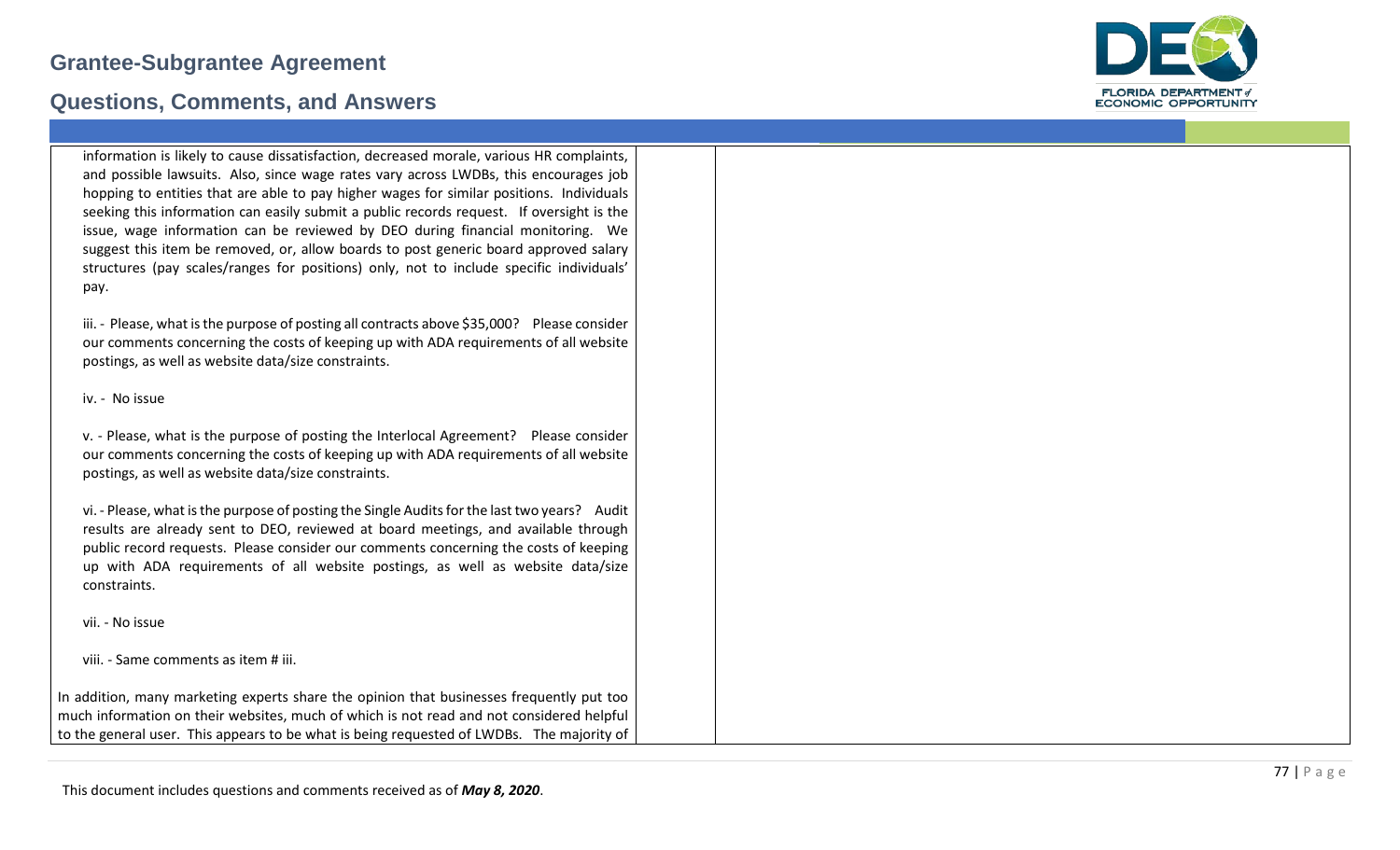

| businesses and individuals accessing our websites are seeking information on services            |    |                                                                               |
|--------------------------------------------------------------------------------------------------|----|-------------------------------------------------------------------------------|
| available to them, and how to access those services. It is our opinion that this is the type of  |    |                                                                               |
| information LWDBs should concentrate on posting and keeping updated and ADA compliant,           |    |                                                                               |
| rather than staff salaries, contracts, interlocal agreements, and single audit reports. As noted |    |                                                                               |
| above, anyone interested in this other information can submit a public records request.          |    |                                                                               |
| (Related to item b. i. - viii)                                                                   | 12 | Please review the general responses concerning this section of the agreement. |
| 18. Comment: WIOA only requires items i, iv, and vii be posted. There is no state or federal     |    |                                                                               |
| requirement for the highlighted items/records to be posted. All of these documents are           |    |                                                                               |
| available through a public records request.                                                      |    |                                                                               |
|                                                                                                  |    |                                                                               |
| Compensation and salaries - while the state does post, most local governmental units             |    |                                                                               |
| do not post this information. Posting this information can lead to dissatisfaction among         |    |                                                                               |
| non-executive staff who generally don't inquire as to the salaries of other non-executive        |    |                                                                               |
| staff. This may lead to unintended consequences of law suits, complaints and other types         |    |                                                                               |
| of HR claims.                                                                                    |    |                                                                               |
| While local staff salaries can be deemed public record by the state and can be requested         |    |                                                                               |
| many local staff would be very uncomfortable knowing their neighbor can look on their            |    |                                                                               |
| work website and see their salaries.                                                             |    |                                                                               |
| We are not sure what interest is served by posting the interlocal agreements (which in           |    |                                                                               |
| some case are already posted as part of Local Plan documents anyway). There is already           |    |                                                                               |
| a federal requirement that local elected officials be provided with the interlocal upon          |    |                                                                               |
| election to a position which makes them a part of the governance structure. DEO already          |    |                                                                               |
| gets these documents upon request or during monitoring so DEO has no reason to have              |    |                                                                               |
| to pull the documents from the local websites.                                                   |    |                                                                               |
| Most boards and one-stops share the same websites - contracts and salaries so easily             |    |                                                                               |
| accessible to participants and customers who would not otherwise think to request this           |    |                                                                               |
| information may give rise to a variety of demands and complaints such as a participant           |    |                                                                               |
| not receiving the services that were "contracted for", misunderstandings about what was          |    |                                                                               |
| contracted for, comparisons with services received and the wages paid an individual.             |    |                                                                               |
| Posting audits and broadcasting total funds is very different from posting funds                 |    |                                                                               |
| associated with a college, school board or governmental entity. Local funds are specific         |    |                                                                               |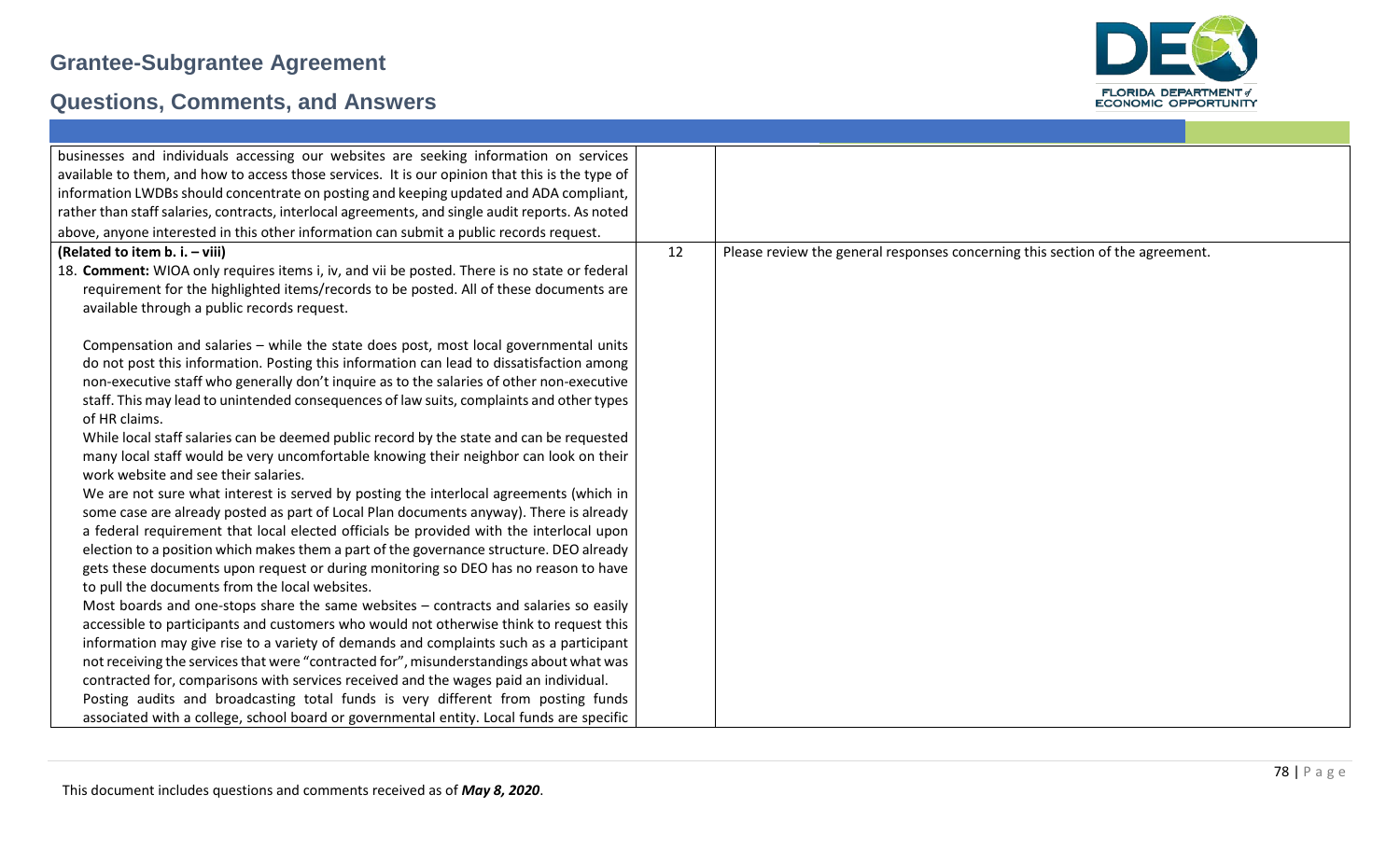

| and much easier to identify - we would request the state reconsider as a public records       |    |                                                                                    |
|-----------------------------------------------------------------------------------------------|----|------------------------------------------------------------------------------------|
| request would provide this.                                                                   |    |                                                                                    |
| ADA requirements would have to be met for all non required postings as the state is           |    |                                                                                    |
| aware this is costly                                                                          |    |                                                                                    |
| (Related to item b. viii)                                                                     | 12 | This phrase comports with its common meaning.                                      |
| 19. Please clarify what constitutes an "active agreement" under this section.                 |    |                                                                                    |
|                                                                                               |    |                                                                                    |
| (Related to item d)                                                                           | 12 | Please review the general responses concerning this section of the agreement.      |
| 20. No problem with the content but has little to do with grant implementation - suggest      |    |                                                                                    |
| deleting and implementing through policy.                                                     |    |                                                                                    |
| (Related to item d)                                                                           | 12 | Please review the general responses concerning this section of the agreement.      |
| 21. In compliance with sections 39.201 and 415.1034, Florida Statutes, if the Board knows or  |    |                                                                                    |
| has reasonable cause to suspect that a child, aged person, or disabled adult is or has been   |    |                                                                                    |
| abused, neglected, or exploited, the Board agrees to immediately report such knowledge        |    |                                                                                    |
| or suspicion to the Florida Abuse Hotline by calling 1-800-96ABUSE, or via the web            |    |                                                                                    |
| reporting option at http://www.dcf.state.fl.us/abuse/report, or via fax at 1-800-914-         |    |                                                                                    |
| 0004. - Workforce boards/employees are not mandatory reporters under Florida's child          |    |                                                                                    |
| abuse laws, and this has nothing to do with workforce and grant management.                   |    |                                                                                    |
| (Related to item d)                                                                           | 12 | DEO received this comment and in consideration thereof, elected to make no change. |
| 22. item 12, d. requires reporting if "the Board knows or has reasonable cause " This         |    |                                                                                    |
| should be changed to say the Board must require all employees and operator staff to           |    |                                                                                    |
| report. The Board as a body may not know just because one person has knowledge but            |    |                                                                                    |
| has not shared that knowledge with any other individual.                                      |    |                                                                                    |
| (Related to item d)                                                                           | 12 | The Department is evaluating the agreement in light of this comment.               |
| 23. It would be unlikely that the Board would know or suspect abuse of any of our clients.    |    |                                                                                    |
| The board does not work directly with clients. This should be reworded to indicate if the     |    |                                                                                    |
| board staff or their service providers know of or suspect abuse                               |    |                                                                                    |
| (Related to item e)                                                                           | 12 | Please review the general responses concerning this section of the agreement.      |
| 24. Unless the state is a named party what interest is served by noticing the state regarding |    |                                                                                    |
| civil litigations, investigations, etc.?                                                      |    |                                                                                    |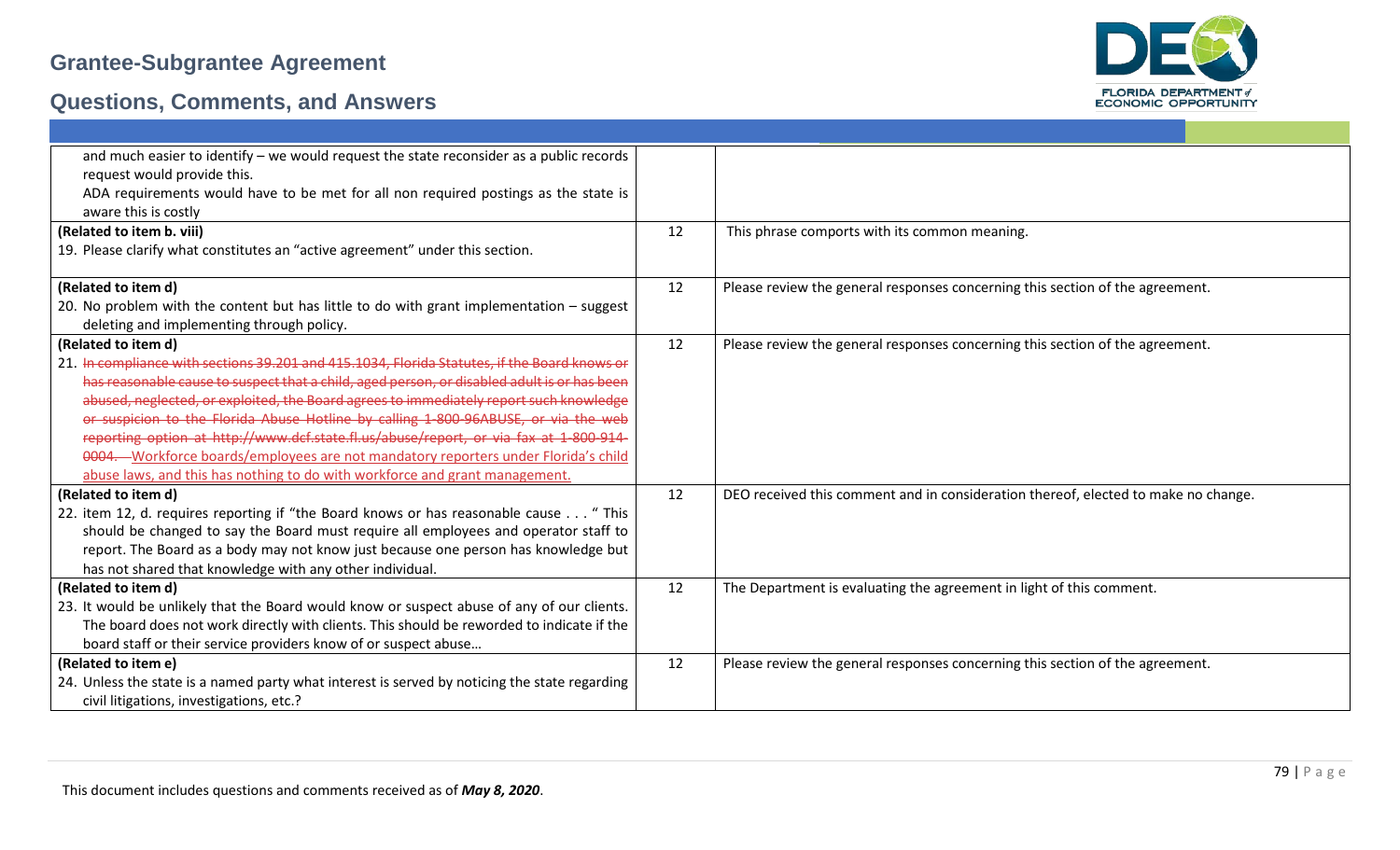

| (Related to item e)                                                                           | 12 | Please review the general responses concerning this section of the agreement.      |
|-----------------------------------------------------------------------------------------------|----|------------------------------------------------------------------------------------|
| 25. In Section 12.e. states that the Board must discloseto whom do we disclose?               |    |                                                                                    |
|                                                                                               |    |                                                                                    |
| (Related to item e)                                                                           | 12 | Please review the general responses concerning this section of the agreement.      |
| 26. This provision may subject the sub-recipient to liability for defamation if it reports an |    |                                                                                    |
| alleged violation of criminal law which later turns out to be unfounded. The local board      |    |                                                                                    |
| should have a reasonable time frame to investigate prior to making any report.                |    |                                                                                    |
| (Related to item e)                                                                           | 12 | DEO received this comment and in consideration thereof, elected to make no change. |
| 27. Consistent with 2 CFR 200.113, the Board must, within one business day of discovery,      |    |                                                                                    |
| disclose any violation of federal criminal law involving fraud, bribery, or gratuity          |    |                                                                                    |
| violations potentially affecting the federal award (to whom should this be disclosed? If it   |    |                                                                                    |
| doesn't involve DEO, no legal duty to disclose such to DEO). Additionally, the Board shall    |    |                                                                                    |
| disclose any other on-going civil or criminal litigation, investigation, arbitration, or      |    |                                                                                    |
| administrative proceeding in which DEO is a named party upon execution of this                |    |                                                                                    |
| Agreement.                                                                                    |    |                                                                                    |
| (Related to item g)                                                                           | 12 | DEO received this comment and in consideration thereof, elected to make no change. |
| 28. DEO is a pass through for most of our funds not the sponsor. The program is sponsored     |    |                                                                                    |
| by the local board and DEO should not be in the same size and type as the organizations       |    |                                                                                    |
| name.                                                                                         |    |                                                                                    |
| (Related to item g)                                                                           | 12 |                                                                                    |
| 29. Comment: DEO is a pass through for most of our funds not the sponsor. The program is      |    |                                                                                    |
| sponsored by the local board and DEO should not need to be in the same size and type          |    |                                                                                    |
| as the organizations name.                                                                    |    |                                                                                    |
| (Related to item g)                                                                           | 12 |                                                                                    |
| 30. Section 12 Board Governance, Responsibilities, and Transparency- g - The wording in       |    |                                                                                    |
| this section does not reflect the wording in the statute. The statute referenced relates      |    |                                                                                    |
| to state sponsorship. We understand how this would apply to the receipt of Florida            |    |                                                                                    |
| General Revenue funds. However, concerning funds received under the agreement, DEO            |    |                                                                                    |
| serves as a pass-through entity of federal funds. Consider the feasibility of a marketing     |    |                                                                                    |
| flyer - how many entities would have to be reflected, and the same size, to remain in         |    |                                                                                    |
| compliance? Please reword.                                                                    |    |                                                                                    |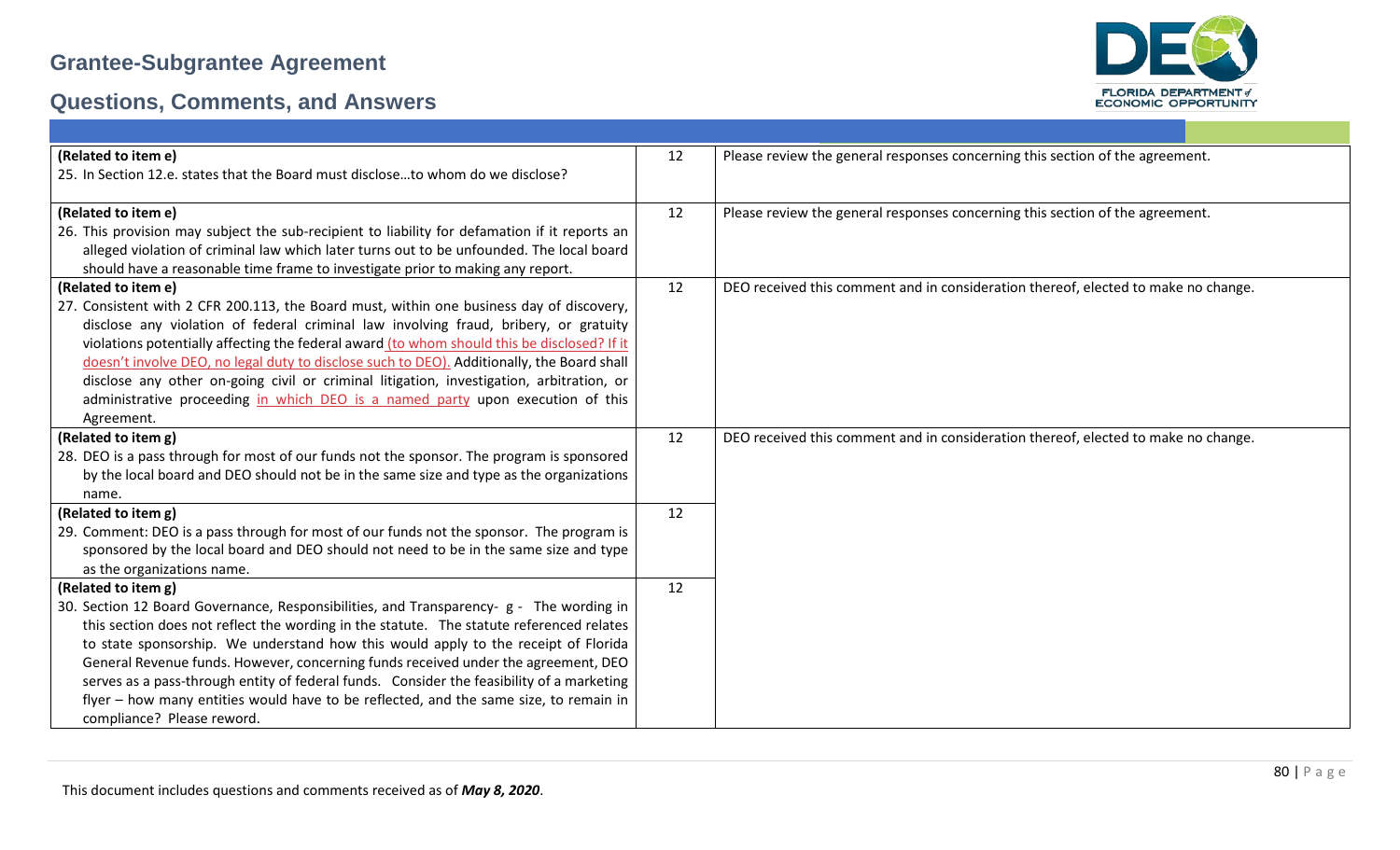

| (Related to item g)                                                                                 | 12 |
|-----------------------------------------------------------------------------------------------------|----|
| 31. Clarification of this paragraph is requested.                                                   |    |
|                                                                                                     |    |
| (Related to item g)                                                                                 | 12 |
| 32. This applies to nongovernmental organizations. I am not sure the point giving                   |    |
| sponsorship credit to DEO makes sense. LWDB's were asked to build a statewide brand                 |    |
| around CareerSource, not DEO. LWDB's also handle funding from DCF, USDA, etc. Why                   |    |
| would we give sponsorship credit to DEO alone? LWBD are funded by the funds passed                  |    |
| through DEO, rarely is funding provided to a Board for GR funding. The following is<br>recommended: |    |
|                                                                                                     |    |
| Remove the requirement to list "Sponsored by (entities name) and the State of Florida,<br>$\bullet$ |    |
| Department of Economic Opportunity."                                                                |    |
| (Related to item g)                                                                                 | 12 |
| 33. item 12.g. addresses the requirements of section 286.25, Florida Statutes, but it adds the      |    |
| requirement to add the agency name. This statute does not include the addition of the               |    |
| agency name and defines in quotes the wording shall be, "Sponsored by (name of                      |    |
| organization) and the State of Florida." There is no provision in the statute for the               |    |
| addition of an agency name. If the legislature had intended the name of the pass through            |    |
| agency to be recognized the statute would read, "Sponsored by (name of organization)                |    |
| and the State of Florida, agency name", but it does not.                                            |    |
| (Related to item g)                                                                                 | 12 |
| 34. In compliance with section 286.25, Florida Statutes, the Board will ensure any                  |    |
| nongovernmental organization which sponsors a program financed, in whole or in part,                |    |
| with funds provided under this Agreement will, in publicizing, advertising, or describing           |    |
| the sponsorship of the program, state: "Sponsored by (entities name)". If and thethe DEO            |    |
| is also a sponsor, a logo for the "State of Florida, Department of Economic Opportunity"            |    |
| y." If the sponsorship reference is in written form, the words "State of Florida,                   |    |
| Department of Economic Opportunity" will appear in the same size letters or type as the             |    |
| name of any the othersponsoringentity.                                                              |    |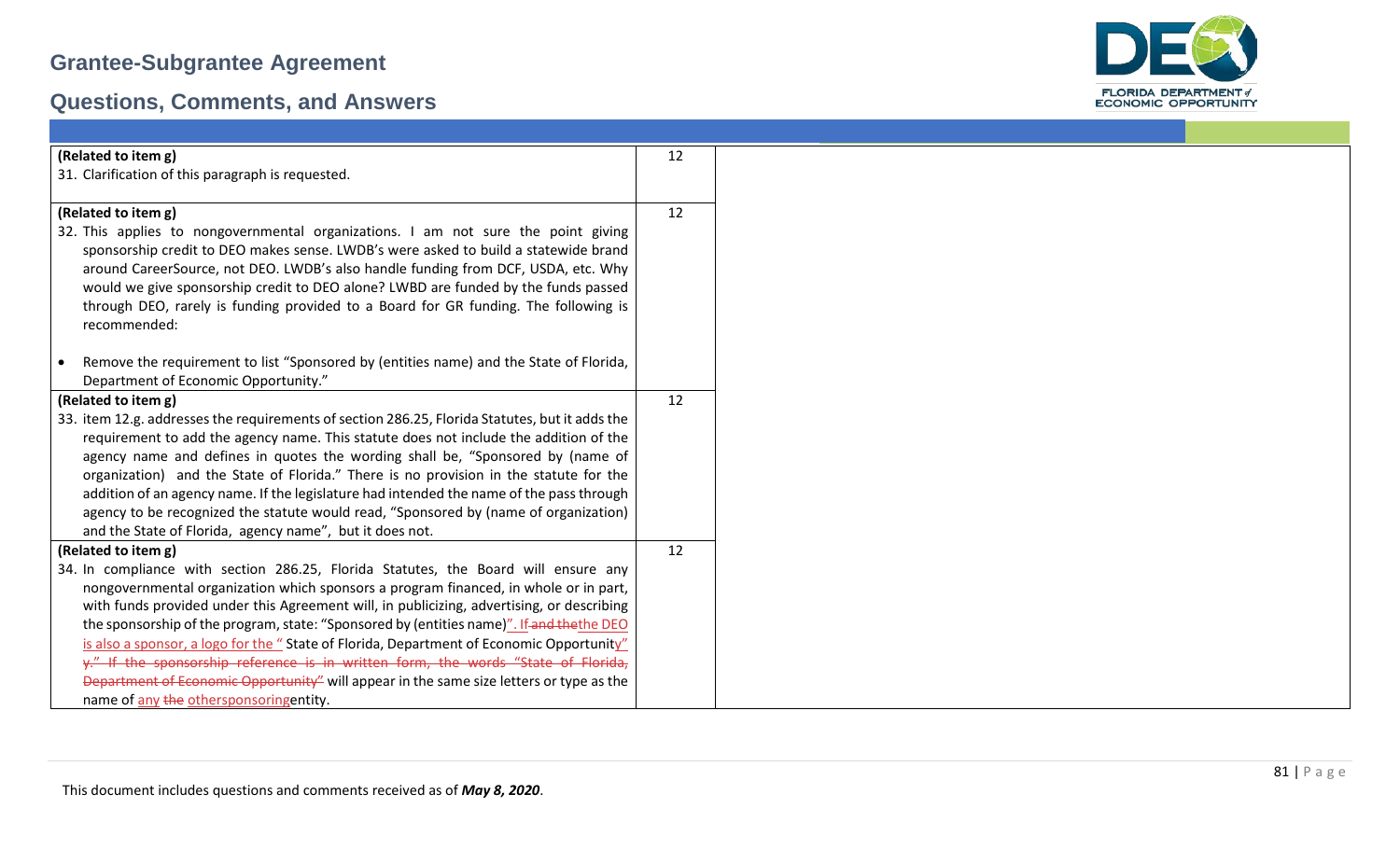# **Questions, Comments, and Answers**



| (Related to items g-h)                                                           | Boards must comply with the Stevens Amendment, Public Law No. 115-141 as described within the |
|----------------------------------------------------------------------------------|-----------------------------------------------------------------------------------------------|
| 35. Paragraphs f, g, discuss requirements of Stevens Amendment Act language. DEO | Grantee Sub-Grantee Agreement. DEO has previously issued guidance on the board's compliance   |
| guidance is requested.                                                           | with this law and will provide additional guidance to individuals requesting assistance.      |

### **13.Ethics**

| <b>Question / Comment</b>                                                                                                                                                                                                                                                                                                                                                        | <b>Document</b> | Response                                                                           |
|----------------------------------------------------------------------------------------------------------------------------------------------------------------------------------------------------------------------------------------------------------------------------------------------------------------------------------------------------------------------------------|-----------------|------------------------------------------------------------------------------------|
|                                                                                                                                                                                                                                                                                                                                                                                  | Page #          |                                                                                    |
| (Related to item a)                                                                                                                                                                                                                                                                                                                                                              | 13              | DEO received this comment and in consideration thereof, elected to make no change. |
| 1. The Board shall adopt an employee ethics code modeled after the provisions of Chapter                                                                                                                                                                                                                                                                                         |                 |                                                                                    |
| 112, Florida Statutes, and shall name a Chief Ethics Officer. The Chief Ethics Officer can hold                                                                                                                                                                                                                                                                                  |                 |                                                                                    |
| more than one position with the Subrecipient and/or the Board. The Officer shall be                                                                                                                                                                                                                                                                                              |                 |                                                                                    |
| responsible for the periodic training of Board staff and for maintaining the Ethics Code and                                                                                                                                                                                                                                                                                     |                 |                                                                                    |
| for, which addresses                                                                                                                                                                                                                                                                                                                                                             |                 |                                                                                    |
| (Related to item b)                                                                                                                                                                                                                                                                                                                                                              | 13              | The Department is evaluating the agreement in light of this comment.               |
| 2. The Board must ensure that separate entities are designated, or procured, to perform<br>the functions of fiscal agent, staff to the Board, one-stop operator and direct service<br>provider." The Board, per state and federal law, can serve in all of these<br>capacitiessimultaneously even.                                                                               |                 |                                                                                    |
| It is strongly requested this item be reworded to reflect this ability. Additionally, this<br>sentence seems to indicate as written the "one-stop operator and the service provider"<br>should be the same provider. An oxford comma should be considered to clarify unless<br>the intent of the department is otherwise—in which case, it would be encouraged to<br>reconsider. |                 |                                                                                    |
| (Related to item b)                                                                                                                                                                                                                                                                                                                                                              |                 |                                                                                    |
| item b. states, "The Board must ensure that separate entities are designated, or<br>3.                                                                                                                                                                                                                                                                                           |                 |                                                                                    |
| procured, to perform the functions of fiscal agent, staff to the Board, one-stop operator                                                                                                                                                                                                                                                                                        |                 |                                                                                    |
| and direct service provider." First without a comma after "operator" and before the                                                                                                                                                                                                                                                                                              |                 |                                                                                    |
| word "and" this sentence would require the one-stop operator and direct service                                                                                                                                                                                                                                                                                                  |                 |                                                                                    |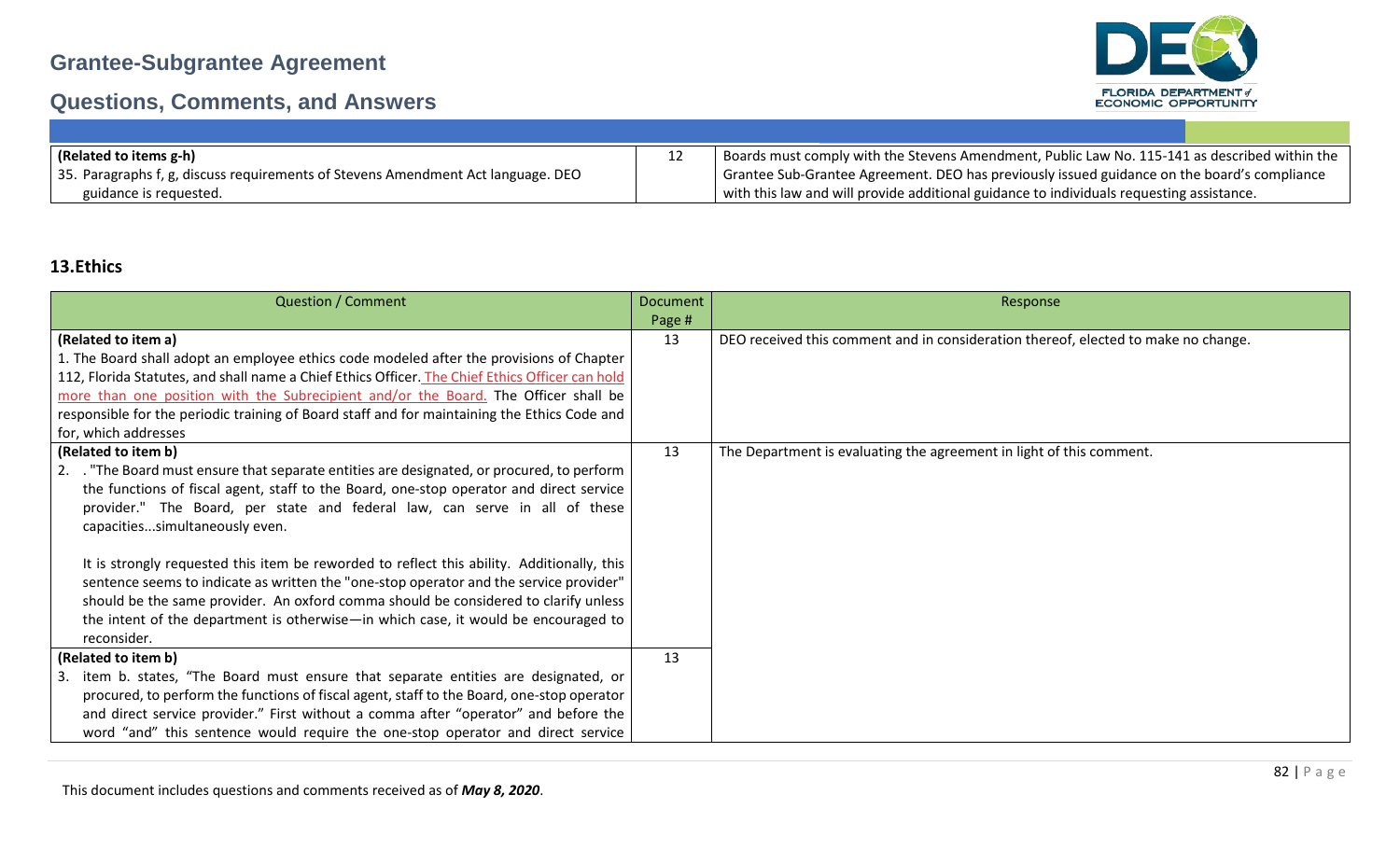

| provider to be one in the same. Second, this sentence doesn't address situations where     |    |
|--------------------------------------------------------------------------------------------|----|
| the Board has chosen to designate the organization as both the administrative entity       |    |
| and the grant recipient. As written the Board would be required to procure a separate      |    |
| entity for each area. This section would also be in conflict with local consortium         |    |
| agreements if those agreements name the same entity in any of those roles. Is it DEO's     |    |
| intent to remove this authority from the local level as allowed in WIOA?                   |    |
| (Related to item b)                                                                        | 13 |
| 4. item b, states "The Board must ensure that separate entities are designated, or         |    |
| procured, to perform the functions of fiscal agent, staff to the board, one-stop operator  |    |
| and direct service provider." Please cite the regulatory guidance that requires this. This |    |
| could be problematic for a majority, if not all, all boards. Our counties BOCC's have      |    |
| designated our entity as the fiscal agent and administrative entity. Direct service        |    |
| provision has proven to be less costly and has resulted in improved morale, increased      |    |
| organizational communication, and higher performance.<br>One-stop operation                |    |
| procurement resulted in one response which our board deemed inexperienced,                 |    |
| overpriced, and not acceptable. We suggest removal of this statement.                      |    |
| (Related to item b)                                                                        | 13 |
| 5. "The board must ensure that separate entities are designated, or procured, to perform   |    |
| the functions of fiscal agent, staff to the board, one-stop operator and direct service    |    |
| provider."                                                                                 |    |
| Differs from the language in the planning instructions:                                    |    |
| "Agreements describing how any single entity selected to operate in more than one of       |    |
| the following roles: local fiscal agent, local board staff, one-stop operator or direct    |    |
| provider of career services or training services entity will carry out its multiple        |    |
| responsibilities, including how it develops appropriate firewalls to guard against         |    |
| conflicts of interest. Also attach copies of any procedures on how roles are delineated    |    |
| to verify the firewalls are effective."                                                    |    |
|                                                                                            |    |
| The planning instructions allows for one entity to have multiple roles and the agreement   |    |
| does not. Is DEO implying that we will need four separate entities for fiscal, staff,      |    |
| operator and provider?                                                                     |    |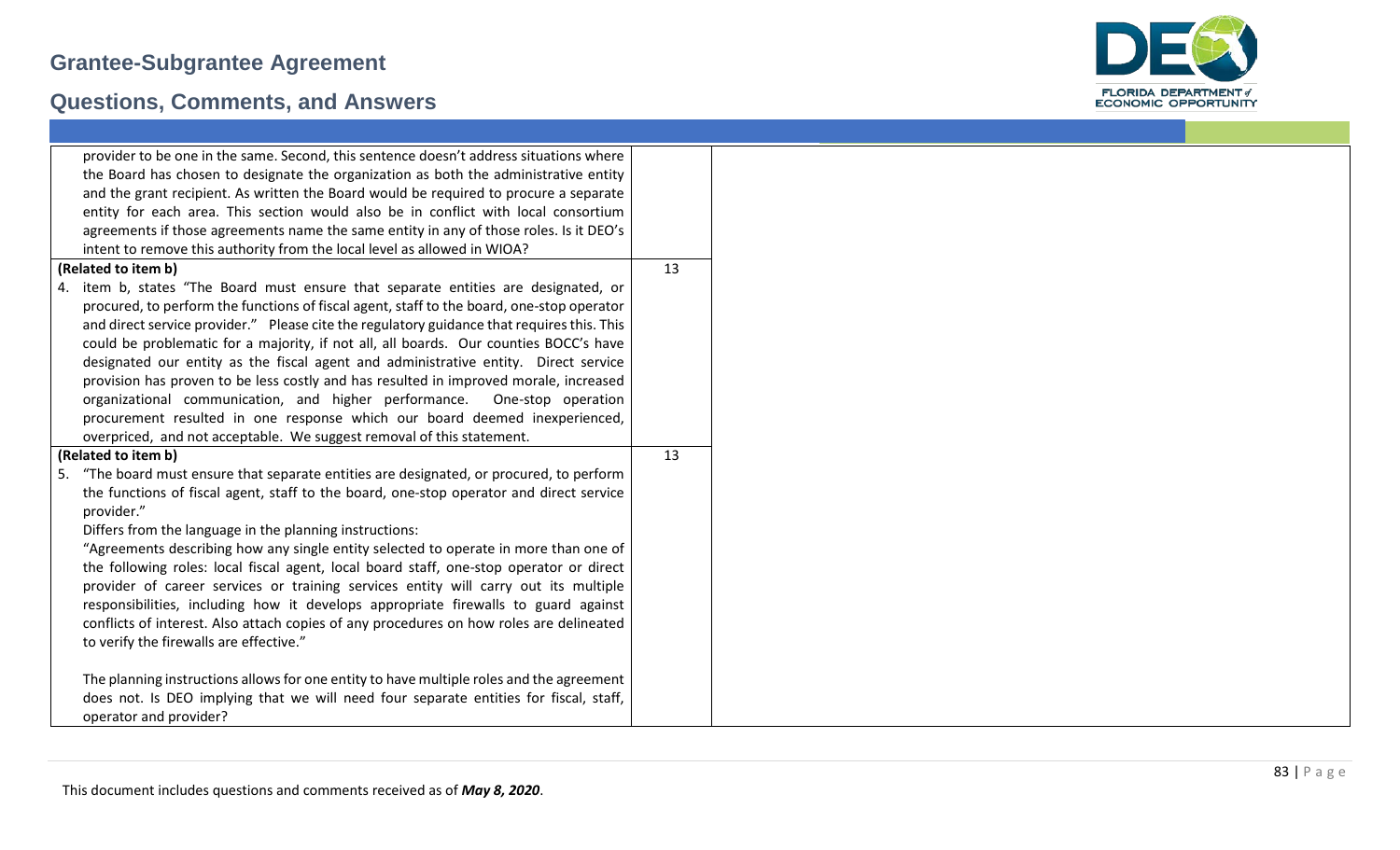

| (Related to item b)                                                                             | 13 |                                                                                    |
|-------------------------------------------------------------------------------------------------|----|------------------------------------------------------------------------------------|
| 6. Comment: The above statement contradicts WIOA. WIOA allows LWDBs to be direct                |    |                                                                                    |
| providers of basic and individualized career services (also referred to as "workforce           |    |                                                                                    |
| services"), fiscal and administrative agent with the agreement of the Chief Elected             |    |                                                                                    |
| Official in the local area, LWDB, and the Governor. The Governor has provided this              |    |                                                                                    |
| waiver for the State of Florida.                                                                |    |                                                                                    |
| (Related to item b)                                                                             | 13 |                                                                                    |
| 7. The way this item is currently worded would require us to completely restructure our         |    |                                                                                    |
| organization. This requirement of separate entities for each function is not required in        |    |                                                                                    |
| either state or federal law. This clause will affect many, if not all, boards across the state. |    |                                                                                    |
| There is a section in the state plan where we explain how a single entity will carry out its    |    |                                                                                    |
| multiple responsibilities, including how it develops appropriate firewalls to guard             |    |                                                                                    |
| against conflicts of interest. In fact, we just completed our approval through our CLEOs        |    |                                                                                    |
| to continue to provide direct services as a workforce board, a process whereby we are           |    |                                                                                    |
| always required to show the cost savings in order to be approved to do so. As this item         |    |                                                                                    |
| is currently worded, costs to separate these duties/functions would increase leaving less       |    |                                                                                    |
| for those we serve.                                                                             |    |                                                                                    |
| (Related to item b)                                                                             | 13 |                                                                                    |
| 8. The Board will adopt and abide by a conflict of interest policy that ensures                 |    |                                                                                    |
| compliance with state and federal law and applicable State Board and DEO policies.              |    |                                                                                    |
| The Board will make reasonable modifications to the policy if requested by DEO.                 |    |                                                                                    |
| The Board must ensure that separate entities are designated, or procured, to                    |    |                                                                                    |
| perform the functions of fiscal agent, staff to the Board, one-stop operator and                |    |                                                                                    |
| direct service provider.                                                                        |    |                                                                                    |
| (Related to item c)                                                                             | 13 | DEO received this comment and in consideration thereof, elected to make no change. |
| 9. The Board must ensure grievance procedures and Equal Opportunity                             |    |                                                                                    |
| representation, consistent with 20 CFR 683.285, federal law, state law, and local               |    |                                                                                    |
| ordinance is available and made known to staff, participants, and other interested              |    |                                                                                    |
| parties in the local workforce development system. The Board must also adopt a                  |    |                                                                                    |
| whistle blower policy that facilitates the reporting of violations of policy or law             |    |                                                                                    |
| without fear of retaliation.                                                                    |    |                                                                                    |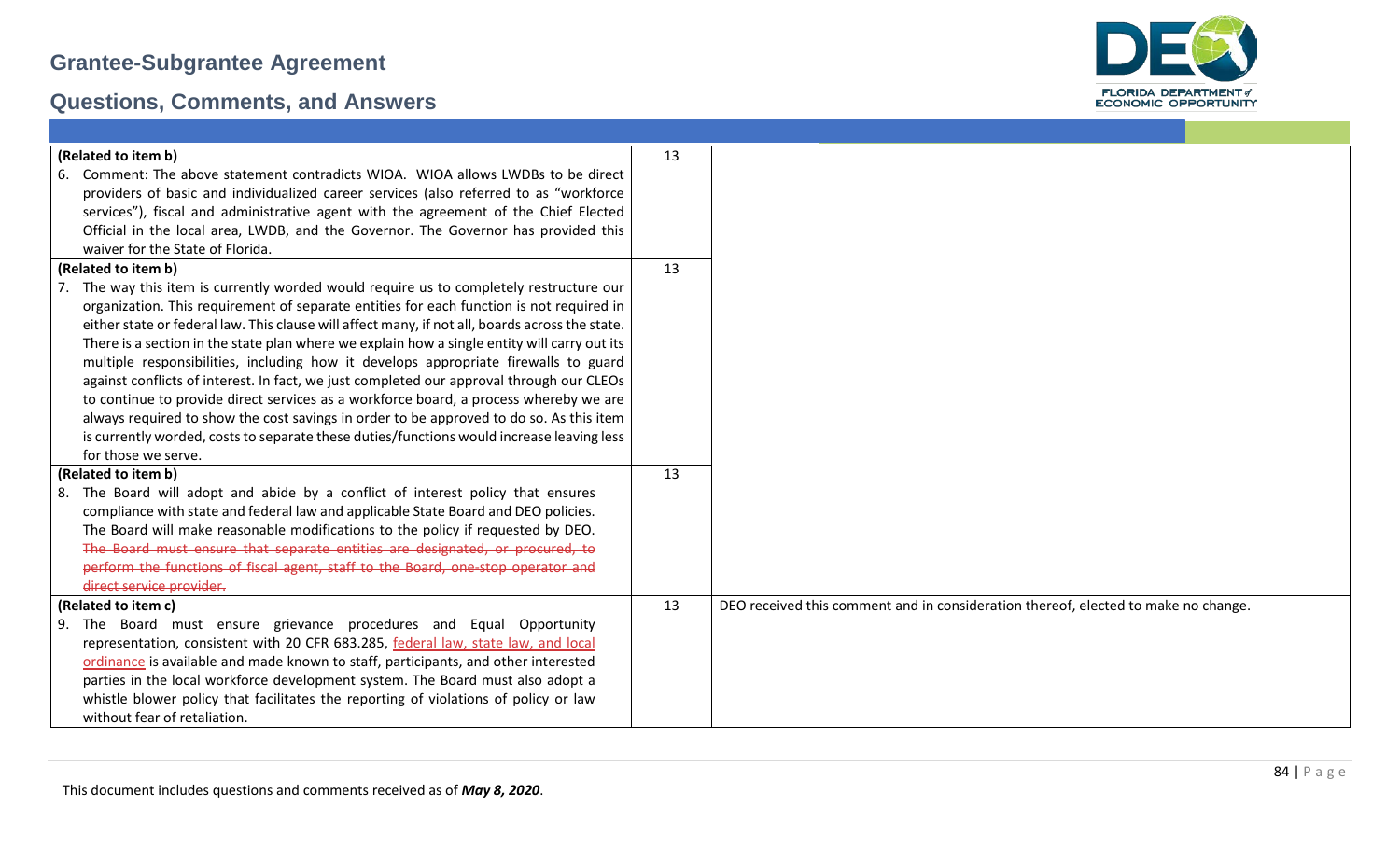

### **Questions, Comments, and Answers**

### **14.Local Board Composition, Board Member Selection and Training**

| <b>Question / Comment</b>                                                                        | <b>Document</b> | Response                                                             |
|--------------------------------------------------------------------------------------------------|-----------------|----------------------------------------------------------------------|
|                                                                                                  | Page #          |                                                                      |
| (Related to item a)                                                                              | 13              | This comment is currently under review.                              |
| Under the local Board membership requirements there is no provision by DEO to follow             |                 |                                                                      |
| the requirements of 20 CFR § 679.320 (d) (3) (ii). Has DEO received a waiver from the            |                 |                                                                      |
| United States Department of Labor waiving this provision? Has DEO decided this                   |                 |                                                                      |
| provision of WIOA does not apply to DEO? The agreement seems to want to hold the                 |                 |                                                                      |
| local Boards to very strict interpretations of law and policy; however, DEO has ignored          |                 |                                                                      |
| this requirement for years. DEO should be required to appoint an individual with                 |                 |                                                                      |
| significant policy making decision under the Wagner-Peyser Act (29 U.S.C. 49 et seq).            |                 |                                                                      |
| Furthermore, this individual should be required to attend local Board meetings on a              |                 |                                                                      |
| regular basis. The failure of DEO to appoint representatives to the local Boards is an           |                 |                                                                      |
| example of an action, or failure to act, by DEO placing the Boards in a situation where          |                 |                                                                      |
| they are unable to fully comply with the requirements of WIOA. Under terms of the                |                 |                                                                      |
| agreement DEO could apparently punish the Boards for failure to meet required                    |                 |                                                                      |
| membership while having been the very agency that placed the local Boards in the                 |                 |                                                                      |
| violation.                                                                                       |                 |                                                                      |
| (Related to item b)                                                                              | 13              | The Department is evaluating the agreement in light of this comment. |
| 2. Consider revising. This is an elected official responsibility. The board can weigh in but     |                 |                                                                      |
| the elected are not required to follow those processes and procedures.                           |                 |                                                                      |
| (Related to item b)                                                                              | 13              |                                                                      |
| 3. Comment: Consider revising as this is the responsibility of CLEO who follow their             |                 |                                                                      |
| processes and procedures.                                                                        |                 |                                                                      |
| (Related to item b)                                                                              | 13              |                                                                      |
| 4. Consider deleting this provision as this is an elected official responsibility. The Board can |                 |                                                                      |
| attempt to influence the process, but the elected officials are not required to follow           |                 |                                                                      |
| Board suggestions.                                                                               |                 |                                                                      |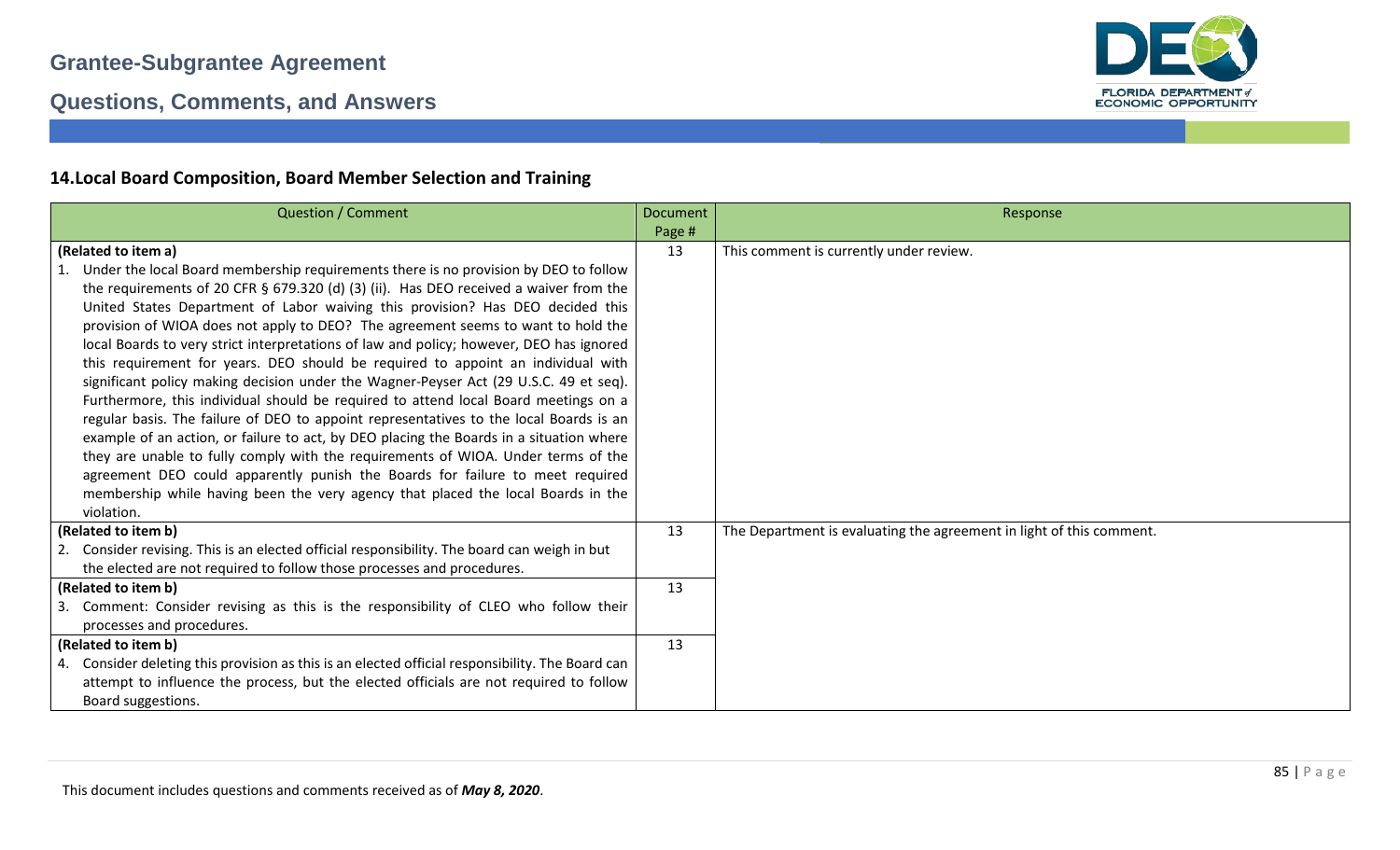

|     | (Related to item b)                                                                      | 13 | DEO received this comment and in consideration thereof, elected to make no change.                  |
|-----|------------------------------------------------------------------------------------------|----|-----------------------------------------------------------------------------------------------------|
|     | The Board must develop and implement clear processes and procedures for                  |    |                                                                                                     |
|     | recruiting Board members. and documenting their qualifications in alignment with         |    |                                                                                                     |
|     | the requirements of WIOA, and compliant with all federal and state laws, polices,        |    |                                                                                                     |
|     | procedures, and rules. Elected officials shall be advised, but not required, to          |    |                                                                                                     |
|     | implement such processes and procedures.                                                 |    |                                                                                                     |
|     | (Related to item d)                                                                      | 14 | The Department is evaluating the agreement in light of this comment.                                |
| -6. | Given the language in section 14.d., does this imply that DEO will not be providing      |    |                                                                                                     |
|     | training for LWDB board members and our chief elected officials? Sign-in sheets is       |    |                                                                                                     |
|     | limiting in its requirement for those of us who will use an online platform.             |    |                                                                                                     |
|     | (Related to item d)                                                                      | 14 | DEO received this comment and in consideration thereof, elected to make no change.                  |
|     | Asking volunteer board members and elected officials to certify they have been trained   |    |                                                                                                     |
|     | would be offensive to them.                                                              |    |                                                                                                     |
|     | (Related to item d)                                                                      | 14 | The U.S. Department of Labor expects that training is provided to chief elected officials to ensure |
| -8. | Item 14 d. states, "The Board shall develop mandatory Board orientation and training for |    | they understand their key roles and responsibilities.                                               |
|     | governing Board members and CLEO's. The LWDA does not have the authority to require      |    |                                                                                                     |
|     | the Chief Local Elected Official to attend such training. The LWDA can make the training |    |                                                                                                     |
|     | available and request the CLEO attend.                                                   |    |                                                                                                     |
|     | (Related to item d)                                                                      | 14 |                                                                                                     |
|     | 9. We can create and work with CLEOs on mandatory training, but at the end of the day,   |    |                                                                                                     |
|     | we cannot require them to complete the training.                                         |    |                                                                                                     |
|     | (Related to item d)                                                                      | 14 | The Department is evaluating the agreement in light of this comment.                                |
|     | 10. The Board shall develop mandatory Board orientation and training for governing       |    |                                                                                                     |
|     | Board members and CLEOs. The Board shall retain and provide to DEO upon request          |    |                                                                                                     |
|     | the dates of training and sign-in sheets both handwritten and electronic of training     |    |                                                                                                     |
|     | participants.                                                                            |    |                                                                                                     |
|     |                                                                                          |    |                                                                                                     |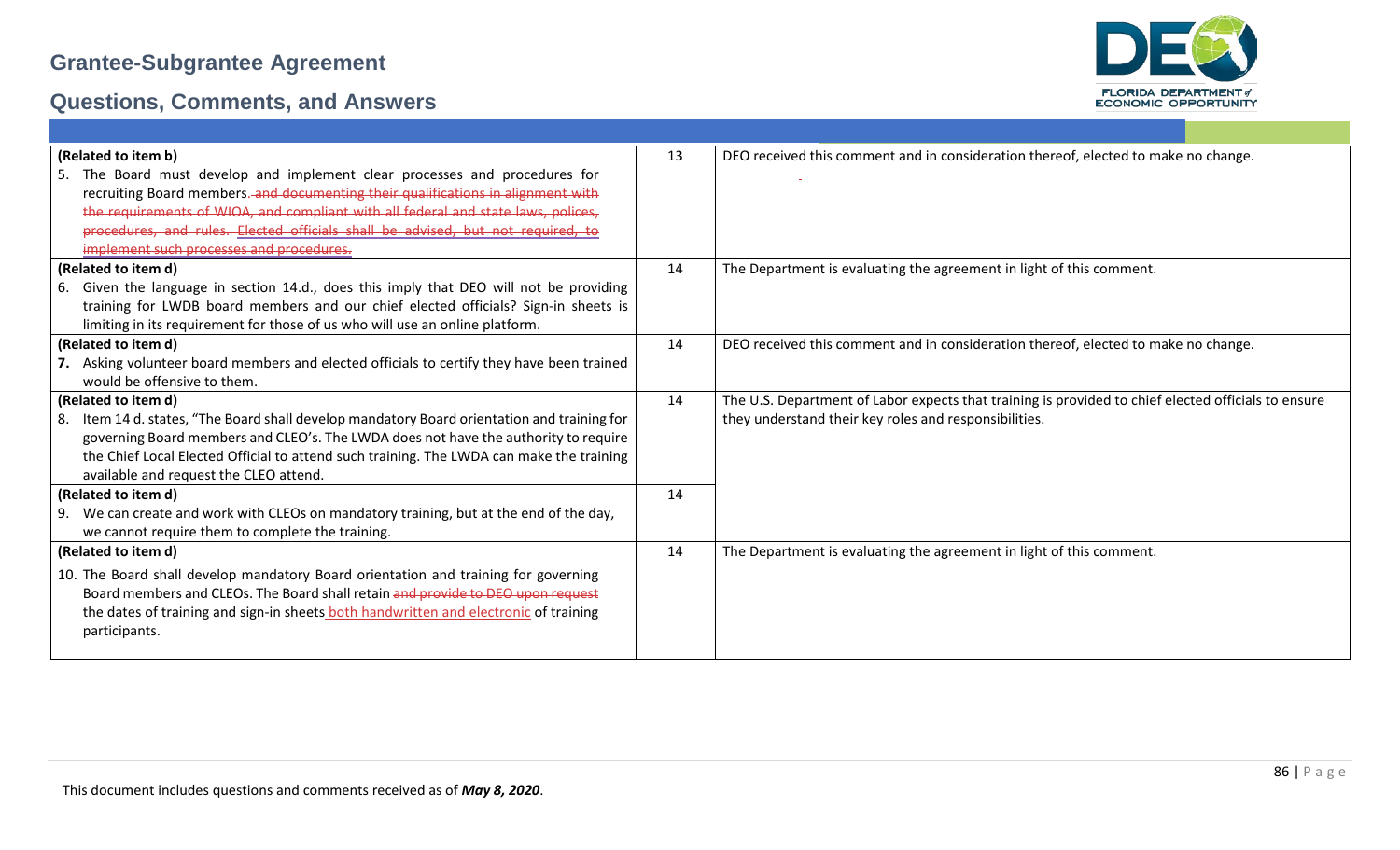

### **15.Related Parties**

#### General response – Section 15

DEO is requiring an annual disclosure of related party agreements between the board and a board member to ensure the transparency and compliance of all related party contracts with the Florida Statutes. This disclosure is not a Financial Disclosure that is requested by the Commission on Ethics.

The U.S. Department of Labor performed a review of Florida, CareerSource Pinellas, and CareerSource Tampa Bay and has issued Compliance Review of Florida on May 15, 2019. As part of the Compliance Review, U.S. Department of Labor is requiring that that board members with the conflict remove themselves from any discussion and prior to any voting. To document this compliance, DEO has amended the forms, as necessary.

| <b>Question / Comment</b>                                                                     | Document | Response                                                                                         |
|-----------------------------------------------------------------------------------------------|----------|--------------------------------------------------------------------------------------------------|
|                                                                                               | Page #   |                                                                                                  |
| (Related to item c)                                                                           | 14       | DEO has not requested a certificate of coverage but requires the Board to disclose related party |
| 1. There is already is 100% accountability for the funds in the statute and regulations. This |          | agreements and transactions annually to ensure all related party transactions are known and      |
| language would require that local areas get certificates of coverage for the state and may    |          | comply with the Florida Statutes.                                                                |
| not be able to get coverage that insures the state.                                           |          |                                                                                                  |
| (Related to item c)                                                                           | 14       | Please review the general responses concerning this section of the agreement.                    |
| The Board and its employees must annually disclose to DEO any conflicts of interest that      |          |                                                                                                  |
| may arise during the upcoming year, or that actually arose in the current year and were not   |          |                                                                                                  |
| previously disclosed.                                                                         |          |                                                                                                  |
|                                                                                               |          |                                                                                                  |
| Is this Financial Disclosure? Why DEO? Annual Financial Disclosure is made to Commission      |          |                                                                                                  |
| on Ethics not DEO. No where in 445.007(11) does it mention annual disclosure to DEO.          |          |                                                                                                  |
| (Related to item c. i)                                                                        | 14       | Please review the general responses concerning this section of the agreement.                    |
| 2. Workforce Innovation and Opportunity Act very intently focused on having high level        |          |                                                                                                  |
| decision makers from the private sector as board members. Requesting these members            |          |                                                                                                  |
| to leave the room prior to any discussions where they have a conflict is discrediting to      |          |                                                                                                  |
| their ethics. In addition, our meetings fall under the sunshine rules where on one may be     |          |                                                                                                  |
| asked to leave a meeting.                                                                     |          |                                                                                                  |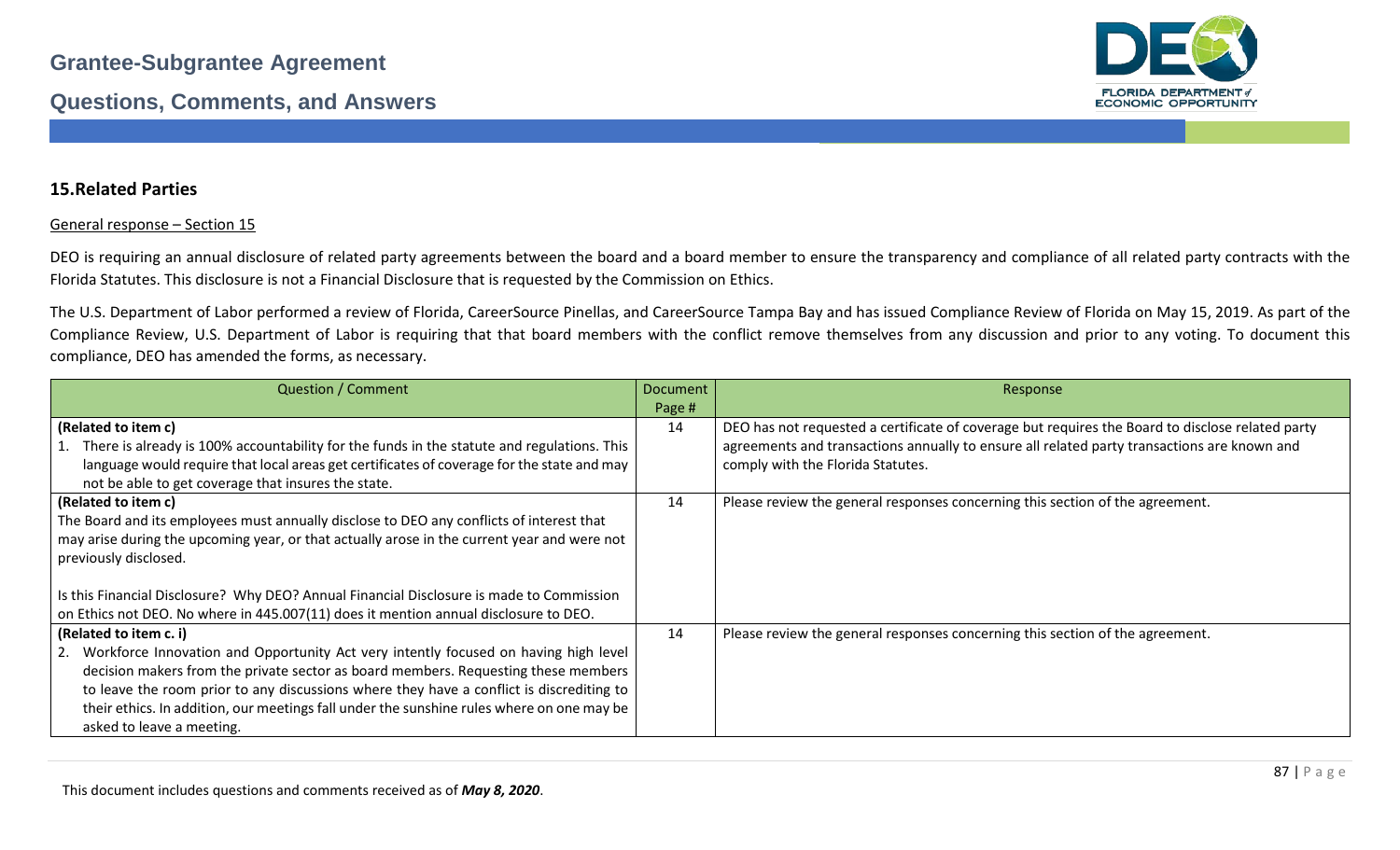

| (Related to item c. i)<br>This is not required in any policy previously established. No where in statutes does it<br>3.<br>say the local public officer must remove himself from the meeting.                                                                                                                                                                                                                                                                                                                                                                                                                                                                                                                                                                                                                                                                                                                                                                                                                                                                                                      | 14 | Please review the general responses concerning this section of the agreement. |
|----------------------------------------------------------------------------------------------------------------------------------------------------------------------------------------------------------------------------------------------------------------------------------------------------------------------------------------------------------------------------------------------------------------------------------------------------------------------------------------------------------------------------------------------------------------------------------------------------------------------------------------------------------------------------------------------------------------------------------------------------------------------------------------------------------------------------------------------------------------------------------------------------------------------------------------------------------------------------------------------------------------------------------------------------------------------------------------------------|----|-------------------------------------------------------------------------------|
| Florida Statutes(3)(a) No county, municipal, or other local public officer shall vote in an<br>official capacity upon any measure which would inure to his or her special private gain or<br>loss; which he or she knows would inure to the special private gain or loss of any principal by<br>whom he or she is retained or to the parent organization or subsidiary of a corporate<br>principal by which he or she is retained, other than an agency as defined in s. 112.312(2); or<br>which he or she knows would inure to the special private gain or loss of a relative or business<br>associate of the public officer. Such public officer shall, prior to the vote being taken, publicly<br>state to the assembly the nature of the officer's interest in the matter from which he or she<br>is abstaining from voting and, within 15 days after the vote occurs, disclose the nature of his<br>or her interest as a public record in a memorandum filed with the person responsible for<br>recording the minutes of the meeting, who shall incorporate the memorandum in the<br>minutes. |    |                                                                               |
| This is done with Form 8A and 8B                                                                                                                                                                                                                                                                                                                                                                                                                                                                                                                                                                                                                                                                                                                                                                                                                                                                                                                                                                                                                                                                   |    |                                                                               |
| (Related to item c. i)<br>4. This is non-sense and not required under any statute. This would actually conflict with<br>current Sunshine Laws                                                                                                                                                                                                                                                                                                                                                                                                                                                                                                                                                                                                                                                                                                                                                                                                                                                                                                                                                      | 14 | Please review the general responses concerning this section of the agreement. |
| (Related to item c. i)<br>Item c. i. states "the Board member or employee with the conflict removes himself or<br>-5.<br>herself from the room prior to any discussion at any meeting" This goes well beyond<br>the requirements of Florida law and enters the realm of rulemaking which requires a<br>certain process be followed. If enforced it is unclear how to handle this for telephonic or<br>video conference meetings where the Board may not be able to tell a member has left<br>the call. Board members are currently required to declare the conflict and may not<br>participate in discussion or otherwise indicate their opinion or by word or action, or<br>attempt to influence the decision of the Board in any other manner.                                                                                                                                                                                                                                                                                                                                                   | 14 | Please review the general responses concerning this section of the agreement. |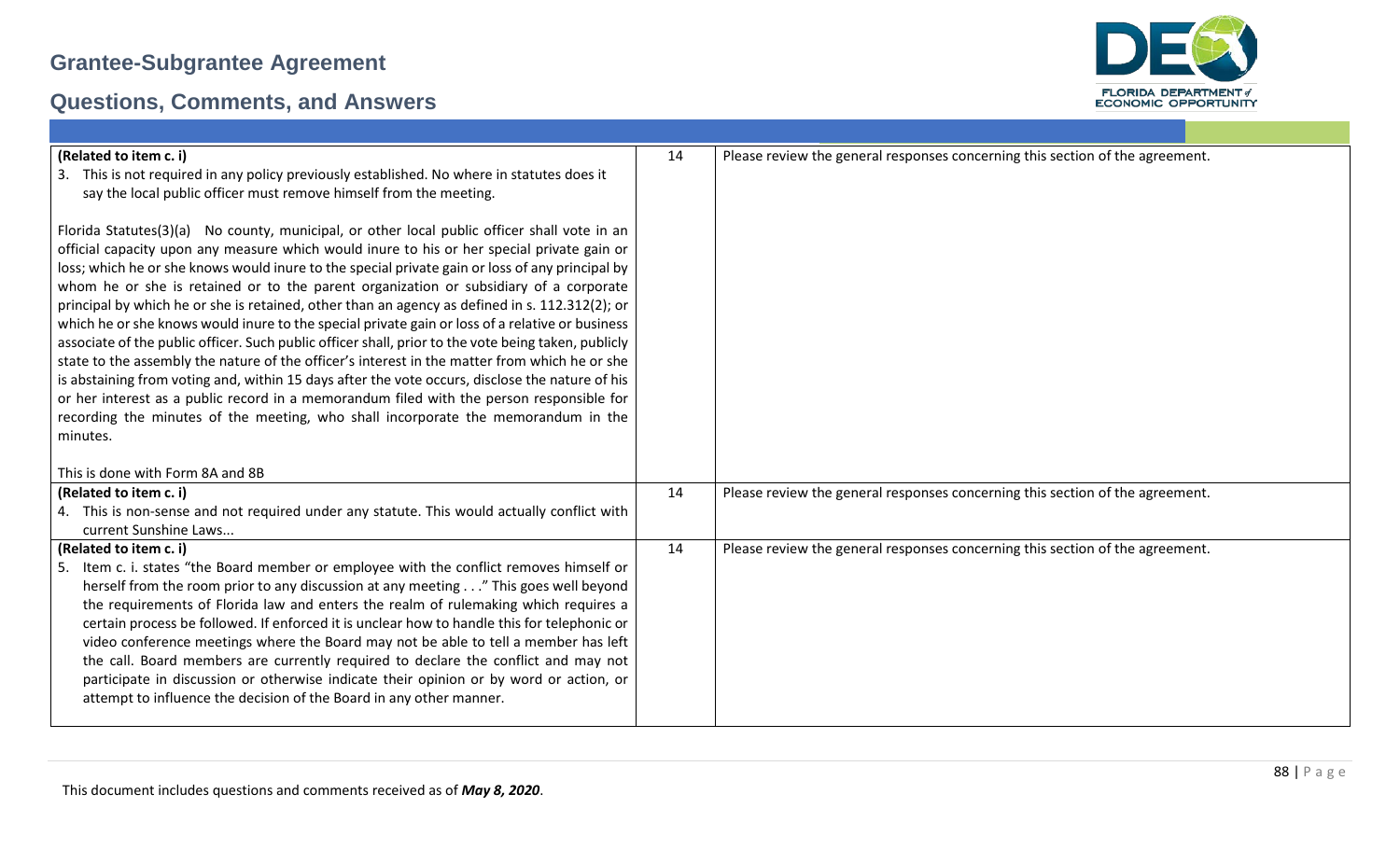

|    | Also, this could cause issues related to necessary quorums present at a meeting. A           |    |                                                                                    |
|----|----------------------------------------------------------------------------------------------|----|------------------------------------------------------------------------------------|
|    | member that leaves the room would no longer be at the meeting and thus no longer             |    |                                                                                    |
|    | count for a quorum.                                                                          |    |                                                                                    |
|    | (Related to item c. i)                                                                       | 14 | Please review the general responses concerning this section of the agreement.      |
| 6. | Board members are already required to file a Form 8B and refrain from participation,         |    |                                                                                    |
|    | discussion, and voting on any matter in which they have a conflict. The requirement that     |    |                                                                                    |
|    | Board Members remove themselves from the room prior to any decisions is demeaning            |    |                                                                                    |
|    | and will undoubtedly result in Board member resignations.                                    |    |                                                                                    |
|    | Further, there is no guidance as to what should be done as to Board members attending        |    |                                                                                    |
|    | meetings telephonically if this measure is retained in the Agreement.                        |    |                                                                                    |
|    | (Related to item c. i)                                                                       | 14 | Please review the general responses concerning this section of the agreement.      |
|    | Asking a board member with a conflict during a related party contract is overkill and        |    |                                                                                    |
|    | potentially embarrassing. It infers that they are not capable of not being a part of the     |    |                                                                                    |
|    | discussion. This is not required under the Ethics Commission nor in any state law that we    |    |                                                                                    |
|    | are aware of. It will also be problematic for virtual meetings or conference call meetings.  |    |                                                                                    |
|    | (Related to item d)                                                                          | 14 | DEO received this comment and in consideration thereof, elected to make no change. |
| 8. | Completion of Forms. For each Related Party Contract, the Board must ensure that the         |    |                                                                                    |
|    | forms attached hereto as Exhibits C and D are completed, dated, executed, and certified      |    |                                                                                    |
|    | prior to execution of the contract or incurring of expenditures for the current fiscal year. |    |                                                                                    |
|    | Exhibits C and D must be submitted at or before the Board meeting in which the vote is       |    |                                                                                    |
|    | to take place for board members and employees of the board who have any conflict of          |    |                                                                                    |
|    | interest with the contracting vendor. For conflicts unknown at the time of entering into     |    |                                                                                    |
|    | the Related Party Contract, the Board shall ensure that completed forms of Exhibits C        |    |                                                                                    |
|    | and D are provided to the Board filed-within 15 days after the disclosure with the person    |    |                                                                                    |
|    | responsible for recording the minutes of the meeting. The disclosure shall be                |    |                                                                                    |
|    | incorporated into the minutes of the meeting at which the oral disclosure was made. If       |    |                                                                                    |
|    | the Related Party Contract was approved by the Board in the current or previous fiscal       |    |                                                                                    |
|    | year and the Board intends to continue the Related Party Contract, Exhibits C and D must     |    |                                                                                    |
|    | be submitted annually to DEO for approval prior to the beginning of the next fiscal year     |    |                                                                                    |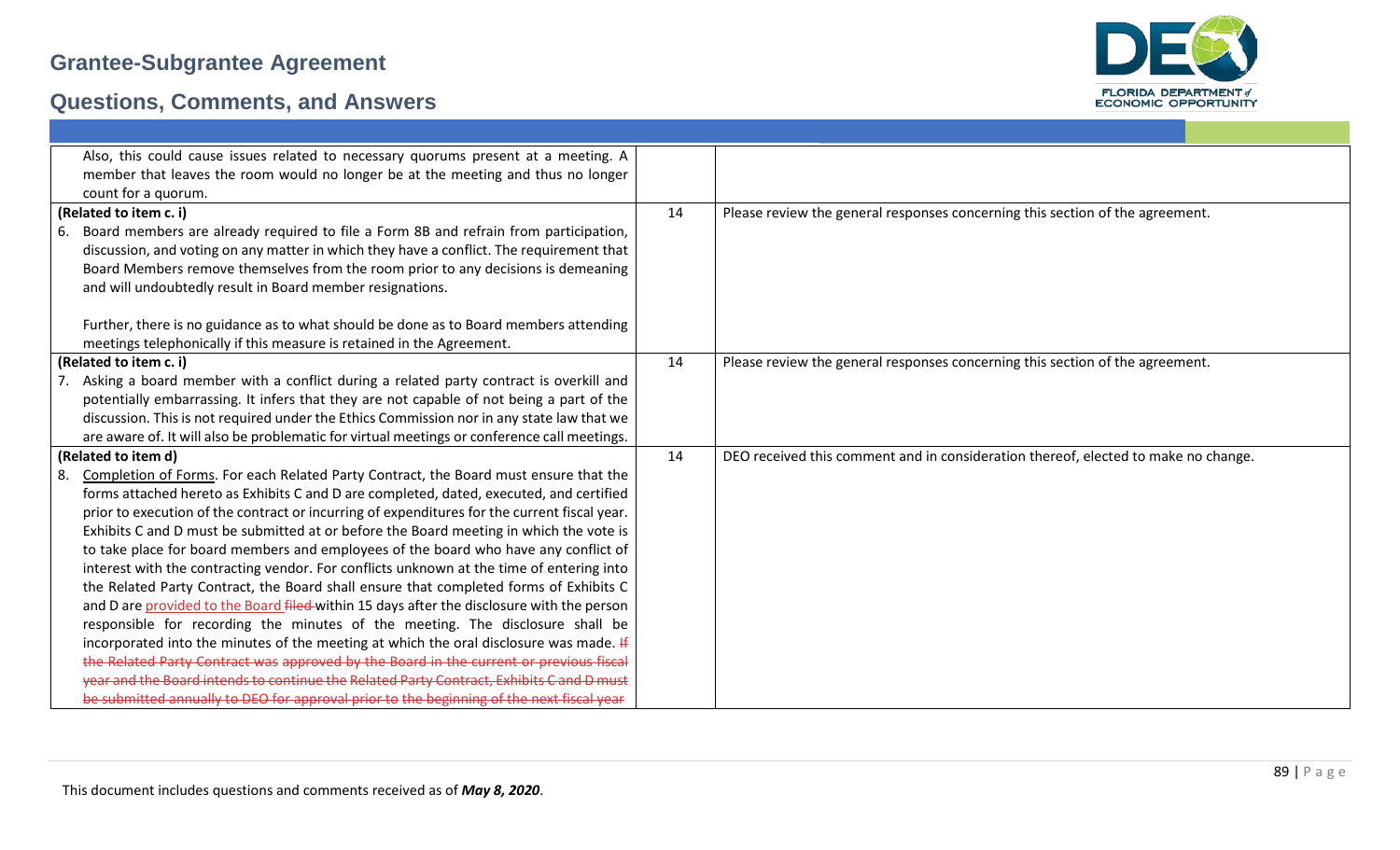

| (Related to item e)                                                                                                                                                                                                                                                                                                                                                                                                                                                                                                                                                                                                                                                                                                                                                                                                                                                                                                                                                                             | 14 | DEO received this comment and in consideration thereof, elected to make no change.                                                                                          |
|-------------------------------------------------------------------------------------------------------------------------------------------------------------------------------------------------------------------------------------------------------------------------------------------------------------------------------------------------------------------------------------------------------------------------------------------------------------------------------------------------------------------------------------------------------------------------------------------------------------------------------------------------------------------------------------------------------------------------------------------------------------------------------------------------------------------------------------------------------------------------------------------------------------------------------------------------------------------------------------------------|----|-----------------------------------------------------------------------------------------------------------------------------------------------------------------------------|
| Contracts Less Than \$25,000. Within 30 days after execution of any contract less<br>9.<br>than \$25,000, the Board must approve and electronically submit a certified board<br>membership roster listing all members on the Board at the time of the vote on the<br>approval of the contract with a vote tally indicating attendance or absence at the<br>meeting. For those in attendance, the affirmative and negative votes and<br>abstentions for each member, along with completed copies of the forms attached<br>hereto as Exhibits C and D, must be submitted to<br>WorkforceContract.Review@deo.myflorida.com.                                                                                                                                                                                                                                                                                                                                                                        |    |                                                                                                                                                                             |
| (Related to item e)<br>10. According to Florida Statutes, are we still filing with CareerSource Florida? Does the<br>CareerSource Florida Board approve? Are we following policy approved by the<br>CareerSource Florida Board? 2012.05.24.A.2 and revisions?<br>This policy sets forth the criteria and specifies the exemptions allowed.                                                                                                                                                                                                                                                                                                                                                                                                                                                                                                                                                                                                                                                      | 14 | The LWDB must comply with all federal and state laws, rules and regulations, the policies of CSF,<br>and the agreement.                                                     |
| (Related to item e)<br>11. Change title to "Related Party Contracts \$25,000 or greater.                                                                                                                                                                                                                                                                                                                                                                                                                                                                                                                                                                                                                                                                                                                                                                                                                                                                                                        | 14 | DEO received this comment and in consideration thereof, elected to make no change.                                                                                          |
| (Related to item e)<br>12. item 15, e states, "DEO may disapprove, in its sole discretion, any contract for the Board's<br>failure to submit any required document or form as required by this section." This is<br>counter to the requirements of F.S. 445.007 (11) which states the contracts must be<br>submitted to DEO for "review and recommendation according to criteria to be<br>determined by CareerSource Florida." Clearly Florida Statute grants DEO the ability to<br>review and recommend, but not decide. The statute goes on to state, "If a contract<br>cannot be approved by CareerSource Florida, Inc., a review of the decision to disapprove<br>the contract may be requested by the local workforce development board or other<br>parties to the disapproved contract." As such the ability to decide rests with<br>CareerSource Florida and not DEO. There is no allowance for sole discretion by DEO and<br>appeals are allowed by the statute cited in the agreement. | 14 | DEO received this comment and in consideration thereof, elected to make no change. The terms of<br>the Grantee-Subgrantee Agreement are consistent with WIOA and state law. |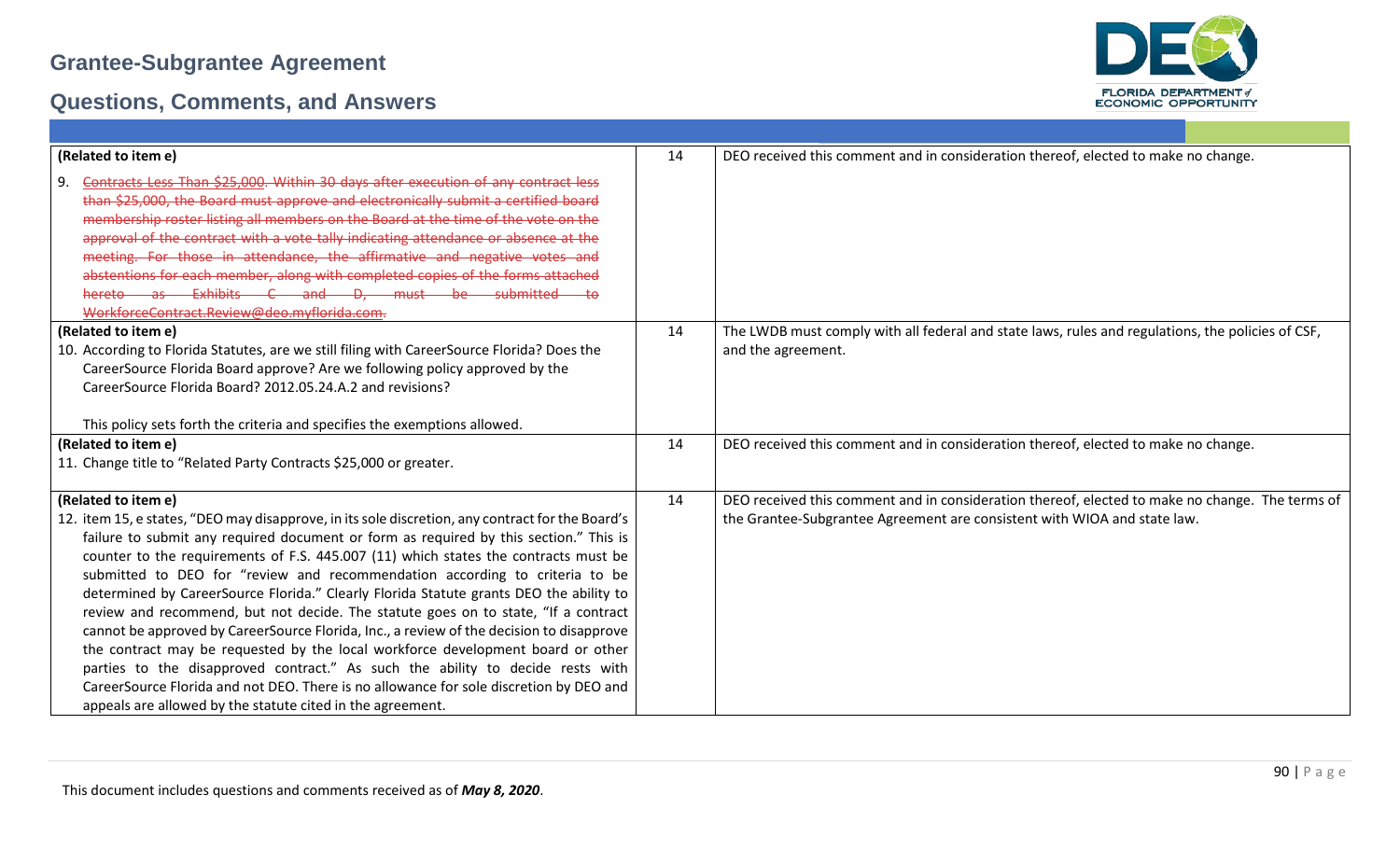

| (Related to item e)                                                                                                                                                                                                                                                                             | 14 | The terms of the Grantee-Subgrantee Agreement are consistent with WIOA and state law. |
|-------------------------------------------------------------------------------------------------------------------------------------------------------------------------------------------------------------------------------------------------------------------------------------------------|----|---------------------------------------------------------------------------------------|
| 13. The state here is not aligned with the requirements under F.S. 445.007 which we have                                                                                                                                                                                                        |    |                                                                                       |
| always followed.                                                                                                                                                                                                                                                                                |    |                                                                                       |
| (Related to item f)                                                                                                                                                                                                                                                                             | 15 | DEO received this comment and in consideration thereof, elected to make no change.    |
| 14. These requirements are new. The requirements to submit a certified board membership<br>roster at the time of the vote, the votes abstentions and forms C & D. are not what has<br>been required. In the past, a Board member abstains, files Form 8A or 8B and we notify<br>within 30 days. |    |                                                                                       |
| Florida Statutes 445-007(11)                                                                                                                                                                                                                                                                    |    |                                                                                       |
| To increase transparency and accountability, a local workforce development board must                                                                                                                                                                                                           |    |                                                                                       |
| comply with the requirements of this section before contracting with a member of the                                                                                                                                                                                                            |    |                                                                                       |
| board or a relative, as defined in s. $112.3143(1)(c)$ , of a board member or of an employee                                                                                                                                                                                                    |    |                                                                                       |
| of the board. Such contracts may not be executed before or without the approval of                                                                                                                                                                                                              |    |                                                                                       |
| CareerSource Florida, Inc. Such contracts, as well as documentation demonstrating                                                                                                                                                                                                               |    |                                                                                       |
| adherence to this section as specified by CareerSource Florida, Inc., must be submitted                                                                                                                                                                                                         |    |                                                                                       |
| to the Department of Economic Opportunity for review and recommendation according                                                                                                                                                                                                               |    |                                                                                       |
| to criteria to be determined by CareerSource Florida, Inc. Such a contract must be                                                                                                                                                                                                              |    |                                                                                       |
| approved by a two-thirds vote of the board, a quorum having been established; all                                                                                                                                                                                                               |    |                                                                                       |
| conflicts of interest must be disclosed before the vote; and any member who may benefit                                                                                                                                                                                                         |    |                                                                                       |
| from the contract, or whose relative may benefit from the contract, must abstain from                                                                                                                                                                                                           |    |                                                                                       |
| the vote. A contract under \$25,000 between a local workforce development board and                                                                                                                                                                                                             |    |                                                                                       |
| a member of that board or between a relative, as defined in s. 112.3143(1)(c), of a board<br>member or of an employee of the board is not required to have the prior approval of                                                                                                                |    |                                                                                       |
| CareerSource Florida, Inc., but must be approved by a two-thirds vote of the board, a                                                                                                                                                                                                           |    |                                                                                       |
| quorum having been established, and must be reported to the Department of Economic                                                                                                                                                                                                              |    |                                                                                       |
| Opportunity and CareerSource Florida, Inc., within 30 days after approval. If a contract                                                                                                                                                                                                        |    |                                                                                       |
| cannot be approved by CareerSource Florida, Inc., a review of the decision to disapprove                                                                                                                                                                                                        |    |                                                                                       |
| the contract may be requested by the local workforce development board or other                                                                                                                                                                                                                 |    |                                                                                       |
| parties to the disapproved contract.                                                                                                                                                                                                                                                            |    |                                                                                       |
| <b>Comment</b> There is no mention of the exemptions allowed.                                                                                                                                                                                                                                   |    |                                                                                       |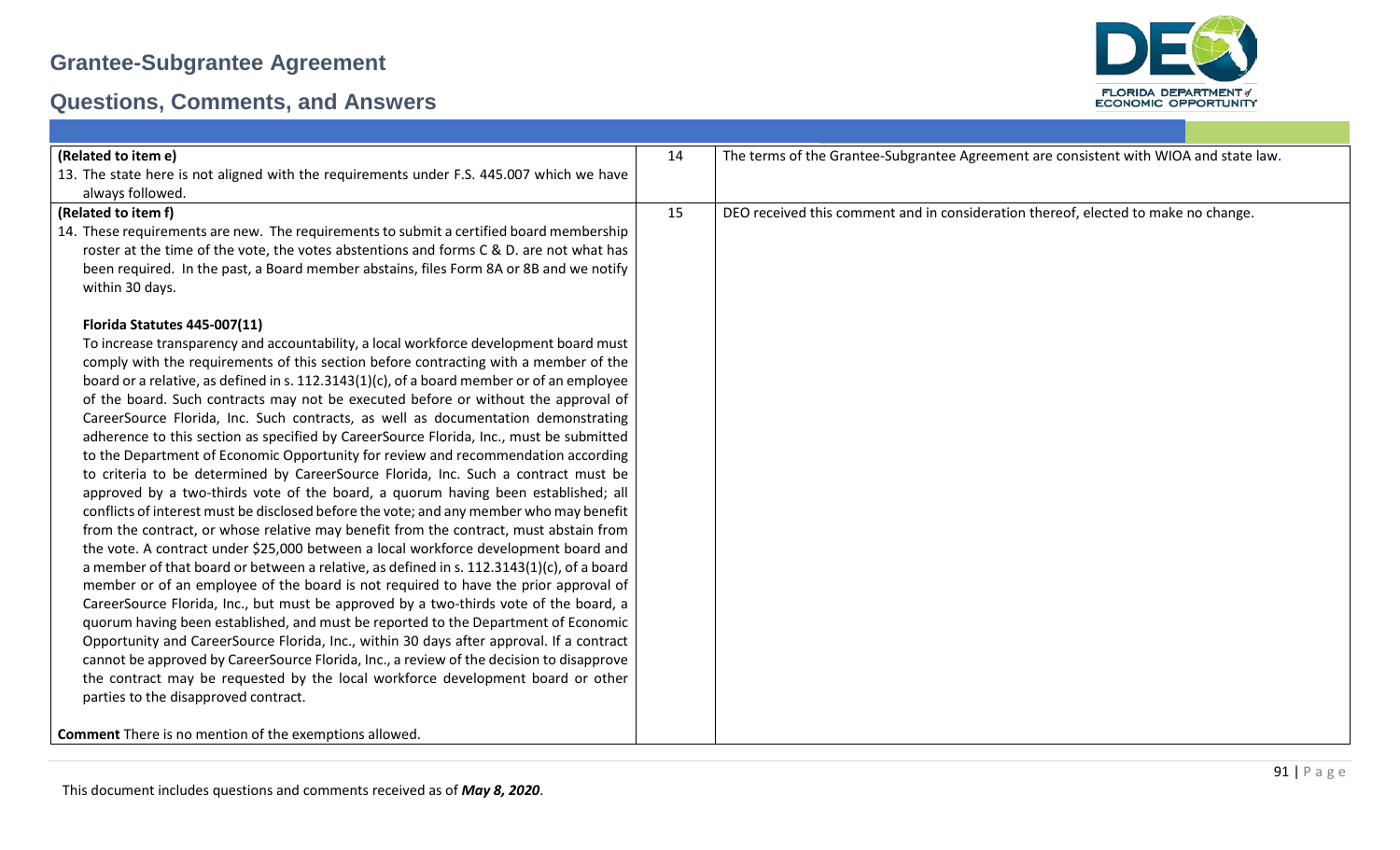### **Questions, Comments, and Answers**



#### **From CSF Policy**

II) Prohibition Against a Board Contracting with its Board Members No board (CSF or a local board) shall enter into a contract with its board members, with organizations represented by its board members or with entities in which its board members have a relationship with the contracting vendor. At a board's discretion, the following may be exempted from the above paragraph: a) A contract with an agency (as defined in section 112.312(2), Florida Statutes, including, but not limited to, those statutorily required to be board members) when said agency is represented by a board member and said member does not personally benefit financially from such contracts. b) A contract with a board member or a vendor (when a board member has any relationship with the contracting vendor) in which the contract relates to that member's appointment to the board under section 107(a)(2), Public Law 113 –128, Workforce Innovation and Opportunity Act of 2014 (WIOA). c) A contract with a board member receiving a grant for workforce services under federal, state or other governmental workforce programs. d) A contract between a board and a board member which is not exempted under paragraphs II(a), II(b) or II(c) in which the board documents exceptional circumstances and/or need and the board member does not personally benefit financially from the contract. Based upon criteria developed by CSF, DEO shall review the board's documentation and assure compliance. e) Each contract that is exempted from the general prohibition in paragraph II must meet the requirements set forth in paragraph III below, including, but not limited to, the requirements of the criteria established in the "conflict of interest" provisions under section 101(f), Workforce Innovation and Opportunity Act of 2014. However, since section 445.007(11), FS requires CSF to perform the review and approval process pertaining to local board contracts, CSF contracts shall not be subject those provisions of this policy pertaining to review and approval processes.

**Comment:** The additional paperwork is new and not required by Florida Statute or CSF policy. It is almost the same as for contracts in excess of \$25,000. Just a lot of unnecessary paperwork.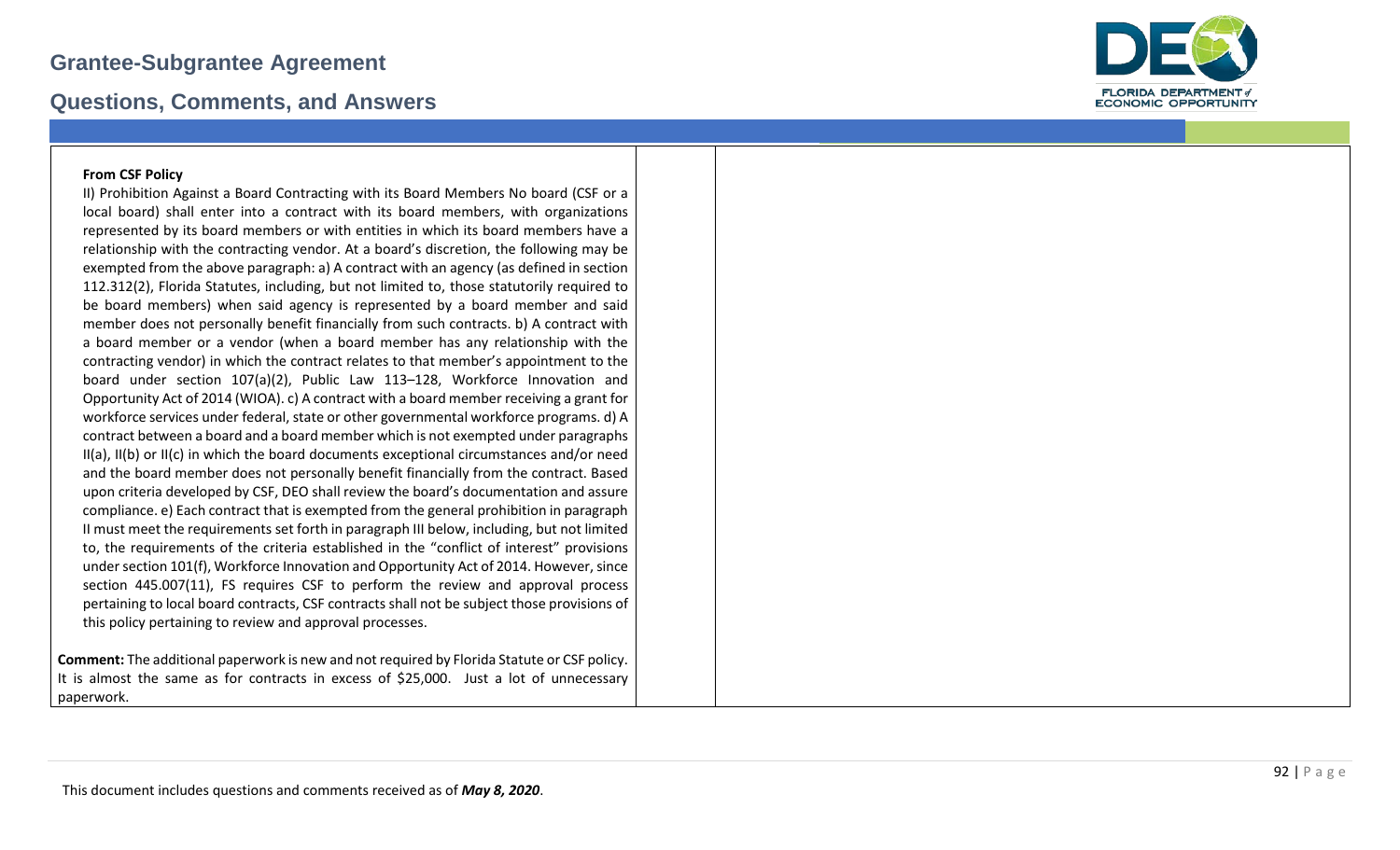### **Questions, Comments, and Answers**



| (Related to item f)                                               | DEO received this comment and in consideration thereof, elected to make no change. |
|-------------------------------------------------------------------|------------------------------------------------------------------------------------|
| 15. Change title to "Related Party Contracts Less Than \$25,000." |                                                                                    |

### **16.Additional Provisions**

#### General response – Section 16

DEO received a number of comments regarding annual scheduling. Consistent and reliable availability of services at the local level are critical to a functioning workforce delivery system. DEO has noted in the past that providers and boards in local areas have authorized extended closures, usually corresponding with holidays, without sufficient notice. DEO notes that a closed provider is a provider that cannot serve the citizens of the state. Therefore, DEO is taking this step to ensure consistent and reliable availability of services. Finally, while DEO is requiring adoption of either a federal or state holiday closure schedule, DEO is not mandating that local boards keep that schedule without deviation. Emergency or unforeseen circumstances may occur that warrant temporary full or partial closure. DEO is mandating that any deviations from the adopted schedule that do not occur because of an emergency or Governor's order that such deviation occur only after a board meeting and approval. DEO will revise the agreement to include county holiday closure schedules to the list of options and to ensure any Governor's order to extend holidayrelated state closures does not require additional action by the local board.

| <b>Question / Comment</b><br>Document                                                                   |        | Response                                                                   |
|---------------------------------------------------------------------------------------------------------|--------|----------------------------------------------------------------------------|
|                                                                                                         | Page # |                                                                            |
| (Related to item a)                                                                                     | 15     | DEO received this comment and in consideration thereof, elected to make no |
| 1. This Agreement will be construed, performed, and enforced in all respects in accordance with the     |        | change.                                                                    |
| laws, rules, and regulations of the State of Florida. Each Party will perform its obligations herein in |        |                                                                            |
| accordance with the terms and conditions of the Agreement. The exclusive venue of any legal or          |        |                                                                            |
| equitable action that arises out of or relates to this Agreement will be either the Division of         |        |                                                                            |
| Administrative Hearings or the appropriate state court in Leon County, Florida. In any such action,     |        |                                                                            |
| the Parties waive any right to jury trial. The prevailing party in any such action shall be entitled to |        |                                                                            |
| the reimbursement of all attorney's fees and costs incurred from the non-prevailing party in any        |        |                                                                            |
| such action(s).                                                                                         |        |                                                                            |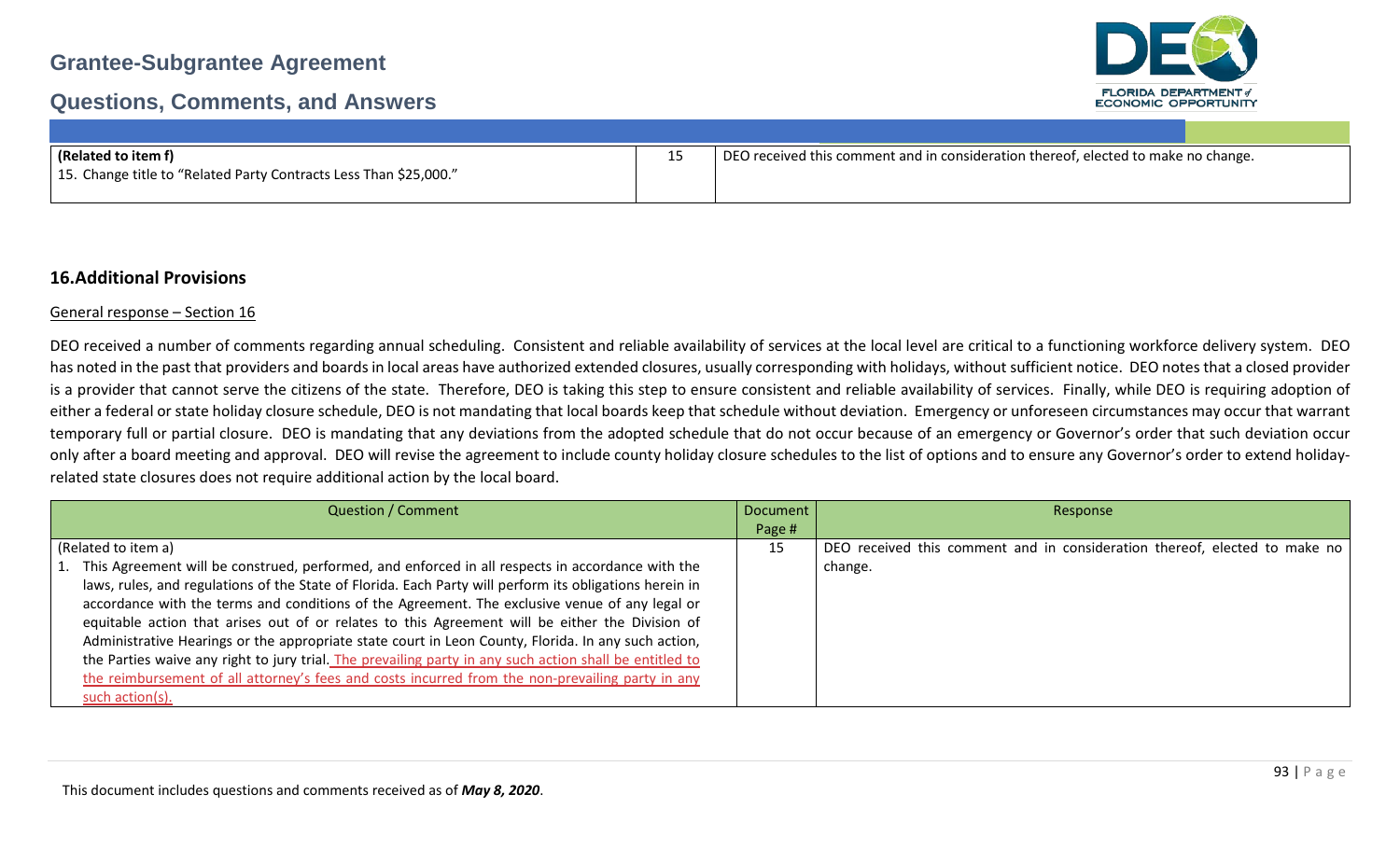

| (Related to item c)                                                                                              | 15 | The payment of legal fees with federal funds must be in compliance with 2 C.F.R.   |
|------------------------------------------------------------------------------------------------------------------|----|------------------------------------------------------------------------------------|
| Paragraph c, the Board is fully liable for its actions, and the actions of the Board's officers, agents,         |    | 200.435 to be federally allowable.                                                 |
| contractors and employees. The Board will indemnify, defend, and hold harmless the state, the State              |    |                                                                                    |
| Board, and DEO, and their respective officers, agents, and employees from any suit, action, damage,              |    |                                                                                    |
| judgment, and costs of every name and description, including attorney's fees, arising from or relating to        |    |                                                                                    |
| any action of the Board.                                                                                         |    |                                                                                    |
| Comment: The language is vague regarding attorney fees. Implies all attorney fees and settlements have           |    |                                                                                    |
| to be paid with unrestricted funding.                                                                            |    |                                                                                    |
| (Related to item c)                                                                                              | 15 | DEO appreciates your feedback and has decided not to take any action at this time. |
| 3. Section 16, Additional Provisions – item $c$ – Please review the intent of this statement and clarify by      |    |                                                                                    |
| rewording. The current wording suggests that LWDBS would have to obtain insurance coverages for the              |    |                                                                                    |
| entities and individuals identified in the section, which is problematic. The wording also does not take         |    |                                                                                    |
| into consideration that LWDBs have no control over who decides to take action or to sue for any reason,          |    |                                                                                    |
|                                                                                                                  |    |                                                                                    |
| or that there are laws that protect individuals rights that could be impacted by this statement.                 |    |                                                                                    |
| (Related to item c)                                                                                              | 15 | The Department is evaluating the agreement in light of this comment.               |
| 4. If the board action is based on guidance from DEO, then what?                                                 |    |                                                                                    |
|                                                                                                                  |    |                                                                                    |
| (Related to item c)                                                                                              | 15 | The payment of legal fees with federal funds must be in compliance with 2 C.F.R.   |
| 5. Need to exclude acts taken by the Board which are done in reliance on performance reports and other           |    | 200.435 to be federally allowable.                                                 |
| information which comes from DEO or other federal entity. Implies that all attorney fees and settlements         |    |                                                                                    |
| must be paid with unrestricted funds.                                                                            |    |                                                                                    |
| (Related to item c)                                                                                              | 15 | DEO appreciates your feedback and has decided not to take any action at this time. |
| 6. item 16. C. states, the Board is fully responsible for the actions of the Board and related parties. The item |    |                                                                                    |
| continues to state the Board will, "hold the state, the State Board, and DEO, and their respective officers,     |    |                                                                                    |
| agents, and employees from any suit, action, damage, judgement, and costs of every name and                      |    |                                                                                    |
|                                                                                                                  |    |                                                                                    |
| description, including attorney's fees, arising from or relating to any action of the Board." This section       |    |                                                                                    |
| fails to provide similar assurances to the Board for actions caused by the state or DEO.                         |    |                                                                                    |
|                                                                                                                  |    |                                                                                    |
| There have been times in the past where the state has decided to implement a policy that required local          |    |                                                                                    |
| Boards to take certain actions later deemed counter to federal regulation, policy, or law. These actions         |    |                                                                                    |
| have caused the state to be required to pay dollar amount back to the federal treasury. If such an event         |    |                                                                                    |
| were to occur with this item in effect it could force the Board into a position of having to bear the cost of    |    |                                                                                    |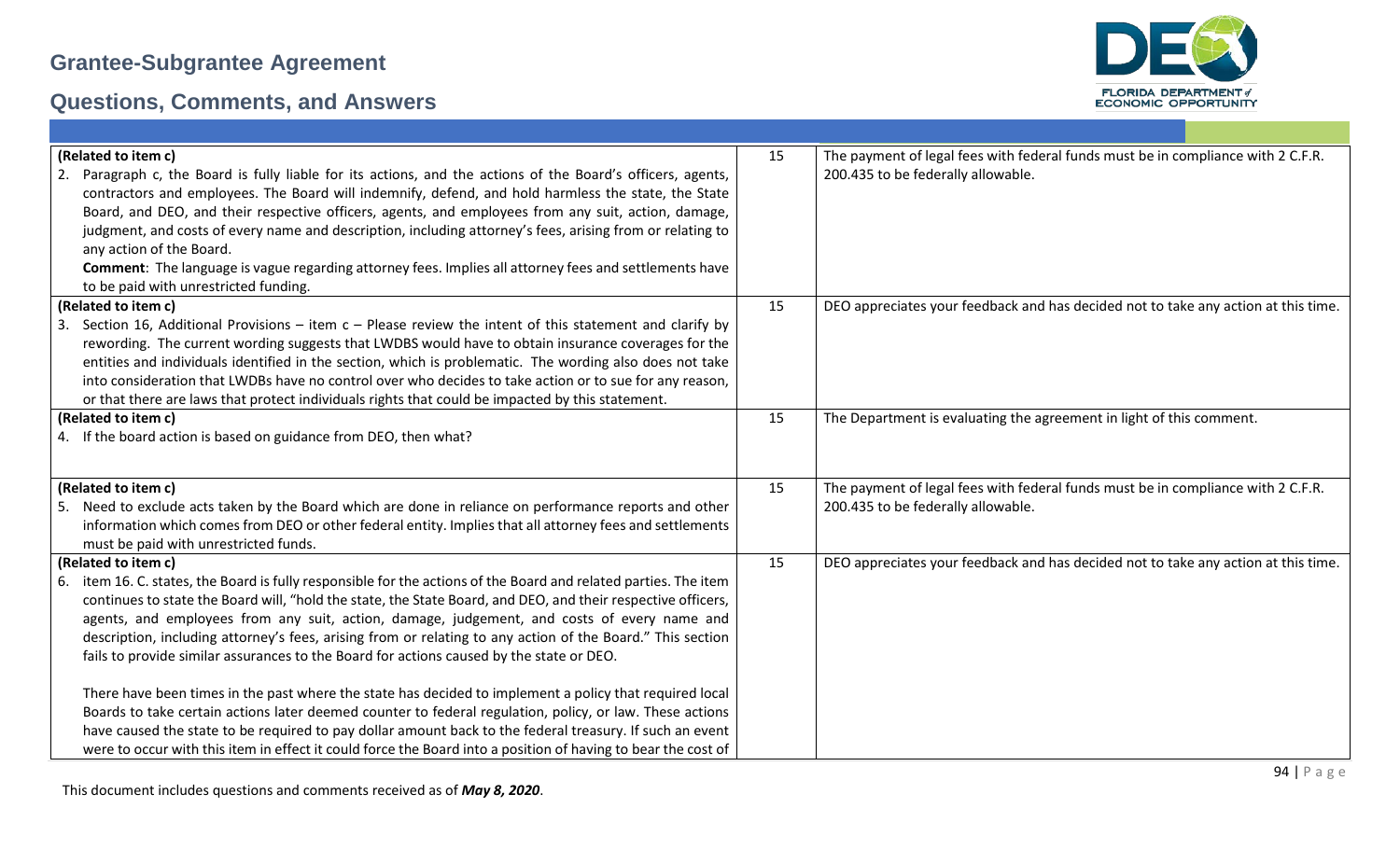

| a Board action required by the state, DEO, or its respective officers, agents, and employees. This also fails<br>to protect the Board when acting in good faith based upon information provided by the state, DEO, or its<br>respective officers, agents, and employees. An authorized state employee could give a Board an answer<br>to a question, the Board could act on that answer with a decision, and if it is later determined the Board's<br>action was not inline with policy, regulation, or law the Board could still face total liability despite only<br>acting in good faith based on information provided by DEO.<br>A clause should be included that requires DEO to protect the Board from any action, damage, judgement,<br>and costs of every name and description, including attorney's fees, arising from or relating to any action |    |                                                                                    |
|-----------------------------------------------------------------------------------------------------------------------------------------------------------------------------------------------------------------------------------------------------------------------------------------------------------------------------------------------------------------------------------------------------------------------------------------------------------------------------------------------------------------------------------------------------------------------------------------------------------------------------------------------------------------------------------------------------------------------------------------------------------------------------------------------------------------------------------------------------------|----|------------------------------------------------------------------------------------|
| of the local Board taken in good faith based upon requirements or information provided by DEO that was<br>later determined to be in violation of a regulation, policy, or law. DEO should also include a clause that                                                                                                                                                                                                                                                                                                                                                                                                                                                                                                                                                                                                                                      |    |                                                                                    |
| holds the Board harmless for actions taken by the Board due to direction or responses from DEO that                                                                                                                                                                                                                                                                                                                                                                                                                                                                                                                                                                                                                                                                                                                                                       |    |                                                                                    |
| includes future penalties, enforcements, decisions, or actions seen as a punishment against a Board for                                                                                                                                                                                                                                                                                                                                                                                                                                                                                                                                                                                                                                                                                                                                                   |    |                                                                                    |
| which DEO had to pay a penalty or judgement.                                                                                                                                                                                                                                                                                                                                                                                                                                                                                                                                                                                                                                                                                                                                                                                                              |    |                                                                                    |
| (Related to item c)                                                                                                                                                                                                                                                                                                                                                                                                                                                                                                                                                                                                                                                                                                                                                                                                                                       | 15 | DEO appreciates your feedback and has decided not to take any action at this time. |
| 7. Comment: There already is 100% accountability for the funds in the statute and regulations. This language                                                                                                                                                                                                                                                                                                                                                                                                                                                                                                                                                                                                                                                                                                                                              |    |                                                                                    |
| would require that local areas get certificates of coverage for the state and may not be able to get,                                                                                                                                                                                                                                                                                                                                                                                                                                                                                                                                                                                                                                                                                                                                                     |    |                                                                                    |
| coverage that insures the state $-$                                                                                                                                                                                                                                                                                                                                                                                                                                                                                                                                                                                                                                                                                                                                                                                                                       |    |                                                                                    |
| (Related to item c)                                                                                                                                                                                                                                                                                                                                                                                                                                                                                                                                                                                                                                                                                                                                                                                                                                       | 15 | DEO appreciates your feedback and has decided not to take any action at this time. |
| 8. The State has sovereign immunity which would protect it from all actions except those instituted by the                                                                                                                                                                                                                                                                                                                                                                                                                                                                                                                                                                                                                                                                                                                                                |    |                                                                                    |
| Federal government. The Board is already responsible for any such actions, so it appears this provision is<br>unnecessary.                                                                                                                                                                                                                                                                                                                                                                                                                                                                                                                                                                                                                                                                                                                                |    |                                                                                    |
| (Related to item c)                                                                                                                                                                                                                                                                                                                                                                                                                                                                                                                                                                                                                                                                                                                                                                                                                                       | 15 | DEO appreciates your feedback and has decided not to take any action at this time. |
| Per the governing statutes and regulations, Tthe Board is fully liable for its actions, and the actions of                                                                                                                                                                                                                                                                                                                                                                                                                                                                                                                                                                                                                                                                                                                                                |    |                                                                                    |
| the Board's officers, agents, contractors and employees. The Board will indemnify, defend, and hold                                                                                                                                                                                                                                                                                                                                                                                                                                                                                                                                                                                                                                                                                                                                                       |    |                                                                                    |
| harmless the state, the State Board, and DEO, and their respective officers, agents, and employees from                                                                                                                                                                                                                                                                                                                                                                                                                                                                                                                                                                                                                                                                                                                                                   |    |                                                                                    |
| any suit, action, damage, judgment, and costs of every name and description, including attorney's fees,                                                                                                                                                                                                                                                                                                                                                                                                                                                                                                                                                                                                                                                                                                                                                   |    |                                                                                    |
| arising from or relating to any action of the Board.                                                                                                                                                                                                                                                                                                                                                                                                                                                                                                                                                                                                                                                                                                                                                                                                      |    |                                                                                    |
| (Related to item g)                                                                                                                                                                                                                                                                                                                                                                                                                                                                                                                                                                                                                                                                                                                                                                                                                                       | 15 | The Department is evaluating the agreement in light of this comment.               |
| 9. As the state is aware from time to time holidays such as Christmas and New Year or other holidays that                                                                                                                                                                                                                                                                                                                                                                                                                                                                                                                                                                                                                                                                                                                                                 |    |                                                                                    |
| fall on Thursday or Tuesday will result in the Governor allowing a 4 day weekend $-$ in general the                                                                                                                                                                                                                                                                                                                                                                                                                                                                                                                                                                                                                                                                                                                                                       |    |                                                                                    |
| board/CEO would give approval but it could happen that there is no intervening board meeting and a                                                                                                                                                                                                                                                                                                                                                                                                                                                                                                                                                                                                                                                                                                                                                        |    |                                                                                    |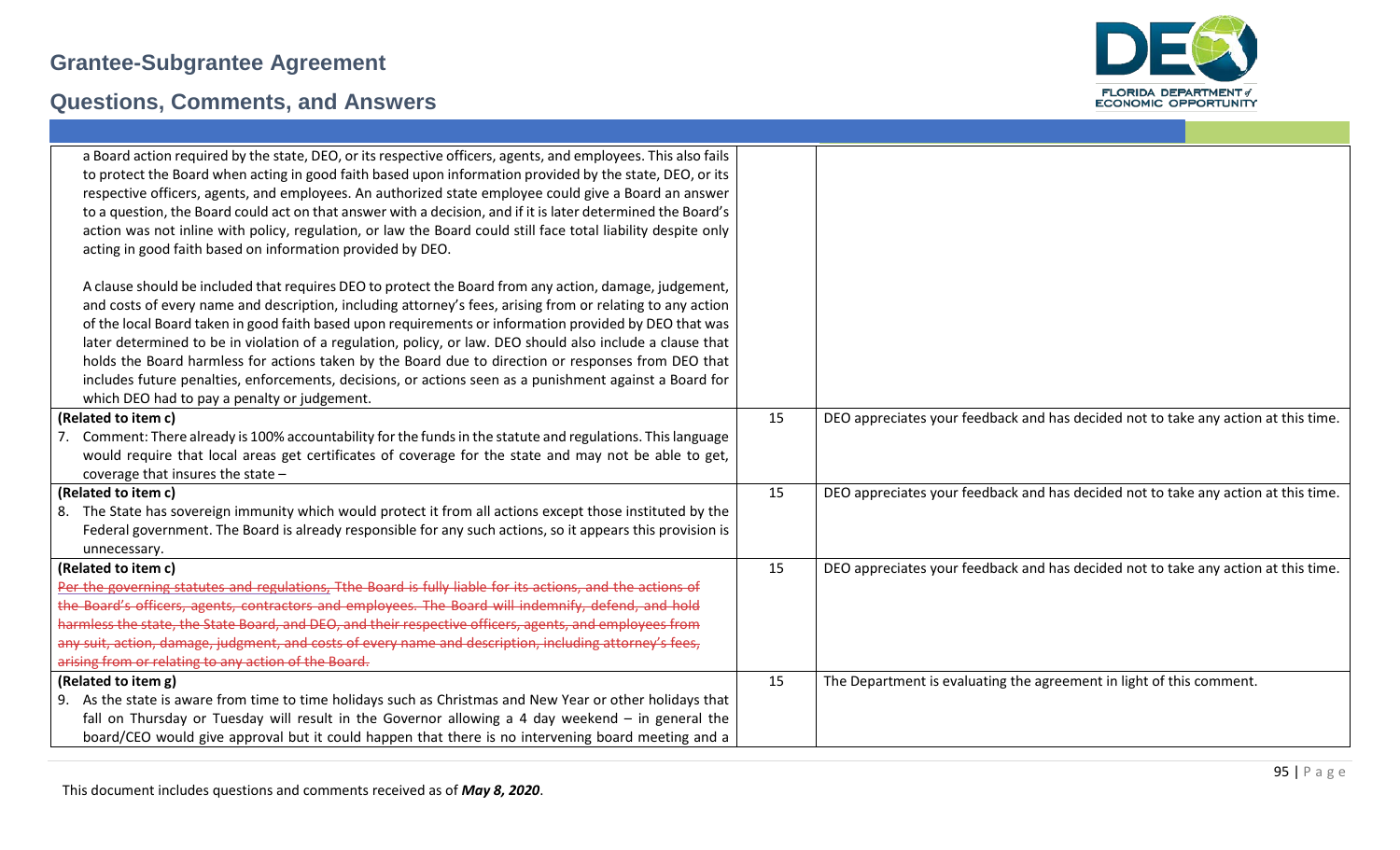

| to the wording to recognize such occurrences.                                                                                                                                                                                                                                                                                                                                                                                                                                                                                                                                                                                                                                                                                                                                                                                                                                                                                                                                                                                                                                                       | Director confers with their Chair or CEO who approves without a board meeting. - consider slight changes |    |                                                                               |
|-----------------------------------------------------------------------------------------------------------------------------------------------------------------------------------------------------------------------------------------------------------------------------------------------------------------------------------------------------------------------------------------------------------------------------------------------------------------------------------------------------------------------------------------------------------------------------------------------------------------------------------------------------------------------------------------------------------------------------------------------------------------------------------------------------------------------------------------------------------------------------------------------------------------------------------------------------------------------------------------------------------------------------------------------------------------------------------------------------|----------------------------------------------------------------------------------------------------------|----|-------------------------------------------------------------------------------|
| (Related to item g)                                                                                                                                                                                                                                                                                                                                                                                                                                                                                                                                                                                                                                                                                                                                                                                                                                                                                                                                                                                                                                                                                 |                                                                                                          | 15 | Please review the general responses concerning this section of the agreement. |
| 10. If our board approves our schedule, why does it have to be one or the other of these?                                                                                                                                                                                                                                                                                                                                                                                                                                                                                                                                                                                                                                                                                                                                                                                                                                                                                                                                                                                                           |                                                                                                          |    |                                                                               |
| (Related to item g)                                                                                                                                                                                                                                                                                                                                                                                                                                                                                                                                                                                                                                                                                                                                                                                                                                                                                                                                                                                                                                                                                 |                                                                                                          | 15 | Please review the general responses concerning this section of the agreement. |
| 11. Section 16, Additional Provisions – item $g$ – The determination of the holiday schedule and other<br>employee benefits should be left to the discretion of the LWDBs. Different areas have different<br>populations that may impact their holiday schedules. State and federal entities do not even follow the<br>same holiday schedules. e.g. Consider the state college system's schedule as compared to DEO's<br>schedule. In addition, there have been times when the Governor has, at a late date, added additional<br>days as holidays, (often around Christmas). The requirement in this section would prohibit LWDBs from<br>recognizing these days as holidays. Also, what is the purpose of posting a holiday schedule on the<br>website? Please consider our comments concerning the costs of keeping up with ADA requirements of<br>all website postings, as well as website data/size constraints.  We suggest removing this item in its<br>entirety.<br>State College recognizes the following paid holidays for employees filling 12-month positions: 2020-<br>21 Academic Year |                                                                                                          |    |                                                                               |
| Holiday                                                                                                                                                                                                                                                                                                                                                                                                                                                                                                                                                                                                                                                                                                                                                                                                                                                                                                                                                                                                                                                                                             | <b>Date Observed</b>                                                                                     |    |                                                                               |
|                                                                                                                                                                                                                                                                                                                                                                                                                                                                                                                                                                                                                                                                                                                                                                                                                                                                                                                                                                                                                                                                                                     |                                                                                                          |    |                                                                               |
| <b>Memorial Day</b>                                                                                                                                                                                                                                                                                                                                                                                                                                                                                                                                                                                                                                                                                                                                                                                                                                                                                                                                                                                                                                                                                 | May 25, 2020                                                                                             |    |                                                                               |
| Independence Day                                                                                                                                                                                                                                                                                                                                                                                                                                                                                                                                                                                                                                                                                                                                                                                                                                                                                                                                                                                                                                                                                    | July 4, 2020 (observed July 3, 2020)                                                                     |    |                                                                               |
| Labor Day                                                                                                                                                                                                                                                                                                                                                                                                                                                                                                                                                                                                                                                                                                                                                                                                                                                                                                                                                                                                                                                                                           | Sept. 7, 2020                                                                                            |    |                                                                               |
| Day before Thanksgiving                                                                                                                                                                                                                                                                                                                                                                                                                                                                                                                                                                                                                                                                                                                                                                                                                                                                                                                                                                                                                                                                             | Nov. 25, 2020                                                                                            |    |                                                                               |
| Thanksgiving Day                                                                                                                                                                                                                                                                                                                                                                                                                                                                                                                                                                                                                                                                                                                                                                                                                                                                                                                                                                                                                                                                                    | Nov. 26, 2020                                                                                            |    |                                                                               |
|                                                                                                                                                                                                                                                                                                                                                                                                                                                                                                                                                                                                                                                                                                                                                                                                                                                                                                                                                                                                                                                                                                     |                                                                                                          |    |                                                                               |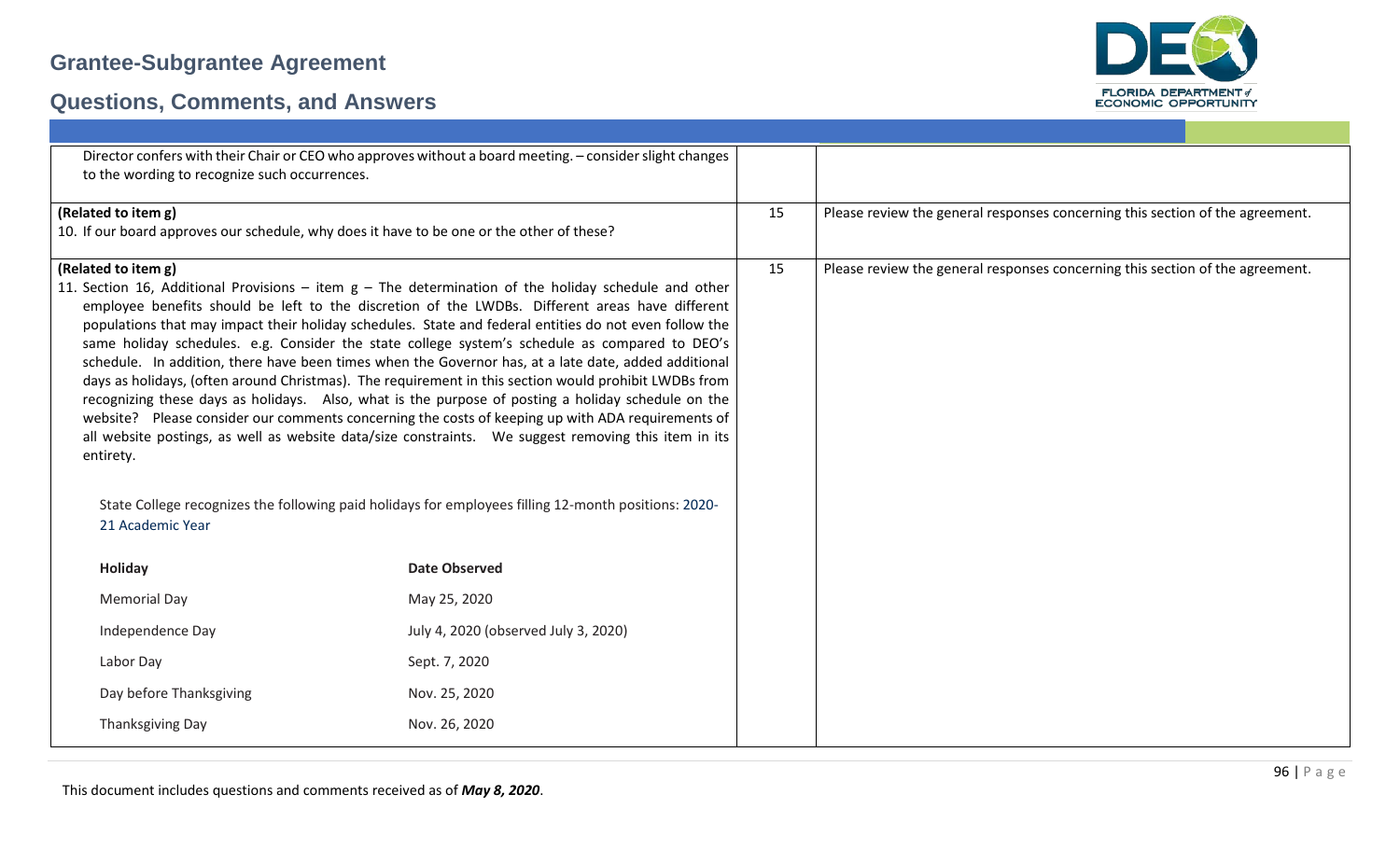

| Day after Thanksgiving Day                                                                              | Nov. 27, 2020                                                                                                                                                                                                                                                                                                                                                                                                                                                                                                                 |    |                                                                               |
|---------------------------------------------------------------------------------------------------------|-------------------------------------------------------------------------------------------------------------------------------------------------------------------------------------------------------------------------------------------------------------------------------------------------------------------------------------------------------------------------------------------------------------------------------------------------------------------------------------------------------------------------------|----|-------------------------------------------------------------------------------|
| Winter Break *                                                                                          | Dec. 19, 2020-Jan. 1, 2021                                                                                                                                                                                                                                                                                                                                                                                                                                                                                                    |    |                                                                               |
| Martin Luther King Jr. Day                                                                              | Jan. 18, 2021                                                                                                                                                                                                                                                                                                                                                                                                                                                                                                                 |    |                                                                               |
| <b>Spring Break</b>                                                                                     | March 15-19, 2021                                                                                                                                                                                                                                                                                                                                                                                                                                                                                                             |    |                                                                               |
| <b>Memorial Day</b>                                                                                     | May 31, 2021                                                                                                                                                                                                                                                                                                                                                                                                                                                                                                                  |    |                                                                               |
| * includes Christmas Day and New Years Day                                                              |                                                                                                                                                                                                                                                                                                                                                                                                                                                                                                                               |    |                                                                               |
| (Related to item g)                                                                                     |                                                                                                                                                                                                                                                                                                                                                                                                                                                                                                                               | 15 | Please review the general responses concerning this section of the agreement. |
| 12. Again, overreach. We have a set holiday schedule that the board has approved. It doesn't need to be |                                                                                                                                                                                                                                                                                                                                                                                                                                                                                                                               |    |                                                                               |
| approved each year. We simply change the dates in accordance with the approved holiday schedule.        |                                                                                                                                                                                                                                                                                                                                                                                                                                                                                                                               |    |                                                                               |
| (Related to item g)                                                                                     |                                                                                                                                                                                                                                                                                                                                                                                                                                                                                                                               | 15 |                                                                               |
| recommended:                                                                                            | 13. In general, the Federal and State holiday calendars are followed. However, being that each LWDB is a<br>separate organization with knowledge of local customs and expectations, the exact holiday schedule<br>should be determined locally. Holiday schedules and variations among the 24 LWDB have never been<br>pointed out to be a problem in any audit, monitoring or other evaluation. Schedules are posted on the<br>website and each Board generally knows the holiday schedule that is followed. The following is |    |                                                                               |
| Remove language specifying that either the federal or state holiday schedule shall be used.             |                                                                                                                                                                                                                                                                                                                                                                                                                                                                                                                               |    |                                                                               |
|                                                                                                         | Ensure that each local board will be permitted to establish their own calendar and that DEO will be kept                                                                                                                                                                                                                                                                                                                                                                                                                      |    |                                                                               |
| informed of the final approved calendar and any revisions.                                              |                                                                                                                                                                                                                                                                                                                                                                                                                                                                                                                               |    |                                                                               |
| (Related to item g)                                                                                     |                                                                                                                                                                                                                                                                                                                                                                                                                                                                                                                               | 15 |                                                                               |
|                                                                                                         | 14. Comment: As the state is aware from time to time holidays such as Christmas and New Years or other                                                                                                                                                                                                                                                                                                                                                                                                                        |    |                                                                               |
|                                                                                                         | holidays that fall on Thursdays or Tuesdays result in the Governor allowing a 4 day weekend - in general                                                                                                                                                                                                                                                                                                                                                                                                                      |    |                                                                               |
|                                                                                                         | the board /CEO's would give approval but it could happen that there is no intervening board meeting                                                                                                                                                                                                                                                                                                                                                                                                                           |    |                                                                               |
|                                                                                                         | and a Director confers with their Chair or CEO who approves without a board meeting – consider slight                                                                                                                                                                                                                                                                                                                                                                                                                         |    |                                                                               |
| changes to the wording to recognize such occurrences.                                                   |                                                                                                                                                                                                                                                                                                                                                                                                                                                                                                                               |    |                                                                               |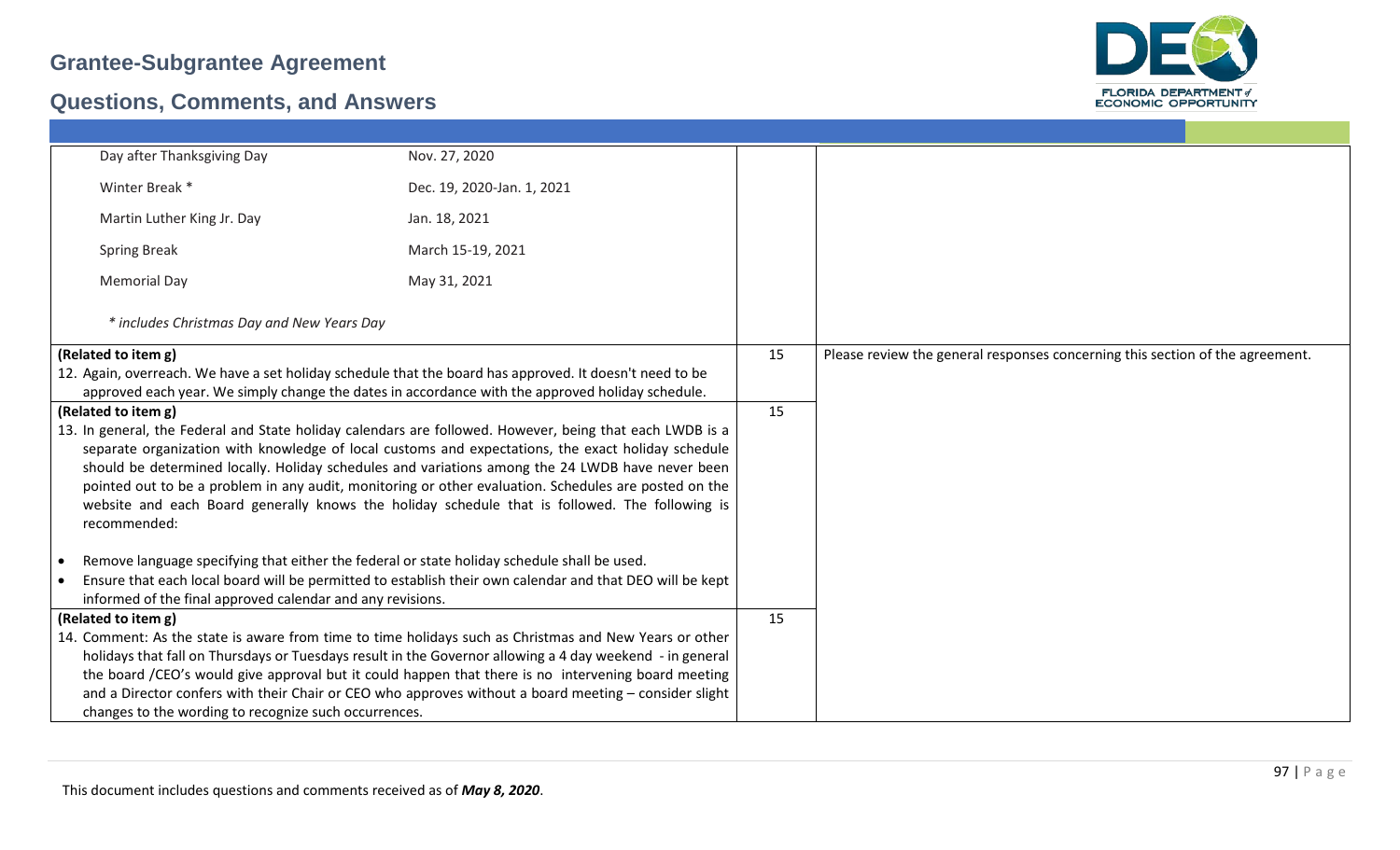

| (Related to item g)                                                                                                                                                                                           | 15 |                                                                            |
|---------------------------------------------------------------------------------------------------------------------------------------------------------------------------------------------------------------|----|----------------------------------------------------------------------------|
| 15. As the state is aware, from time to time holidays such as Christmas and New Year's or other holidays that                                                                                                 |    |                                                                            |
| fall on Thursdays or Tuesdays result in the Governor allowing a four-day weekend. - In general, the Board                                                                                                     |    |                                                                            |
| /CEO would give approval but it could happen that there is no intervening board meeting and the CEO                                                                                                           |    |                                                                            |
| confers with their Chair who approves without a board meeting. Please consider slight changes to the                                                                                                          |    |                                                                            |
| wording to recognize such occurrences.                                                                                                                                                                        |    |                                                                            |
| (Related to item g)                                                                                                                                                                                           | 15 |                                                                            |
| 16. Operations schedules are already posted on our websites and notices of changes get put out on the site                                                                                                    |    |                                                                            |
| plus social media pages.                                                                                                                                                                                      |    |                                                                            |
| Related to item g)                                                                                                                                                                                            | 15 |                                                                            |
| 17. If the region's holidays were approved by the board years ago, why would they need to vote on them                                                                                                        |    |                                                                            |
| every single year? Also, the agreement says the holidays have to be either the state or federal schedule.                                                                                                     |    |                                                                            |
| Why? We're a private nonprofit.                                                                                                                                                                               |    |                                                                            |
| (Related to item g)                                                                                                                                                                                           | 15 | DEO received this comment and in consideration thereof, elected to make no |
| 18. Annually before July 1 of each state fiscal year, the Board shall adopt a schedule of operations for the                                                                                                  |    | change.                                                                    |
| upcoming state fiscal year. Such schedule of operations shall include, but is not limited to, daily hours of                                                                                                  |    |                                                                            |
| operation of One-Stop providers, and a holiday closure-schedule which adopts either the federal or state                                                                                                      |    |                                                                            |
| holiday schedule. The proposed schedule must be approved by the Board and hours of service and                                                                                                                |    |                                                                            |
| closures posted on the LWDA website in a conspicuous, easily-accessible manner. The Board must give                                                                                                           |    |                                                                            |
| prior approval to any deviations from the schedule, except in emergency circumstances (e.g., an order of                                                                                                      |    |                                                                            |
| the President or Governor ordering a shutdown, total loss of facilities from a catastrophic natural or man-                                                                                                   |    |                                                                            |
| made disaster, etc.). If emergency circumstances exist which result or could foreseeably result in a<br>shutdown, the Board shall ensure that DEO and the State Board are informed within 48-72 hours of such |    |                                                                            |
| shutdown or potential shutdown.                                                                                                                                                                               |    |                                                                            |
|                                                                                                                                                                                                               |    |                                                                            |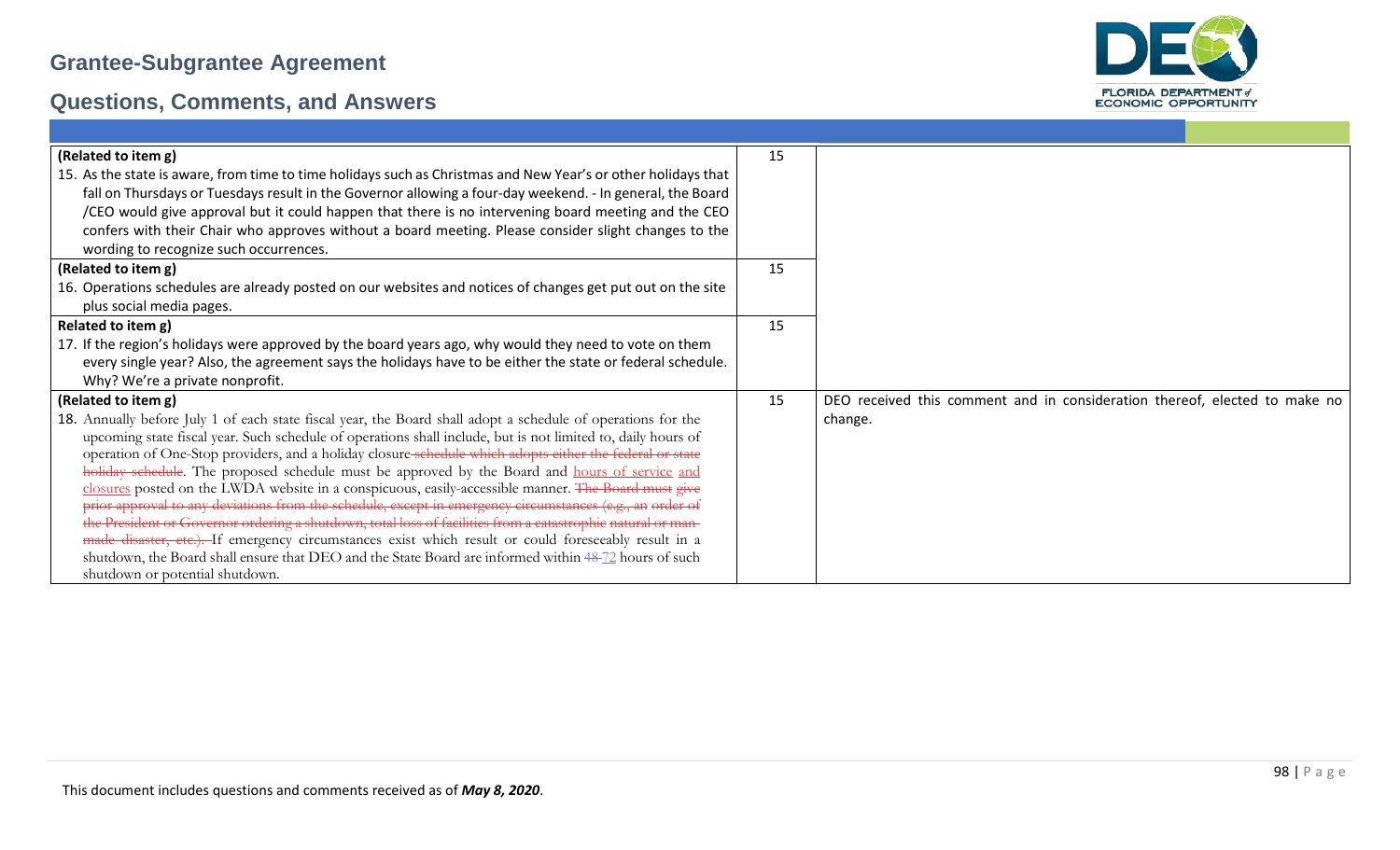

### **17.Services to Individuals with Disabilities**

#### General response - Section 17

Several questions were received related to a designated staff person for services to individuals with disabilities. Please note, the intent is not to identify a staff person solely dedicated to serving persons with disabilities. The intent is for the designated staff person to serve as a resource for the local board to ensure the appropriate delivery of workforce services to persons with disabilities and that these individuals also have access to meaningful employment opportunities. The language in the agreement does not preclude a staff person from being the designee for multiple career centers within the local board's operating area.

|    | <b>Question / Comment</b>                                                                                                                                                                                                                                                                         | Document | Response                                                                      |
|----|---------------------------------------------------------------------------------------------------------------------------------------------------------------------------------------------------------------------------------------------------------------------------------------------------|----------|-------------------------------------------------------------------------------|
|    |                                                                                                                                                                                                                                                                                                   | Page #   |                                                                               |
|    | 1. While the local area prides itself on serving all individuals, including those with a<br>disability, the requirement of section 17 is an unfunded mandate; there is no specific<br>funding to serve individuals with disabilities. And is this staff member to be a jointly-<br>managed staff? | 15       | Please review the general responses concerning this section of the agreement. |
|    | 2. Is DEO or Voc Rehab going to provide and pay for a disability navigator to each workforce<br>area?                                                                                                                                                                                             | 15       |                                                                               |
| 3. | We have a designee and an assistant that serves the entire region, that should be<br>sufficient.                                                                                                                                                                                                  | 15       |                                                                               |

### **18.Services to Individuals with Limited English Proficiency**

| <b>Question / Comment</b>                    | Document<br>Page # | Response |
|----------------------------------------------|--------------------|----------|
| No question/comment received as of 5/8/2020. |                    |          |
|                                              |                    |          |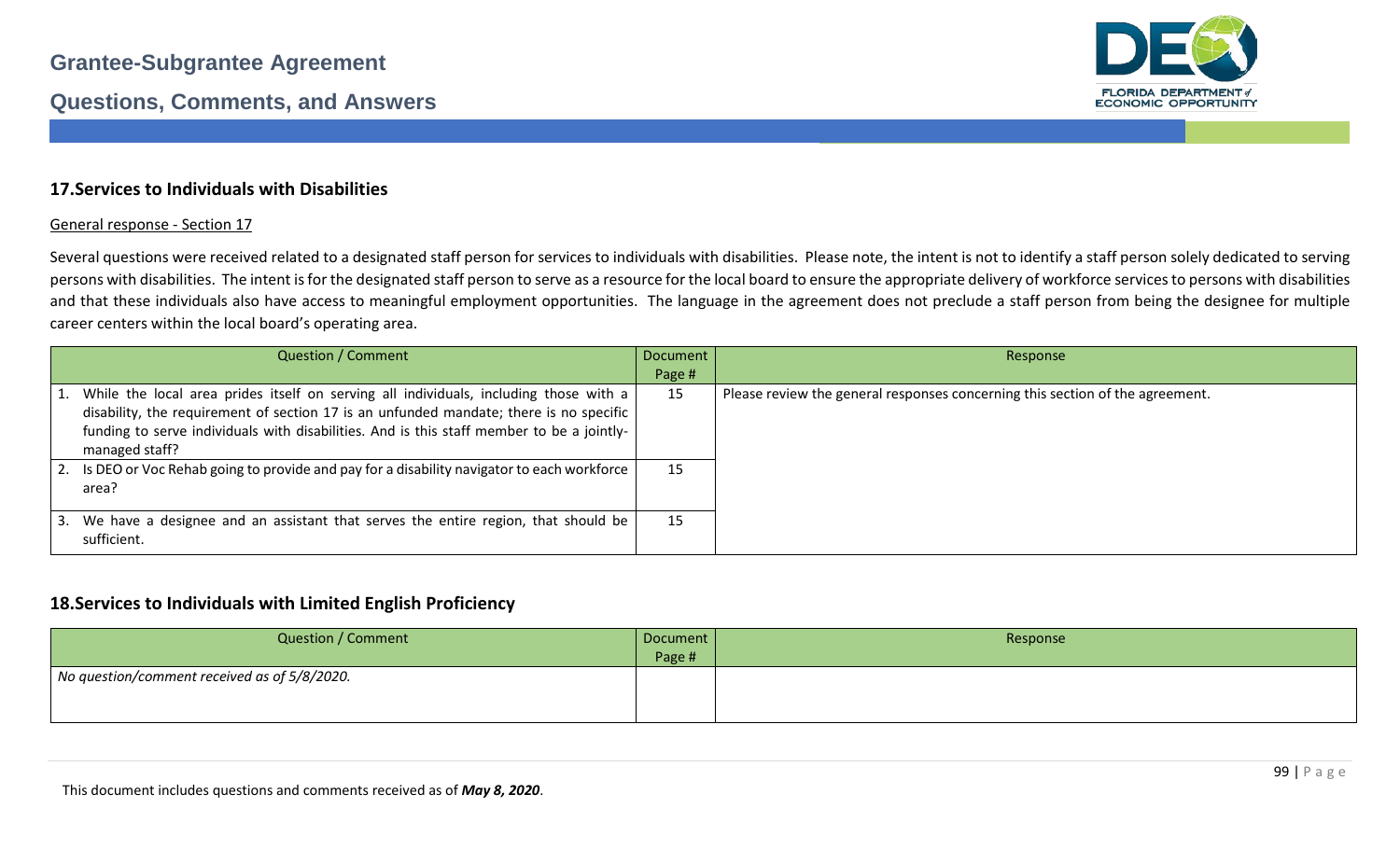

### **Questions, Comments, and Answers**

### **19.Response to Customer Service Complaints**

| <b>Question / Comment</b>                    | Document | Response |
|----------------------------------------------|----------|----------|
|                                              | Page #   |          |
| No question/comment received as of 5/8/2020. |          |          |
|                                              |          |          |
|                                              |          |          |

### **20.Liaisons**

| <b>Question / Comment</b>                                                                                                                                                                                                                                                                                                                         | <b>Document</b><br>Page # | Response                                                                                                                                                           |
|---------------------------------------------------------------------------------------------------------------------------------------------------------------------------------------------------------------------------------------------------------------------------------------------------------------------------------------------------|---------------------------|--------------------------------------------------------------------------------------------------------------------------------------------------------------------|
| 1. There are seven people who work in DEO with the last name Richardson; perhaps a bit<br>more clarification of which Ms. Richardson is the liaison referenced in Section 20 would<br>be helpful. Along with the same contact information provided for Ms. Womack.                                                                                | 16                        | The reference to Ms. Richardson will be removed from the agreement. Ms. Caroline "Tisha" Womack<br>is the designated liaison for the Grantee Subgrantee Agreement. |
| 2. Who is Ms. Richardson and how do we contact?                                                                                                                                                                                                                                                                                                   | 16                        |                                                                                                                                                                    |
| 3. DEO's formal liaison for purposes of this Agreement is currently Caroline Womack.<br>Ms. Womack can be reached at Caroline.Womack@deo.myflorida.com or (850)<br>245-7126. All communication for which the Parties' course of dealing does reveal a<br>more appropriate liaison will be directed to Ms. WomackRichardson, or other<br>designee. | 16                        |                                                                                                                                                                    |
| 4. Will this document need to be updated should these contacts change?                                                                                                                                                                                                                                                                            | 16                        | Please see section 20.d. of the Grantee-Subgrantee Agreement.                                                                                                      |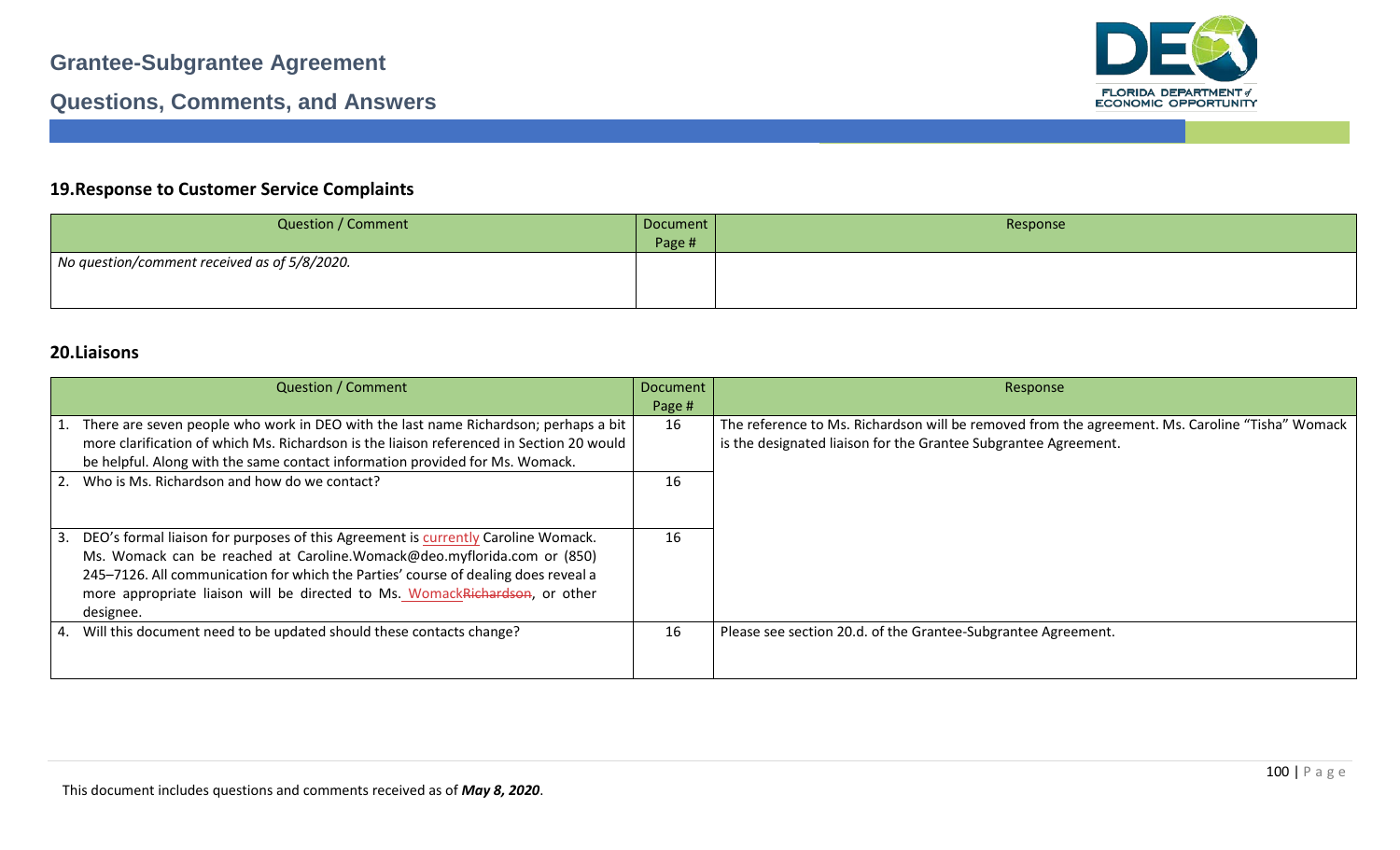

### **21.Required Local Positions**

#### General response – Section 21

DEO received several questions regarding the appointment of required local positions. DEO assures the local boards that these positions are not required to be standalone positions. To the extent that no conflict of interest exists, an individual may serve in more than one appointed position. DEO will revise the Grantee-Subgrantee Agreement to add clarifying language in this regard. DEO urges the local boards to take all reasonable and necessary steps to limit actual or apparent conflicts of interest in making appointments. Finally, DEO has elected to leave flexibility and discretion with the local boards in the job expectations and position descriptions for the appointed positions, under the expectation that all appointments will be made consistent with law.

| <b>Question / Comment</b>                                                                                                                                                       | <b>Document</b> | Response                                                                      |
|---------------------------------------------------------------------------------------------------------------------------------------------------------------------------------|-----------------|-------------------------------------------------------------------------------|
|                                                                                                                                                                                 | Page #          |                                                                               |
| 1. It is not clear if these positions must be stand-alone. Requiring these 6 positions as stand-<br>alone positions is expensive and also adds to local administrative burdens. | 16              | Please review the general responses concerning this section of the agreement. |
| Consider adding language that states that the responsibilities associated with these                                                                                            |                 |                                                                               |
| positions can be combined with duties associated with existing positions. Other than the                                                                                        |                 |                                                                               |
| personnel liaison which is funded by DEO, the other positions are not required by law.                                                                                          |                 |                                                                               |
| Even the 188 regulations state that the EEO office duties can be combined with those of                                                                                         |                 |                                                                               |
| another position.                                                                                                                                                               |                 |                                                                               |
| Section 21 Required Local Positions- Please clarify that these positions are not required                                                                                       | 16              |                                                                               |
| to be stand-alone positions. Please also provide job descriptions/expectations for                                                                                              |                 |                                                                               |
| positions ii., iv. and vi. (purchased property and equipment custodian, public records<br>coordinator, and Ethics Officer.)                                                     |                 |                                                                               |
| The Ethics Officer appears to be a new requirement. It is assumed that these<br>3.                                                                                              | 16              |                                                                               |
| appointments can be persons who have other duties in the organization. It is not clear if                                                                                       |                 |                                                                               |
| these positions must be stand-alone. The following is recommended:                                                                                                              |                 |                                                                               |
| Add language which clearly states these are not stand-alone position and can be done by<br>existing staff.                                                                      |                 |                                                                               |
| Add a definition for each position so that there is clarity on what is expected for each.                                                                                       |                 |                                                                               |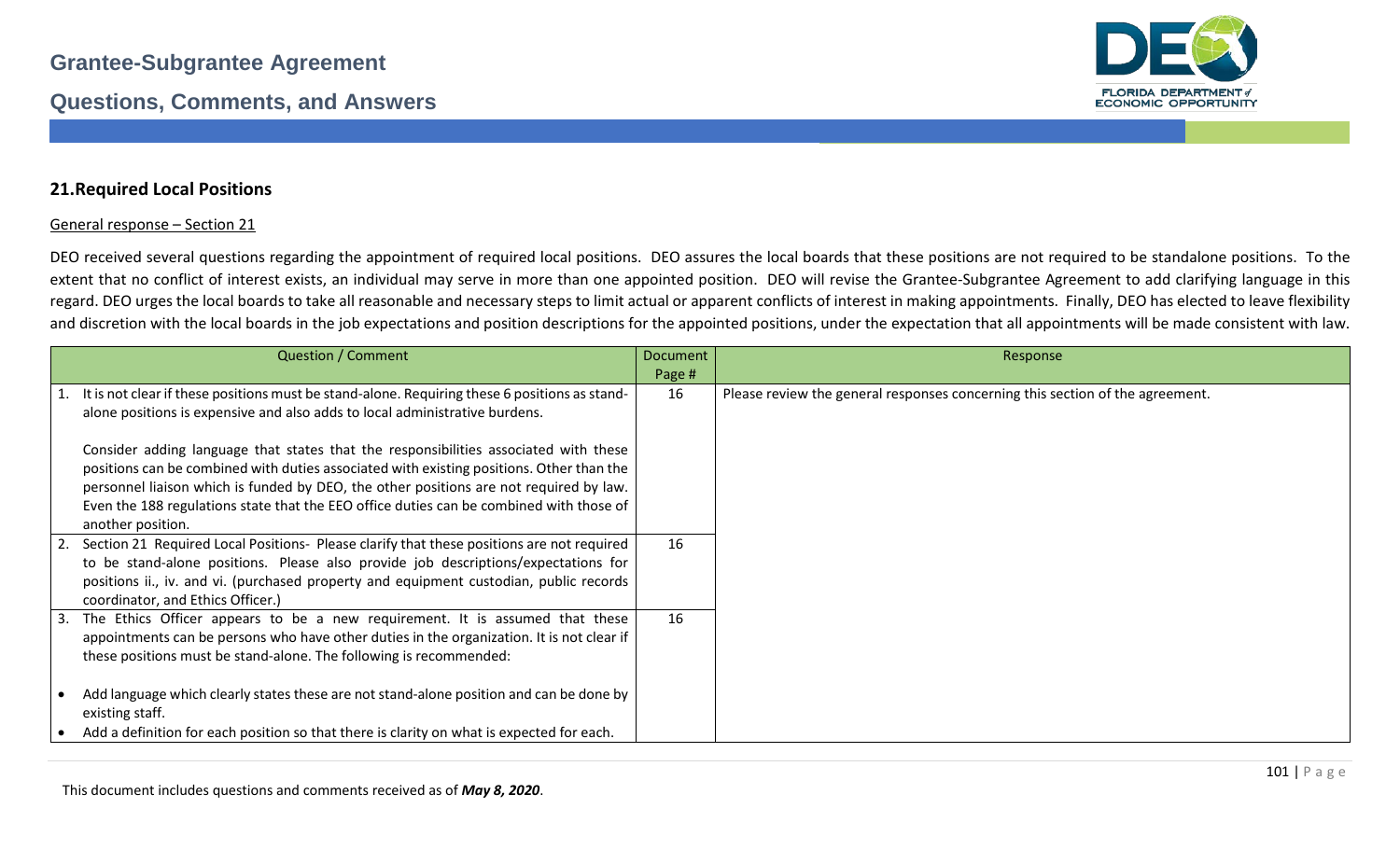

## **Questions, Comments, and Answers**

|    | 4. Comment: It is not clear if these positions must be stand-alone Requiring these 6              | 16 |
|----|---------------------------------------------------------------------------------------------------|----|
|    | positions as stand-alone positions is expensive and also adds to local administrative cost        |    |
|    | burdens.                                                                                          |    |
|    |                                                                                                   |    |
|    | Consider adding language that states that the responsibilities associated with these              |    |
|    | positions can be combined with duties associated with existing positions. Other than the          |    |
|    | personnel liaison which is funded by DEO, the other positions are not required by law.            |    |
|    | Even the 188 regulations state that the EEO officer duties can be combined with those of          |    |
|    | another position.                                                                                 |    |
|    | 5. It is not clear if these positions must be stand-alone requiring these six positions as stand- | 16 |
|    | alone positions is expensive and also adds to local administrative cost burdens. Please           |    |
|    | add language to permit one person to act in multiple capacities.                                  |    |
|    |                                                                                                   |    |
| b. | The responsibilities associated with the aforementioned positions in this Section 21 may          | 16 |
|    | be combined with the duties already associated with equivalent existing positions, at the         |    |
|    | Board's discretion                                                                                |    |

### **22.Construction, Interpretation**

| <b>Question / Comment</b>                                                                      | Document | Response                                   |
|------------------------------------------------------------------------------------------------|----------|--------------------------------------------|
|                                                                                                | Page #   |                                            |
| Item 22 states in part, "The Parties have participated jointly in the negotiation and drafting | 16/17    | DEO thanks the commenter for this comment. |
| of this Agreement." This statement is false. Neither the local boards or the CLEO's were       |          |                                            |
| contacted prior to the document being released for public comment. Public comment is not       |          |                                            |
| negotiation. Unless DEO intends to actually negotiate the agreement this line should be        |          |                                            |
| removed.                                                                                       |          |                                            |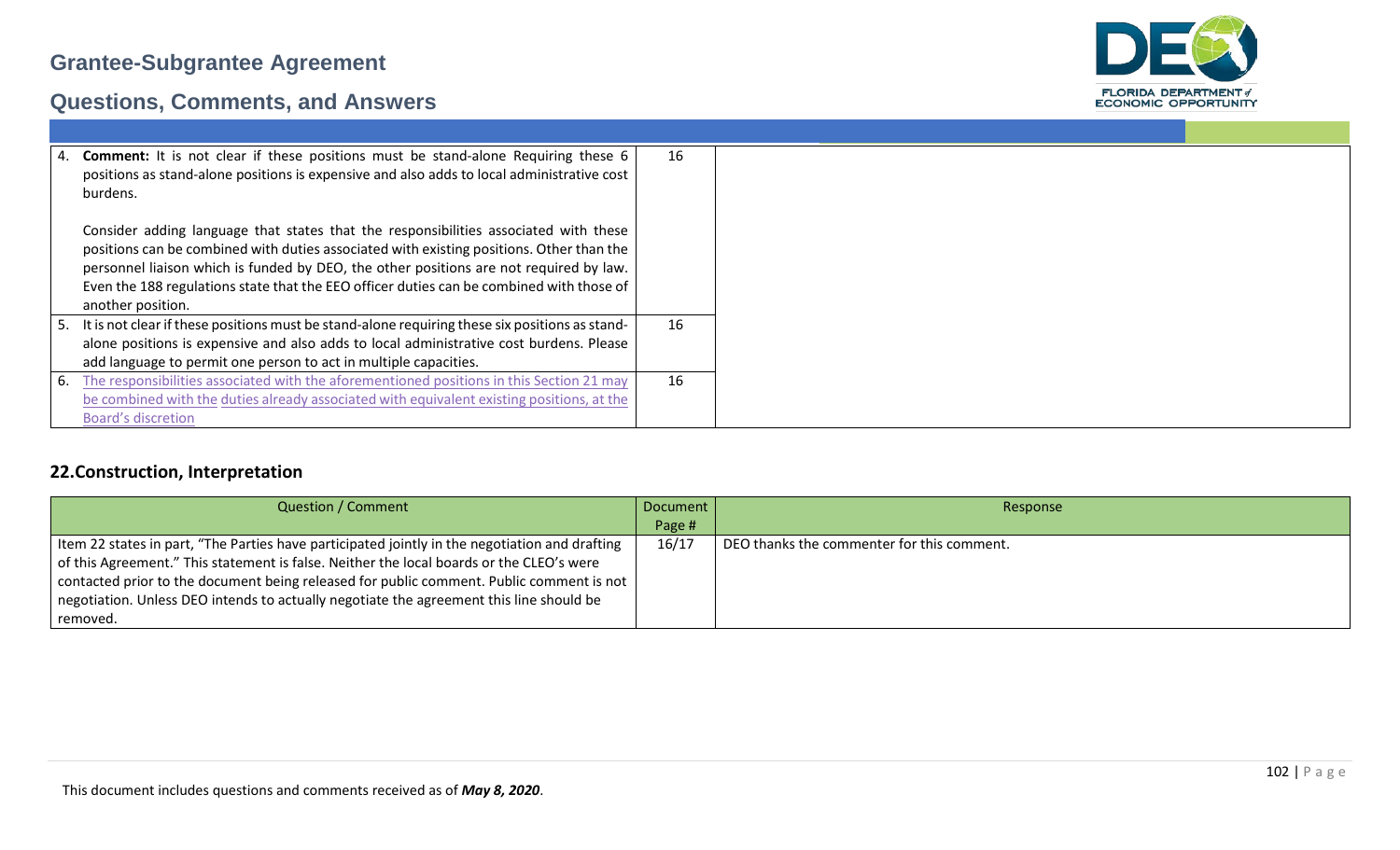

### **Questions, Comments, and Answers**

### **23.Preservation of Remedies; Severability; Right to Set-off**

| <b>Question / Comment</b>                    | Document  <br>Page # | Response |
|----------------------------------------------|----------------------|----------|
| No question/comment received as of 5/8/2020. |                      |          |

### **24.Entire Agreement; Amendment; Waiver**

| <b>Question / Comment</b>                    | Document<br>Page # | Response |
|----------------------------------------------|--------------------|----------|
| No question/comment received as of 5/8/2020. |                    |          |

### **Exhibits Pages**

DEO received several comments and questions regarding the attached exhibits. With respect to exhibit A, that exhibit is a rule-based form required by the Department of Financial Services to be incorporated into every grant agreement entered into by a state agency. This form generally may not be altered, amended, or changed. DEO has no authority to make the requested changes. Further, DEO reminds the local boards that the boards are currently subject to the terms of a form of this exhibit in their current agreements with DEO.

| Question / Comment                                                                                 | Document | Response                                                                      |
|----------------------------------------------------------------------------------------------------|----------|-------------------------------------------------------------------------------|
|                                                                                                    | Page #   |                                                                               |
| 1. Most of these exist in policy and on the DEO or CSF websites. Why not just link to them         | 19-26    | Please review the general responses concerning this section of the agreement. |
| in the event they are updatedthen this agreement isn't constantly having to be updated $\parallel$ |          |                                                                               |
| and that we have direct access to the most up-to-date version.                                     |          |                                                                               |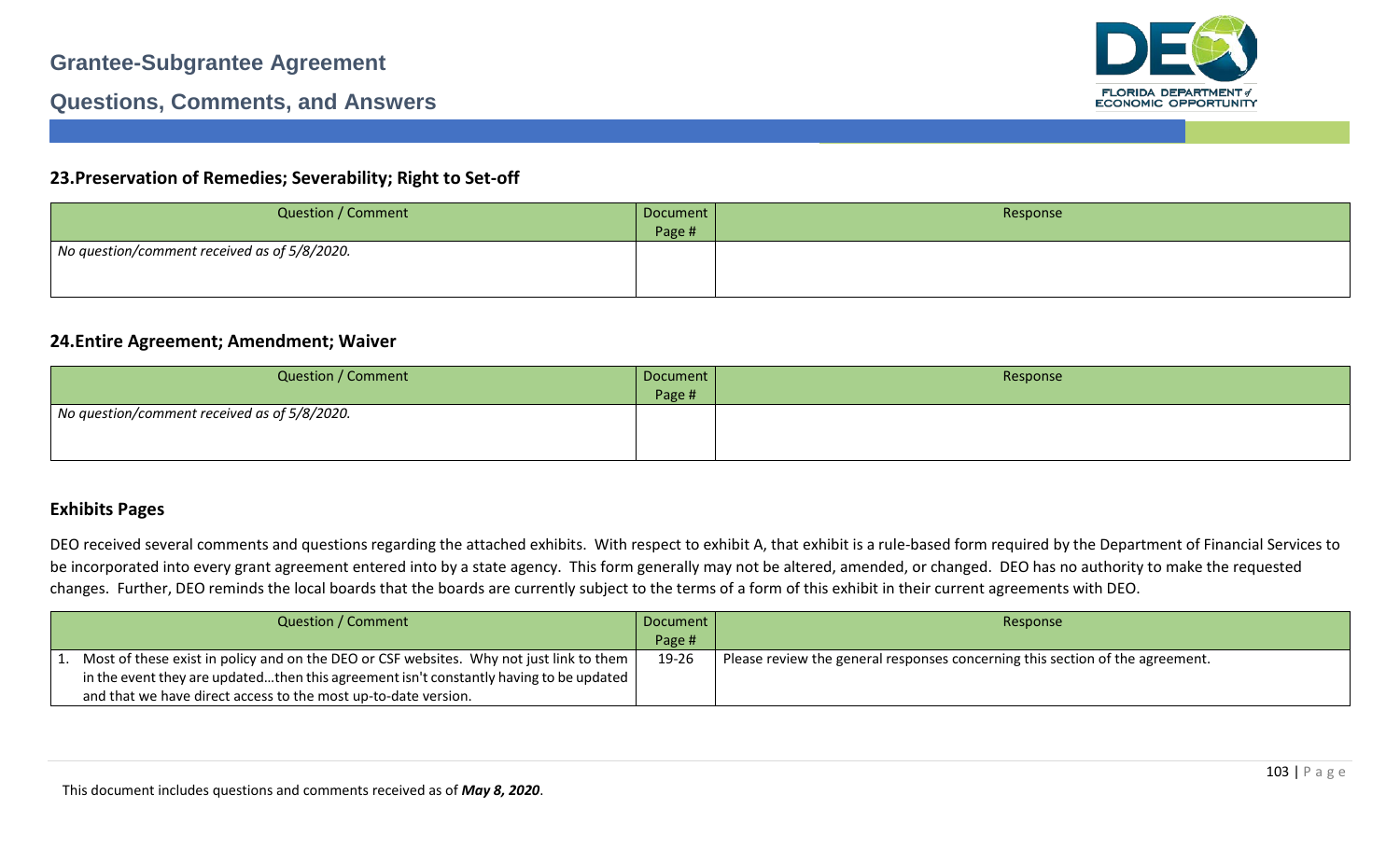

| (Related to exhibits $A - D$ )                                                                 | 19-26 |
|------------------------------------------------------------------------------------------------|-------|
| 2. Exhibits $A - D - We$ did not see any sections within the document that reference the use   |       |
| of these exhibits. Perhaps amending the first statement in item 24: ENTIRE AGREEMENT,          |       |
| to include the phrase underlined and in italics? "This Agreement, which includes Exhibits      |       |
| A-D, embodies the entire Agreement of the parties"                                             |       |
|                                                                                                |       |
| (Related to exhibit A)                                                                         | 19    |
| We suggest that references to "CFO" or Auditor General include "State of Florida" or<br>3.     |       |
| similar descriptor for the appropriate entity. Listing only a position title can be confusing. |       |
|                                                                                                |       |
| It is recommended that DEO review and amend "recipient" throughout this Exhibit to             |       |
| correct the descriptor. It is also recommended that DEO separate the Monitoring section        |       |
| into two components $-$ federal and state $-$ as the receipt of direct state funding by a      |       |
| LWDB would be a recipient (or grantee). In most cases, the use of the word "recipient"         |       |
| would apply to DEO and "subrecipient" would apply to the LWDBs, or their                       |       |
| subrecipients. Please review, as there seems to be some unclear usage of "recipient" in        |       |
|                                                                                                |       |
| Exhibit A. It is also our humble opinion that Direct state or federal funds awarded to the     |       |
| LWDBs (not passed through DEO) should be outside of the scope of this agreement.               |       |
|                                                                                                |       |
| Audits -Part I - We would recommend that DEO simply state that the subrecipient's              |       |
| audit for federal funds needs to be compliant with 2 CFR 200, Subpart F and provide the        |       |
| hyperlink to the ecfr.gov website. The language indicated in Part 1 is not the same as the     |       |
| current version of this CFR and many components of this are redundant, such as the             |       |
| \$750,000 threshold reference. The hyperlink would provide quick access to current             |       |
| regulations.                                                                                   |       |
|                                                                                                |       |
| Audits, Part II - Similar to Part I, we recommend that DEO simply state that the               |       |
| subrecipient's audit for state funds needs to be compliant with F.S. 215.97, perhaps with      |       |
|                                                                                                |       |
| a hyperlink to the statute.                                                                    |       |
|                                                                                                |       |
| Attachment 1 to Exhibit A - Please explain how this is relevant to Exhibit A or this           |       |
| agreement. Compliance issues are identified in relevant laws and guidance, with some           |       |
| details on NFAs.                                                                               |       |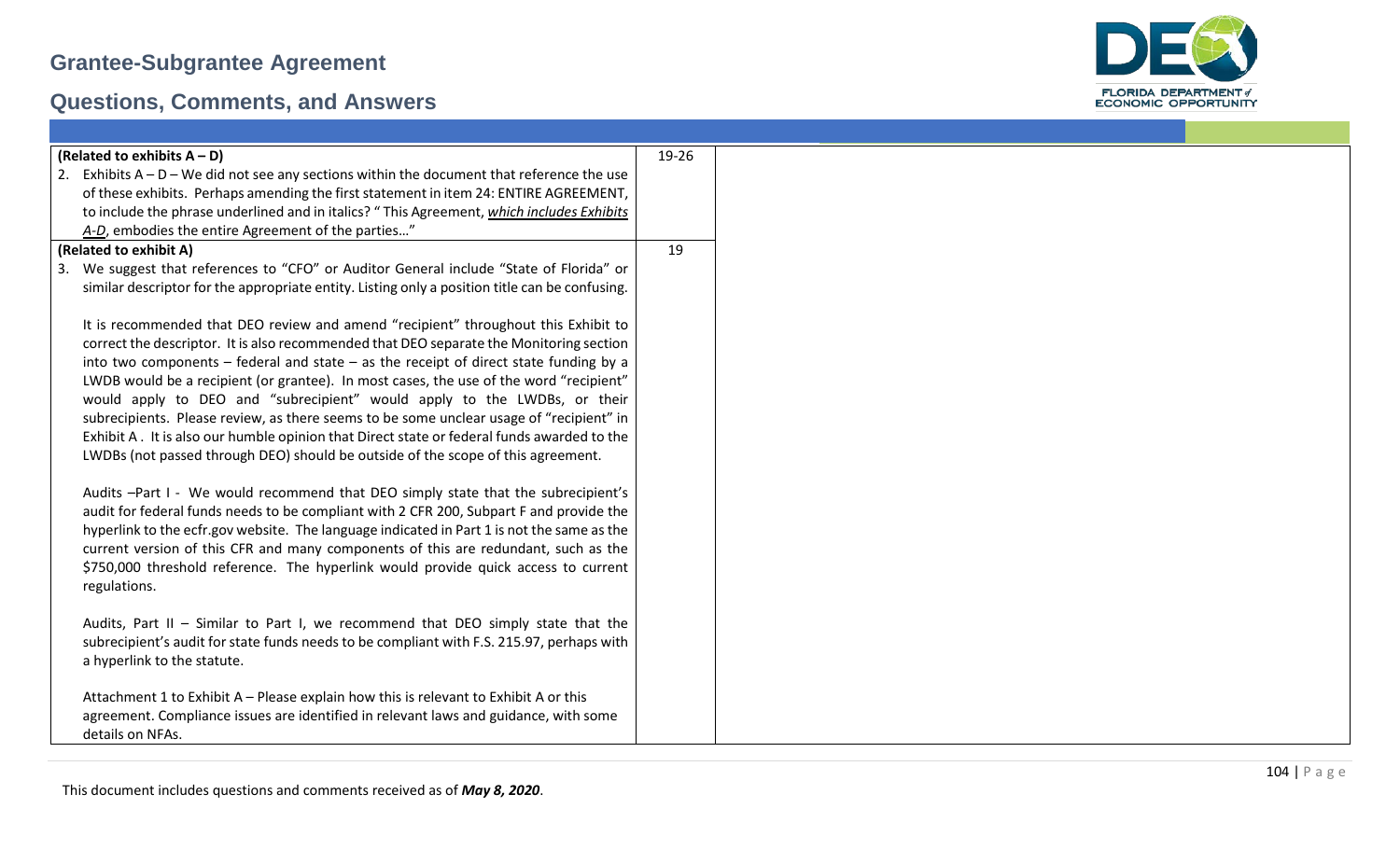### **Questions, Comments, and Answers**



4. The administration of resources awarded by the Department of Economic Opportunity (Department or DEO) to the recipient may be subject to audits and/or monitoring by DEO as described in the Agreement and as described further in this Exhibit. I f the r e i s an y c onfl i c t be tw e e n th e No provision of the Agreement and is intended to limit the terms of this Exhibit, and no provision in this Exhibit is intended to limit the terms of the Agreement govern. The term "contract," as used throughout this Exhibit, means the Agreement, and any individual subaward granted to the recipient through a Notice of Fund Availability (NFA).

19

**MONITORING.** In addition to reviews of audits conducted in accordance with 2 CFR 200, Subpart F - Audit Requirements, and section 215.97, Florida Statutes (F.S.), as revised (see AUDITS below), monitoring procedures may include, but not be limited to, on -site visits by DEO staff, limited scope audits as defined by 2 CFR §200.425, or other procedures. By entering into this agreement, the recipient agrees to comply and cooperate with any monitoring procedures or processes deemed appropriate by DEO. In the event DEO determines that a limited scope audit of the recipient is appropriate, the recipient agrees to comply with any additional instructions within the scope of the contract and as provided for in statute provided by DEO staff to the recipient regarding such audit. The recipient further agrees to comply and cooperate with any contractually and/or statutorily required inspections, reviews, investigations, or audits deemed necessary by the Chief Financial Officer (CFO) or Auditor General.

#### **AUDITS** .

**PART I: FEDERALLY FUNDED.** This part is applicable if the subrecipient is a state or local government or a nonprofit organization as defined in 2 CFR §200.90, §200.64, and §200.70.

**1.** A recipient that expends \$750,000 or more in federal awards in its fiscal year must have a single or program -specific audit conducted in accordance with the provisions of 2 CFR 200, Subpart F - Audit Requirements. EXHIBIT A to this form lists the federal resources awarded through DEO by this

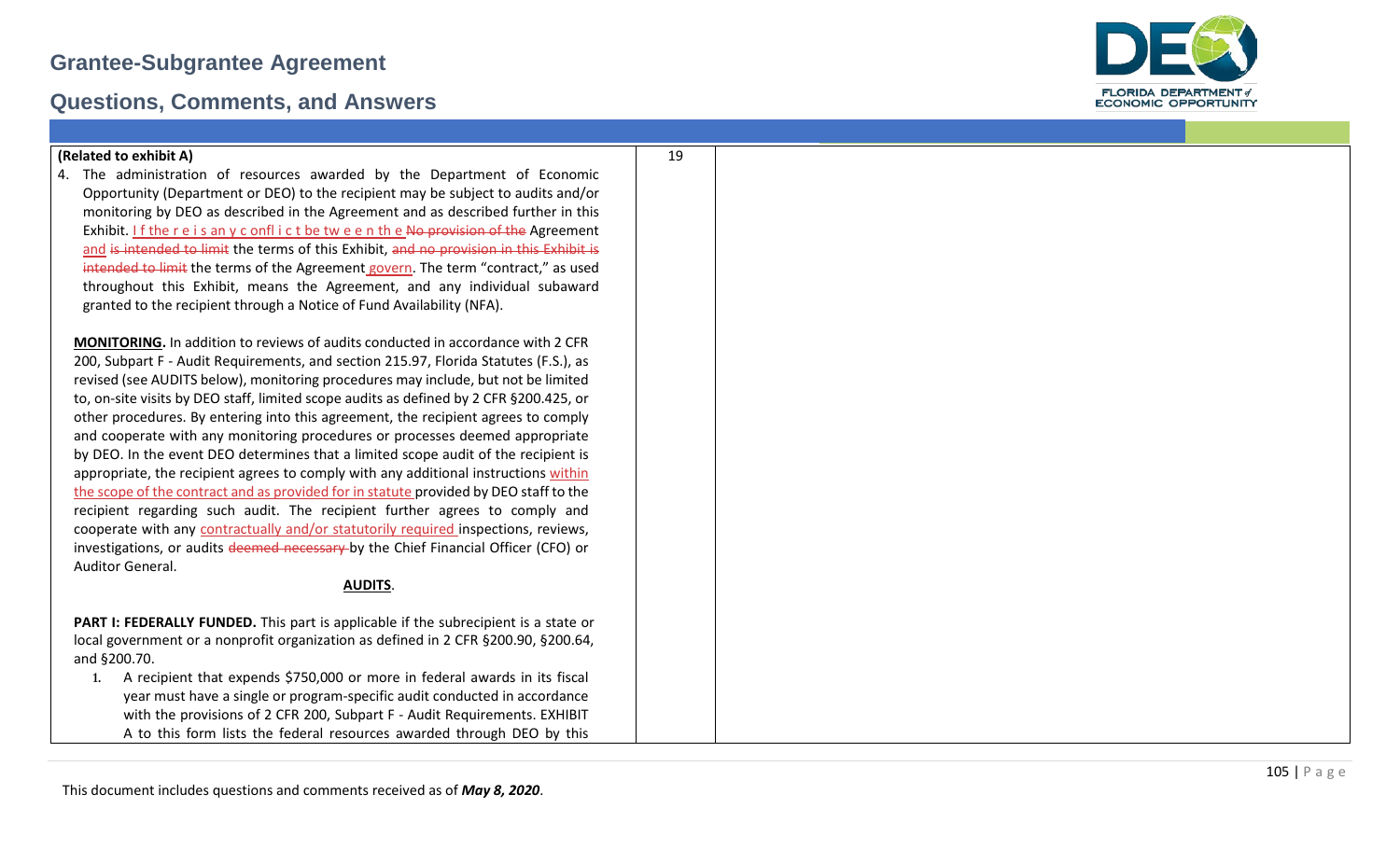

|                        | agreement. In determining the federal awards expended in its fiscal year,                  |       |                                                                               |  |
|------------------------|--------------------------------------------------------------------------------------------|-------|-------------------------------------------------------------------------------|--|
|                        | the subrecipient shall consider all sources of federal awards, including                   |       |                                                                               |  |
|                        | federal resources received from DEO. The determination of amounts of DEO                   |       |                                                                               |  |
|                        | provided federal awards expended should be in accordance with the                          |       |                                                                               |  |
|                        | guidelines established in 2 CFR §§200.502-503. An audit of the subrecipient                |       |                                                                               |  |
|                        | conducted by the Auditor General in accordance with the provisions of 2                    |       |                                                                               |  |
|                        | CFR §200.514 will meet the requirements of this Part.                                      |       |                                                                               |  |
| 2.                     | For the audit requirements addressed in Part I, paragraph 1, the                           |       |                                                                               |  |
|                        | subrecipient shall fulfill the requirements relative to auditee responsibilities           |       |                                                                               |  |
|                        | as provided in 2 CFR §§200.508-512 so long as the subrecipient is required                 |       |                                                                               |  |
|                        | to comply with such per statute.                                                           |       |                                                                               |  |
| 3.                     | A recipient that expends less than \$750,000 in fDEO-provided federal                      |       |                                                                               |  |
|                        | awards in its fiscal year is not required to have an audit conducted in                    |       |                                                                               |  |
|                        | accordance with the provisions of 2 CFR 200, Subpart F - Audit                             |       |                                                                               |  |
|                        | Requirements. If the subrecipient expends less than \$750,000 in DEO                       |       |                                                                               |  |
|                        | provided federal awards in its fiscal year and elects to have an audit                     |       |                                                                               |  |
|                        | conducted in accordance with the provisions of 2 CFR 200, Subpart F - Audit                |       |                                                                               |  |
|                        | Requirements, the cost of the audit must be paid from non-federal                          |       |                                                                               |  |
|                        | resources (i.e., the cost of such an audit must be paid from recipient                     |       |                                                                               |  |
|                        | resources obtained from other than federal entities)                                       |       |                                                                               |  |
| (Related to exhibit A) |                                                                                            | 20    |                                                                               |  |
|                        | 5. The Board will obtain the internal control work papers from the auditor(s) performing   |       |                                                                               |  |
|                        | its annual independent financial statement audit. The Board will keep these work papers    |       |                                                                               |  |
|                        | onsite as part of their financial records and will make these records available for review |       |                                                                               |  |
|                        | by DEO upon request within thirty days of such request. The Board further agrees that,     |       |                                                                               |  |
|                        | upon request, DEO will also be provided other audit work papers as needed                  |       |                                                                               |  |
| (Related to exhibit A) |                                                                                            | 21    |                                                                               |  |
|                        | 6. Comment: The internal control audit workpapers are the property of the Independent      |       |                                                                               |  |
|                        | Audit Firm. It will be hard pressed for the LWDA mandate this requirement.                 |       |                                                                               |  |
| (Related to exhibit B) |                                                                                            | 23/24 | DEO has reviewed the agreement in light of this comment and has made changes. |  |
|                        | 7. I understand that I will be exposed to certain confidential information for the limited |       |                                                                               |  |
|                        | purpose of performing my job. I understand that confidential records may include names     |       |                                                                               |  |
|                        | (or other personally identifiable information), social security numbers, wage              |       |                                                                               |  |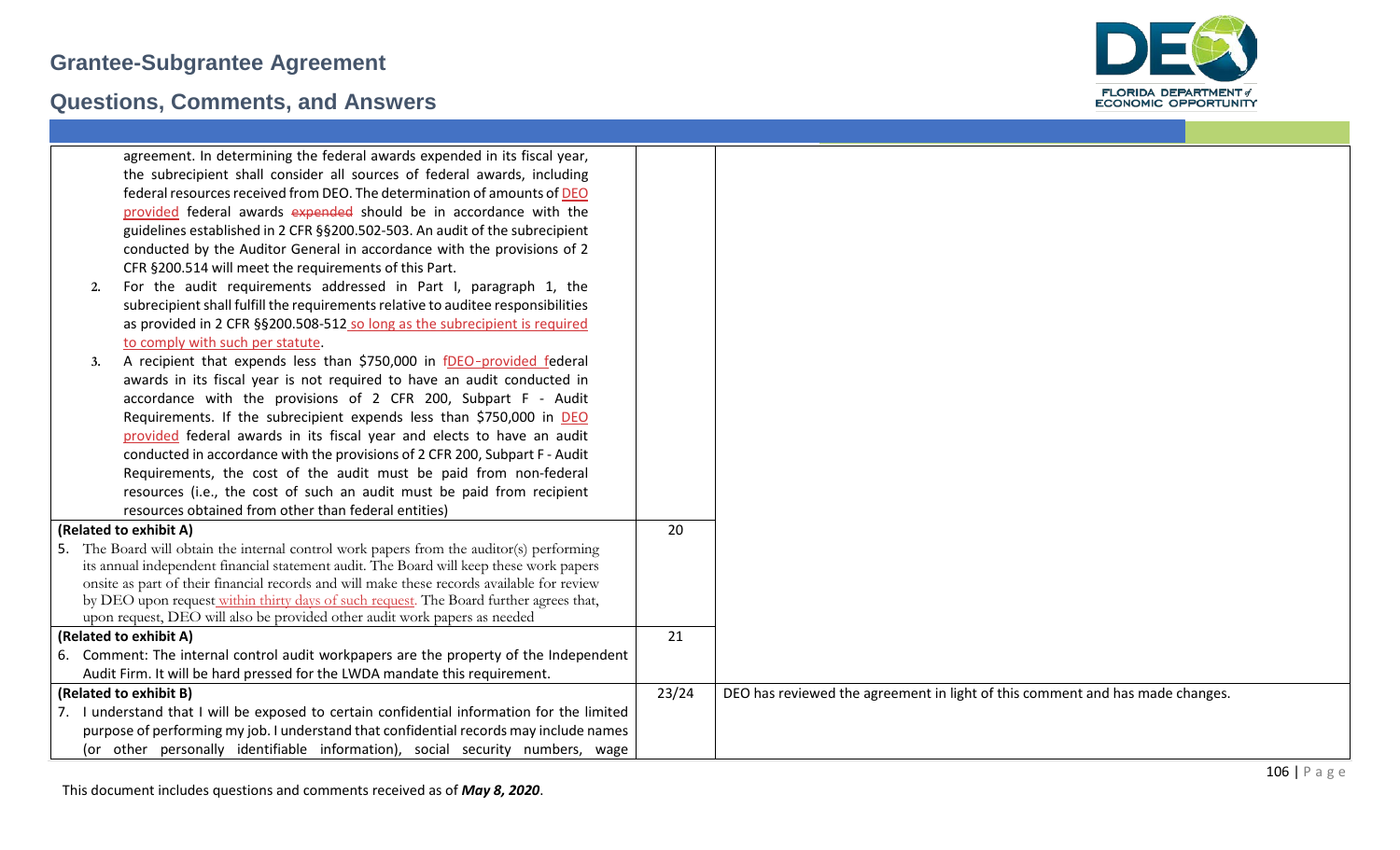### **Questions, Comments, and Answers**



information, reemployment assistance information, employment information, and public assistance information. I understand that this information is confidential and may not be disclosed to others. Prior to receiving access to such information, and any information systems containing such information, I acknowledge and agree to abide by the following standards:

1. I will comply with all security requirements imposed as a condition of use for any system(s) to which I may be granted access.

2. I will use access to the system(s) only for purposes authorized by law within the course and scope of my employment to secure information to conduct program business.

3. I will not disclose my user identification, password, or other information needed to access the system(s) to any party nor shall I give any other individual access to secured information contained within the system(s), except as necessary and required to my supervisor or to an IT Department/IT Help Desk. If I become aware that any unauthorized individual has or may have obtained access to my user identification, password, or other information needed to access system(s) to which I have been granted access, I will immediately notify the Board's Regional Security Officer.

4. I will store any physical documents containing confidential information in a place that is secure from access or disclosure by unauthorized persons.

5. I will store and process information maintained in electronic format, such as magnetic tapes, or discs, thumb drive, or external hard drive in such a way that unauthorized persons cannot obtain the information by any means.

6. I will undertake precautions to ensure that only authorized personnel are given access to disclosed information stored in computer system(s).

7. I will not share with anyone any other information regarding access to the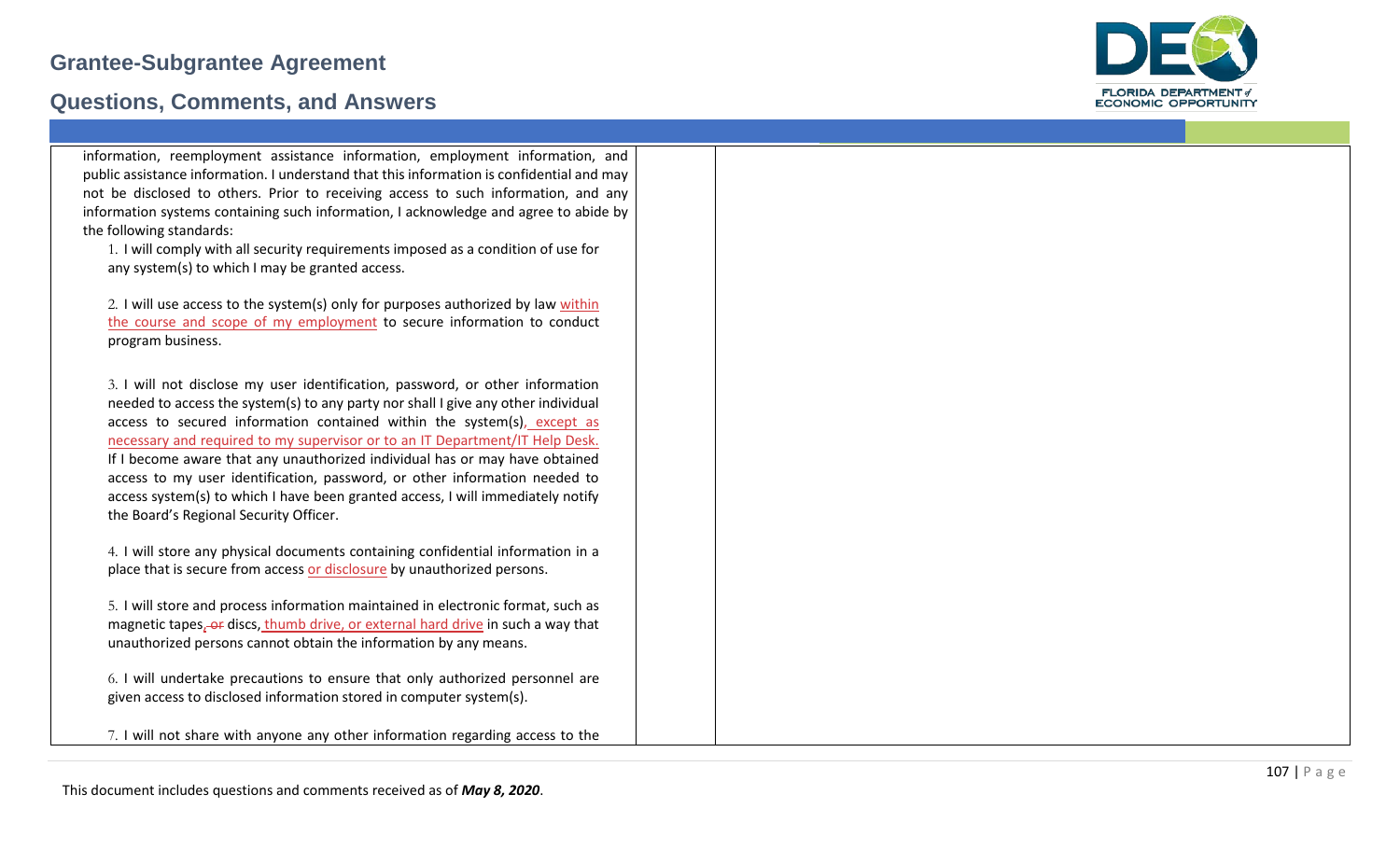### **Questions, Comments, and Answers**



| system(s) unless I am specifically authorized to do so by the Board, by the |
|-----------------------------------------------------------------------------|
| leadership team at the Subrecipient, and/or by the Department of Economic   |
| Opportunity.                                                                |

8. I will not share with anyone any other information regarding access to the system(s) unless I am specifically authorized to do so by the Board, by the leadership team at the Subrecipient, and/or by the Department of Economic Opportunity.

9. I will not access or request access to any social security numbers, personal information, wage information, employer information, reemployment assistance information, or employment data unless such access is necessary for the performance of my legitimate business duties.

10. I will not disclose any individual data to any parties who are not authorized to receive such data except in the form of reports containing only aggregate statistical information compiled in such a manner that it cannot be used to identify the individual(s) or employers involved.

11. I will not access or divulge information about any personal associates, including relatives, friends, significant others, co -workers, or anyone with whom I reside. I will not provide services to these individuals and will, instead, refer such individuals to other qualified service providers within my organization or to outside organizations .

12. I will retain the confidential data only for that period of time necessary to perform my public duties and I shall not retain any copies whether paper or electronic. Thereafter, I will either arrange for the retention of such information consistent with federal or state record retention requirements or destroy such data, and any copies made, after the purpose for which the information is disclosed is served. I will do this in such a way so as to prevent the information from being reconstructed. copied, orcopied or used by any means. However, I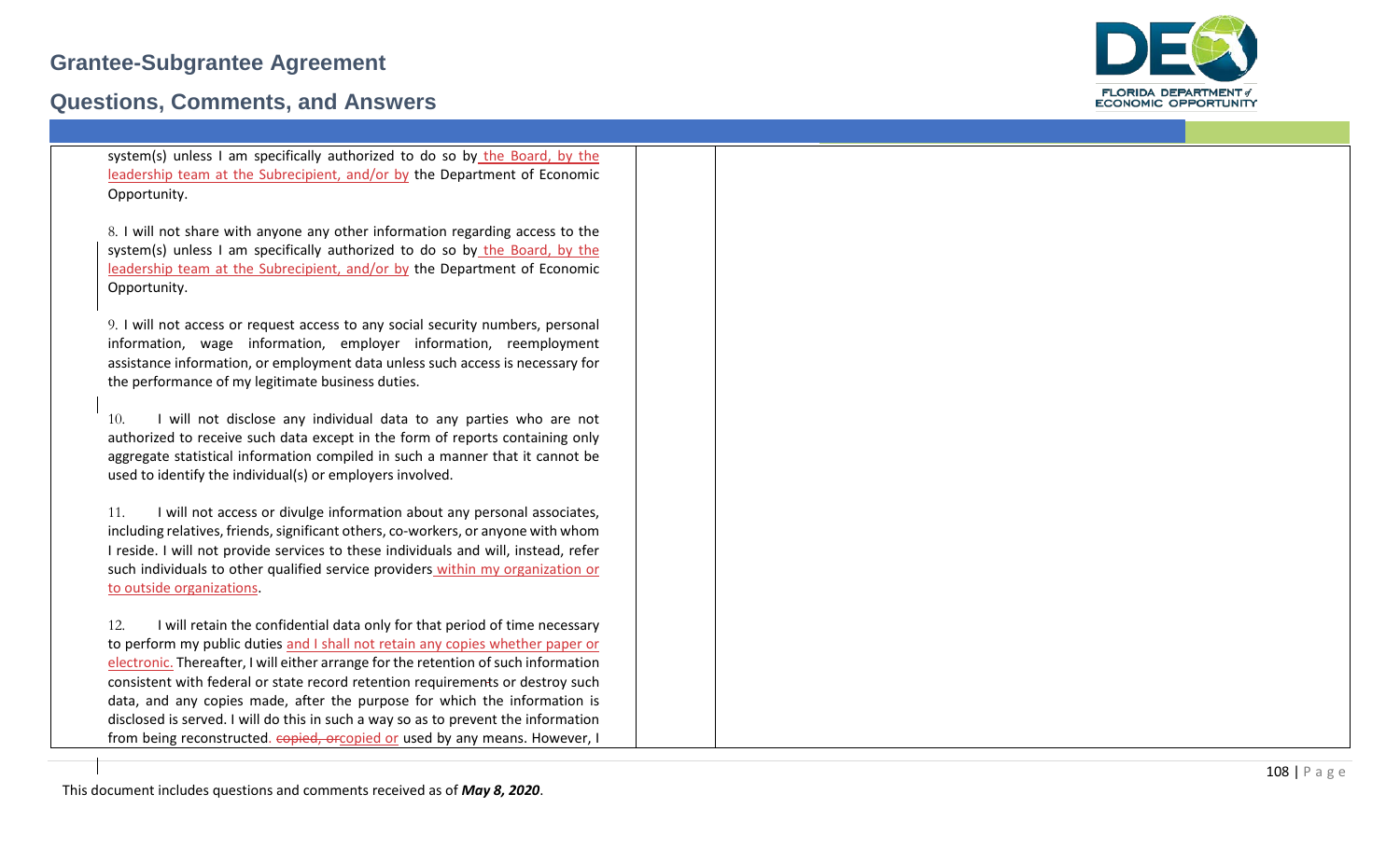## **Grantee -Subgrantee Agreement**

## **Questions, Comments, and Answers**

will not destroy or delete information from information system(s) when such destruction or deletion is outside the scope of my authority.

13. I understand that it is misdemeanor of the second degree to disclose confidential reemployment assistance information to unauthorized persons. I further understand that the Department of Economic Opportunity has processes and procedures in place to detect unauthorized access to such information. I understand that it is the practice of the Department of Economic Opportunity to prosecute violations of to the fullest extent of the law.

14. I certify and affirm that I have either (1) received training on the confidential nature of the data to which I am being granted access to, the safeguards required for access privileges, and the penalties involved for any violations; or (2) have received written standards and instructions in the handling of confidential data from my employer or the Department of Economic Opportunity. I will comply with all confidentiality safeguards contained in such training, written standards, or instructions, including but not limited to, the following: a) protecting the confidentiality of my user identification and password; b) securing computer equipment, disks, and offices in which confidential data may be kept; and c) following procedures for the timely destruction or deletion of confidential data.

15. I understand that if I violate any of the confidentiality provisions set forth in the written standards, training, and/or instructions I have received, my user privileges may be immediately suspended or terminated. I also understand that applicable state and/or federal law may provide that any individual who discloses confidential information in violation of any provision of that section may be subject to criminal prosecution and if found guilty could be fined, be subject to imprisonment and dismissal from employment. I have been instructed that if I should violate the provisions of the law, I may receive one or more of these penalties.